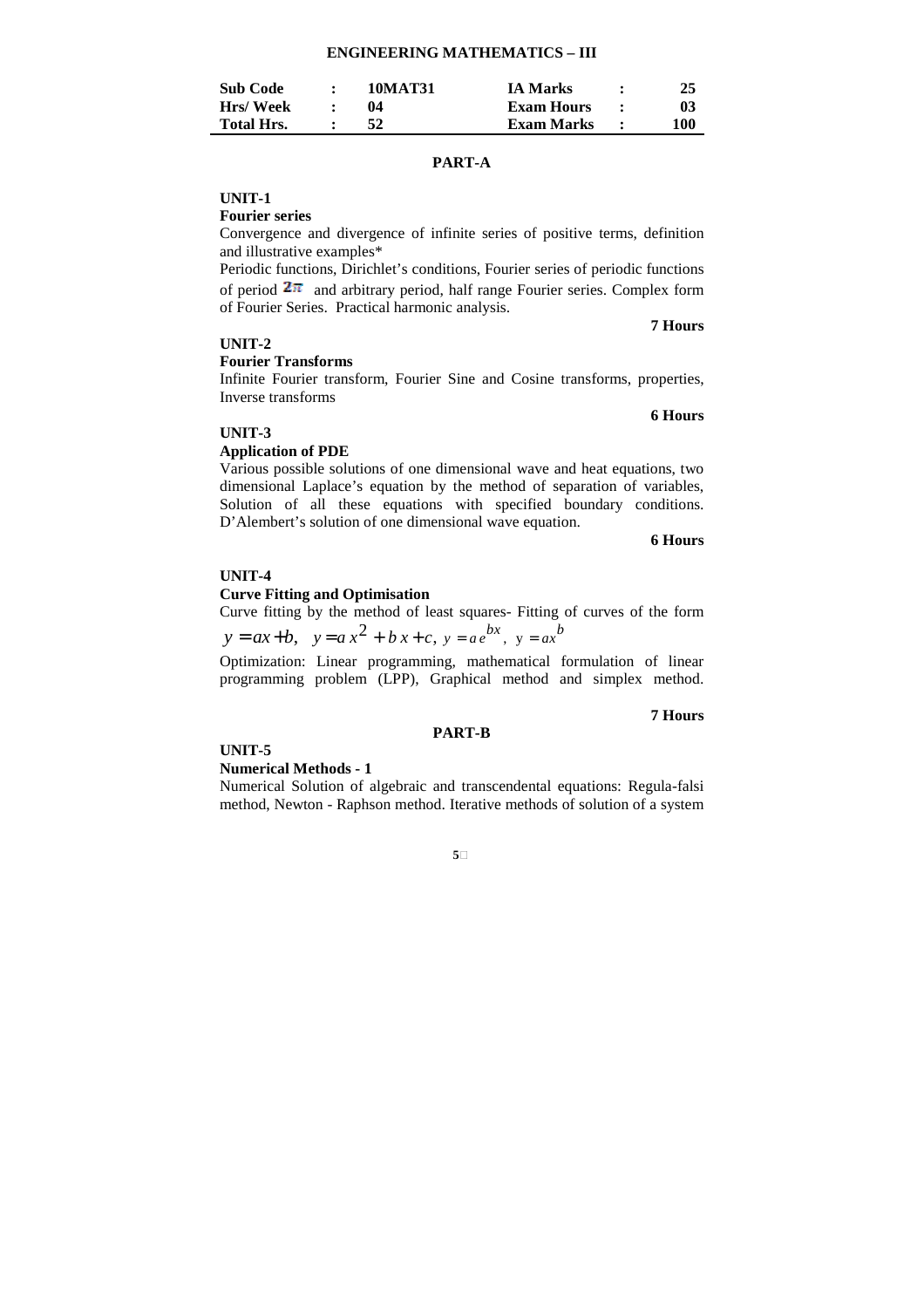of equations: Gauss-seidel and Relaxation methods. Largest eigen value and the corresponding eigen vector by Rayleigh's power method.

**6 Hours**

# **UNIT-6**

# **Numerical Methods – 2**

Finite differences: Forward and backward differences, Newton's forward and backward interpolation formulae. Divided differences - Newton's divided difference formula, Lagrange's interpolation formula and inverse interpolation formula.

Numerical integration: Simpson's one-third, three-eighth and Weddle's rules (All formulae/rules without proof)

**7 Hours** 

# **UNIT-7**

## **Numerical Methods – 3**

Numerical solutions of PDE – finite difference approximation to derivatives, Numerical solution of two dimensional Laplace's equation, one dimensional heat and wave equations

**7 Hours** 

## **UNIT-8**

## **Difference Equations and Z-Transorms**

Difference equations: Basic definition; Z-transforms – definition, standard Ztransforms, damping rule, shifting rule, initial value and final value theorems. Inverse Z-transform. Application of Z-transforms to solve difference equations.

## **6 Hours**

## **Note: \* In the case of illustrative examples, questions are not to be set.**

# **Text Books:**

- 1. B.S. Grewal, Higher Engineering Mathematics, Latest edition, Khanna Publishers.
- 2. Erwin Kreyszig, Advanced Engineering Mathematics, Latest edition, Wiley Publications.

## **Reference Books:**

- 1. B.V. Ramana, Higher Engineering Mathematics, Latest edition, Tata Mc. Graw Hill Publications.
- 2. Peter V. O'Neil, Engineering Mathematics, CENGAGE Learning India Pvt Ltd.Publishers.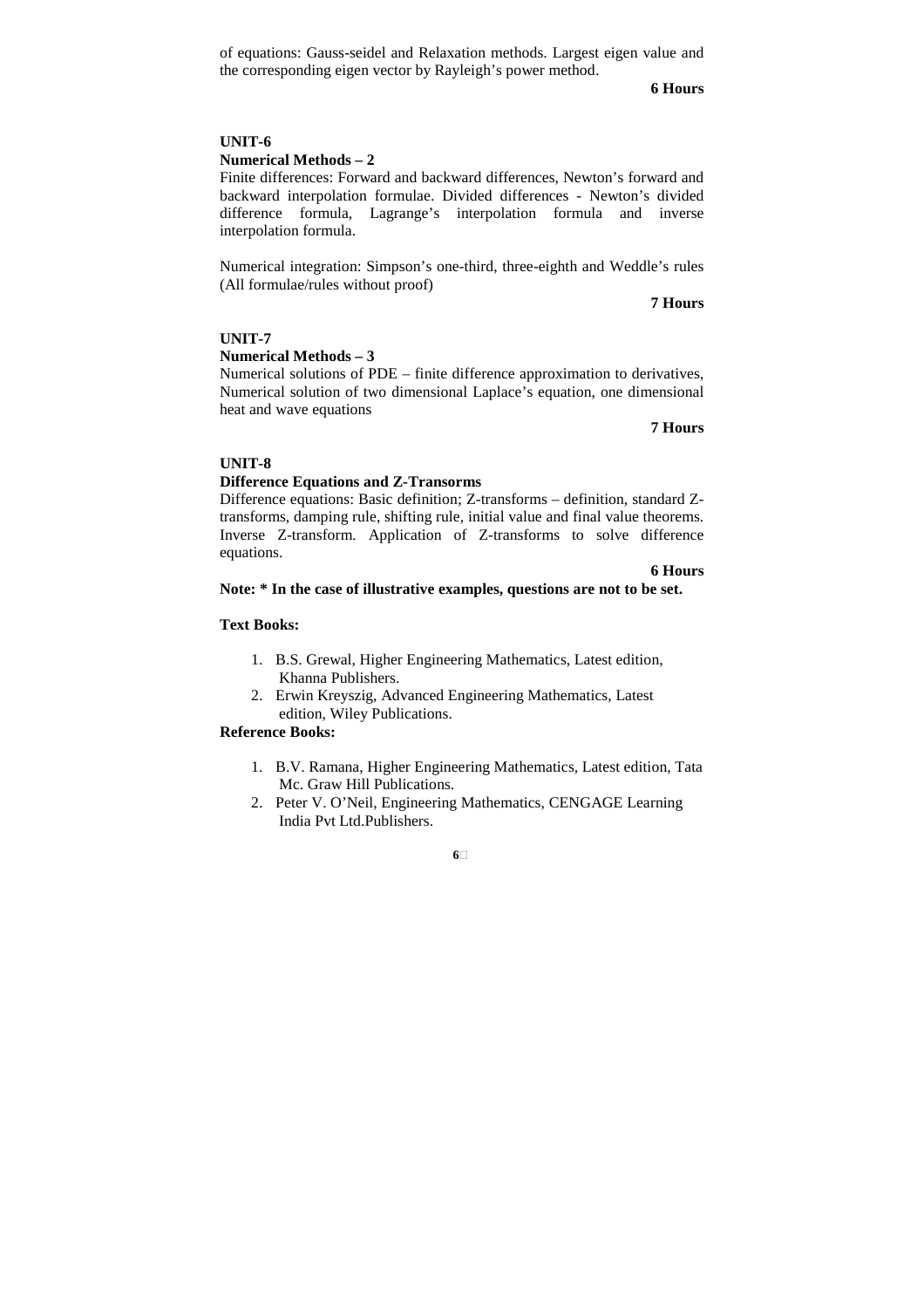| <b>Sub Code</b>   | <b>10ES32</b> | <b>IA Marks</b> | 25  |
|-------------------|---------------|-----------------|-----|
| Hrs/Week          |               | Exam Hours      | 03  |
| <b>Total Hrs.</b> | 52            | Exam Marks      | 100 |

## **UNIT 1:**

**Diode Circuits:** Diode Resistance, Diode equivalent circuits, Transition and diffusion capacitance, Reverse recovery time, Load line analysis, Rectifiers, Clippers and clampers. **6 Hrs** 

# **UNIT 2:**

**Transistor Biasing**: Operating point, Fixed bias circuits, Emitter stabilized biased circuits, Voltage divider biased, DC bias with voltage feedback, Miscellaneous bias configurations, Design operations, Transistor switching networks, PNP transistors, Bias stabilization. **6 Hrs** 

## **UNIT 3:**

**Transistor at Low Frequencies:** BJT transistor modeling, CE Fixed bias configuration, Voltage divider bias, Emitter follower, CB configuration, Collector feedback configuration, Analysis of circuits  $r_e$  model; analysis of CE configuration using h- parameter model; Relationship between hparameter model of CE,CC and CE configuration. **7 Hrs** 

# **UNIT 4:**

**Transistor Frequency Response**: General frequency considerations, low frequency response, Miller effect capacitance, High frequency response, multistage frequency effects. **7 Hrs** 

## **UNIT 5:**

**(a) General Amplifiers**: Cascade connections, Cascode connections, Darlington connections. **3 Hrs**

 **(b) Feedback Amplifier:** Feedback concept, Feedback connections type, Practical feedback circuits. Design procedures for the feedback amplifiers.  **4 Hrs** 

**7**

**UNIT 6:**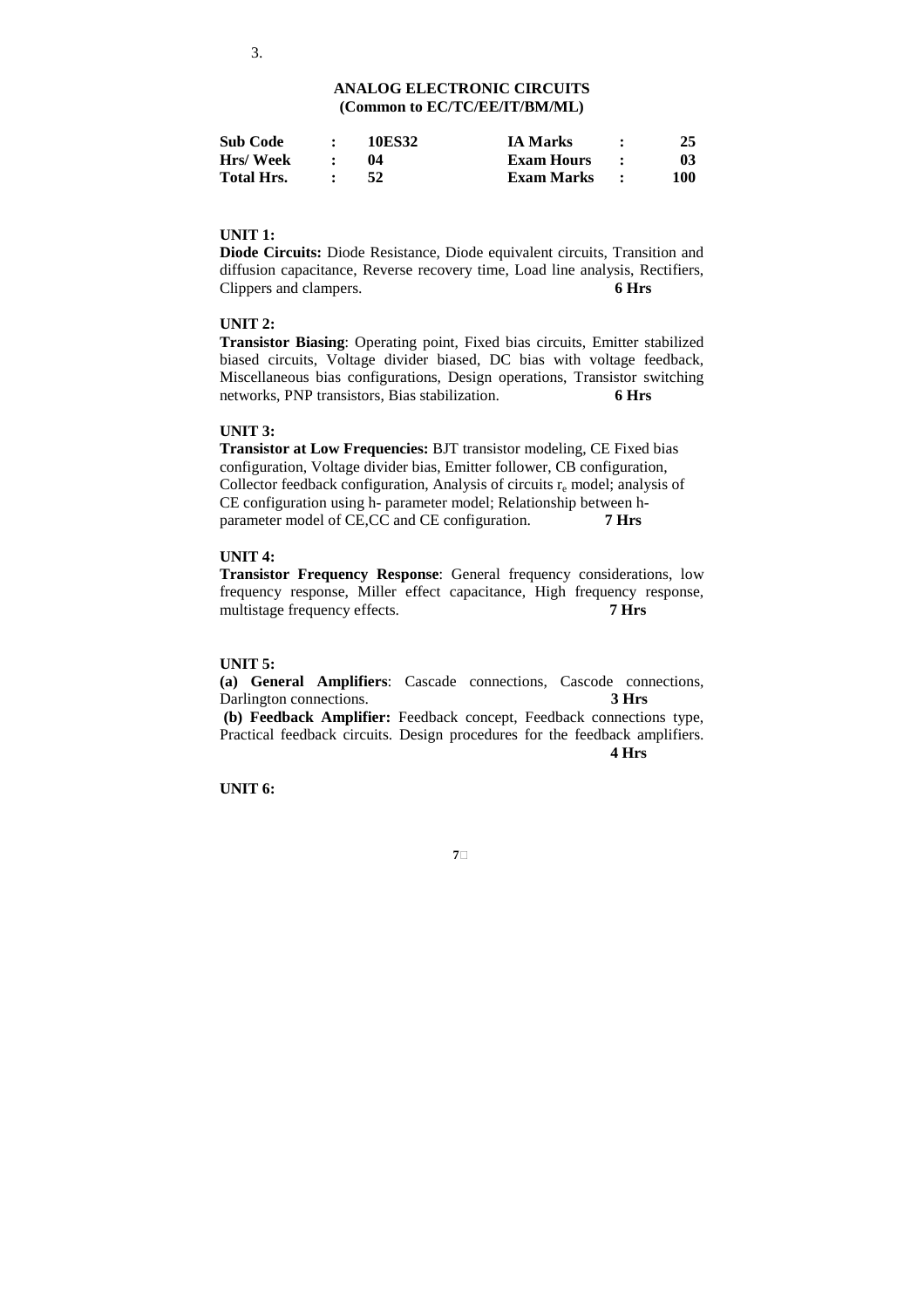**Power Amplifiers**: Definitions and amplifier types, series fed class A amplifier, Transformer coupled Class A amplifiers, Class B amplifier operations, Class B amplifier circuits, Amplifier distortions. Designing of Power amplifiers. **7 Hrs** 

# **UNIT 7:**

**Oscillators:** Oscillator operation, Phase shift Oscillator, Wienbridge Oscillator, Tuned Oscillator circuits, Crystal Oscillator. (BJT Version Only) Simple design methods of Oscillators. **6 Hrs**

# **UNIT 8:**

**FET Amplifiers:** FET small signal model, Biasing of FET, Common drain common gate configurations, MOSFETs, FET amplifier networks. **6 Hrs** 

# **TEXT BOOK:**

1. **"Electronic Devices and Circuit Theory",** Robert L. Boylestad and Louis Nashelsky, PHI/Pearson Eduication. 9<sup>TH</sup> Edition.

## **REFERENCE BOOKS:**

- 1. **'Integrated Electronics',** Jacob Millman & Christos C. Halkias, Tata McGraw Hill, 2<sup>nd</sup> Edition, 2010
- 2. **"Electronic Devices and Circuits", David A. Bell, PHI, 4<sup>th</sup> Edition,** 2004
- 3. "**Analog Electronics Circuits: A Simplified Approach"**, U.B. Mahadevaswamy, Pearson/Saguine, 2007.

# **LOGIC DESIGN (Common to EC/TC/EE/IT/BM/ML)**

| <b>Sub Code</b>   | 10ES33 | <b>IA Marks</b> |     |
|-------------------|--------|-----------------|-----|
| Hrs/Week          |        | Exam Hours      | 03  |
| <b>Total Hrs.</b> | 52     | Exam Marks      | 100 |

#### **UNIT 1:**

**Principles of combinational logic-1:** Definition of combinational logic, Canonical forms, Generation of switching equations from truth tables, Karnaugh maps-3, 4 and 5 variables, Incompletely specified functions (Don't Care terms), Simplifying Max term equations. **6 Hrs**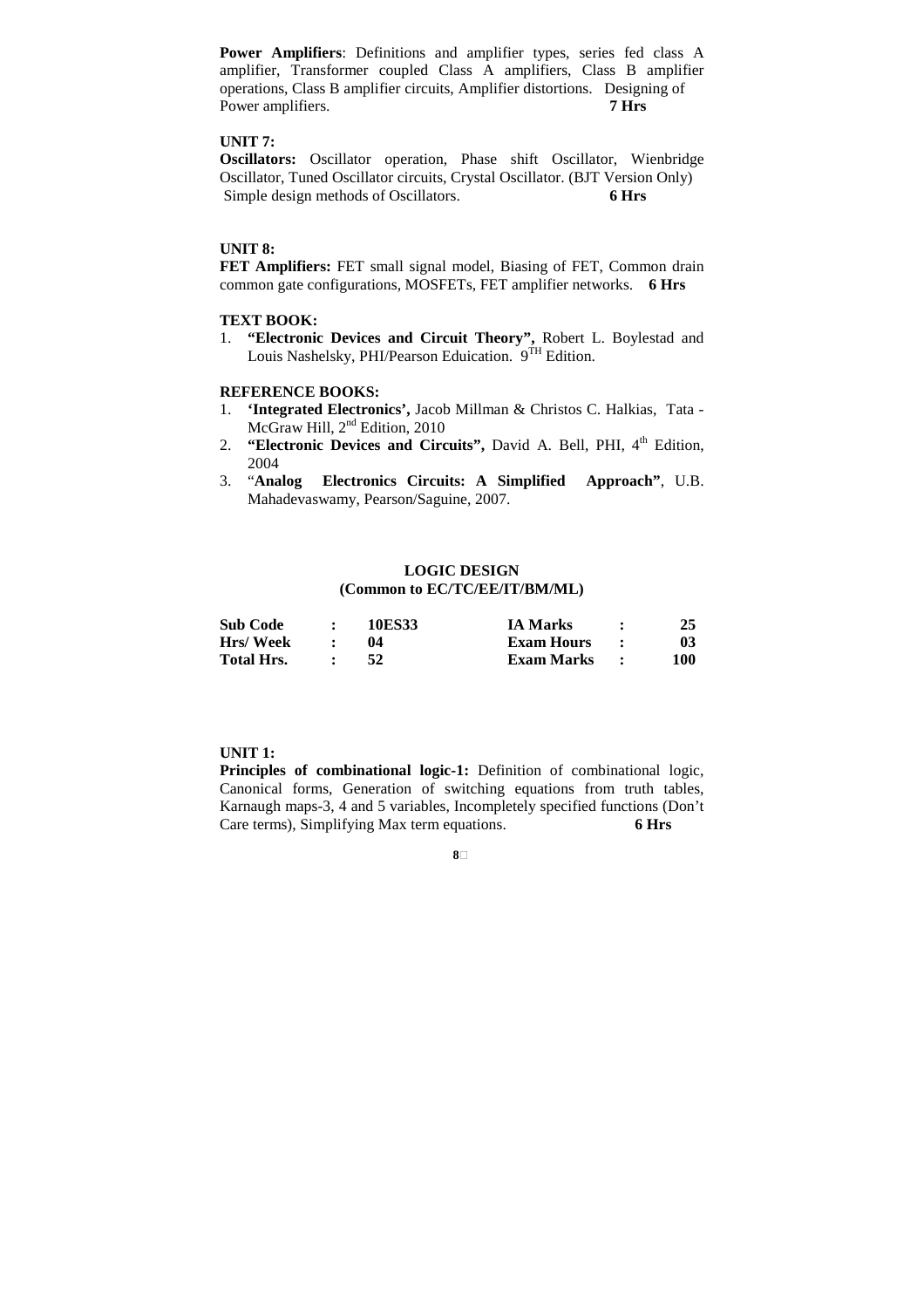## **UNIT 2:**

**Principles of combinational Logic-2:** Quine-McCluskey minimization technique- Quine-McCluskey using don't care terms, Reduced Prime Implicant Tables, Map entered variables. **7 Hrs** 

## **UNIT 3:**

Analysis and design of combinational logic - I: General approach, Decoders-BCD decoders, Encoders. **6 Hrs UNIT 4:** 

**Analysis and design of combinational logic - II:** Digital multiplexers-Using multiplexers as Boolean function generators. Adders and subtractors-Cascading full adders, Look ahead carry, Binary comparators. Design methods of building blocks of combinational logics.

**7 Hrs** 

## **UNIT 5:**

**Sequential Circuits – 1:** Basic Bistable Element, Latches, SR Latch, Application of SR Latch, A Switch Debouncer, The *S <sup>R</sup>* Latch, The gated SR Latch, The gated D Latch, The Master-Slave Flip-Flops (Pulse-Triggered Flip-Flops): The Master-Slave SR Flip-Flops, The Master-Slave JK Flip-Flop, Edge Triggered Flip-Flop: The Positive Edge-Triggered D Flip-Flop, Negative-Edge Triggered D Flip-Flop. **7 Hrs**

## **UNIT 6:**

**Sequential Circuits – 2:** Characteristic Equations, Registers, Counters - Binary Ripple Counters, Synchronous Binary counters, Counters based on Shift Registers, Design of a Synchronous counters, Design of a Synchronous Mod-6 Counter using clocked JK Flip-Flops Design of a Synchronous Mod-6 Counter using clocked D, T, or SR Flip-Flops **7 Hrs** 

## **UNIT 7:**

**Sequential Design - I:** Introduction, Mealy and Moore Models, State Machine Notation, Synchronous Sequential Circuit Analysis and Design. **6 Hrs** 

**UNIT 8:** 

**Sequential Design - II:** Construction of state Diagrams, Counter Design. **6 Hrs**

**9**

**TEXT BOOKS:**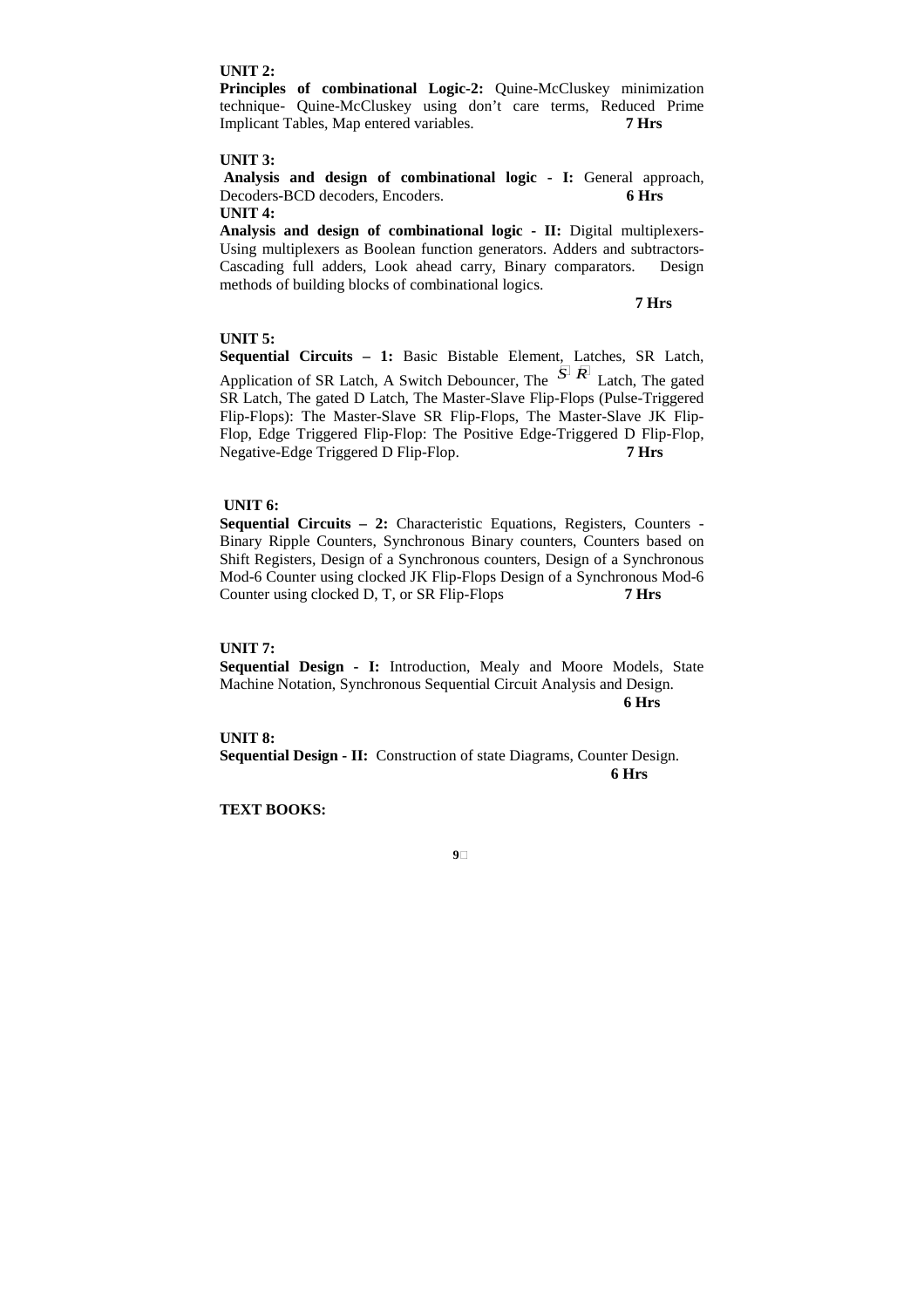- 1. **"Digital Logic Applications and Design"**, John M Yarbrough, Thomson Learning, 2001.
- 2. **"Digital Principles and Design ",** Donald D Givone, Tata McGraw Hill Edition, 2002.

## **REFERENCE BOOKS:**

- 1. **"Fundamentals of logic design",** Charles H Roth, Jr; Thomson Learning, 2004.
- 2. **"Logic and computer design Fundamentals",** Mono and Kim, Pearson, Second edition, 2001.
- 3. **"Logic Design",** Sudhakar Samuel, Pearson/Saguine, 2007

# **NETWORK ANALYSIS (Common to EC/TC/EE/IT/BM/ML)**

| <b>Sub Code</b>   | 10ES34 | <b>IA Marks</b>   | 25  |
|-------------------|--------|-------------------|-----|
| Hrs/Week          | 04     | <b>Exam Hours</b> | 03  |
| <b>Total Hrs.</b> | -52    | Exam Marks        | 100 |

# **UNIT 1:**

**Basic Concepts**: Practical sources, Source transformations, Network reduction using Star – Delta transformation, Loop and node analysis With linearly dependent and independent sources for DC and AC networks, Concepts of super node and super mesh. **7 Hrs** 

# **UNIT 2:**

**Network Topology:** Graph of a network, Concept of tree and co-tree, incidence matrix, tie-set, tie-set and cut-set schedules, Formulation of equilibrium equations in matrix form, Solution of resistive networks, Principle of duality. **7 Hrs** 

# **UNIT 3:**

Network Theorems - 1: Superposition, Reciprocity and Millman's theorems. **6 Hrs**

## **UNIT 4:**

**Network Theorems - II:** 

Thevinin's and Norton's theorems; Maximum Power transfer theorem **. 6 Hrs**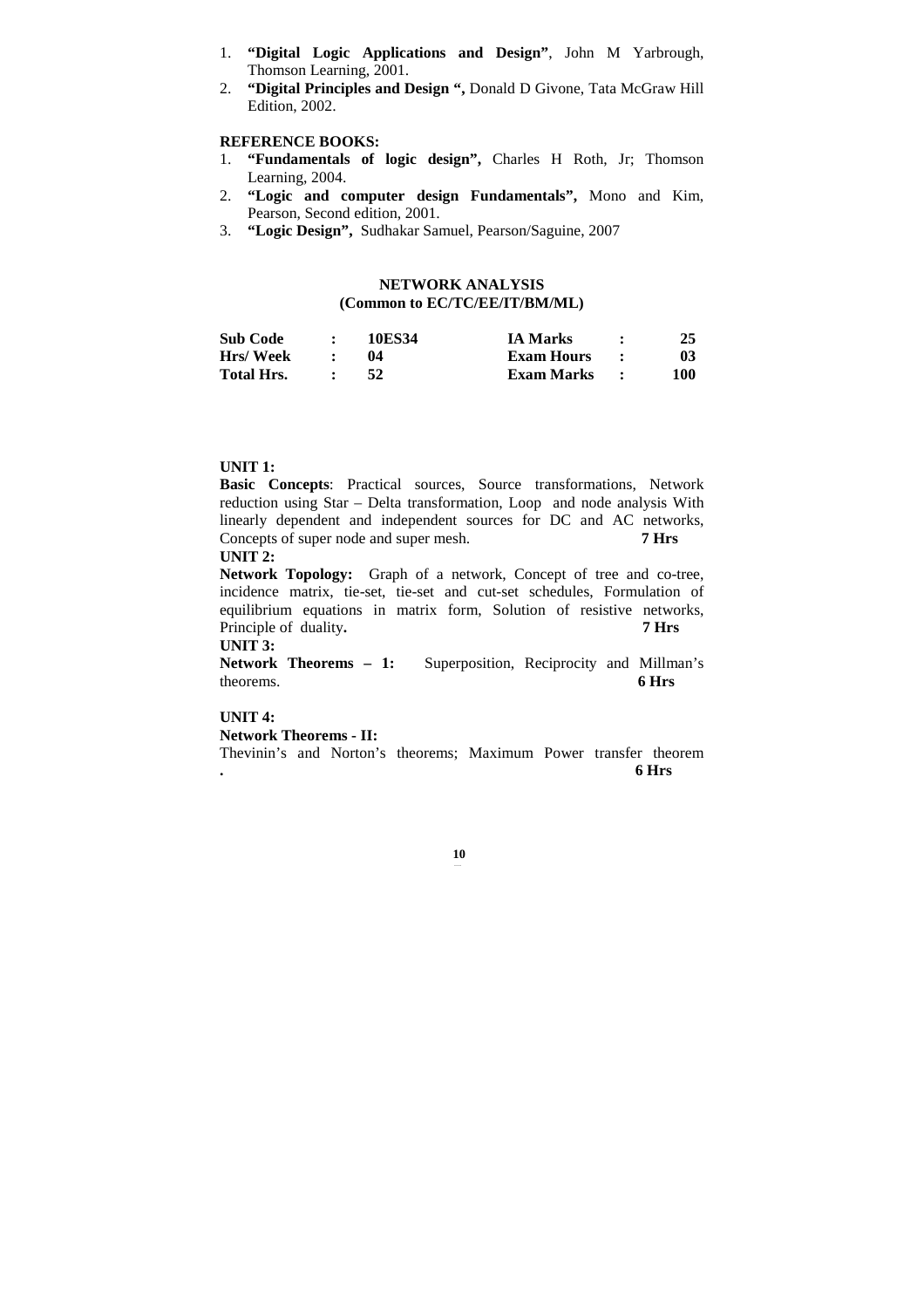**UNIT 5: Resonant Circuits:** Series and parallel resonance, frequencyresponse of series and Parallel circuits, Q –factor, Bandwidth. **7 Hrs** 

# **UNIT 6:**

**Transient behavior and initial conditions**: Behavior of circuit elements under switching condition and their Representation, evaluation of initial and final conditions in RL, RC and RLC circuits for AC and DC excitations.

 **7 Hrs** 

## **UNIT 7:**

**Laplace Transformation & Applications** : Solution of networks, step, ramp and impulse responses, waveform Synthesis. **6 Hrs** 

## **UNIT 8:**

**Two port network parameters:** Definition of z, y, h and transmission parameters, modeling with these parameters, relationship between parameters sets. **6 Hrs**

## **TEXT BOOKS:**

- 1. **"Network Analysis",** M. E. Van Valkenburg, PHI / Pearson Education, 3<sup>rd</sup> Edition. Reprint 2002.
- 2. **"Networks and systems",** Roy Choudhury, 2nd edition, 2006 re-print, New Age International Publications.

## **REFERENCE BOOKS**:

- **1. "Engineering Circuit Analysis",** Hayt, Kemmerly and DurbinTMH 7 th Edition, 2010
- **2. "Basic Engineering Circuit Analysis"**, J. David Irwin / R. Mark Nelms, John Wiley,  $8^{th}$  ed, 2006.
- **3." Fundamentals of Electric Circuits"**, Charles K Alexander and Mathew N O Sadiku, Tata McGraw-Hill, 3 ed, 2009.

# **ELECTRONIC INSTRUMENTATION (Common to EC/TC/IT/BM/ML)**

| <b>Sub Code</b>   | 10IT35 | <b>IA Marks</b> | 25  |
|-------------------|--------|-----------------|-----|
| <b>Hrs/Week</b>   | 04     | Exam Hours      | 03  |
| <b>Total Hrs.</b> |        | Exam Marks      | 100 |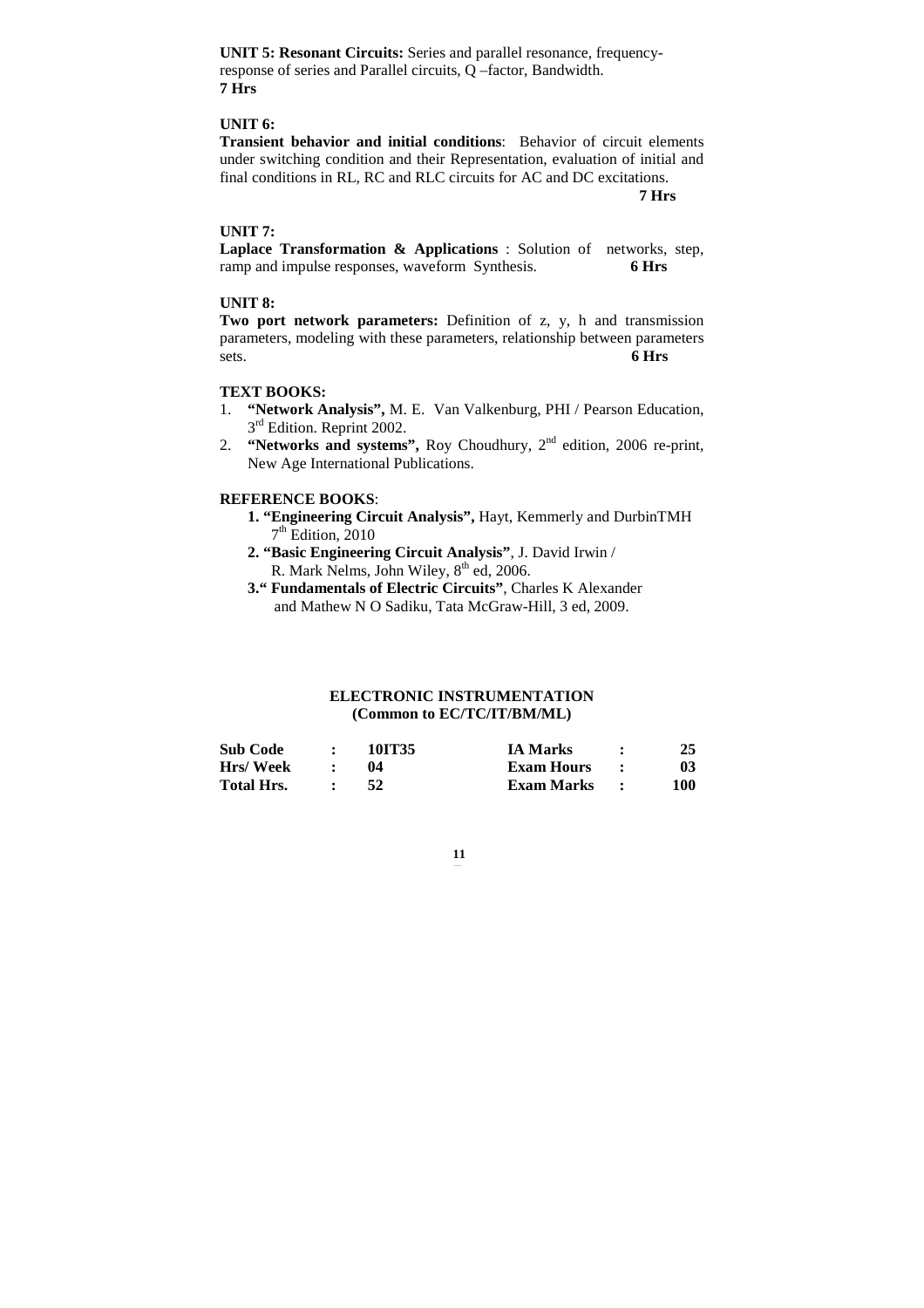## **UNIT – 1: Introduction**

**(a) Measurement Errors:** Gross errors and systematic errors, Absolute and relative errors, Accuracy, Precision, Resolution and Significant figures.

**(b) Voltmeters and Multimeters** Introduction, Multirange voltmeter, Extending voltmeter ranges, Loading, AC voltmeter using Rectifiers – Half wave and full wave, Peak responding and True RMS voltmeters.

**3 + 4 Hrs**

## **UNIT – 2: Digital Instruments**

Digital Voltmeters – Introduction, DVM's based on  $V - T$ ,  $V - F$  and Successive approximation principles, Resolution and sensitivity, General specifications, Digital Multi-meters, Digital frequency meters, Digital measurement of time. 6 Hrs

# **UNIT – 3:**

## **Oscilloscopes**

Introduction, Basic principles, CRT features, Block diagram and working of each block, Typical CRT connections, Dual beam and dual trace CROs, Electronic switch. 6 **Hrs** 

**UNIT – 4:** 

## **Special Oscilloscopes**

Delayed time-base oscilloscopes, Analog storage, Sampling and Digital storage oscilloscopes. **6 Hrs** 

# **UNIT – 5:**

## **Signal Generators**

Introduction, Fixed and variable AF oscillator, Standard signal generator, Laboratory type signal generator, AF sine and Square wave generator, Function generator, Square and Pulse generator, Sweep frequency generator, Frequency synthesizer. **6 Hrs**

## **UNIT – 6:**

#### **Measurement of resistance, inductance and capacitance**

Whetstone's bridge, Kelvin Bridge; AC bridges, Capacitance Comparison Bridge, Maxwell's bridge, Wein's bridge, Wagner's earth connection 5 **Hrs**

**UNIT – 7: Transducers - I**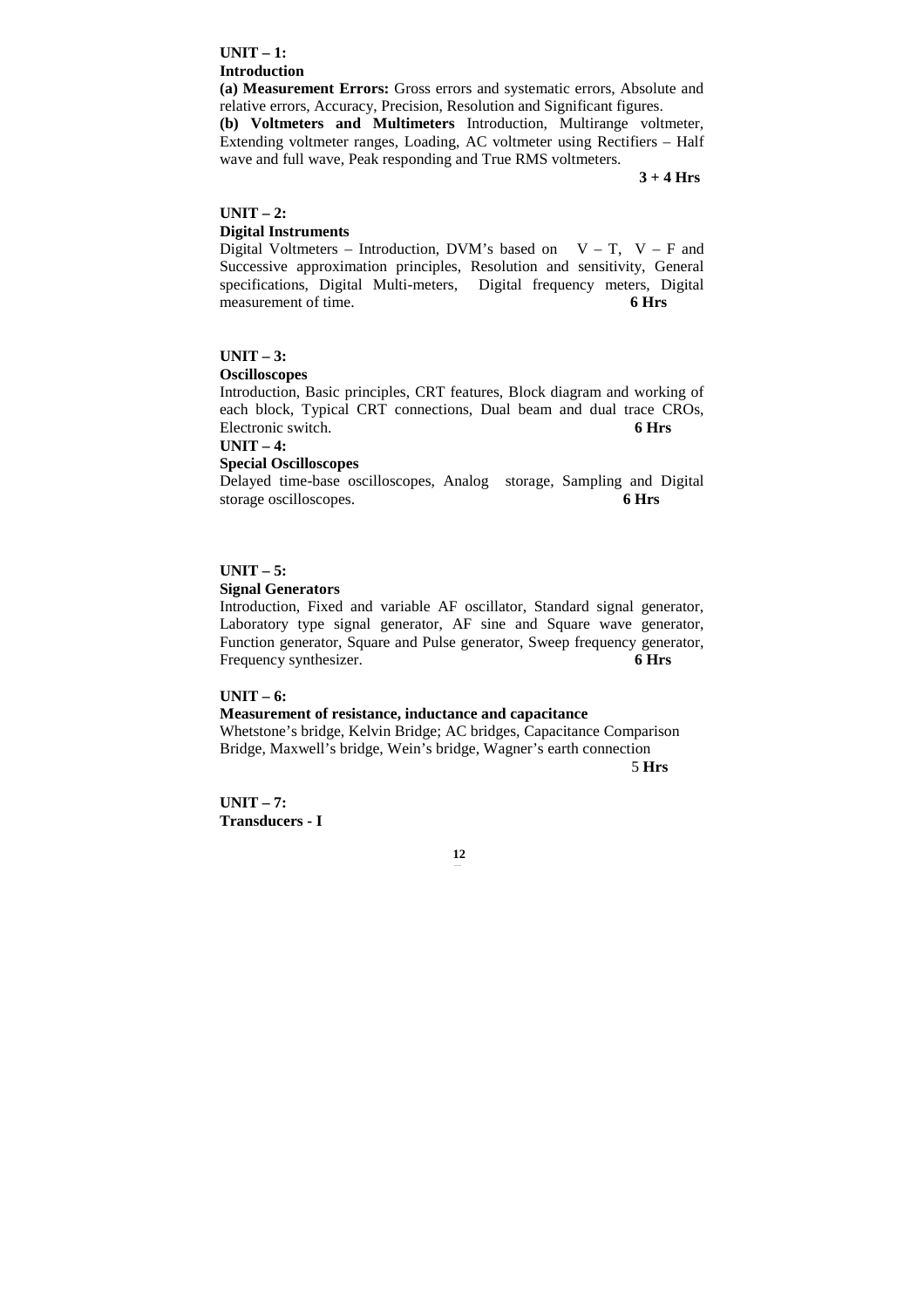Introduction, Electrical transducers, Selecting a transducer, Resistive transducer, Resistive position transducer, Strain gauges, Resistance thermometer, Thermistor, Inductive transducer, Differential output transducers and LVDT. **6 Hrs** 

**UNIT – 8:** 

## **Miscellaneous Topics**

**(a) Transducers - II** –Piezoelectric transducer, Photoelectric transducer, Photovoltaic transducer, Semiconductor photo devices, Temperature transducers-RTD, Thermocouple .

**(b) Display devices:** Digital display system, classification of display, Display devices, LEDs, LCD displays.

- **(c)** Bolometer and RF power measurement using Bolometer
- **(d)** Introduction to Signal conditioning.
- (e) Introduction to LabView. **10 Hrs**

# **TEXT BOOKS:**

- 1. **"Electronic Instrumentation",** H. S. Kalsi, TMH, 3rd 2010
- 2. **"Electronic Instrumentation and Measurements",** David A Bell, PHI / Pearson Education, 2006.

**REFERENCE BOOKS:** 

- 1. **"Principles of measurement systems",** John P. Beately, 3rd Edition, Pearson Education, 2000
- 2. **"Modern electronic instrumentation and measuring techniques",**  Cooper D & A D Helfrick, PHI, 1998.
- 3. **Electronics & electrical measurements,** A K Sawhney, , Dhanpat Rai & sons,  $9^{\text{th}}$  edition.

## **FIELD THEORY (Common to EC/TC/ML/EE)**

| <b>Sub Code</b>   | 10ES36 | <b>IA Marks</b> | 25  |
|-------------------|--------|-----------------|-----|
| <b>Hrs/Week</b>   |        | Exam Hours      | 03  |
| <b>Total Hrs.</b> | 52     | Exam Marks      | 100 |

## **UNIT 1:**

**a. Coulomb's Law and electric field intensity**: Experimental law of Coulomb, Electric field intensity, Field due to continuous volume charge distribution, Field of a line charge. **3 Hrs** 

**b**. **Electric flux density, Gauss' law and divergence:** Electric flux density, Gauss' law, Divergence, Maxwell's First equation(Electrostatics), vector

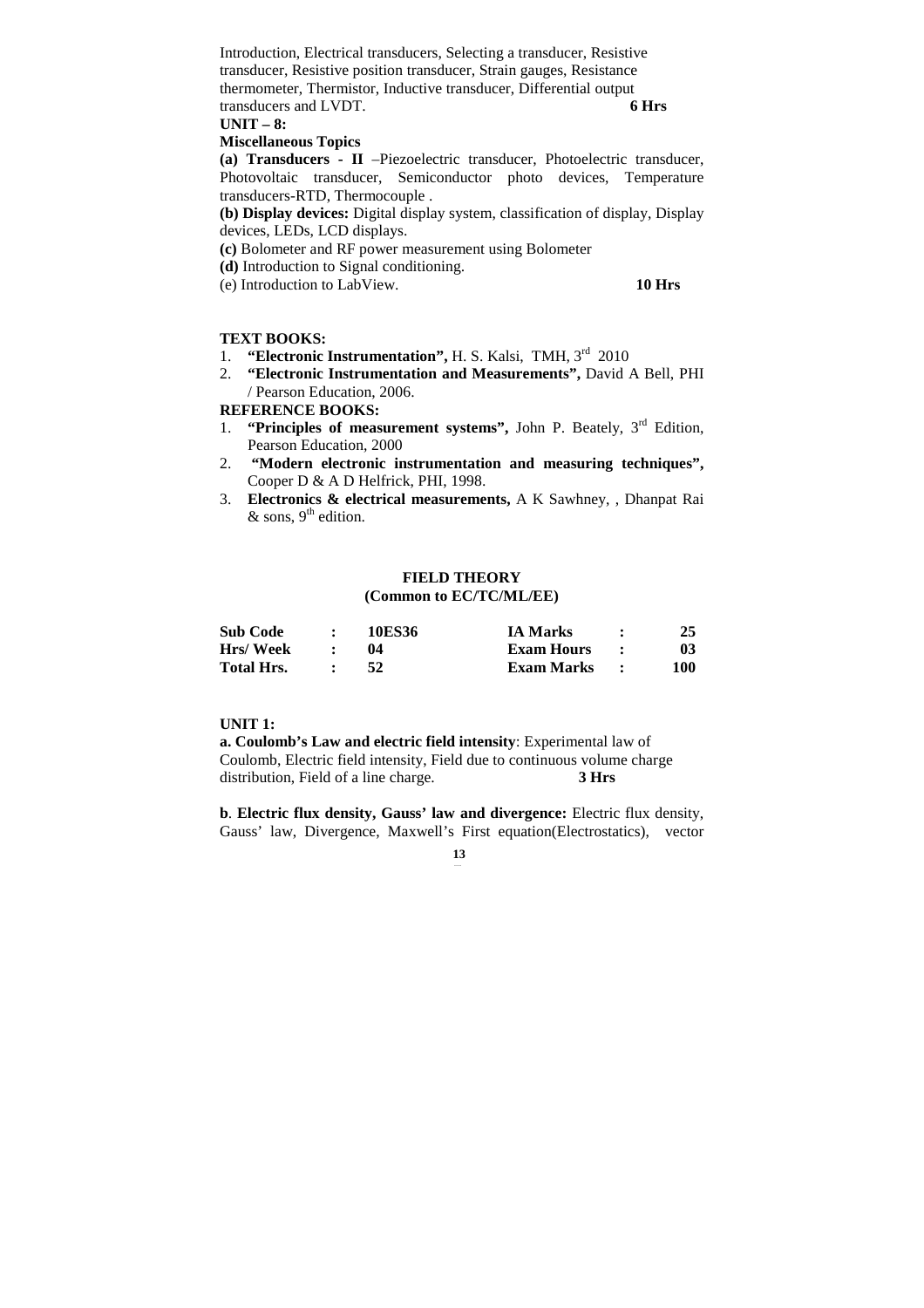operator and divergence theorem.<sup>3</sup>**Hrs** 

## **UNIT 2:**

**a**. **Energy and potential :** Energy expended in moving a point charge in an electric field, The line integral, Definition of potential difference and Potential, The potential field of a point charge and system of charges, Potential gradient , Energy density in an electrostatic field. **4 Hrs** 

**b. Conductors, dielectrics and capacitance:** Current and current density, Continuity of current, metallic conductors, Conductor properties and boundary conditions, boundary conditions for perfect Dielectrics, capacitance and examples. **4 Hrs** 

#### **UNIT 3:**

**Poisson's and Laplace's equations:** Derivations of Poisson's and Laplace's Equations, Uniqueness theorem, Examples of the solutions of Laplace's and Poisson's equations. 6 Hrs

# **UNIT 4:**

**The steady magnetic field:** Biot-Savart law, Ampere's circuital law, Curl, Stokes' theorem, magnetic flux and flux density, scalar and Vector magnetic potentials. **6 Hrs** 

#### **UNIT 5:**

**a. Magnetic forces:** Force on a moving charge and differential current element, Force between differential current elements, Force and torque on a closed circuit. **4 Hrs**

**b. Magnetic materials and inductance:** Magnetization and permeability, Magnetic boundary conditions, Magnetic circuit, Potential energy and forces on magnetic materials, Inductance and Mutual Inductance. **4 Hrs** 

## **UNIT 6:**

**Time varying fields and Maxwell's equations**: Faraday's law, displacement current, Maxwell's equation in point and Integral form, retarded potentials. **6 Hrs** 

## **UNIT 7:**

**Uniform plane wave:** Wave propagation in free space and dielectrics, Poynting's theorem and wave power, propagation in good conductors – (skin effect). **6 Hrs** 

**UNIT 8:**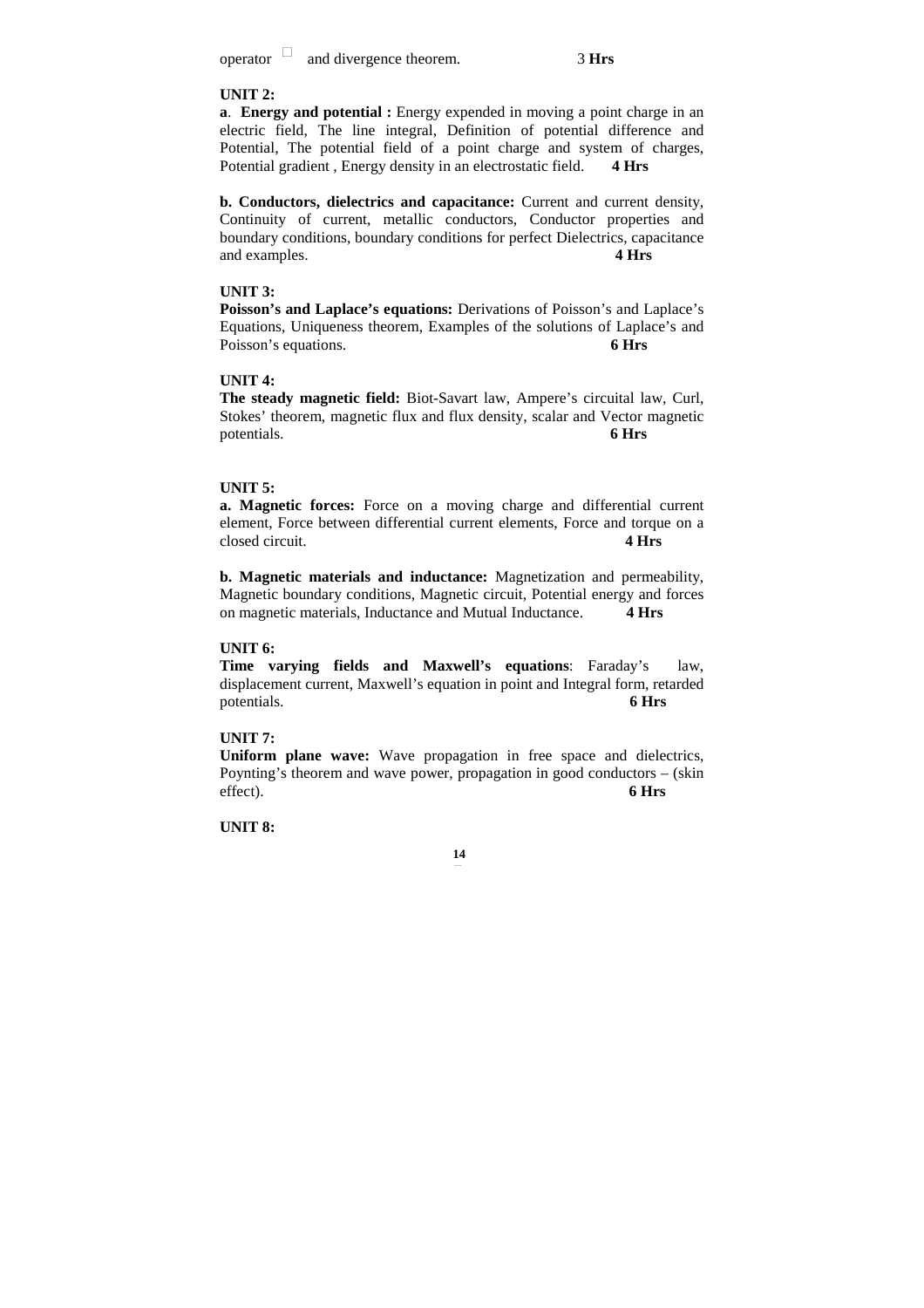**Plane waves at boundaries and in dispersive media:** Reflection of uniform plane waves at normal incidence, SWR, Plane wave propagation in general directions. **6 Hrs** 

## **TEXT BOOK:**

**1. "Engineering Electromagnetics",** William H Hayt Jr. and John A Buck**,**  Tata McGraw-Hill, 7<sup>th</sup> edition, 2006

## **REFERENCE BOOKS**:

- 1. **"Electromagnetics with Applications",** John Krauss and Daniel A Fleisch, McGraw-Hill,  $5<sup>th</sup>$  edition, 1999
- 2. **"Electromagnetic Waves And Radiating Systems,"** Edward C. Jordan and Keith G Balmain, Prentice - Hall of India / Pearson Education, 2<sup>nd</sup> edition, 1968.Reprint 2002
- 3. **"Field and Wave Electromagnetics",** David K Cheng, Pearson Education Asia,  $2<sup>nd</sup>$  edition, - 1989, Indian Reprint – 2001.

## **ANALOG ELECTRONICS LAB (Common to EC/TC/EE/IT/BM/ML)**

| <b>Sub Code</b>   | <b>10ESL37</b> | <b>IA Marks</b> | 25 |
|-------------------|----------------|-----------------|----|
| <b>Hrs/Week</b>   | 03             | Exam Hours      | 03 |
| <b>Total Hrs.</b> |                | Exam Marks      | 50 |

**NOTE:** Use the Discrete components to test the circuits. LabView can be used for the verification and testing along with the above.

1. Wiring of RC coupled Single stage FET & BJT amplifier and determination of the gain-frequency response, input and output impedances.

2. Wiring of BJT Darlington Emitter follower with and without bootstrapping and determination of the gain, input and output impedances (Single circuit) (One Experiment)

3. Wiring of a two stage BJT Voltage series feed back amplifier and determination of the gain, Frequency response, input and output impedances with and without feedback (One Experiment)

4. Wiring and Testing for the performance of BJT-RC Phase shift Oscillator for  $f_0 \leq 10$  KHz

5. Testing for the performance of BJT – Hartley & Colpitts Oscillators for RF range  $f_0 \ge 100$ KHz.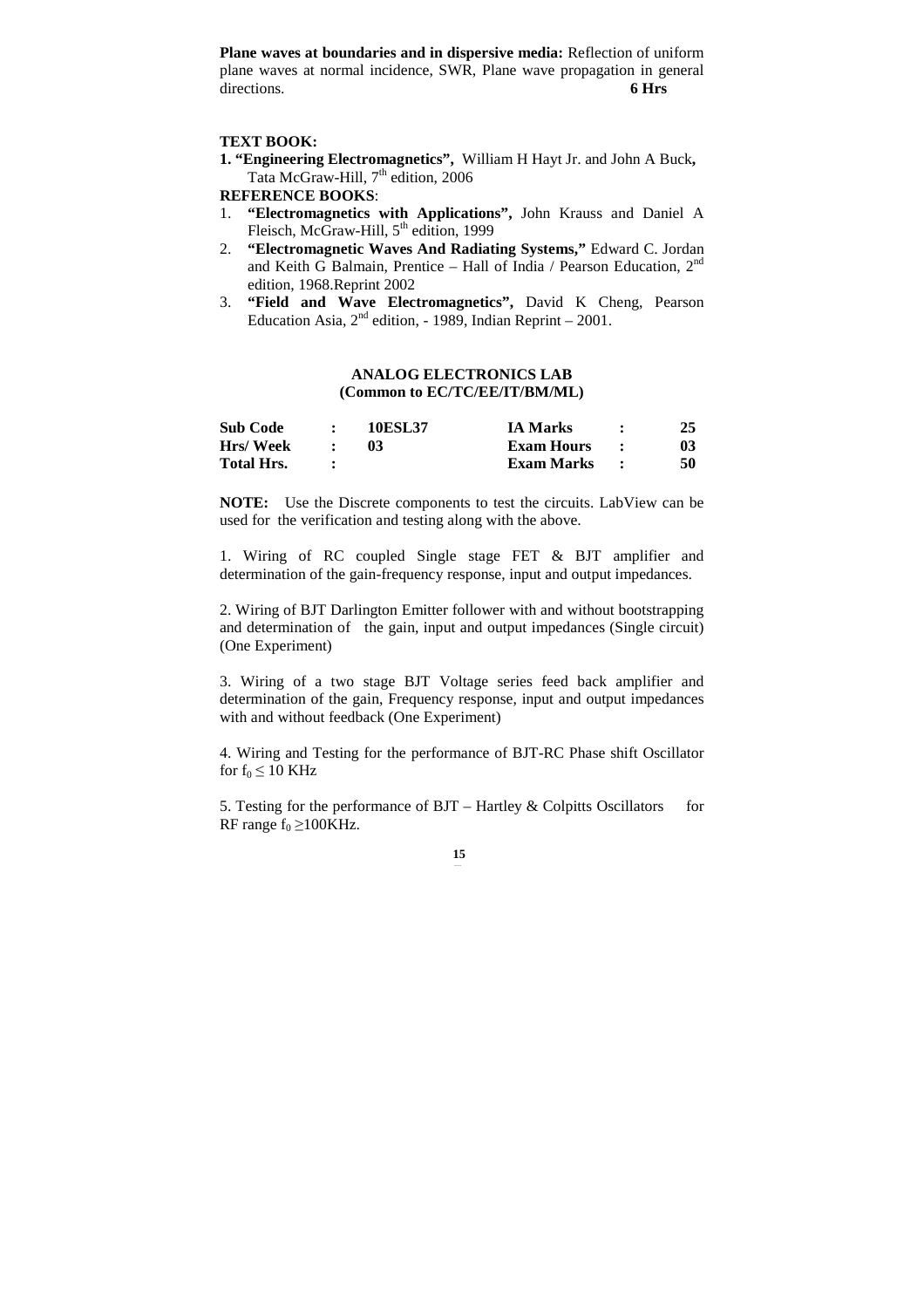6. Testing for the performance of BJT -Crystal Oscillator for  $f_0 > 100$  KHz 7 Testing of Diode clipping (Single/Double ended) circuits for peak clipping, peak detection

8. Testing of Clamping circuits: positive clamping /negative clamping. 9. Testing of a transformer less Class – B push pull power amplifier and determination of its conversion efficiency.

10. Testing of Half wave, Full wave and Bridge Rectifier circuits with and without Capacitor filter. Determination of ripple factor, regulation and efficiency

11. Verification of Thevinin's Theorem and Maximum Power Transfer theorem for DC Circuits.

12. Characteristics of Series and Parallel resonant circuits.

# **LOGIC DESIGN LAB (Common to EC/TC/EE/IT/BM/ML)**

| <b>Sub Code</b>   | <b>10ESL38</b> | <b>IA Marks</b>   | 25 |
|-------------------|----------------|-------------------|----|
| Hrs/Week          |                | <b>Exam Hours</b> | 03 |
| <b>Total Hrs.</b> |                | Exam Marks        | 50 |

**NOTE:** Use discrete components to test and verify the logic gates. LabView can be used for designing the gates along with the above.

- 1. Simplification, realization of Boolean expressions using logic gates/Universal gates.
- 2. Realization of Half/Full adder and Half/Full Subtractors using logic gates.
- 3. (i) Realization of parallel adder/Subtractors using 7483 chip (ii) BCD to Excess-3 code conversion and vice versa.
- 4. Realization of Binary to Gray code conversion and vice versa
- 5. MUX/DEMUX use of 74153, 74139 for arithmetic circuits and code converter.
- 6. Realization of One/Two bit comparator and study of 7485 magnitude comparator.
- 7. Use of a) Decoder chip to drive LED display and b) Priority encoder.
- 8. Truth table verification of Flip-Flops: (i) JK Master slave (ii) T type and (iii) D type.
- 9. Realization of 3 bit counters as a sequential circuit and MOD N counter design (7476, 7490, 74192, 74193).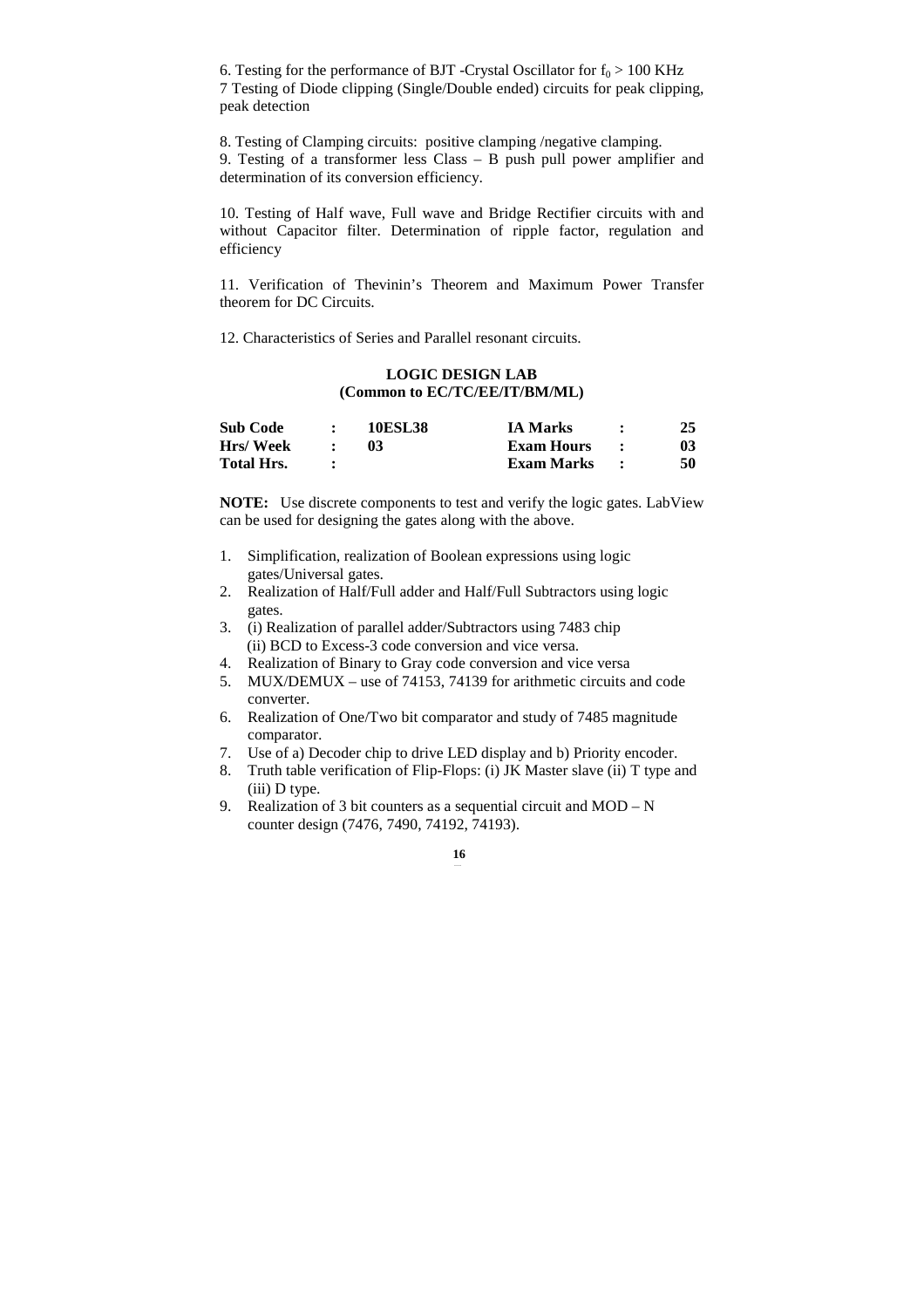- 10. Shift left; Shift right, SIPO, SISO, PISO, PIPO operations using 74S95.
- 11. Wiring and testing Ring counter/Johnson counter.
- 12. Wiring and testing of Sequence generator.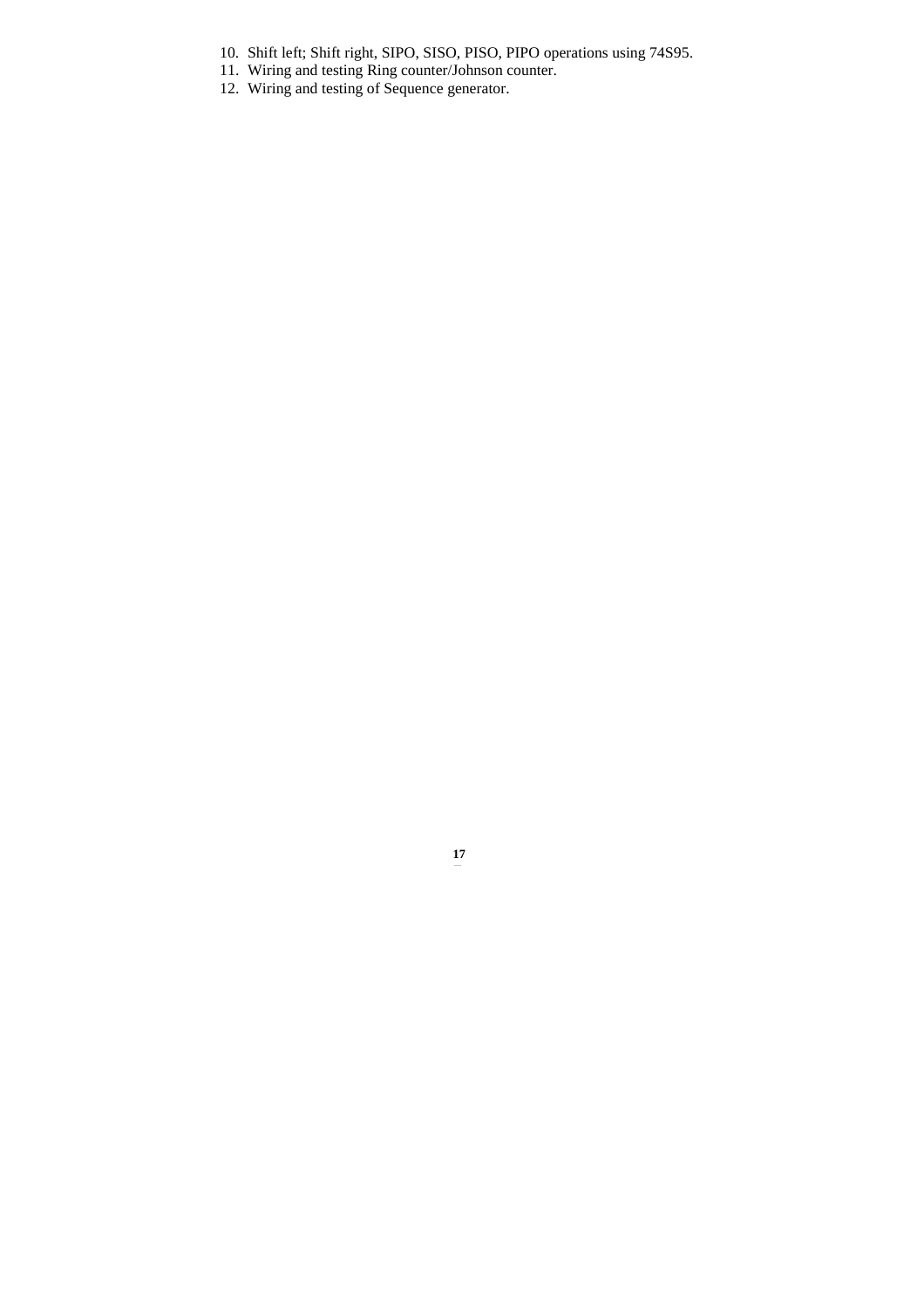# **ENGINEERING MATHEMATICS – IV**

| <b>Sub Code</b>   | 10MAT41 | <b>IA Marks</b> | 25  |
|-------------------|---------|-----------------|-----|
| Hrs/Week          |         | Exam Hours      |     |
| <b>Total Hrs.</b> |         | Exam Marks      | 100 |

# **PART-A**

#### **UNIT-1**

#### **Numerical Methods- 1**

Numerical solution of ordinary differential equations of first order and first degree; Picard's method, Taylor's series method, modified Euler's method, Runge-kutta method of fourth-order. Milne's and Adams - Bashforth predictor and corrector methods (No derivations of formulae).

**6 Hours** 

# **UNIT-2**

## **Numerical Methods – 2**

Numerical solution of simultaneous first order ordinary differential equations: Picard's method, Runge-Kutta method of fourth-order.

Numerical solution of second order ordinary differential equations: Picard's method, Runge-Kutta method and Milne's method.

**6 Hours** 

## **UNIT-3**

## **Complex variables – 1**

Function of a complex variable, Analytic functions-Cauchy-Riemann equations in cartesian and polar forms. Properties of analytic functions.

Application to flow problems- complex potential, velocity potential, equipotential lines, stream functions, stream lines.

**7 Hours** 

#### **UNIT-4**

## **Complex variables – 2**

Conformal Transformations: Bilinear Transformations. Discussion of Transformations:  $w = z^2$ ,  $w = e^z$ ,  $w = z + (a^2 / z)$ . Complex line integrals- Cauchy's theorem and Cauchy's integral formula.

**7 Hours**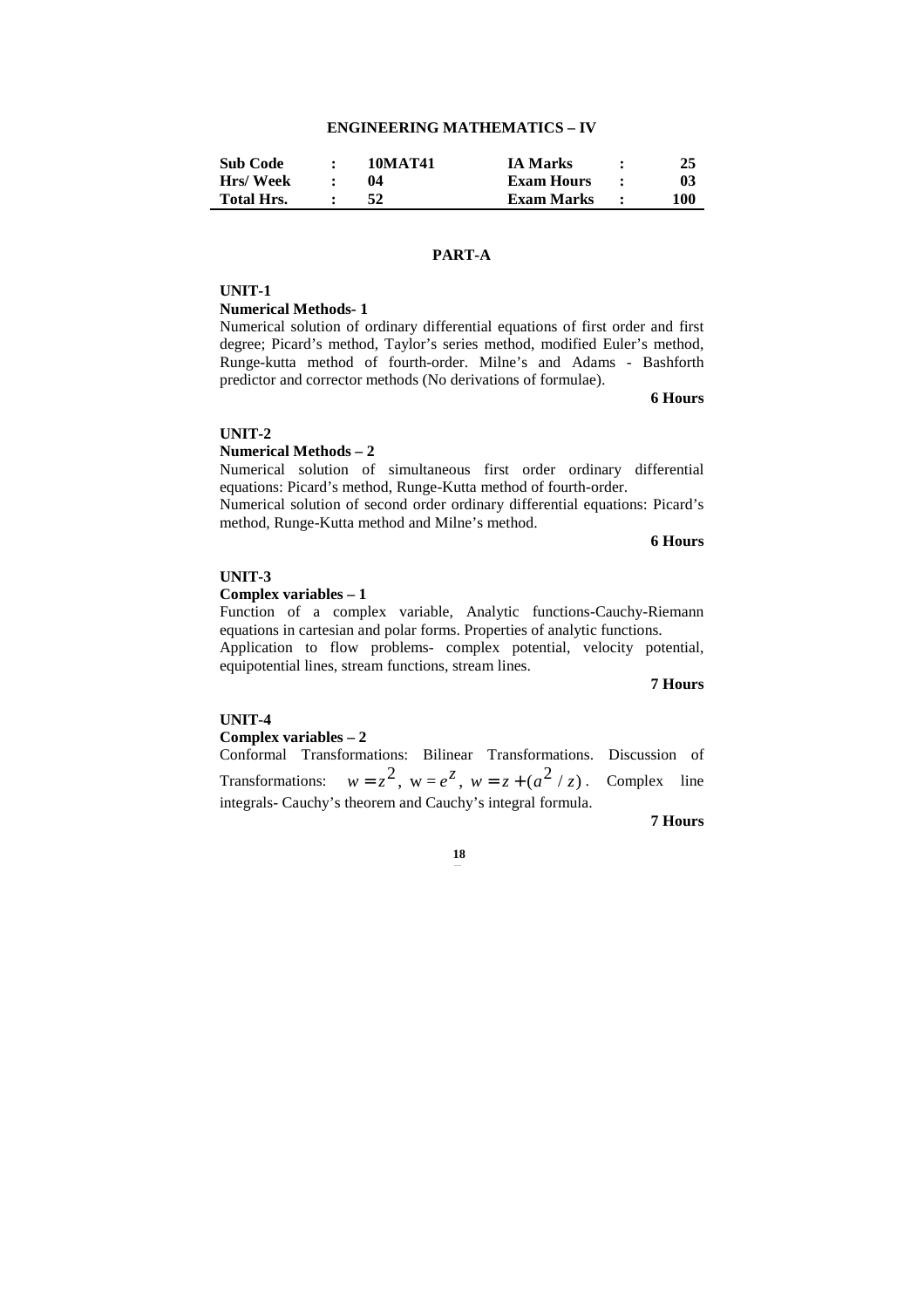# **UNIT-5**

## **Special Functions**

Solution of Laplace equation in cylindrical and spherical systems leading Bessel's and Legendre's differential equations, Series solution of Bessel's differential equation leading to Bessel function of first kind. Orthogonal property of Bessel functions. Series solution of Legendre's differential equation leading to Legendre polynomials, Rodrigue's formula.

#### **7 Hours**

# **UNIT-6**

# **Probability Theory - 1**

Probability of an event, empherical and axiomatic definition, probability associated with set theory, addition law, conditional probability, multiplication law, Baye's theorem.

**6 Hours** 

# **UNIT-7**

# **Probability Theory- 2**

Random variables (discrete and continuous), probability density function, cumulative density function. Probability distributions – Binomial and Poisson distributions; Exponential and normal distributions.

**7 Hours** 

**6 Hours**

## **UNIT-**

## **Sampling Theory**

Sampling, Sampling distributions, standard error, test of hypothesis for means, confidence limits for means, student's t-distribution. Chi -Square distribution as a test of goodness of fit

#### **Text Books:**

- 1. B.S. Grewal, Higher Engineering Mathematics, Latest edition, Khanna Publishers
- 2. Erwin Kreyszig, Advanced Engineering Mathematics, Latest edition, Wiley Publications.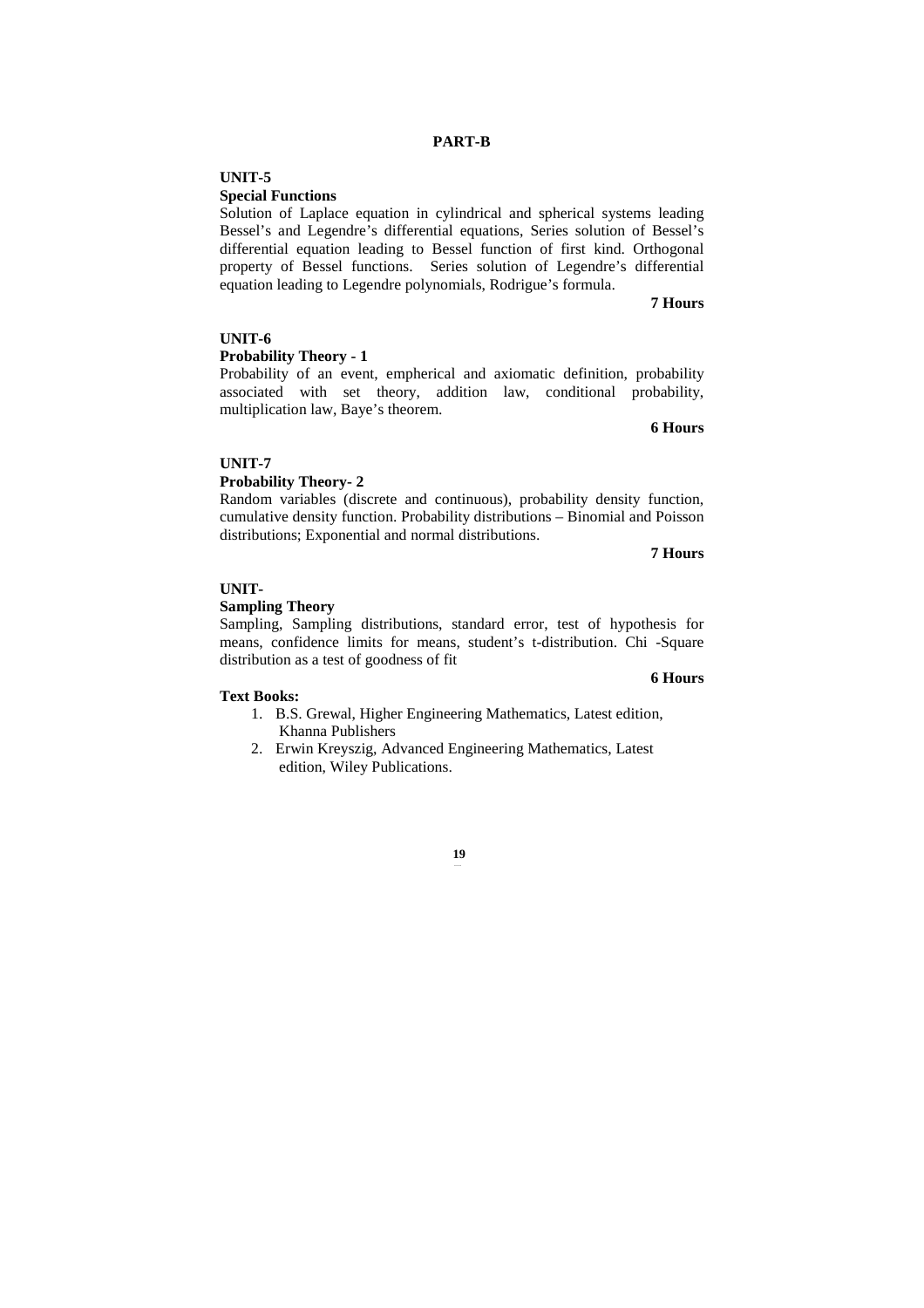#### **Reference Book:**

- 1. B.V. Ramana, Higher Engineering Mathematics, Latest edition, Tata Mc. Graw Hill Publications.
- 2. Peter V. O'Neil, Engineering Mathematics, CENGAGE Learning India Pvt Ltd.Publishers.

# **MICROCONTROLLERS (Common to EC/TC/EE/IT/BM/ML)**

| <b>Sub Code</b>   | 10ES42 | <b>IA Marks</b>   | 25  |
|-------------------|--------|-------------------|-----|
| Hrs/Week          | 04     | <b>Exam Hours</b> | 03  |
| <b>Total Hrs.</b> | 52     | Exam Marks        | 100 |

#### **UNIT 1**:

Microprocessors and microcontroller. Introduction, Microprocessors and Microcontrollers, RISC & CISC CPU Architectures, Harvard & Von-Neumann CPU architecture, Computer software.

The 8051 Architecture: Introduction, Architecture of 8051, Pin diagram of 8051, Memory organization, External Memory interfacing, Stacks.

**6 Hrs** 

# **UNIT 2:**

Addressing Modes: Introduction, Instruction syntax, Data types, Subroutines, Addressing modes: Immediate addressing , Register addressing, Direct addressing, Indirect addressing, relative addressing, Absolute addressing, Long addressing, Indexed addressing, Bit inherent addressing, bit direct addressing.

Instruction set: Instruction timings, 8051 instructions: Data transfer instructions, Arithmetic instructions, Logical instructions, Branch instructions, Subroutine instructions, Bit manipulation instruction. 6 **Hrs UNIT 3**:

8051 programming: Assembler directives, Assembly language programs and Time delay calculations. **6 Hrs** 

#### **UNIT 4**:

8051 Interfacing and Applications: Basics of I/O concepts, I/O Port Operation, Interfacing 8051 to LCD, Keyboard, parallel and serial ADC, DAC, Stepper motor interfacing and DC motor interfacing and programming

**7 Hrs**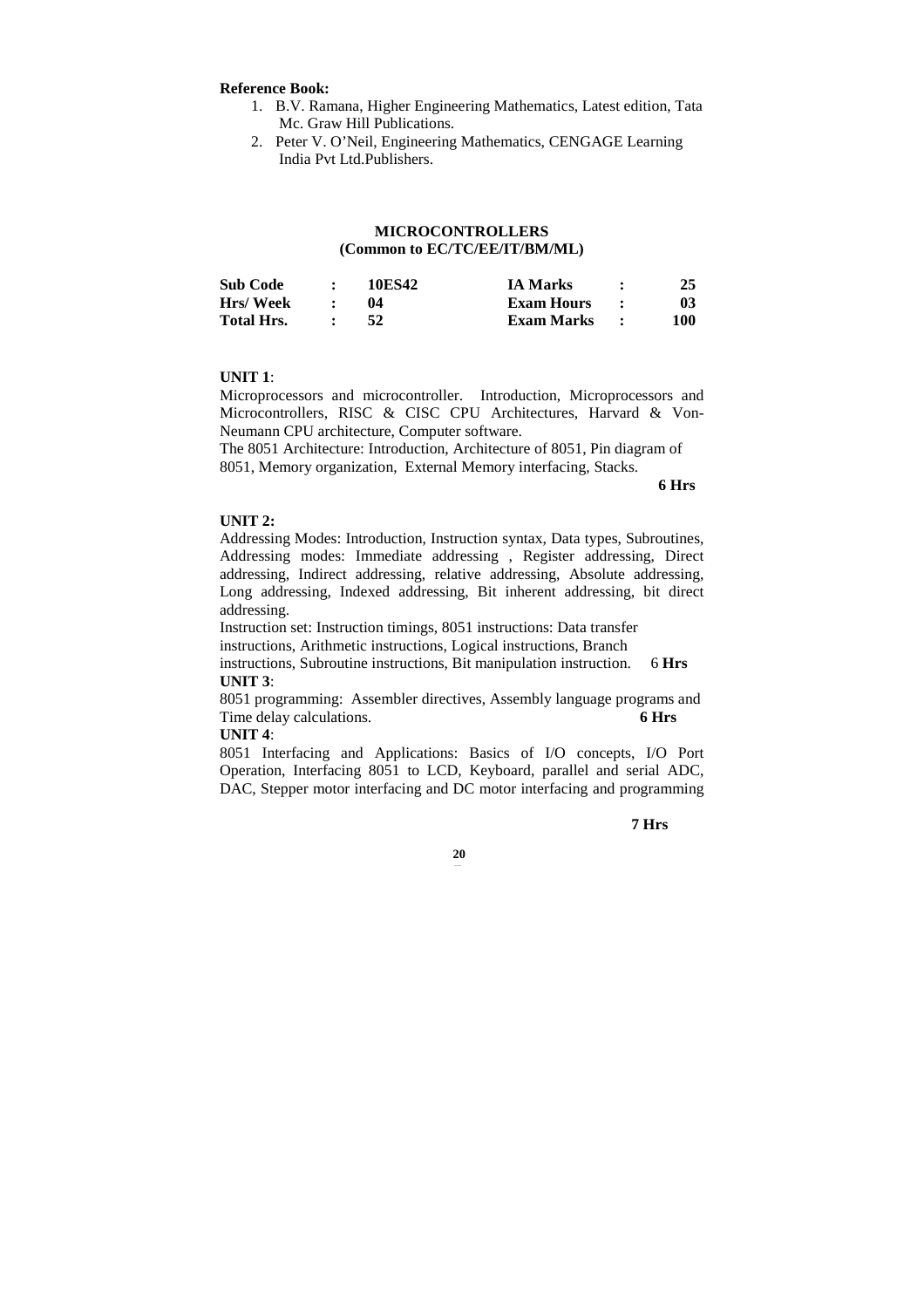# **UNIT 5:**

8051 Interrupts and Timers/counters: Basics of interrupts, 8051 interrupt structure, Timers and Counters, 8051 timers/counters, programming 8051 timers in assembly and C . **6 Hrs** 

# **UNIT 6:**

8051 Serial Communication: Data communication, Basics of Serial Data Communication, 8051 Serial Communication, connections to RS-232, Serial communication Programming in assembly and C.

8255A Programmable Peripheral Interface:, Architecture of 8255A, I/O addressing,, I/O devices interfacing with 8051 using 8255A. 6 **Hrs** 

Course Aim – The MSP430 microcontroller is ideally suited for development of low-power embedded systems that must run on batteries for many years. There are also applications where MSP430 microcontroller must operate on energy harvested from the environment. This is possible due to the ultra-low power operation of MSP430 and the fact that it provides a complete system solution including a RISC CPU, flash memory, on-chip data converters and on-chip peripherals.

#### **UNIT 7:**

**Motivation for MSP430microcontrollers** – Low Power embedded systems, On-chip peripherals (analog and digital), low-power RF capabilities. Target applications (Single-chip, low cost, low power, high performance system design). **2 Hrs** 

**MSP430 RISC CPU architecture,** Compiler-friendly features, Instruction set, Clock system, Memory subsystem. Key differentiating factors between different MSP430 families. **2 Hrs**

**Introduction to Code Composer Studio** (CCS v4). Understanding how to use CCS for Assembly, C, Assembly+C projects for MSP430 microcontrollers. Interrupt programming. 3 **Hrs** 

**Digital I/O – I/O ports** programming using C and assembly, Understanding the muxing scheme of the MSP430 pins. **2 Hrs**

#### **UNIT 8**:

**On-chip peripherals. Watchdog Timer, Comparator**, Op-Amp, Basic Timer, Real Time Clock (RTC), ADC, DAC, SD16, LCD, DMA. **2 Hrs Using the Low-power features of MSP430**. Clock system, low-power modes, Clock request feature, Low-power programming and Interrupt. **2 Hrs Interfacing LED, LCD, External memory.** Seven segment LED modules interfacing. Example – Real-time clock. **2 Hrs Case Studies of applications of MSP430** - Data acquisition system, Wired Sensor network, Wireless sensor network with Chipcon RF interfaces.  **3** Hrs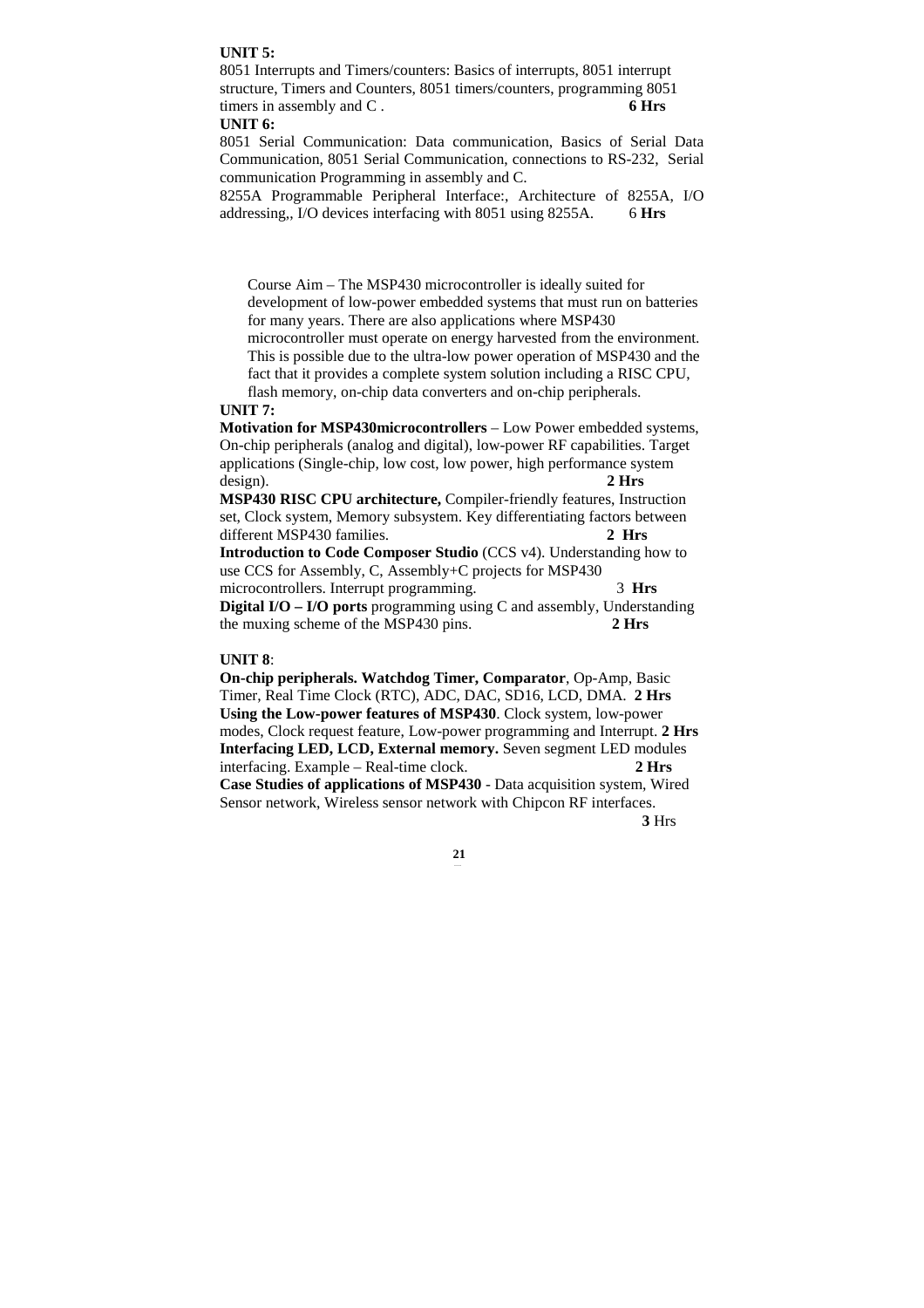# **TEXT BOOKS:**

- 1. **"The 8051 Microcontroller and Embedded Systems using assembly and C "-,** Muhammad Ali Mazidi and Janice Gillespie Mazidi and Rollin D. McKinlay; PHI, 2006 / Pearson, 2006
- 2. **"MSP430 Microcontroller Basics",** John Davies, Elsevier, 2010 (Indian edition available)

# **REFERENCE BOOKS:**

- **1. "The 8051 Microcontroller Architecture, Programming & Applications",** 2e Kenneth J. Ayala ;, Penram International, 1996 / Thomson Learning 2005.
- 2. "**The 8051 Microcontroller",** V.Udayashankar and MalikarjunaSwamy, TMH, 2009
- 3. **MSP430 Teaching CD-ROM,** Texas Instruments, 2008 (can be requested **http://www.uniti.in** )
- 4. **Microcontrollers: Architecture, Programming, Interfacing and System Design",**Raj Kamal, "Pearson Education, 2005

# **CONTROL SYSTEMS (Common to EC/TC/EE/IT/BM/ML)**

| <b>Sub Code</b>   | 10ES43 | <b>IA Marks</b>   | 25  |
|-------------------|--------|-------------------|-----|
| Hrs/Week          | 04     | <b>Exam Hours</b> | 03  |
| <b>Total Hrs.</b> | -52    | Exam Marks        | 100 |

# **UNIT 1:**

**Modeling of Systems:** Introduction to Control Systems, Types of Control Systems, Effect of Feedback Systems, Differential equation of Physical Systems -Mechanical systems, Friction, Translational systems (Mechanical accelerometer, systems excluded), Rotational systems, Gear trains, Electrical systems, Analogous systems. **7 Hrs** 

## **UNIT 2:**

**Block diagrams and signal flow graphs:** Transfer functions, Block diagram algebra, Signal Flow graphs (State variable formulation excluded), **6 Hrs** 

# **UNIT 3:**

**Time Response of feed back control systems**: Standard test signals, Unit step response of First and second order systems, Time response specifications, Time response specifications of second order systems, steady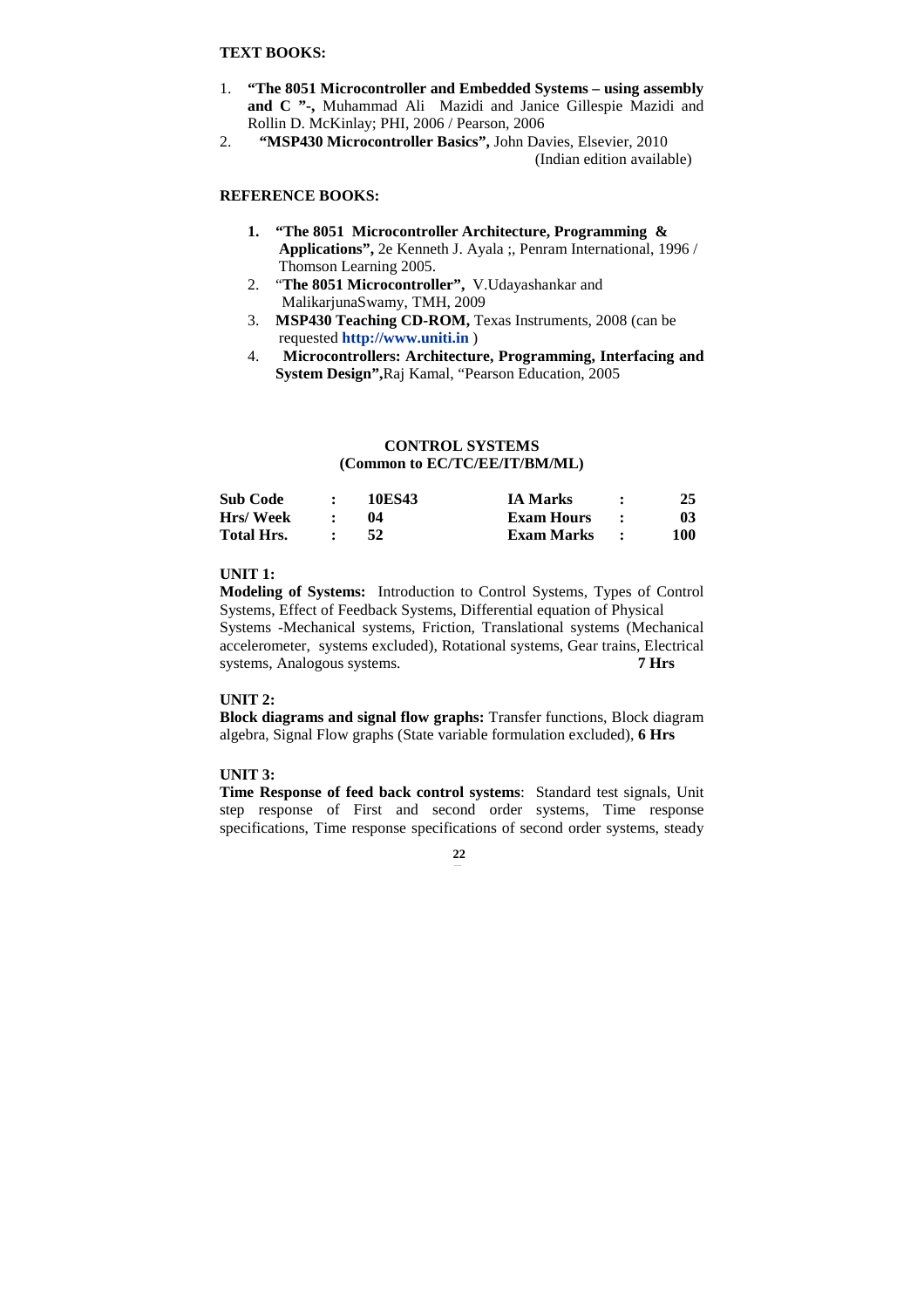– state errors and error constants. Introduction to PID Controllers(excluding design) **7 Hrs** 

# **UNIT 4:**

**Stability analysis:** Concepts of stability, Necessary conditions for Stability, Routh- stability criterion, Relative stability analysis; More on the Routh stability criterion. **6 Hrs** 

# **UNIT 5:**

**Root–Locus Techniques**: Introduction, The root locus concepts, Construction of root loci. **6 Hrs** 

# **UNIT 6:**

**Frequency domain analysis:** Correlation between time and frequency response, Bode plots, Experimental determination of transfer functions, Assessment of relative stability using Bode Plots. Introduction to lead, lag and lead-lag compensating networks (excluding design). **7 Hrs** 

## **UNIT 7:**

**Stability in the frequency domain:** Introduction to Polar Plots, (Inverse Polar Plots excluded) Mathematical preliminaries, Nyquist Stability criterion, Assessment of relative stability using Nyquist criterion, (Systems with transportation lag excluded). **7 Hrs** 

# **UNIT 8:**

**Introduction to State variable analysis:** Concepts of state, state variable and state models for electrical systems, Solution of state equations. **6 Hrs**

## **TEXT BOOK :**

**1. J. Nagarath and M.Gopal**, "Control Systems Engineering", New Age International (P) Limited, Publishers, Fourth edition – 2005

## **REFERENCE BOOKS:**

- 1. **"Modern Control Engineering ",** K. Ogata, Pearson Education Asia/ PHI, 4<sup>th</sup> Edition, 2002.
- 2. **"Automatic Control Systems",** Benjamin C. Kuo, John Wiley India Pvt. Ltd.,  $8^{th}$  Edition, 2008.
- 3. **"Feedback and Control System",** Joseph J Distefano III et al., Schaum's Outlines, TMH,  $2<sup>nd</sup>$  Edition 2007.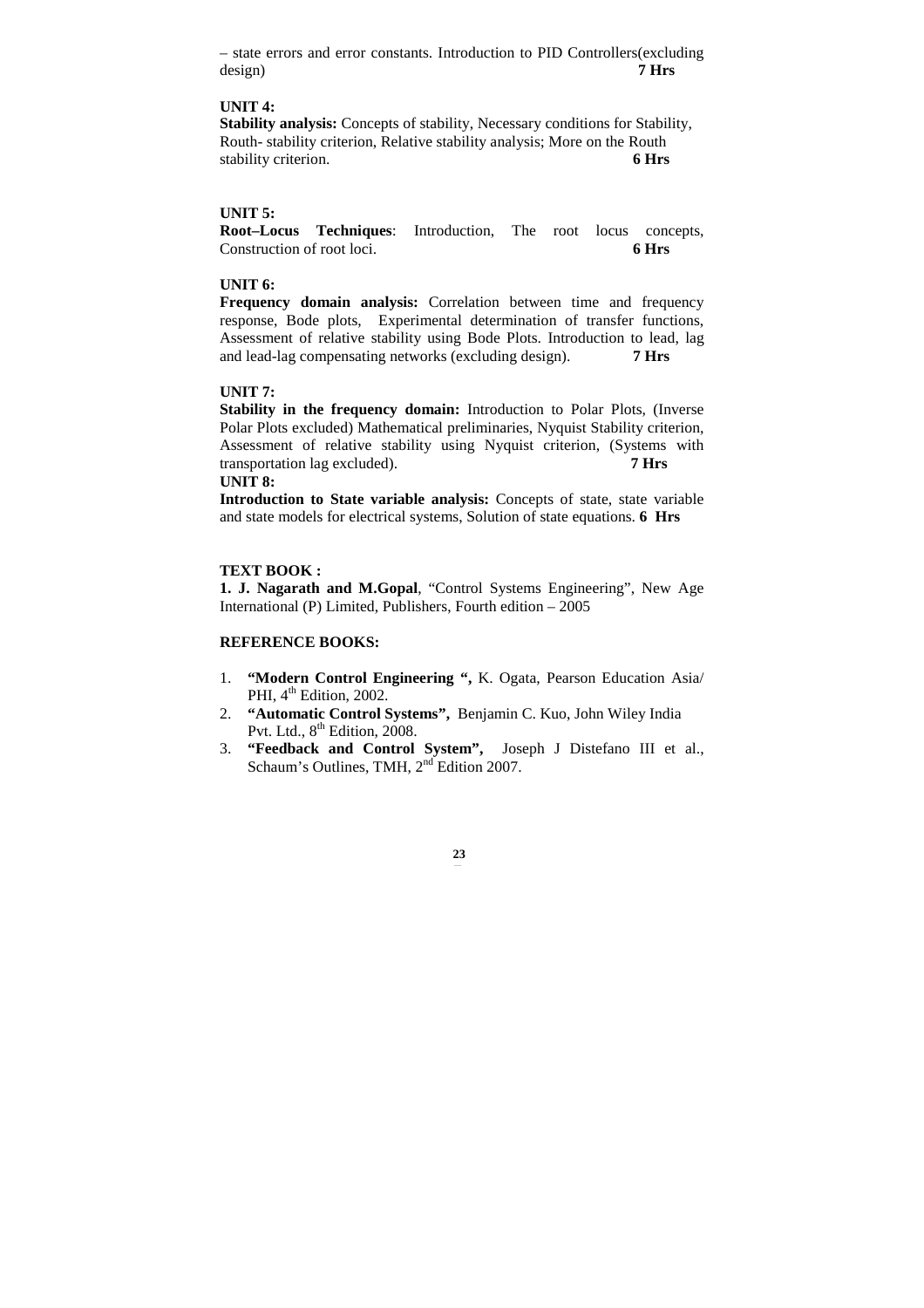# **SIGNALS & SYSTEMS (Common to EC/TC/IT/BM/ML)**

| <b>Sub Code</b>   | 10EC44 | <b>IA Marks</b>   | 25  |
|-------------------|--------|-------------------|-----|
| Hrs/Week          |        | <b>Exam Hours</b> | 03  |
| <b>Total Hrs.</b> | 52     | Exam Marks        | 100 |

# **UNIT 1:**

**Introduction**: Definitions of a signal and a system, classification of signals, basic Operations on signals, elementary signals, Systems viewed as Interconnections of operations, properties of systems. **6 Hrs** 

## **UNIT 2:**

**Time-domain representations for LTI systems – 1:** Convolution, impulse response representation, Convolution Sum and Convolution Integral.

## **6 Hrs**

## **UNIT 3:**

**Time-domain representations for LTI systems – 2:** Properties of impulse response representation, Differential and difference equation Representations, Block diagram representations. **7 Hrs** 

# **UNIT 4:**

**Fourier representation for signals – 1:** Introduction, Discrete time and continuous time Fourier series (derivation of series excluded) and their properties . **7 Hrs**

## **UNIT 5:**

**Fourier representation for signals – 2:** Discrete and continuous Fourier transforms(derivations of transforms are excluded) and their properties.

 **6 Hrs** 

## **UNIT 6:**

**Applications of Fourier representations:** Introduction, Frequency response of LTI systems, Fourier transform representation of periodic signals, Fourier transform representation of discrete time signals. Sampling theorm and Nyquist rate. **7 Hrs** 

# **UNIT 7:**

**Z-Transforms – 1:** Introduction, Z – transform, properties of ROC, properties of Z – transforms, inversion of Z – transforms. **7 Hrs** 

**UNIT 8: Z-transforms – 2:** Transform analysis of LTI Systems, unilateral Z-

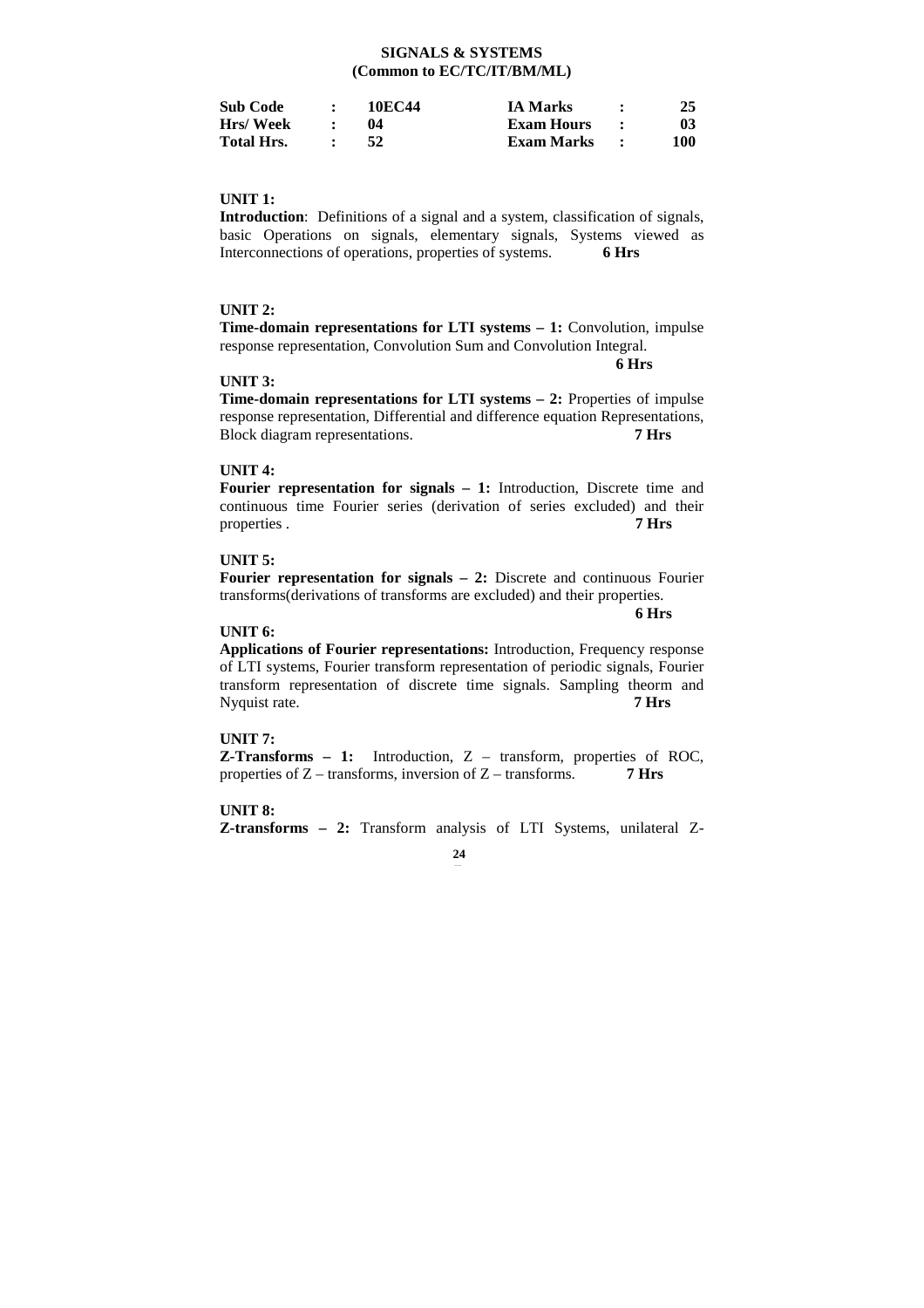## **TEXT BOOK**

- 1. Simon Haykin, "Signals and Systems", John Wiley India Pvt. Ltd., 2<sup>nd</sup> Edn, 2008.
- 2. Michael Roberts, "Fundamentals of Signals & Systems", 2<sup>nd</sup> ed, Tata McGraw-Hill, 2010

# **REFERENCE BOOKS**:

- 1. **Alan V Oppenheim, Alan S, Willsky and A Hamid Nawab,** "Signals and Systems" Pearson Education Asia / PHI, 2<sup>nd</sup> edition, 1997. Indian Reprint 2002
- 2. **H. P Hsu, R. Ranjan**, "Signals and Systems", Scham's outlines, TMH, 2006
- 3. **B. P. Lathi**, "Linear Systems and Signals", Oxford University Press, 2005
- 4. **Ganesh Rao and Satish Tunga**, "Signals and Systems", Pearson/Sanguine Technical Publishers, 2004

## **FUNDAMENTALS OF HDL (Common to EC/TC/IT/BM/ML)**

| <b>Sub Code</b>   | 10EC45 | <b>IA Marks</b>   | 25  |
|-------------------|--------|-------------------|-----|
| Hrs/Week          | 04     | <b>Exam Hours</b> | 03  |
| <b>Total Hrs.</b> |        | Exam Marks        | 100 |

## **UNIT 1:**

 **Introduction:** Why HDL? , A Brief History of HDL, Structure of HDL Module, Operators, Data types, Types of Descriptions, simulation and synthesis, Brief comparison of VHDL and Verilog **7 Hrs**

## **UNIT 2:**

**Data –Flow Descriptions:** Highlights of Data-Flow Descriptions, Structure of Data-Flow Description, Data Type – Vectors. **6 Hrs** 

## **UNIT 3:**

**Behavioral Descriptions:** Behavioral Description highlights, structure of HDL behavioral Description, The VHDL variable –Assignment Statement, sequential statements. **6 Hrs** 

**UNIT 4:**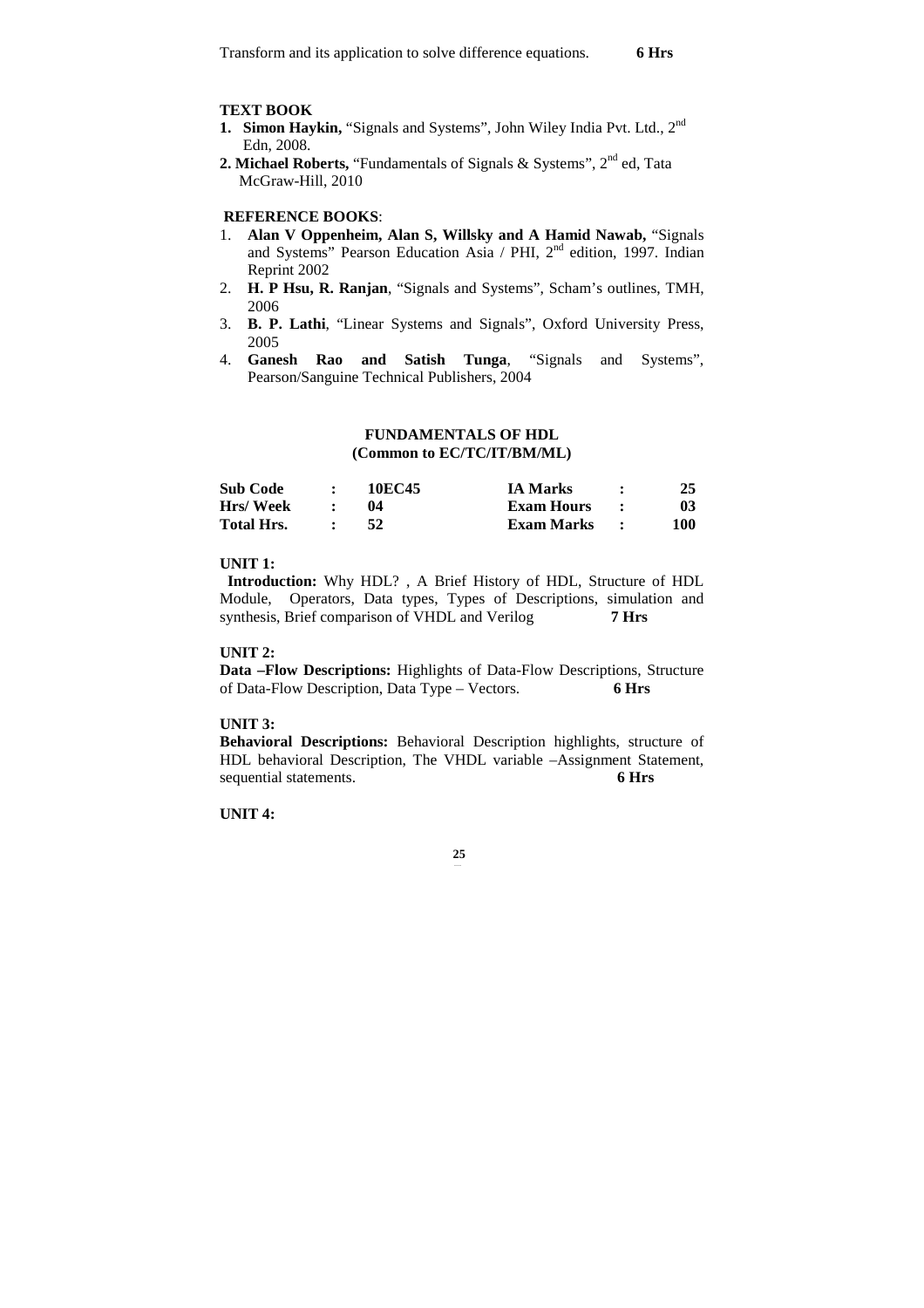**Structural Descriptions**: Highlights of structural Description, Organization of the structural Descriptions, Binding, state Machines, Generate, Generic, and Parameter statements. **7 Hrs**

**UNIT 5: Procedures, Tasks, and Functions:** Highlights of Procedures, tasks, and Functions, Procedures and tasks, Functions.

**Advanced HDL Descriptions:** File Processing, Examples of File Processing **7 Hrs** 

# **UNIT 6:**

**Mixed –Type Descriptions:** Why Mixed-Type Description? VHDL User-Defined Types, VHDL Packages, Mixed-Type Description examples **6 Hrs**

# **UNIT 7:**

**Mixed –Language Descriptions:** Highlights of Mixed-Language Description, How to invoke One language from the Other, Mixed-language Description Examples, Limitations of Mixed-Language Description. **7 Hrs UNIT 8:** 

**Synthesis Basics:** Highlights of Synthesis, Synthesis information from Entity and Module, Mapping Process and Always in the Hardware Domain. **6 Hrs**

## **TEXT BOOKS:**

1. **HDL Programming (VHDL and Verilog**)- Nazeih M.Botros- John Weily India Pvt. Ltd. 2008.

**26**

# **REFERENCE BOOKS:**

- 1. **Fundamentals of HDL** Cyril P.R. Pearson/Sanguin 2010.
- 2. **VHDL** -Douglas perry-Tata McGraw-Hill
- 3. **A Verilog HDL Primer** J.Bhaskar BS Publications
- 4. **Circuit Design with VHDL**-Volnei A.Pedroni-PHI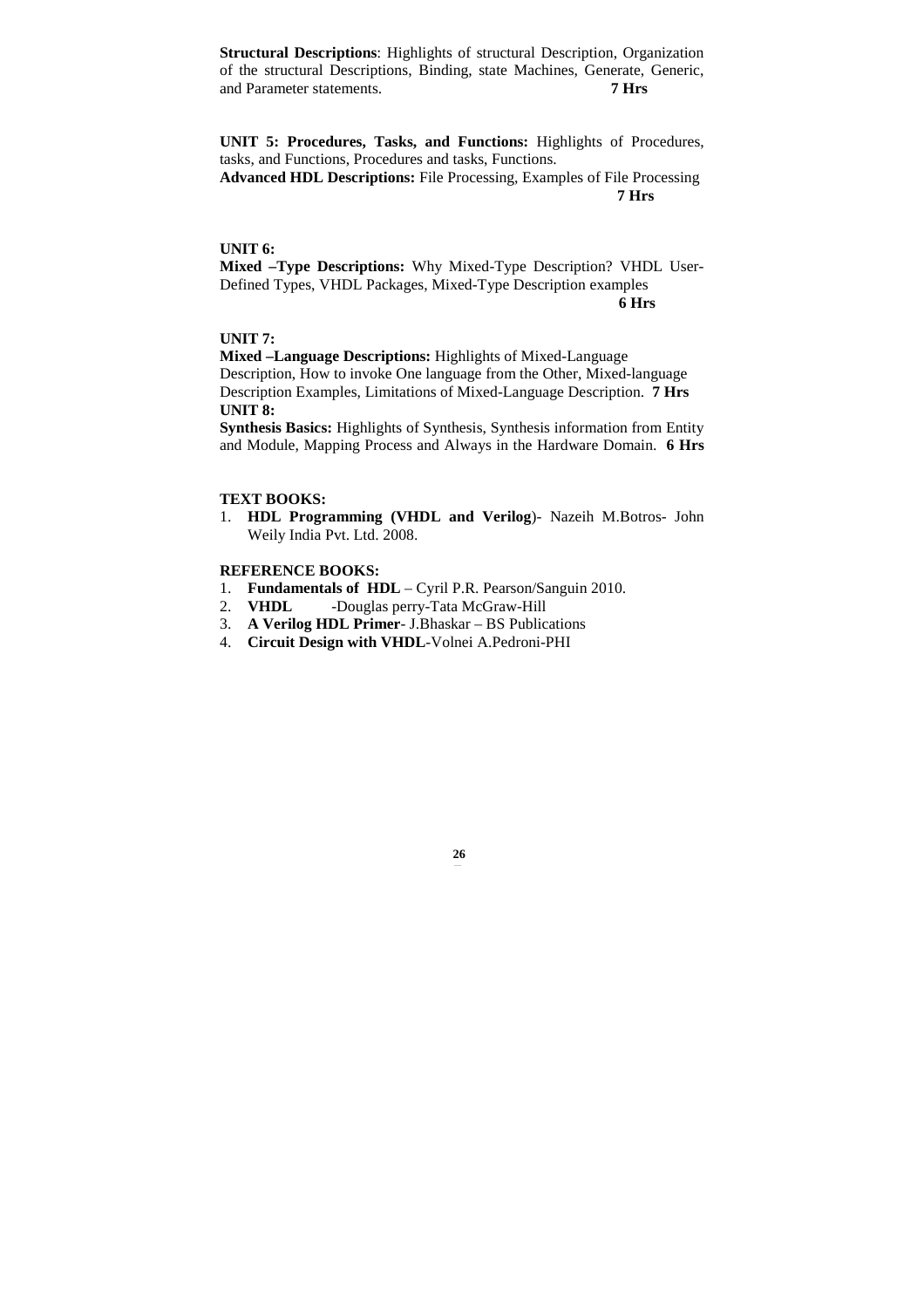# **LINEAR IC's & APPLICATIONS (Common to EC/TC/IT/BM/ML)**

| Sub Code   | 10EC46 | IA Marks   | 25  |
|------------|--------|------------|-----|
| Hrs/Week   | 04     | Exam Hours | 03  |
| Total Hrs. | 52     | Exam Marks | 100 |

## **UNIT 1:**

**Operational Amplifier Fundamentals**: Basic Op-Amp circuit, Op-Amp parameters – Input and output voltage, CMRR and PSRR, offset voltages and currents, Input and output impedances, Slew rate and Frequency limitations; Op-Amps as DC Amplifiers- Biasing Op-Amps, Direct coupled -Voltage Followers, Non-inverting Amplifiers, Inverting amplifiers, Summing amplifiers, Difference amplifier. **7 Hrs** 

## **UNIT 2:**

**Op-Amps as AC Amplifiers:** Capacitor coupled Voltage Follower, High input impedance - Capacitor coupled Voltage Follower, Capacitor coupled Non-inverting Amplifiers, High input impedance - Capacitor coupled Noninverting Amplifiers, Capacitor coupled Inverting amplifiers, setting the upper cut-off frequency, Capacitor coupled Difference amplifier, Use of a single polarity power supply. **7 Hrs** 

## **UNIT 3:**

**Op-Amps frequency response and compensation:** Circuit stability, Frequency and phase response, Frequency compensating methods, Band width, Slew rate effects,  $Z_{in}$  Mod compensation, and circuit stability precautions. 6 Hrs precautions.

# **UNIT 4:**

**OP-AMP Applications:** Voltage sources, current sources and current sinks, Current amplifiers, instrumentation amplifier, precision rectifiers, Limiting circuits. **6 Hrs** 

## **UNIT 5:**

**More applications:** Clamping circuits, Peak detectors, sample and hold circuits, V to I and I to V converters, Log and antilog amplifiers, Multiplier and divider, Triangular / rectangular wave generators, Wave form generator design, phase shift oscillator, Wein bridge oscillator. **7 Hrs** 

**UNIT 6:**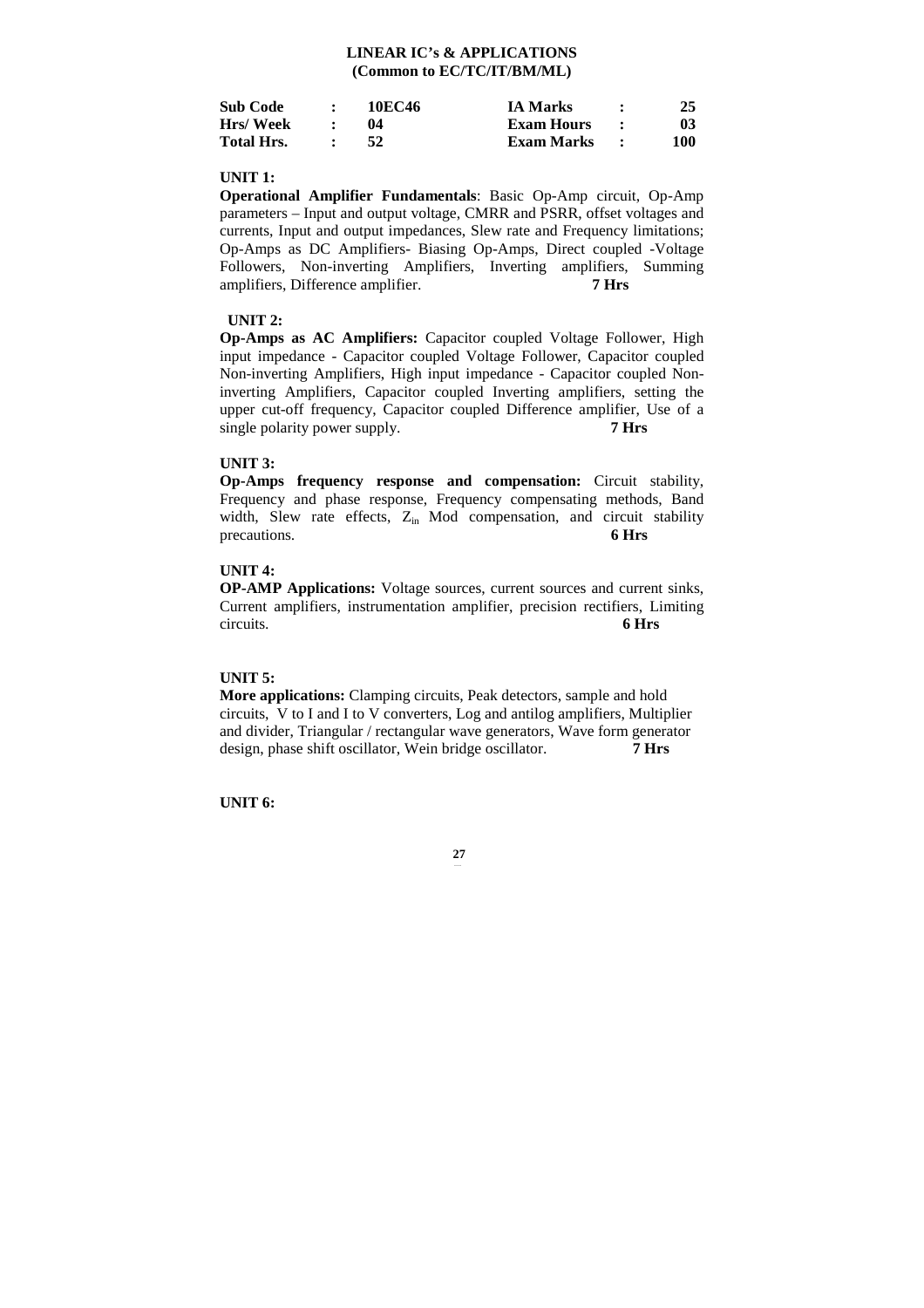**Non-linear circuit applications:** crossing detectors, inverting Schmitt trigger circuits, Monostable & Astable multivibrator, Active Filters **–**First and second order Low pass & High pass filters. 6 Hrs

# **UNIT 7:**

**Voltage Regulators:** Introduction, Series Op-Amp regulator, IC Voltage regulators, 723 general purpose regulator, Switching regulator. **6 Hrs**

# **UNIT 8:**

Other Linear IC applications: 555 timer - Basic timer circuit, 555 timer used as astable and monostable multivibrator, Schmitt trigger; PLL-operating principles, Phase detector / comparator, VCO; D/A and A/ D converters – Basic DAC Techniques, AD converters. **7 Hrs** 

# **TEXT BOOKS:**

- 1. **"Operational Amplifiers and Linear IC's", David A. Bell, 2<sup>nd</sup> edition,** PHI/Pearson, 2004
- 2. **"Linear Integrated Circuits", D. Roy Choudhury and Shail B. Jain, 2<sup>nd</sup>** edition, Reprint 2006, New Age International

#### **REFERENCE BOOKS:**

**1. "Opamps- Design, Applications and Trouble Shooting",** Terrell, Elsevier,  $3<sup>rd</sup>$  ed. 2006.

**2. "Operational Amplifiers",** George Clayton and Steve Winder, Elsever

 $5^{th}$  ed., 2008

**3. "Operational Amplifiers and Linear Integrated Circuits",** Robert. F. Coughlin & Fred.F. Driscoll**,** PHI/Pearson, 2006

**4. "Design with Operational Amplifiers and Analog Integrated Circuits",** Sergio Franco**,** TMH, 3e, 2005

# **MICROCONTROLLERS LAB (Common to EC/TC/EE/IT/BM/ML)**

| <b>Sub Code</b>   | <b>10ESL47</b> | <b>IA Marks</b> | 25 |
|-------------------|----------------|-----------------|----|
| Hrs/Week          |                | Exam Hours      | 03 |
| <b>Total Hrs.</b> | 42             | Exam Marks      | 50 |

#### **I. PROGRAMMING**

1. Data Transfer - Block move, Exchange, Sorting, Finding largest element in an array.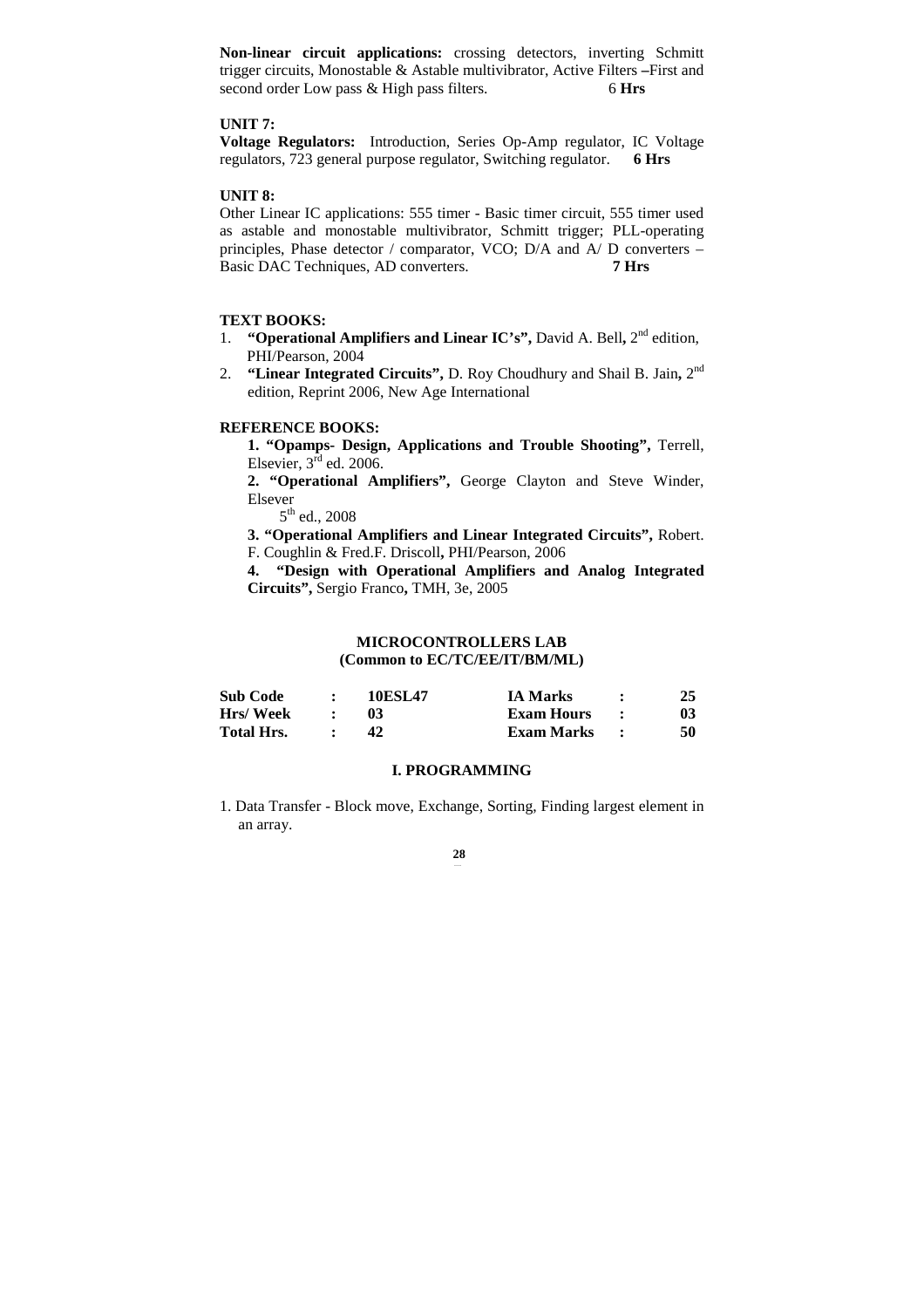- 2. Arithmetic Instructions Addition/subtraction, multiplication and division, square, Cube – (16 bits Arithmetic operations – bit addressable).
- 3. Counters.
- 4. Boolean & Logical Instructions (Bit manipulations).
- 5. Conditional CALL & RETURN.
- 6. Code conversion: BCD ASCII; ASCII Decimal; Decimal ASCII; HEX - Decimal and Decimal - HEX .
- 7. Programs to generate delay, Programs using serial port and on-Chip timer / counter.

# **Note: Programming exercise is to be done on both 8051 & MSP430. II. INTERFACING:**

Write C programs to interface 8051 chip to Interfacing modules to develop single chip solutions.

- 8. Simple Calculator using 6 digit seven segment displays and Hex Keyboard interface to 8051.
- 9. Alphanumeric LCD panel and Hex keypad input interface to 8051.
- 10. External ADC and Temperature control interface to 8051.
- 11. Generate different waveforms Sine, Square, Triangular, Ramp etc. using DAC interface to 8051; change the frequency and amplitude.
- 12. Stepper and DC motor control interface to 8051.
- 13. Elevator interface to 8051.

# **HDL LAB**

## **(Common to EC/TC/IT/BM/ML)**

| <b>Sub Code</b>   | <b>10ECL48</b> | <b>IA Marks</b>   | 25 |
|-------------------|----------------|-------------------|----|
| Hrs/Week          |                | <b>Exam Hours</b> | 03 |
| <b>Total Hrs.</b> |                | Exam Marks        | 50 |

Note: Programming can be done using any compiler. Download the programs on a FPGA/CPLD boards such as Apex/Acex/Max/Spartan/Sinfi/TK Base or equivalent and performance testing may be done using 32 channel pattern generator and logic analyzer apart from verification by simulation with tools such as Altera/Modelsim or equivalent.

# **PROGRAMMING (using VHDL /Verilog)**

- 1. Write HDL code to realize all the logic gates
- 2. Write a HDL program for the following combinational designs
	- a. 2 to 4 decoder
	- b. 8 to 3 (encoder without priority & with priority)
	- c. 8 to 1 multiplexer
	- d. 4 bit binary to gray converter
	- e. Multiplexer, de-multiplexer, comparator.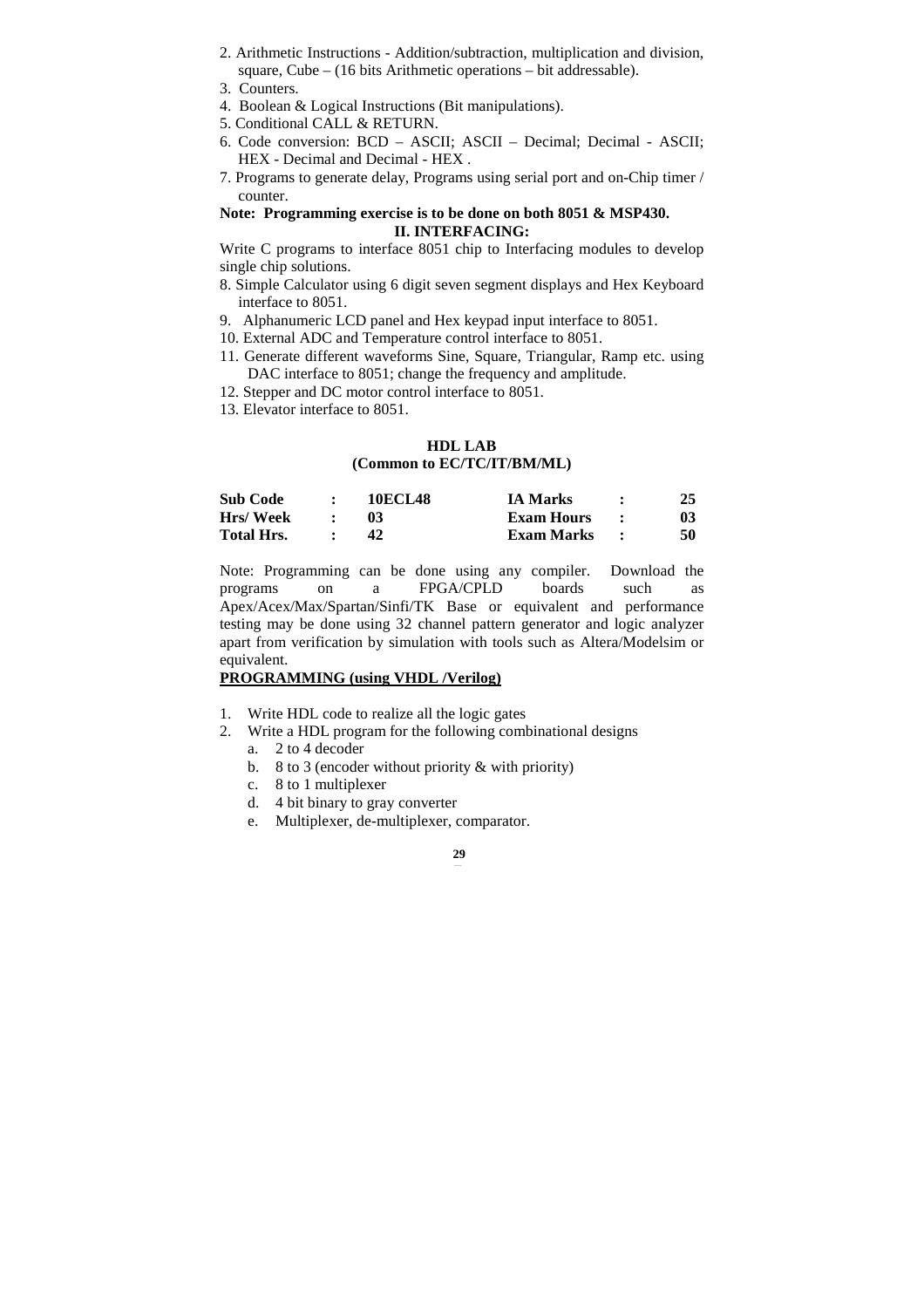2. Write a HDL code to describe the functions of a Full Adder Using three modeling styles.

3. Write a model for 32 bit ALU using the schematic diagram shown below  $A(31:0)$  B (31:0)



- ALU should use combinational logic to calculate an output based on the four bit op-code input.
- ALU should pass the result to the out bus when enable line in high, and tri-state the out bus when the enable line is low.
- ALU should decode the 4 bit op-code according to the given in example below.

| <b>ALU OPERATION</b> |
|----------------------|
| $A + B$              |
| $A - B$              |
| A Complement         |
| $A * B$              |
| A AND B              |
| A OR B               |
| <b>A NAND B</b>      |
| A XOR B              |
|                      |

- 4. Develop the HDL code for the following flip-flops, SR, D, JK, T.
- 5. Design 4 bit binary, BCD counters (Synchronous reset and Asynchronous reset) and "any sequence" counters

**INTERFACING** (at least four of the following must be covered using VHDL/Verilog)

- 1. Write HDL code to display messages on the given seven segment display and LCD and accepting Hex key pad input data.
- 2. Write HDL code to control speed, direction of DC and Stepper motor.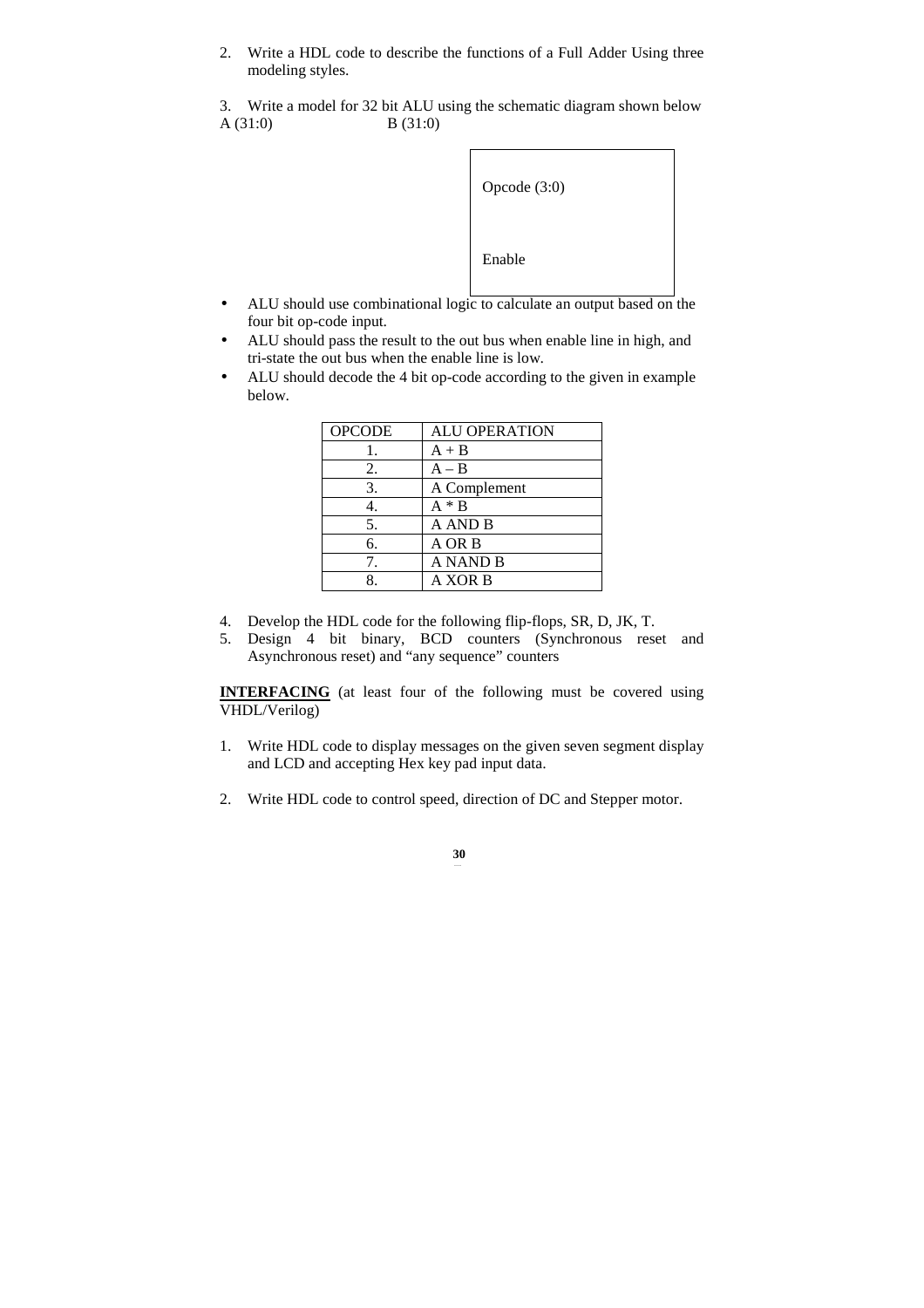- 3. Write HDL code to accept 8 channel Analog signal, Temperature sensors and display the data on LCD panel or Seven segment display.
- 4. Write HDL code to generate different waveforms (Sine, Square, Triangle, Ramp etc.,) using DAC change the frequency and amplitude.

- 5. Write HDL code to simulate Elevator operations
- 6. Write HDL code to control external lights using relays.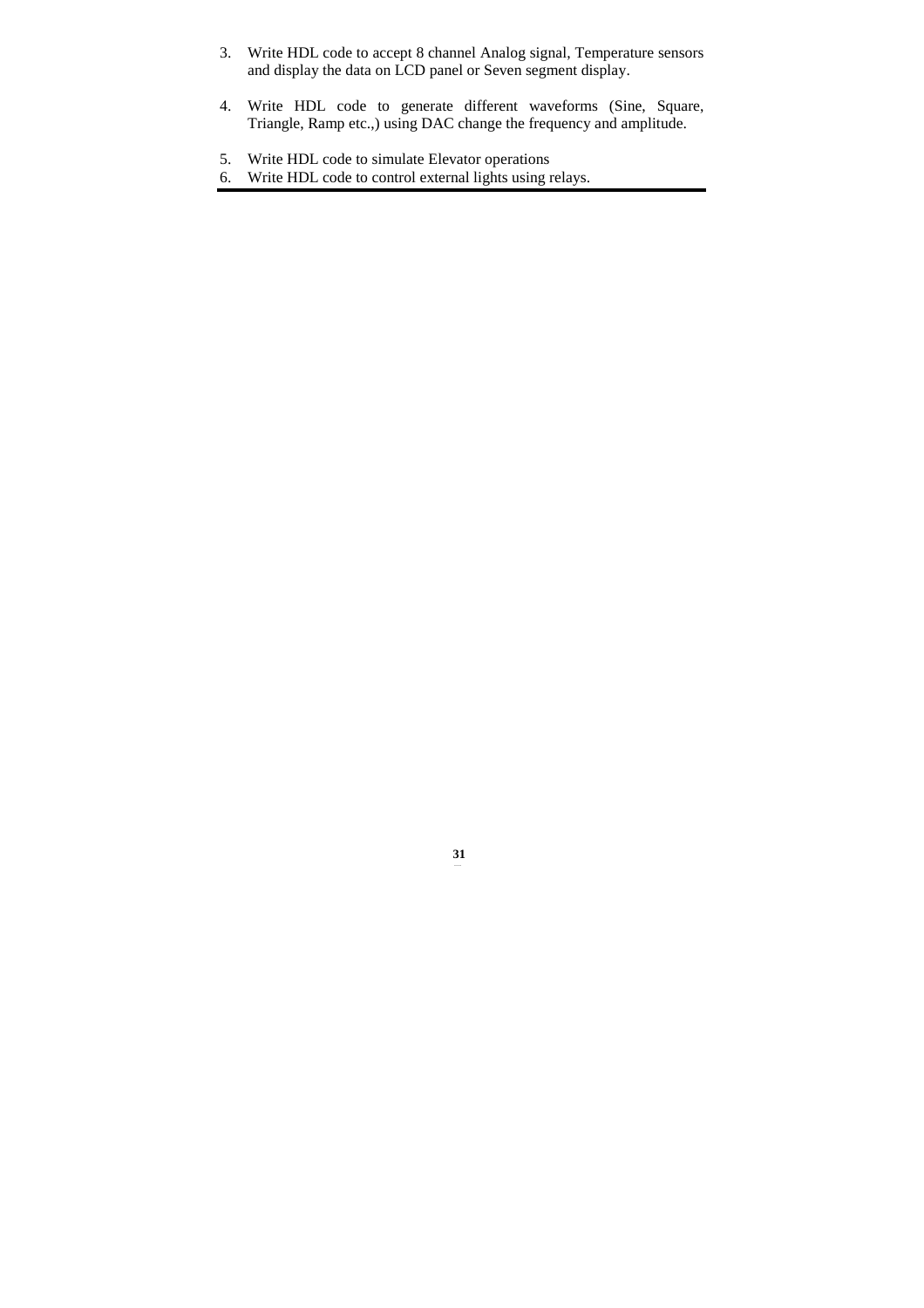## V SEMESTER

# **MANAGEMENT & ENTREPRENEURSHIP**

| Subject Code                   | :10AL51 | <b>IA Marks</b> | : 25        |
|--------------------------------|---------|-----------------|-------------|
| No. of Lecture Hrs/Week: 04    |         | Exam Hours      | $\cdot$ 03  |
| Total no. of Lecture Hrs. : 52 |         | Exam Marks      | $\cdot$ 100 |

# **MANAGEMENT**

# **UNIT - 1**

**MANAGEMENT:** Introduction - Meaning - nature and characteristics of Management, Scope and functional areas of Management - Management as a Science, Art or Profession Management & Administration - Roles of Management, Levels of Management, Development of Management Thought-Early Management Approaches-Modern Management Approaches.  **7 Hrs** 

# **UNIT - 2**

**PLANNING:** Nature, importance and purpose of planning process - Objectives - Types of plans (Meaning only) - Decision making - Importance of planning - steps in planning & planning premises - Hierarchy of plans.

 **6 Hrs** 

## **UNIT - 3**

**ORGANISING AND STAFFING:** Nature and purpose of organization - Principles of organization - Types of organization - Departmentation - Committees – Centralisation Vs Decentralisation of authority and responsibility - Span of control - MBO and MBE (Meaning only) Nature and importance of Staffing - Process of Selection & Recruitment (in brief).

 **7 Hrs** 

# **UNIT - 4**

**DIRECTING & CONTROLLING:** Meaning and nature of directing - Leadership styles, Motivation Theories, Communication - Meaning and importance – Coordination, meaning and importance and Techniques of Co ordination. Meaning and steps in controlling - Essentials of a sound control system - Methods of establishing control. **6 Hrs** 

## **ENTREPRENEURSHIP**

**UNIT - 5** 

**32 ENTREPRENEUR:** Meaning of Entrepreneur; Evolution of the Concept, Functions of an Entrepreneur, Types of Entrepreneur, Intrapreneur - an emerging Class. Concept of Entrepreneurship - Evolution of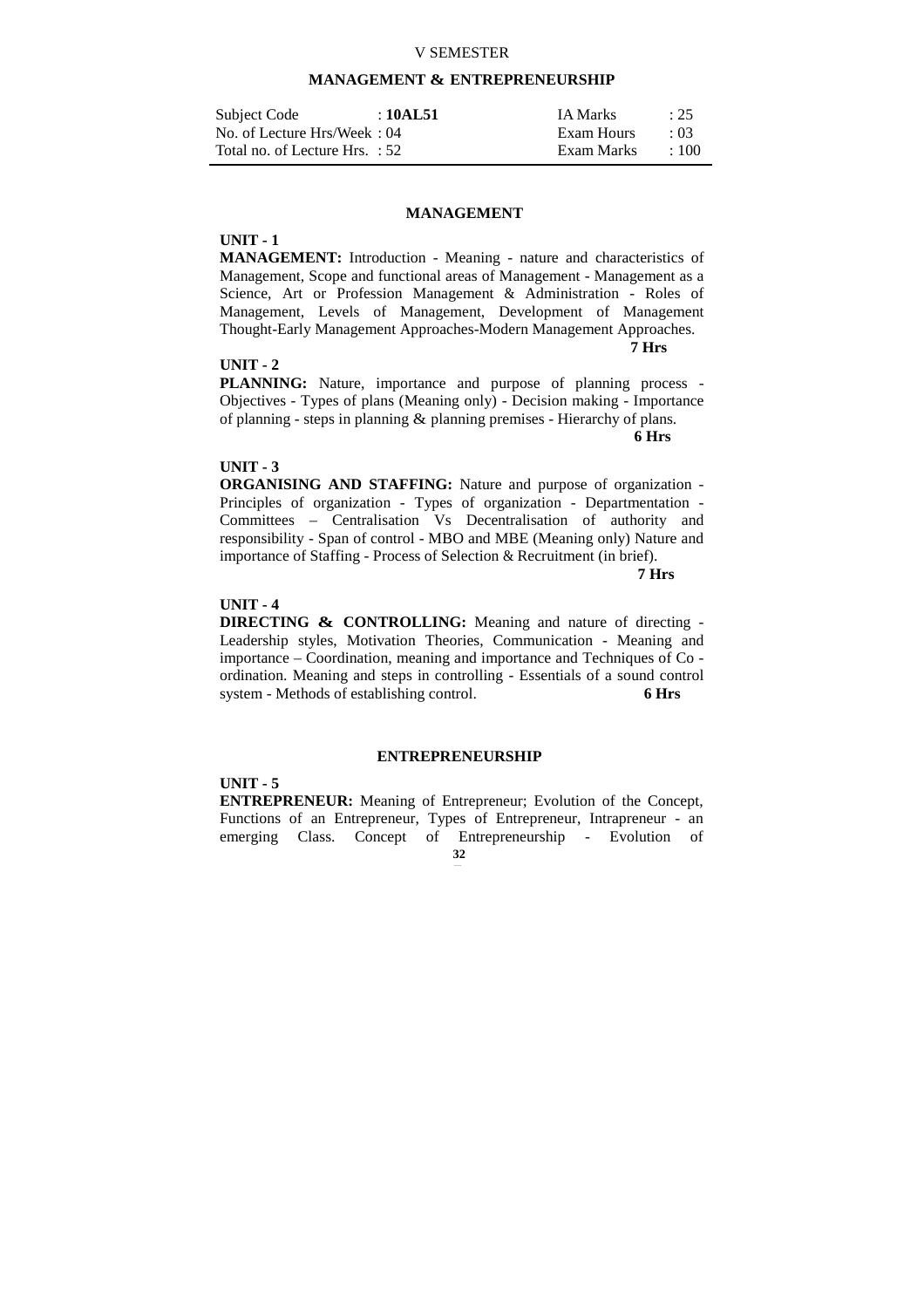Entrepreneurship, Development of Entrepreneurship; Stages in entrepreneurial process; Role of entrepreneurs in Economic Development; Entrepreneurship in India; Entrepreneurship – its Barriers. **6 Hrs** 

## **UNIT - 6**

**SMALL SCALE INDUSTRY:** Definition; Characteristics; Need and rationale: Objectives; Scope; role of SSI in Economic Development. Advantages of SSI Steps to start an SSI - Government policy towards SSI; Different Policies of S.S.I.; Government Support for S.S.I. during 5 year plans, Impact of Liberalization, Privatization, Globalization on S.S.I., Effect of WTO/GATT Supporting Agencies of Government for S.S.I Meaning; Nature of Support; Objectives; Functions; Types of Help; Ancillary Industry and Tiny Industry (Definition only). **7 Hrs** 

#### **UNIT - 7**

**INSTITUTIONAL SUPPORT:** Different Schemes; TECKSOK; KIADB; KSSIDC; KSIMC; DIC Single Window Agency: SISI; NSIC; SIDBI; KSFC.  **6 Hrs** 

## **UNIT - 8**

**PREPARATION OF PROJECT:** Meaning of Project; Project Identification; Project Selection; Project Report; Need and Significance of Report; Contents; formulation; Guidelines by Planning Commission for Project report; Network Analysis; Errors of Project Report; Project Appraisal. Identification of Business Opportunities - Market Feasibility Study; Technical Feasibility Study; Financial Feasibility Study & Social Feasibility Study. **7 Hrs** 

## **TEXT BOOKS:**

1.**Principles of Management** - P. C. Tripathi, P. N. Reddy; Tata McGraw Hill, 4<sup>th</sup> Edition, 2010

2.**Dynamics of Entrepreneurial Development & Management** - Vasant Desai Himalaya Publishing House.

3.**Entrepreneurship Development** - Small Business Enterprises - Poornima M Charantimath - Pearson Education – 2006.

# **REFERENCE BOOKS:**

- 1. **Management Fundamentals** Concepts, Application, Skill Development Robert Lusier – Thomson.
- 2. **Entrepreneurship Development** S S Khanka S Chand & Co.
- 3. **Management** Stephen Robbins Pearson Education /PHI -17<sup>th</sup> Edition, 2003.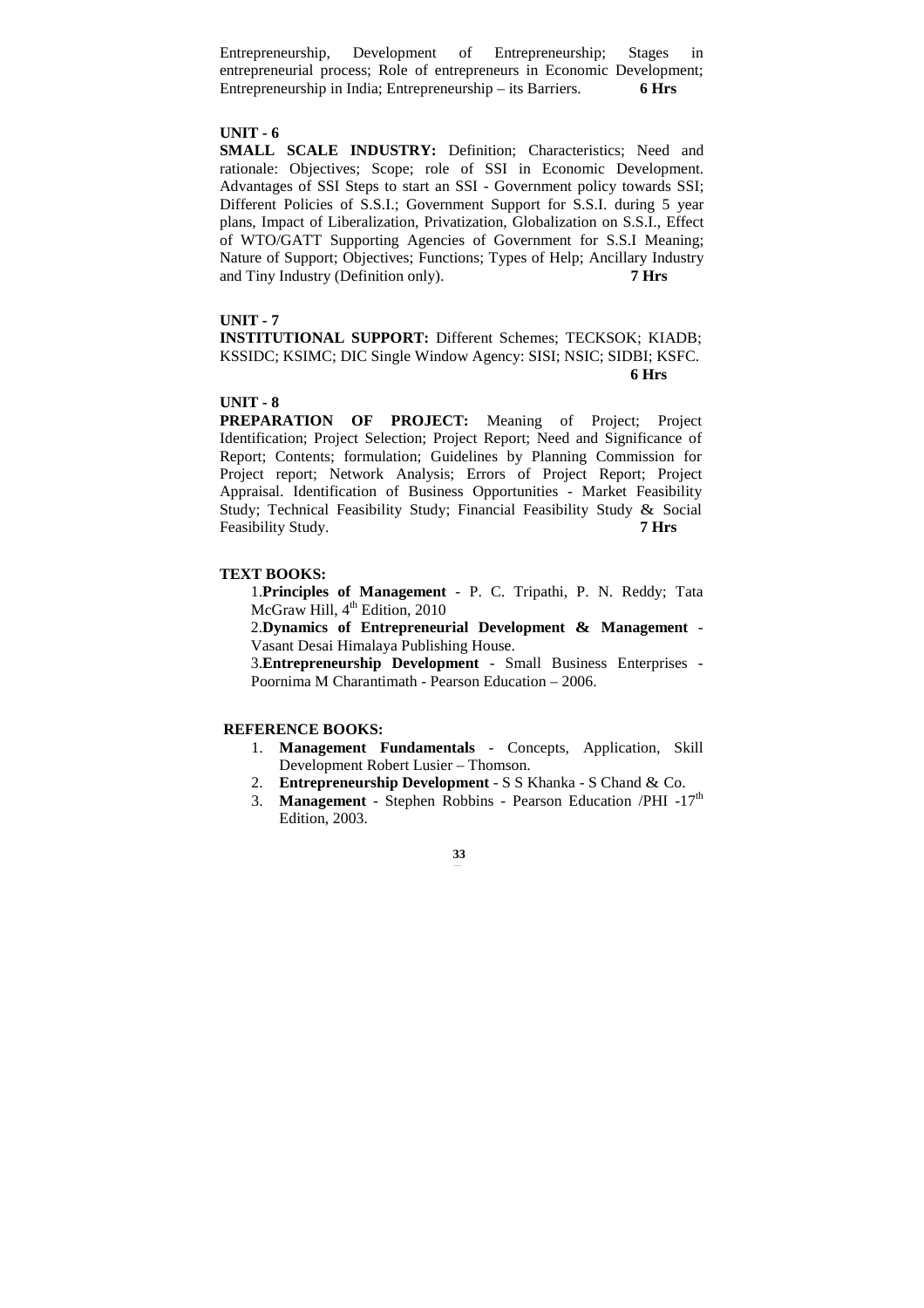# **DIGITAL SIGNAL PROCESSING**

| Subject Code                   | : 10EC52 | <b>IA Marks</b> | : 25        |
|--------------------------------|----------|-----------------|-------------|
| No. of Lecture Hrs/Week: 04    |          | Exam Hours      | $\cdot$ 03  |
| Total no. of Lecture Hrs. : 52 |          | Exam Marks      | $\cdot$ 100 |

# **UNIT - 1**

Discrete Fourier Transforms (DFT): Frequency domain sampling and reconstruction of discrete time signals. DFT as a linear transformation, its relationship with other transforms. **6 Hrs** 

## **UNIT - 2**

Properties of DFT, multiplication of two DFTs- the circular convolution, additional DFT properties. **6 Hrs** 

# **UNIT - 3**

Use of DFT in linear filtering, overlap-save and overlap-add method. Direct computation of DFT, need for efficient computation of the DFT (FFT algorithms). **7 Hrs** 

## **UNIT - 4**

Radix-2 FFT algorithm for the computation of DFT and IDFT–decimationin-time and decimation-in-frequency algorithms. Goertzel algorithm, and chirp-z transform. **7 Hrs** 

## **UNIT - 5**

IIR filter design: Characteristics of commonly used analog filters – Butterworth and Chebysheve filters, analog to analog frequency transformations. 6 **Hrs** 

# **UNIT - 6**

Implementation of discrete-time systems: Structures for IIR and FIR systemsdirect form I and direct form II systems, cascade, lattice and parallel realization. **7 Hrs** 

## **UNIT - 7**

FIR filter design: Introduction to FIR filters, design of FIR filters using - Rectangular, Hamming, Bartlet and Kaiser windows, FIR filter design using frequency sampling technique. **6 Hrs**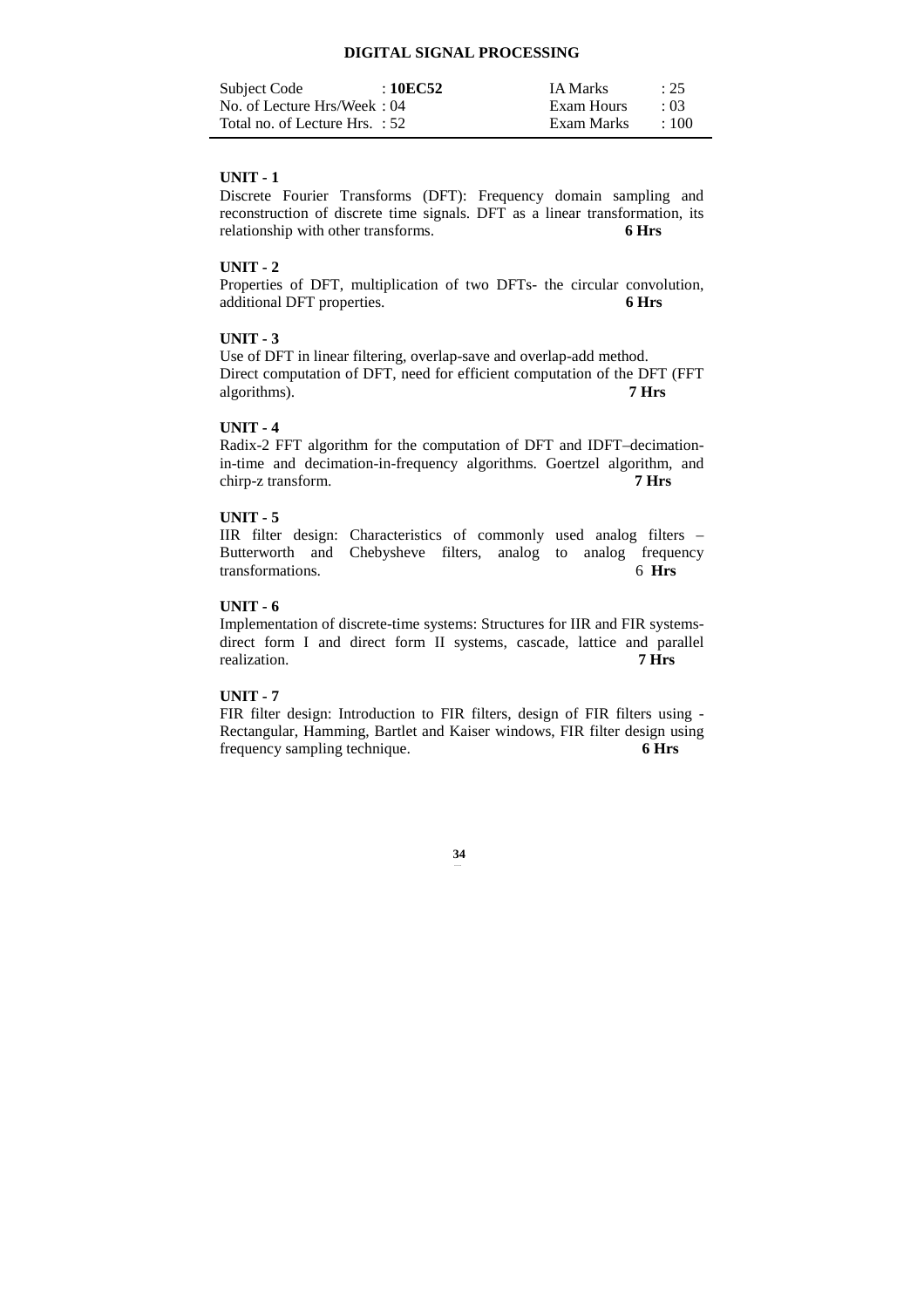## **UNIT - 8**

Design of IIR filters from analog filters (Butterworth and Chebyshev) impulse invariance method. Mapping of transfer functions: Approximation of derivative (backward difference and bilinear transformation) method, Matched z transforms, Verification for stability and linearity during mapping **7 Hrs** 

# **TEXT BOOK:**

1. **Digital signal processing** – **Principles Algorithms & Applications**, Proakis & Monalakis, Pearson education,  $4<sup>th</sup>$  Edition, New Delhi, 2007.

## **REFERENCE BOOKS:**

- 1. **Discrete Time Signal Processing**, Oppenheim & Schaffer, PHI, 2003.
- 2. **Digital Signal Processing**, S. K. Mitra, Tata Mc-Graw Hill, 3rd Edition, 2010.
- 3. **Digital Signal Processing**, Lee Tan: Elsivier publications, 2007

## ANALOG COMMUNICATION

| Subject Code                   | :10EC53 | <b>IA Marks</b> | $\therefore$ 25 |
|--------------------------------|---------|-----------------|-----------------|
| No. of Lecture Hrs/Week: 04    |         | Exam Hours      | $\cdot$ 03      |
| Total no. of Lecture Hrs. : 52 |         | Exam Marks      | $+100$          |

## **UNIT - 1**

**RANDOM PROCESS:** Random variables: Several random variables. Statistical averages: Function of Random variables, moments, Mean, Correlation and Covariance function: Principles of autocorrelation function, cross – correlation functions. Central limit theorem, Properties of Gaussian process.

#### **UNIT - 2**

**AMPLITUDE MODULATION:** Introduction, AM: Time-Domain description, Frequency – Domain description. Generation of AM wave: square law modulator, switching modulator. Detection of AM waves: square law detector, envelop detector. Double side band suppressed carrier modulation (DSBSC): Time-Domain description, Frequency-Domain representation, Generation of DSBSC waves: balanced modulator, ring modulator. Coherent detection of DSBSC modulated waves. Costas loop.  **7 Hrs**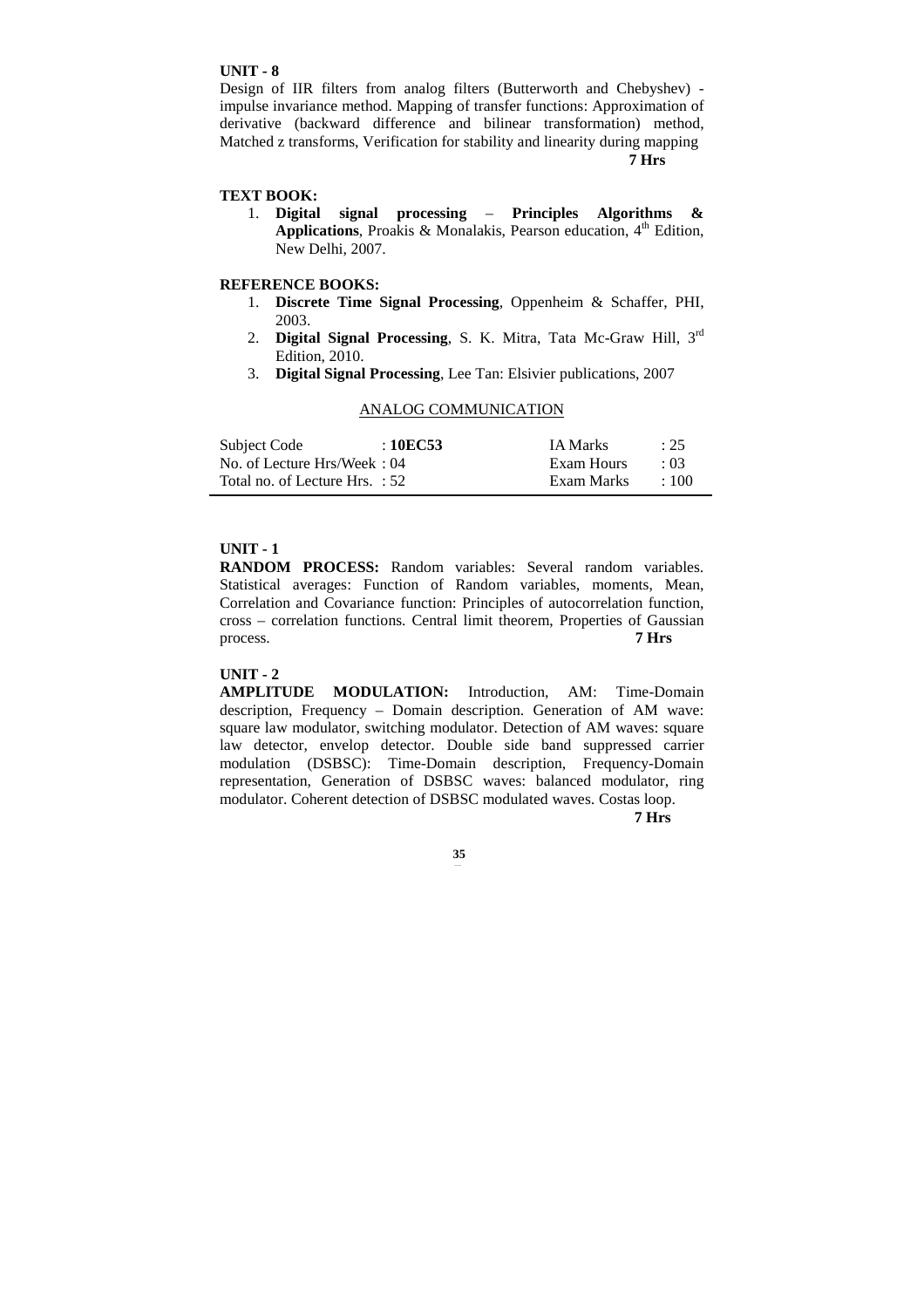## **UNIT - 3**

**SINGLE SIDE-BAND MODULATION (SSB):** Quadrature carrier multiplexing, Hilbert transform, properties of Hilbert transform, Preenvelope, Canonical representation of band pass signals, Single side-band modulation, Frequency-Domain description of SSB wave, Time-Domain description. Phase discrimination method for generating an SSB modulated wave, Time-Domain description. Phase discrimination method for generating an SSB modulated wave. Demodulation of SSB waves. **6 Hrs** 

## **UNIT - 4**

**VESTIGIAL SIDE-BAND MODULATION (VSB):** Frequency – Domain description, Generation of VSB modulated wave, Time - Domain description, Envelop detection of VSB wave plus carrier, Comparison of amplitude modulation techniques, Frequency translation, Frequency division multiplexing, Application: Radio broadcasting, AM radio. **6 Hrs** 

## **UNIT - 5**

**ANGLE MODULATION (FM)-I:** Basic definitions, FM, narrow band FM, wide band FM, transmission bandwidth of FM waves, generation of FM waves: indirect FM and direct FM. **6 Hrs** 

#### **UNIT - 6**

**ANGLE MODULATION (FM)-II:** Demodulation of FM waves, FM stereo multiplexing, Phase-locked loop, Nonlinear model of the phase – locked loop, Linear model of the phase – locked loop, Nonlinear effects in FM systems. **7 Hrs** 

# **UNIT - 7**

**NOISE:** Introduction, shot noise, thermal noise, white noise, Noise equivalent bandwidth, Narrow bandwidth, Noise Figure, Equivalent noise temperature, cascade connection of two-port networks. **6 Hrs** 

# **UNIT - 8**

**NOISE IN CONTINUOUS WAVE MODULATION SYSTEMS:**  Introduction, Receiver model, Noise in DSB-SC receivers, Noise in SSB receivers, Noise in AM receivers, Threshold effect, Noise in FM receivers, FM threshold effect, Pre-emphasis and De-emphasis in FM,. **7 Hrs** 

## **TEXT BOOKS:**

1. **Communication Systems**, Simon Haykins, 5th Edition, John Willey, India Pvt. Ltd, 2009.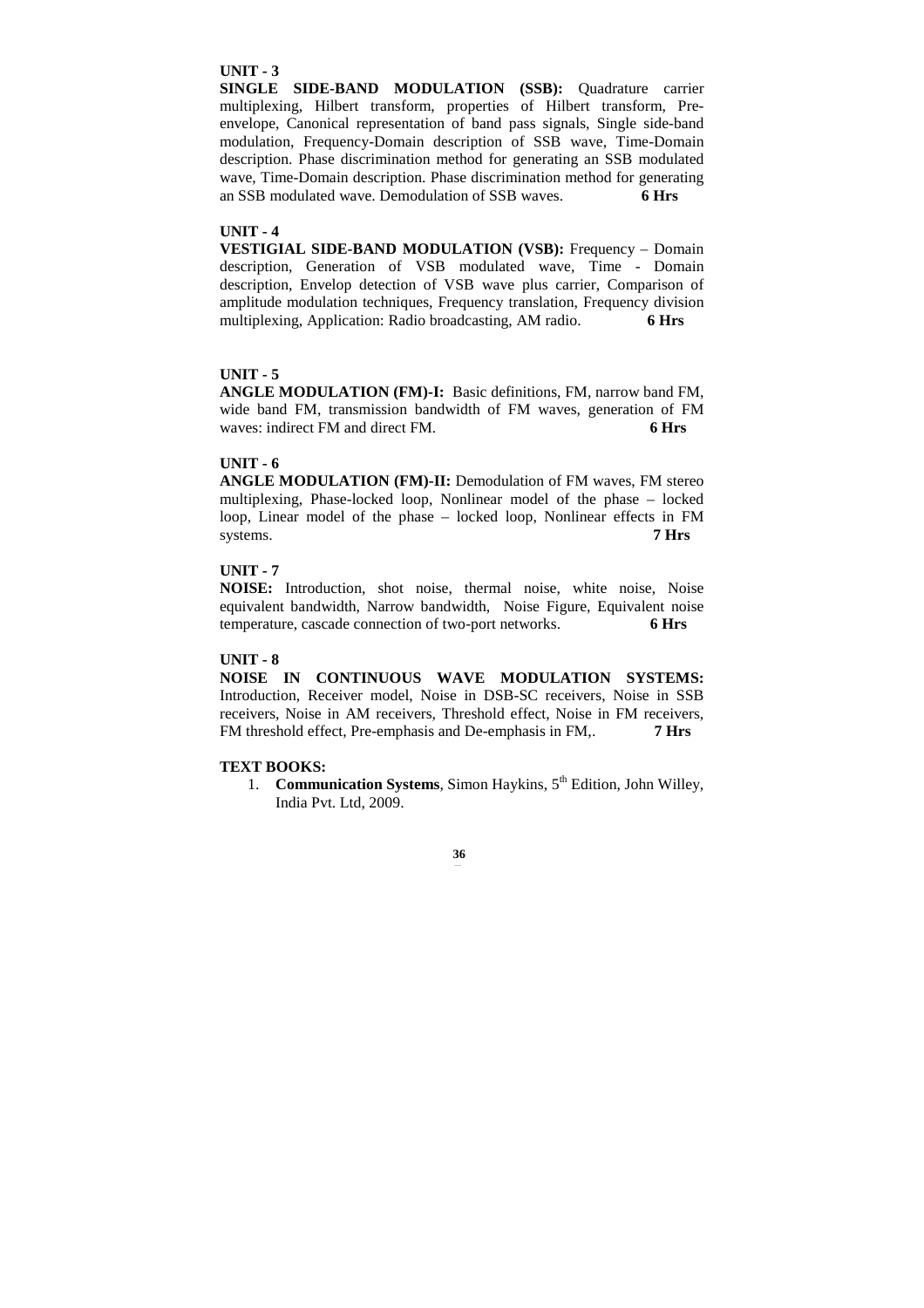2. **An Introduction to Analog and Digital Communication**, Simon Haykins, John Wiley India Pvt. Ltd., 2008

# **REFERENCE BOOKS:**

- 1. **Modern digital and analog Communication systems** B. P. Lathi, Oxford University Press., 4<sup>th</sup> ed, 2010,
- 2. **Communication Systems**, Harold P.E, Stern Samy and A Mahmond, Pearson Edn, 2004.
- 3. **Communication Systems**: Singh and Sapre**:** Analog and digital TMH 2<sup>nd</sup>, Ed 2007.

# **MICROWAVES AND RADAR**

| Subject Code                   | : 10EC54 | <b>IA Marks</b> | : 25       |
|--------------------------------|----------|-----------------|------------|
| No. of Lecture Hrs/Week: 04    |          | Exam Hours      | $\cdot$ 03 |
| Total no. of Lecture Hrs. : 52 |          | Exam Marks      | $\pm 100$  |

## **UNIT - 1**

**MICROWAVE TRANSMISSION LINES:** Introduction, transmission lines equations and solutions, reflection and transmission coefficients, standing waves and SWR, line impedance and line admittance. Smith chart, impedance matching using single stubs, Microwave coaxial connectors. **7 Hrs**

## **UNIT - 2**

**MICROWAVE WAVEGUIDES AND COMPONENTS:** Introduction, rectangular waveguides, circular waveguides, microwave cavities, microwave hybrid circuits, directional couplers, circulators and isolators.

 **6 Hrs** 

## **UNIT - 3**

## **MICROWAVE DIODES**,

Transfer electron devices: Introduction, GUNN effect diodes – GaAs diode, RWH theory, Modes of operation, Avalanche transit time devices: READ diode, IMPATT diode, BARITT diode, Parametric amplifiers Other diodes: PIN diodes, Schottky barrier diodes. **7 Hrs** 

#### **UNIT - 4**

Microwave network theory and passive devices. Symmetrical Z and Y parameters, for reciprocal Networks, S matrix representation of multi port networks. **6 Hrs**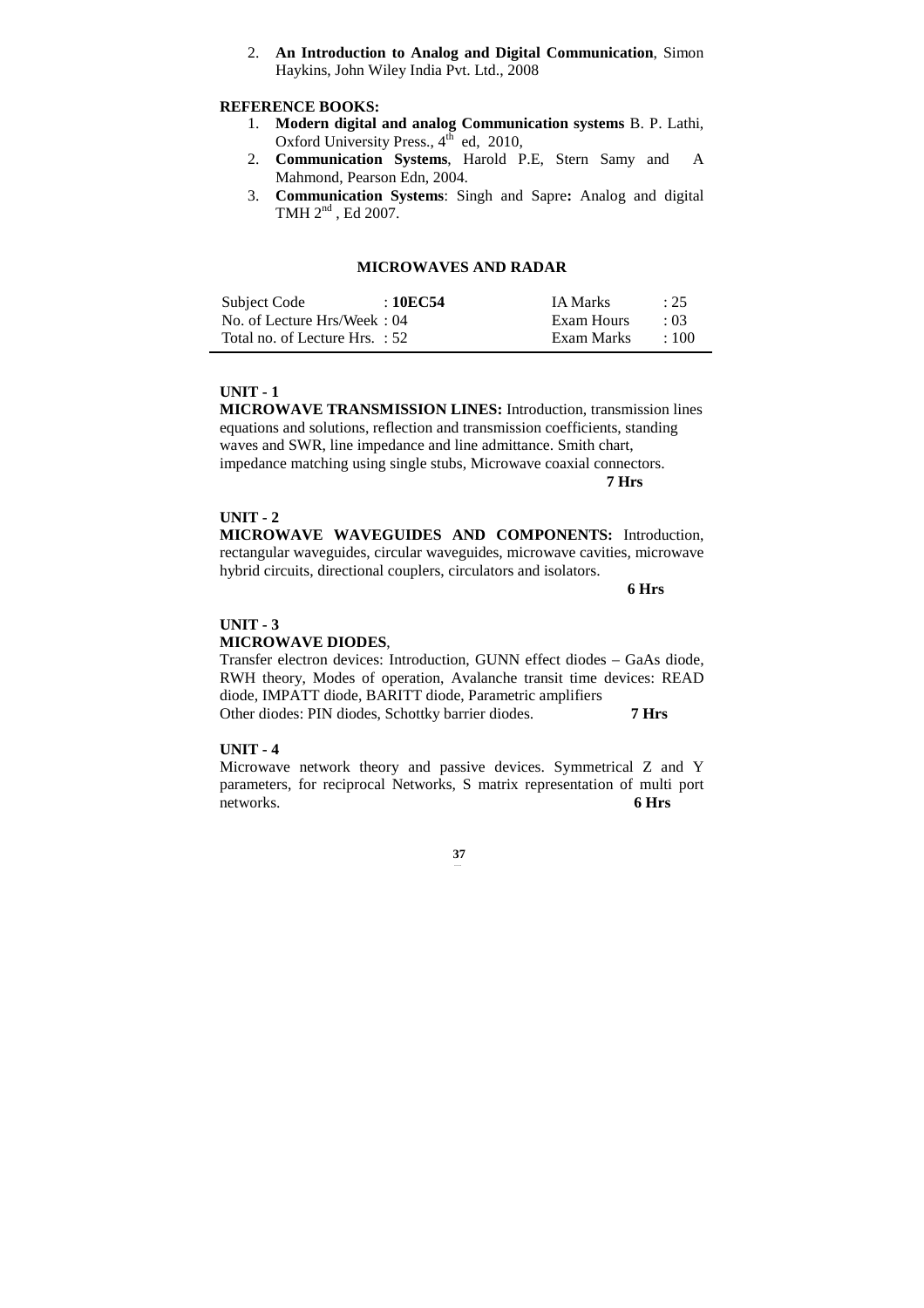# **UNIT - 5**

Microwave passive devices, Coaxial connectors and adapters, Phase shifters, Attenuators, Waveguide Tees, Magic tees. **6 Hrs** 

## **UNIT - 6**

**STRIP LINES:** Introduction, Microstrip lines, Parallèle strip lines, Coplanar strip lines, Shielded strip Lines. **6 Hrs** 

## **UNIT - 7**

**AN INTRODUCTION TO RADAR:** Basic Radar, The simple form of the Radar equation, Radar block diagram, Radar frequencies, application of Radar, the origins of Radar. **7 Hrs** 

# **UNIT - 8**

**MTI AND PULSE DOPPLER RADAR:** Introduction to Doppler and MTI Radar, delay line Cancellers, digital MTI processing, Moving target detector, pulse Doppler Radar. **7 Hrs** 

# **TEXT BOOKS**:

- 1. **Microwave Devices and circuits** Liao / Pearson Education.
- 2. **Introduction to Radar systems**-Merrill I Skolnik, 3rd Ed, TMH, 2001.
- 3. **Microwave Engineering** Annapurna Das, Sisir K Das TMH Publication,  $2<sup>nd</sup>$ , 2010.

## **REFERENCE BOOK:**

1. **Microwave Engineering** – David M Pozar, John Wiley India Pvt. Ltd.,  $3^{\text{rd}}$  Edn,  $2008$ .

# **INFORMATION THEORY AND CODING**

| Subject Code                   | : 10EC55 | <b>IA Marks</b> | : 25       |
|--------------------------------|----------|-----------------|------------|
| No. of Lecture Hrs/Week: 04    |          | Exam Hours      | $\cdot$ 03 |
| Total no. of Lecture Hrs. : 52 |          | Exam Marks      | $\pm 100$  |

# **UNIT - 1**

**INFORMATION THEORY:** Introduction, Measure of information, Average information content of symbols in long independent sequences, Average information content of symbols in long dependent sequences. Markoff statistical model for information source, Entropy and information rate of mark-off source. **7 Hrs**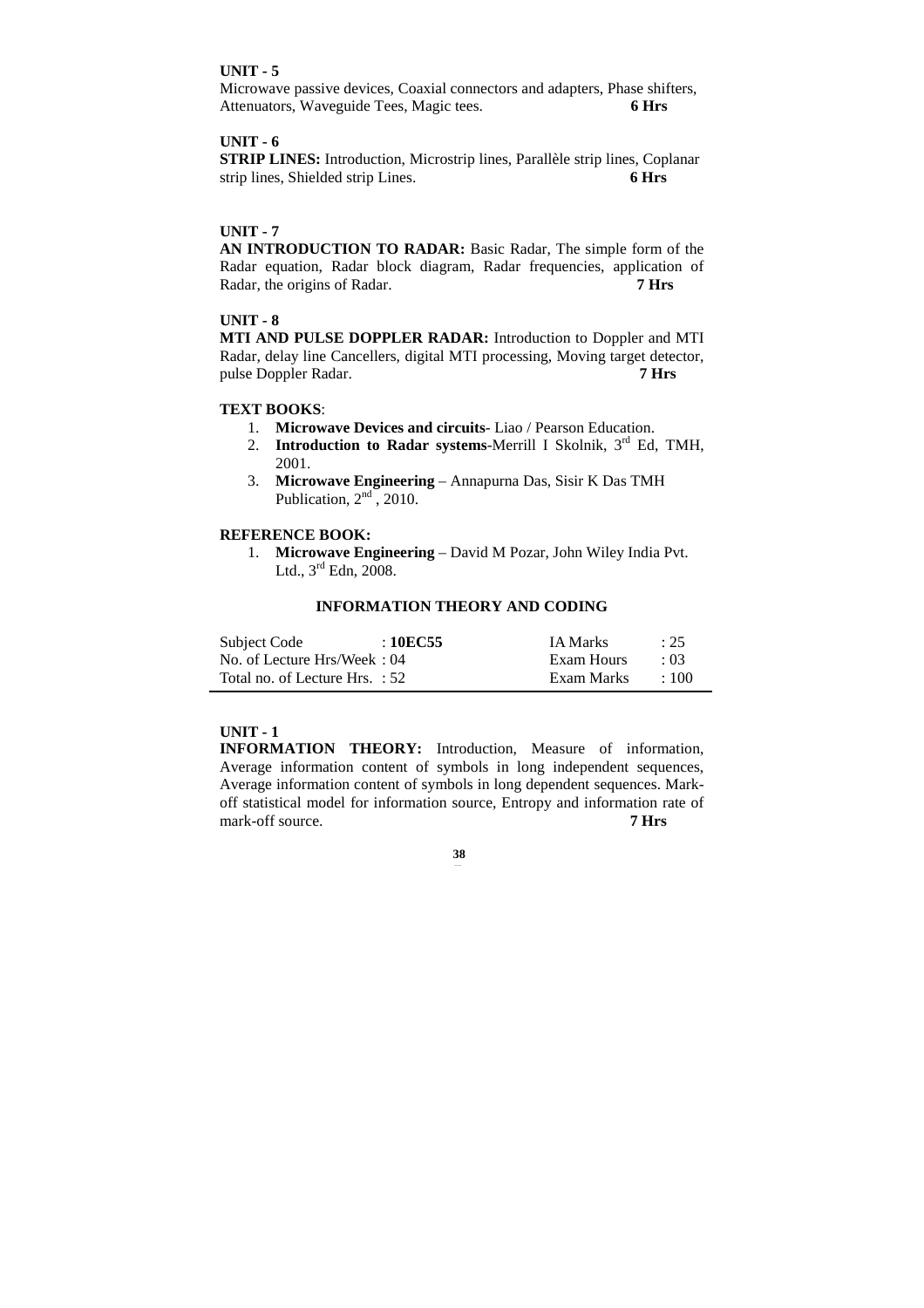## **UNIT - 2**

**SOURCE CODING:** Encoding of the source output, Shannon's encoding algorithm. Communication Channels, Discrete communication channels, Continuous channels. **6 Hrs** 

## **UNIT - 3**

**FUNDAMENTAL LIMITS ON PERFORMANCE:** Source coding theorem, Huffman coding, Discrete memory less Channels, Mutual information, Channel Capacity. **7 Hrs** 

## **UNIT - 4**

Channel coding theorem, Differential entropy and mutual information for continuous ensembles, Channel capacity Theorem. **6 Hrs** 

# **UNIT - 5**

**INTRODUCTION TO ERROR CONTROL CODING:** Introduction, Types of errors, examples, Types of codes Linear Block Codes: Matrix description, Error detection and correction, Standard arrays and table look up for decoding. **7 Hrs** 

## **UNIT - 6**

Binary Cycle Codes, Algebraic structures of cyclic codes, Encoding using an (n-k) bit shift register, Syndrome calculation. BCH codes. **6 Hrs** 

## **UNIT - 7**

RS codes, Golay codes, Shortened cyclic codes, Burst error correcting codes. Burst and Random Error correcting codes. **7 Hrs** 

# **UNIT - 8**

Convolution Codes, Time domain approach. Transform domain approach.

**6 Hrs**

#### **TEXT BOOKS:**

- 1. **Digital and analog communication systems**, K. Sam Shanmugam, John Wiley India Pvt. Ltd, 1996.
- 2. **Digital communication**, Simon Haykin, John Wiley India Pvt. Ltd, 2008.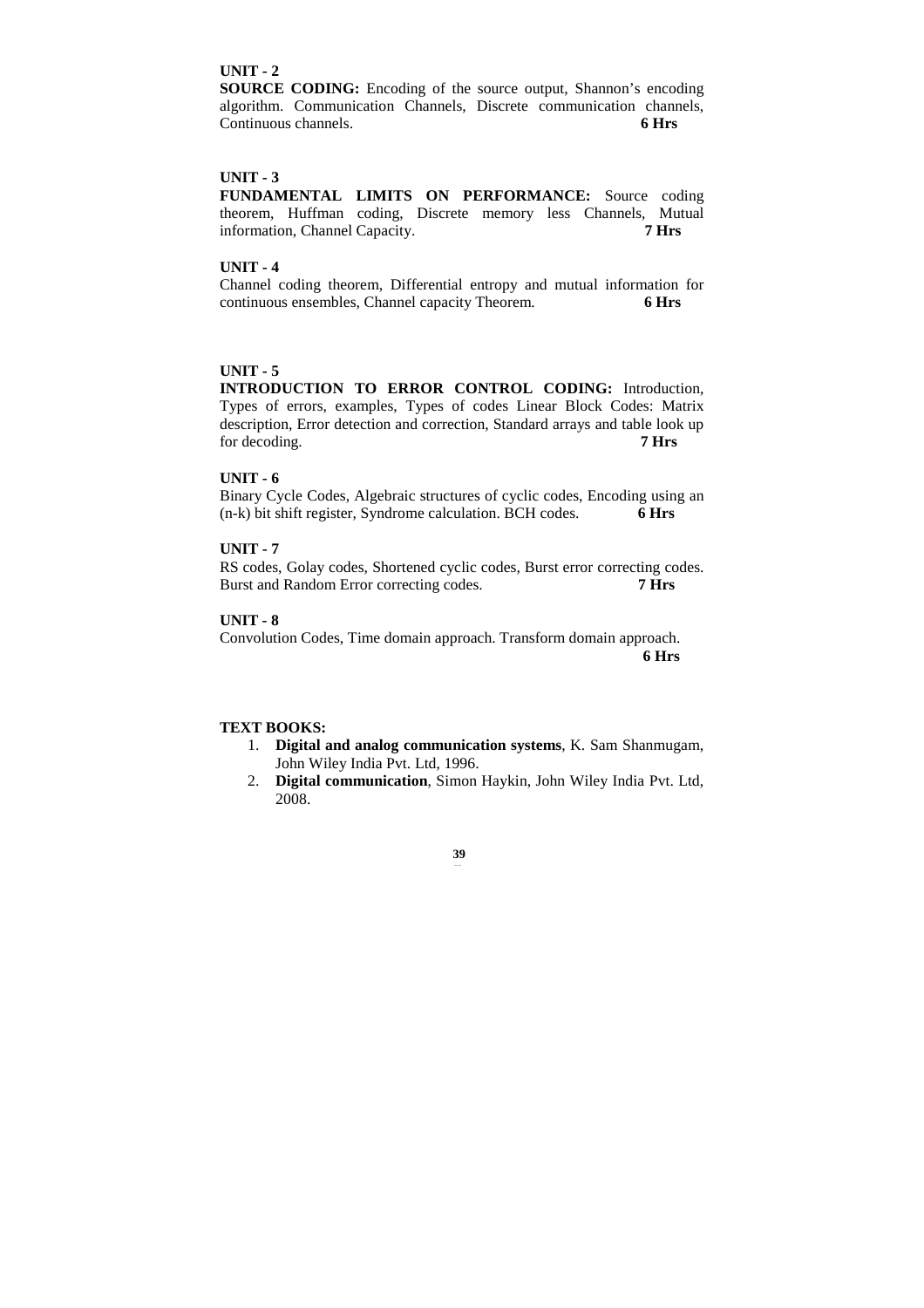# **REFERENCE BOOKS:**

- 1. **ITC and Cryptography**, Ranjan Bose, TMH, II edition, 2007
- 2. **Digital Communications** Glover and Grant**;** Pearson Ed. 2nd Ed 2008.

## **FUNDAMENTALS OF CMOS VLSI**

| Subject Code                   | :10EC56 | <b>IA Marks</b> | $\therefore$ 25 |
|--------------------------------|---------|-----------------|-----------------|
| No. of Lecture Hrs/Week: 04    |         | Exam Hours      | $\cdot$ 03      |
| Total no. of Lecture Hrs. : 52 |         | Exam Marks      | $\div 100$      |

# **UNIT - 1**

**BASIC MOS TECHNOLOGY:** Integrated circuit's era. Enhancement and depletion mode MOS transistors. nMOS fabrication. CMOS fabrication. Thermal aspects of processing. BiCMOS technology. Production of E-beam masks. 3 **Hrs** 

**MOS TRANSISTOR THEORY:** Introduction, MOS Device Design Equations, The Complementary CMOS Inverter – DC Characteristics, Static Load MOS Inverters, The Differential Inverter, The Transmission Gate, Tristate Inverter. 4 Hrs

## **UNIT - 2**

**CIRCUIT DESIGN PROCESSES:** MOS layers. Stick diagrams. Design rules and layout – lambda-based design and other rules. Examples. Layout diagrams. Symbolic diagrams. Tutorial exercises. **4 Hrs** 

Basic Physical Design of Simple logic gates. **3 Hrs**

## **UNIT - 3**

**CMOS LOGIC STRUCTURES:** CMOS Complementary Logic, Bi CMOS Logic, Pseudo-nMOS Logic, Dynamic CMOS Logic, Clocked CMOS Logic, Pass Transistor Logic, CMOS Domino Logic Cascaded Voltage Switch Logic (CVSL). **6 Hrs** 

#### **UNIT - 4**

**BASIC CIRCUIT CONCEPTS:** Sheet resistance. Area capacitances. Capacitance calculations. The delay unit. Inverter delays. Driving capacitive loads. Propagation delays. Wiring capacitances. **3 Hrs**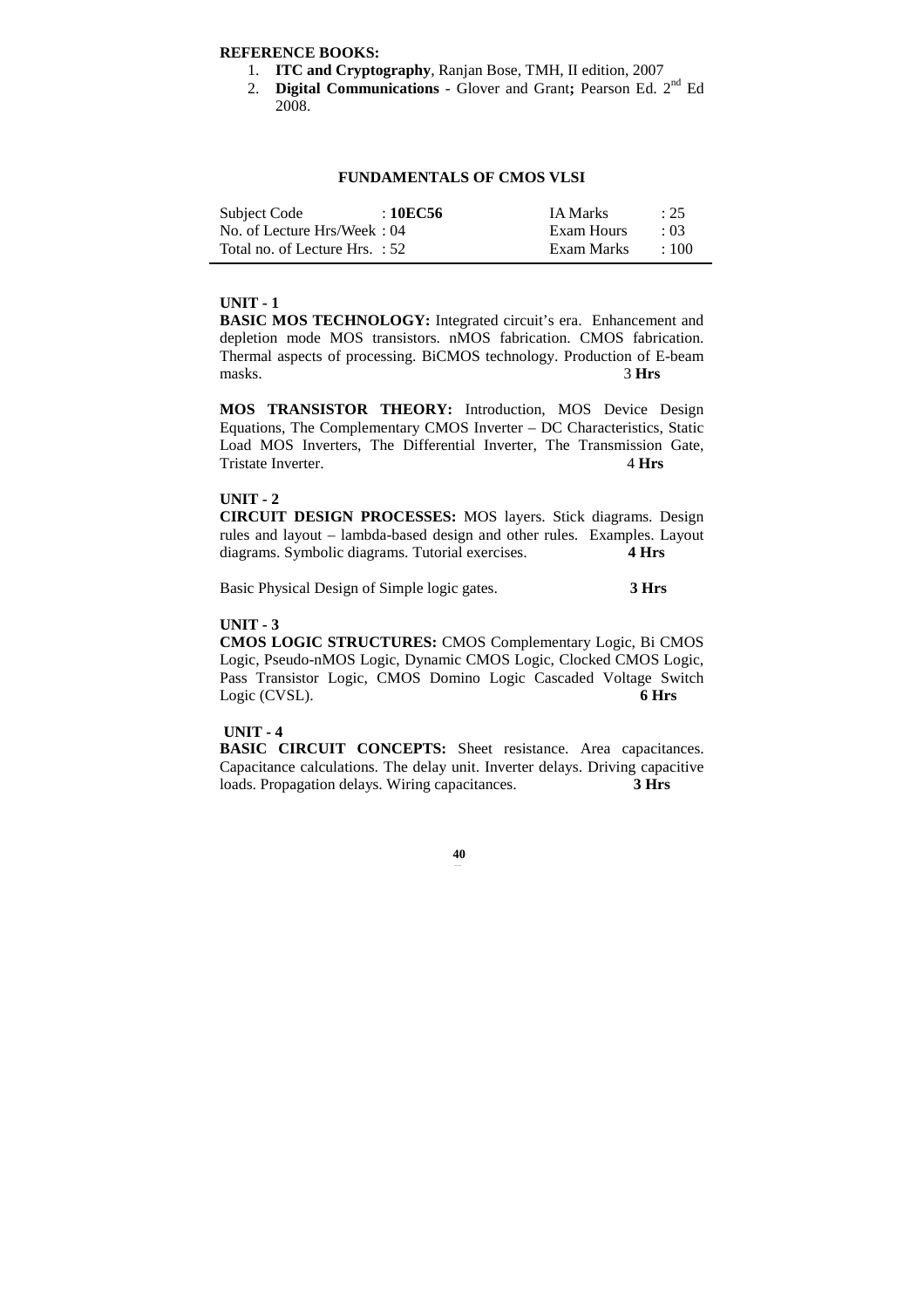**SCALING OF MOS CIRCUITS:** Scaling models and factors.Limits on scaling. Limits due to current density and noise. **3 Hrs** 

#### **UNIT - 5**

**CMOS SUBSYSTEM DESIGN:** Architectural issues. Switch logic. Gate logic. Design examples – combinational logic. Clocked circuits. Other system considerations. **5 Hrs** 

Clocking Strategies **2 Hrs** 

**UNIT - 6** 

**CMOS SUBSYSTEM DESIGN PROCESSES:** General considerations. Process illustration. ALU subsystem. Adders. Multipliers. **6 Hrs** 

### **UNIT - 7**

**MEMORY, REGISTERS AND CLOCK:** Timing considerations. Memory elements. Memory cell arrays. **6 Hrs** 

### **UNIT - 8**

**TESTABILITY:** Performance parameters. Layout issues. I/O pads. Real estate. System delays. Ground rules for design. Test and testability.

 **7 Hrs** 

### **TEXT BOOKS:**

- **1. CMOS VLSI Design A Circuits and Systems Perspective. 3rd Edition. N.H. Weste and David Harris. Addison-Wesley, 2005. (Refer to** http://www.cmosvlsi.com**)**
- 2. **Principles of CMOS VLSI Design: A Systems Perspective**, Neil H. E. Weste, K. Eshragian, and ??? 3<sup>rd</sup> edition, Pearson Education (Asia) Pvt. Ltd., 200?. (Shift to the latest edition.)
- 3. **Basic VLSI Design** Douglas A. Pucknell & Kamran Eshraghian, PHI  $3<sup>rd</sup>$  Edition (original Edition – 1994), 2005.

### **REFERENCE BOOKS:**

- 1. R. Jacob Baker. CMOS Circuit Design, Layout and Simulation. John Wiley India Pvt. Ltd, 2008
- 2. **Fundamentals of Semiconductor Devices**, M. K. Achuthan and K. N. Bhat, Tata McGraw-Hill Publishing Company Limited, New Delhi, 2007.
- 3. **CMOS Digital Integrated Circuits: Analysis and Design**, Sung-Mo Kang & Yusuf Leblebici, 3<sup>rd</sup> Edition, Tata McGraw-Hill Publishing Company Ltd., New Delhi, 2007.
- 4. **Analysis and Design of Digital Integrated Circuits**  D.A Hodges, H.G Jackson and R.A Saleh. 3<sup>rd</sup> Edition, Tata McGraw-Hill Publishing Company Limited, New Delhi, 2007.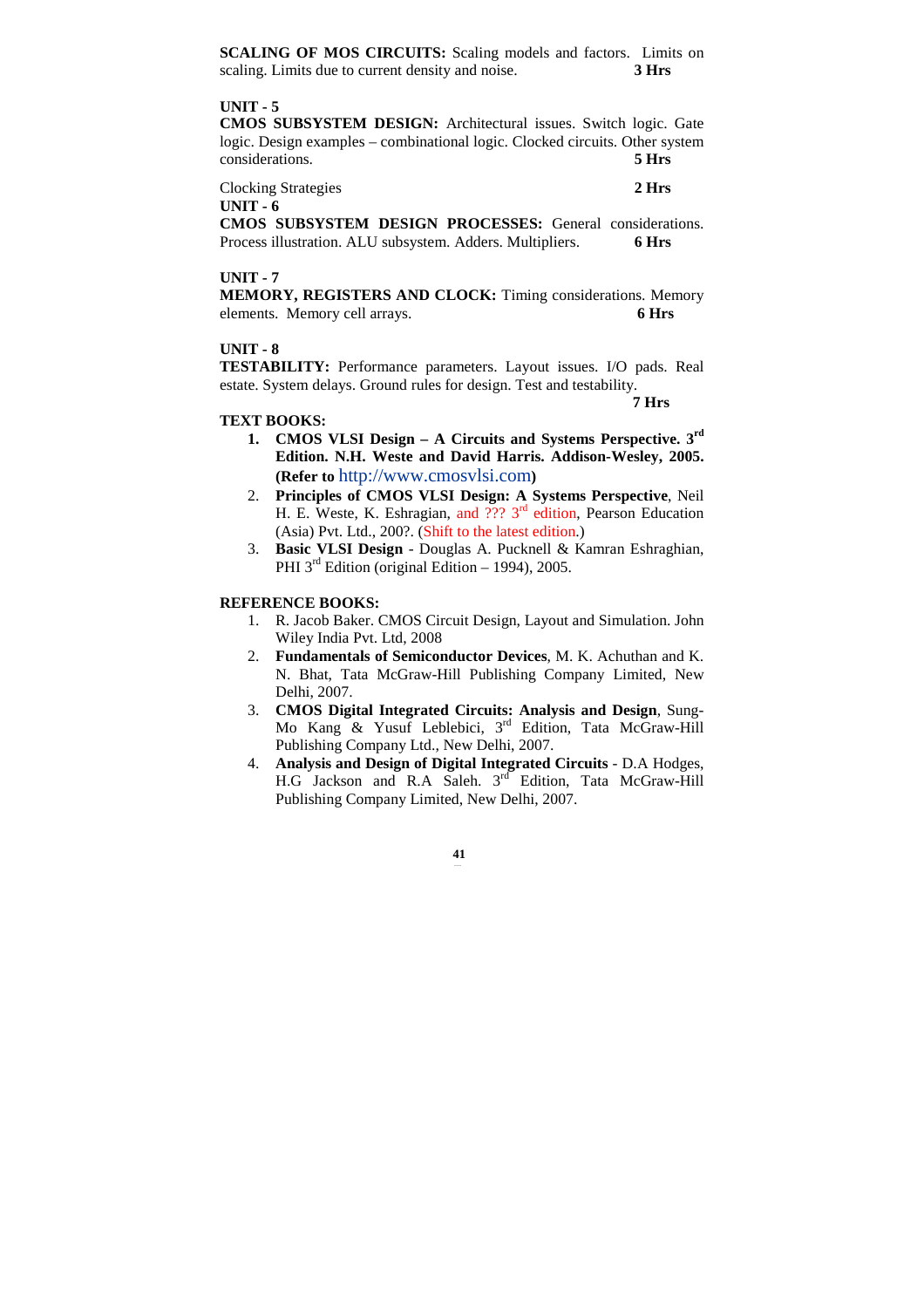# **DIGITAL SIGNAL PROCESSING LABORATORY**

| Subject Code                     | : 10ECL57 | IA Marks   | : 25       |
|----------------------------------|-----------|------------|------------|
| No. of Practical Hrs/Week: 03    |           | Exam Hours | $\cdot$ 03 |
| Total no. of Practical Hrs. : 42 |           | Exam Marks | .50        |

# **A LIST OF EXPERIMENTS USING MATLAB / SCILAB / OCTAVE / WAB**

- 3. Verification of Sampling theorem.
- 4. Impulse response of a given system
- 5. Linear convolution of two given sequences.
- 6. Circular convolution of two given sequences
- 7. Autocorrelation of a given sequence and verification of its properties.
- 8. Cross correlation of given sequences and verification of its properties.
- 9. Solving a given difference equation.
- 10. Computation of N point DFT of a given sequence and to plot magnitude and phase spectrum.
- 11. Linear convolution of two sequences using DFT and IDFT.
- 12. Circular convolution of two given sequences using DFT and IDFT
- 13. Design and implementation of FIR filter to meet given specifications.
- 14. Design and implementation of IIR filter to meet given specifications.

# **B. LIST OF EXPERIMENTS USING DSP PROCESSOR**

### 1.Linear convolution of two given sequences.

2.Circular convolution of two given sequences.

3.Computation of N- Point DFT of a given sequence

4.Realization of an FIR filter (any type) to meet given specifications .The input can be a signal from function generator / speech signal.

5.Audio applications such as to plot time and frequency (Spectrum) display of Microphone output plus a cosine using DSP. Read a wav file and match with their respective spectrograms

6.Noise: Add noise above 3kHz and then remove; Interference suppression using 400 Hz tone.

7.Impulse response of first order and second order system

#### **REFERENCE BOOKS:**

1.**Digital signal processing using MATLAB -** Sanjeet Mitra, TMH, 2001

2.**Digital signal processing using MATLAB** - J. G. Proakis & Ingale, MGH, 2000

3.**Digital Signal Processors**, B. Venkataramani and Bhaskar, TMH,2002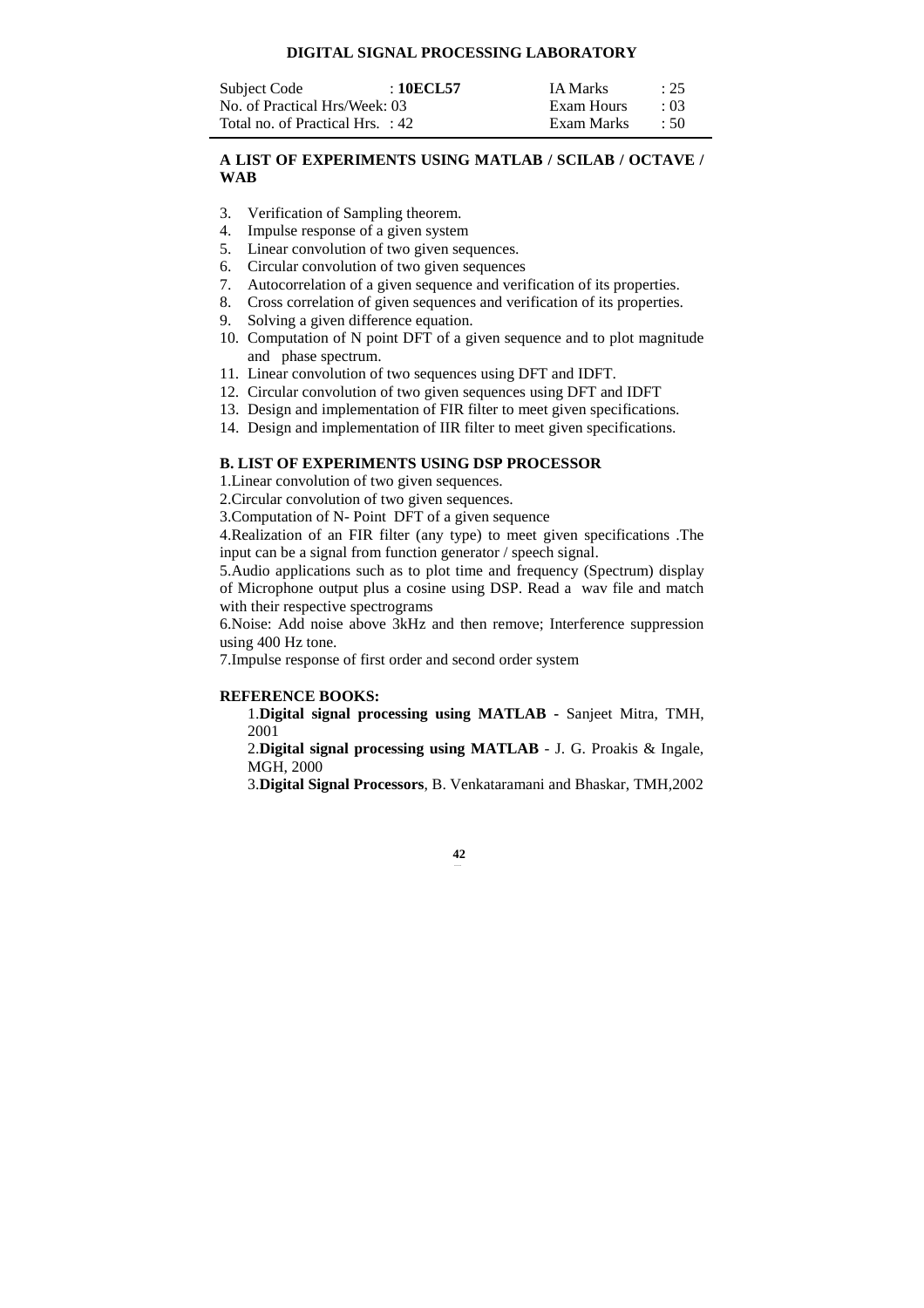# **ANALOG COMMUNICATION LAB + LIC LAB**

| Subject Code                     | : 10ECL58 | <b>IA Marks</b> | : 25       |
|----------------------------------|-----------|-----------------|------------|
| No. of Practical Hrs/Week: 03    |           | Exam Hours      | $\cdot$ 03 |
| Total no. of Practical Hrs. : 42 |           | Exam Marks      | $\div$ 50  |

# **EXPERIMENTS USING DESCERTE COMPONENTS and LABVIEW - 2009 CAN BE USED FOR VERIFICATION AND TESTING.**

- 1. Second order active LPF and HPF
- 2. Second order active BPF and BE
- 3. Schmitt Trigger Design and test a Schmitt trigger circuit for the given values of UTP and LTP
- 4. Frequency synthesis using PLL.
- 5. Design and test R-2R DAC using op-amp
- 6. Design and test the following circuits using IC 555
	- a. Astable multivibrator for given frequency and duty cycle
	- b. Monostable multivibrator for given pulse width W
- 7. IF amplifier design
- 8. Amplitude modulation using transistor/FET (Generation and detection)
- 9. Pulse amplitude modulation and detection
- 10. PWM and PPM
- 11. Frequency modulation using 8038/2206
- 12. Precision rectifiers both Full Wave and Half Wave.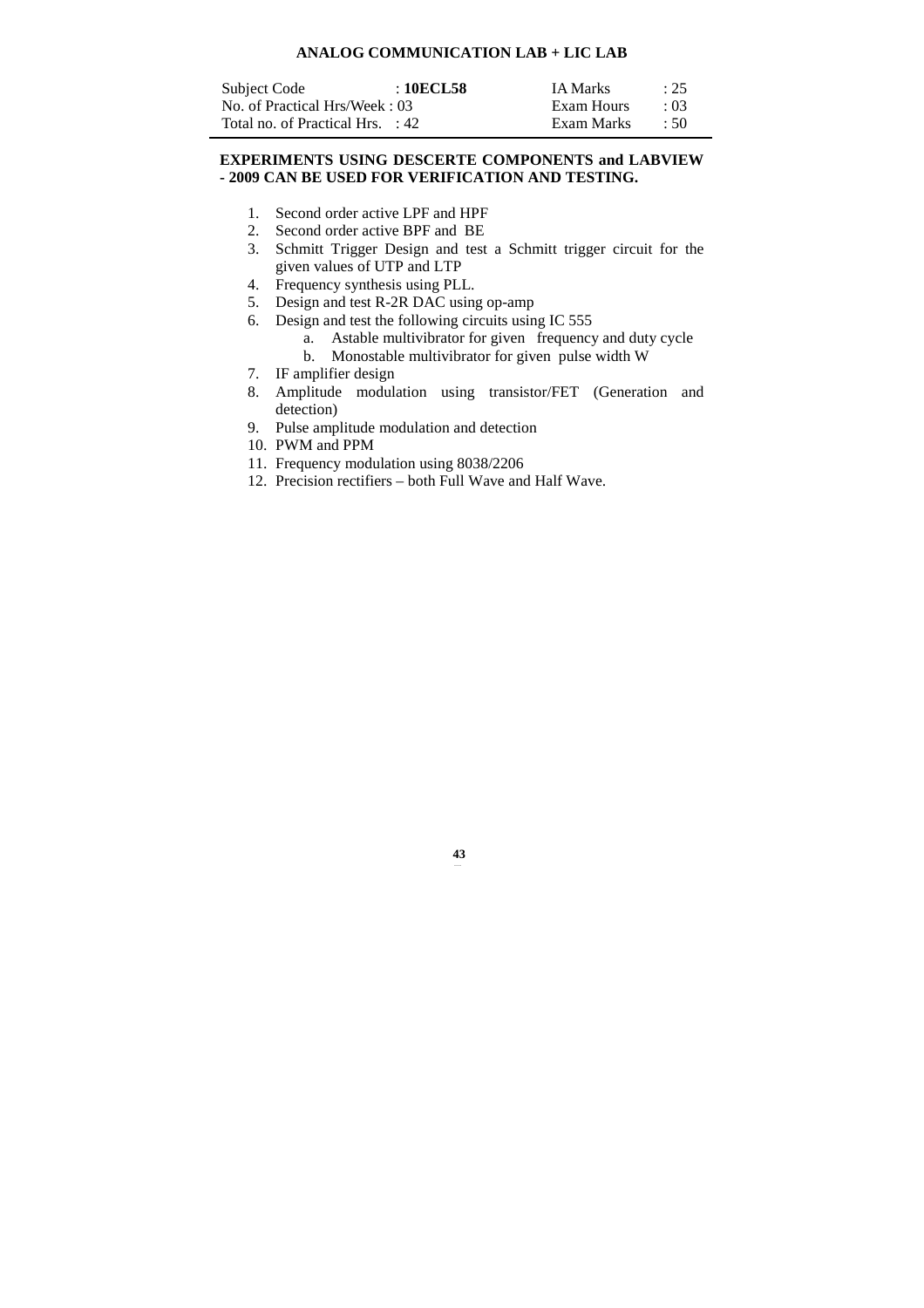# VI SEMESTER

# **DIGITAL COMMUNICATION**

| Subject Code                   | : 10EC61 | <b>IA Marks</b> | $\therefore$ 25 |
|--------------------------------|----------|-----------------|-----------------|
| No. of Lecture Hrs/Week: 04    |          | Exam Hours      | $\cdot$ 03      |
| Total no. of Lecture Hrs. : 52 |          | Exam Marks      | :100            |

### **UNIT - 1**

Basic signal processing operations in digital communication. Sampling Principles: Sampling Theorem, Quadrature sampling of Band pass signal, Practical aspects of sampling and signal recovery. **7 Hrs** 

### **UNIT - 2**

PAM, TDM. Waveform Coding Techniques, PCM, Quantization noise and SNR, robust quantization. **6 Hrs** 

# **UNIT - 3**

DPCM, DM, applications. Base-Band Shaping for Data Transmission, Discrete PAM signals, power spectra of discrete PAM signals. **7 Hrs** 

# **UNIT - 4**

ISI, Nyquist's criterion for distortion less base-band binary transmission, correlative coding, eye pattern, base-band M-ary PAM systems, adaptive equalization for data transmission. **6 Hrs** 

### **UNIT - 5**

**DIGITAL MODULATION TECHNIQUES:** Digital Modulation formats, Coherent binary modulation techniques, Coherent quadrature modulation techniques. Non-coherent binary modulation techniques. **6 Hrs** 

### **UNIT - 6**

Detection and estimation, Model of DCS, Gram-Schmidt Orthogonalization procedure, geometric interpretation of signals, response of bank of correlators to noisy input. **6 Hrs** 

# **UNIT - 7**

Detection of known signals in noise, correlation receiver, matched filter receiver, detection of signals with unknown phase in noise. **7 Hrs** 

# **UNIT - 8**

Spread Spectrum Modulation: Pseudo noise sequences, notion of spread spectrum, direct sequence spread spectrum, coherent binary PSK, frequency hop spread spectrum, applications. **7 Hrs**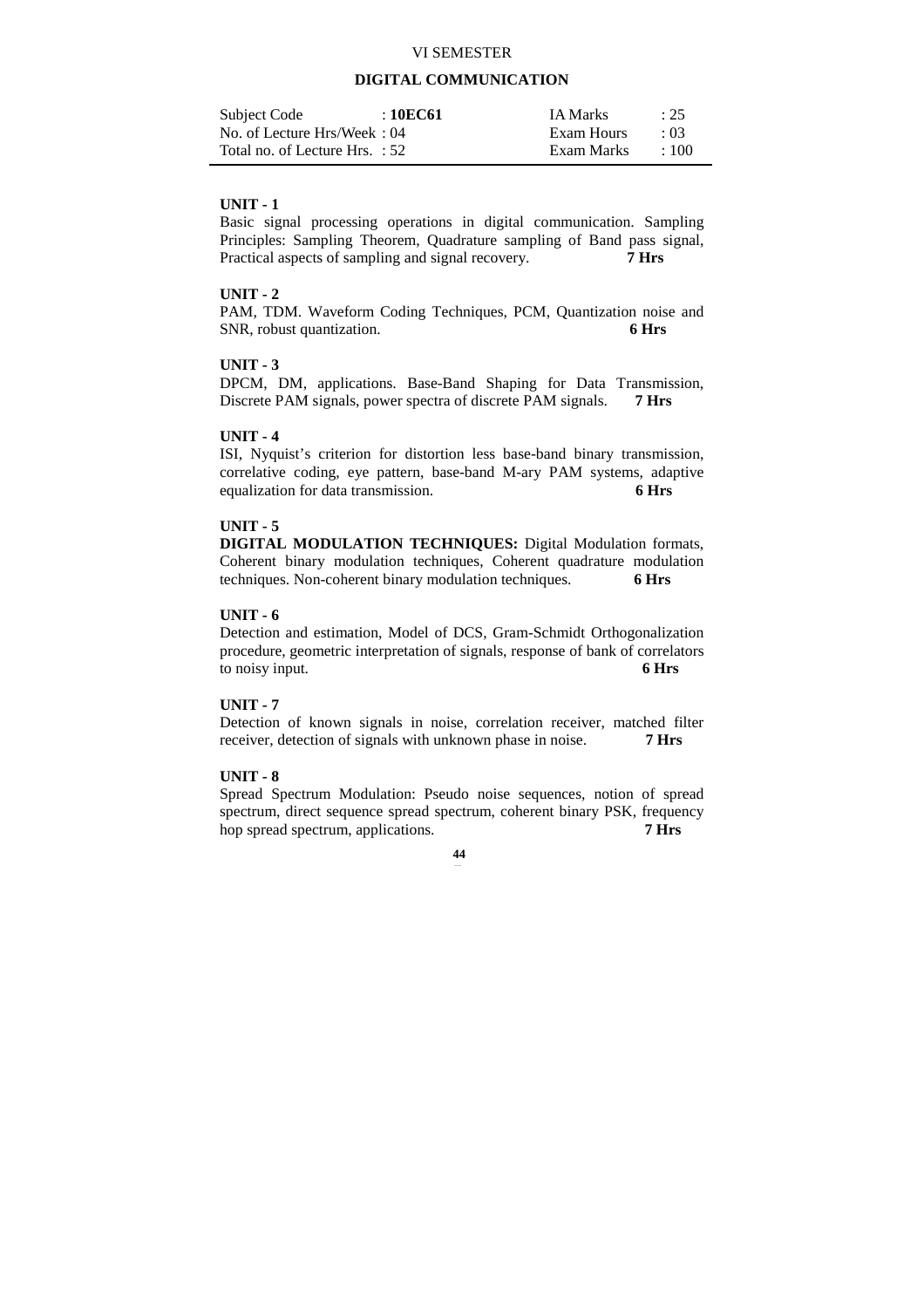### **TEXT BOOK:**

1. **Digital communications**, Simon Haykin, John Wiley India Pvt. Ltd, 2008.

# **REFERENCE BOOKS:**

- 1. **Digital and Analog communication systems,** Simon Haykin, John Wildy India Lts, 2008
- 2. **An introduction to Analog and Digital Communication**, K. Sam Shanmugam, John Wiley India Pvt. Ltd, 2008.
- 3. **Digital communications** Bernard Sklar: Pearson education 2007

### MICROPROCESSOR

| Subject Code                   | : 10EC62 | IA Marks   | : 25       |
|--------------------------------|----------|------------|------------|
| No. of Lecture Hrs/Week: 04    |          | Exam Hours | $\cdot$ 03 |
| Total no. of Lecture Hrs. : 52 |          | Exam Marks | $+100$     |

### **UNIT - 1**

**8086 PROCESSORS:** Historical background, The microprocessor-based personal computer system, 8086 CPU Architecture, Machine language instructions, Instruction execution timing. **6 Hrs** 

# **UNIT - 2**

**INSTRUCTION SET OF 8086:** Assembler instruction format, data transfer and arithmetic, branch type, loop, NOP & HALT, flag manipulation, logical and shift and rotate instructions. Illustration of these instructions with example programs, Directives and operators. **6 Hrs** 

### **UNIT - 3**

**BYTE AND STRING MANIPULATION:** String instructions, REP Prefix, Table translation, Number format conversions, Procedures, Macros, Programming using keyboard and video display. **7 Hrs** 

#### **UNIT - 4**

**8086 INTERRUPTS:** 8086 Interrupts and interrupt responses, Hardware interrupt applications, Software interrupt applications, Interrupt examples.  **7 Hrs** 

# **UNIT - 5**

**8086 INTERFACING**: Interfacing microprocessor to keyboard (keyboard types, keyboard circuit connections and interfacing, software keyboard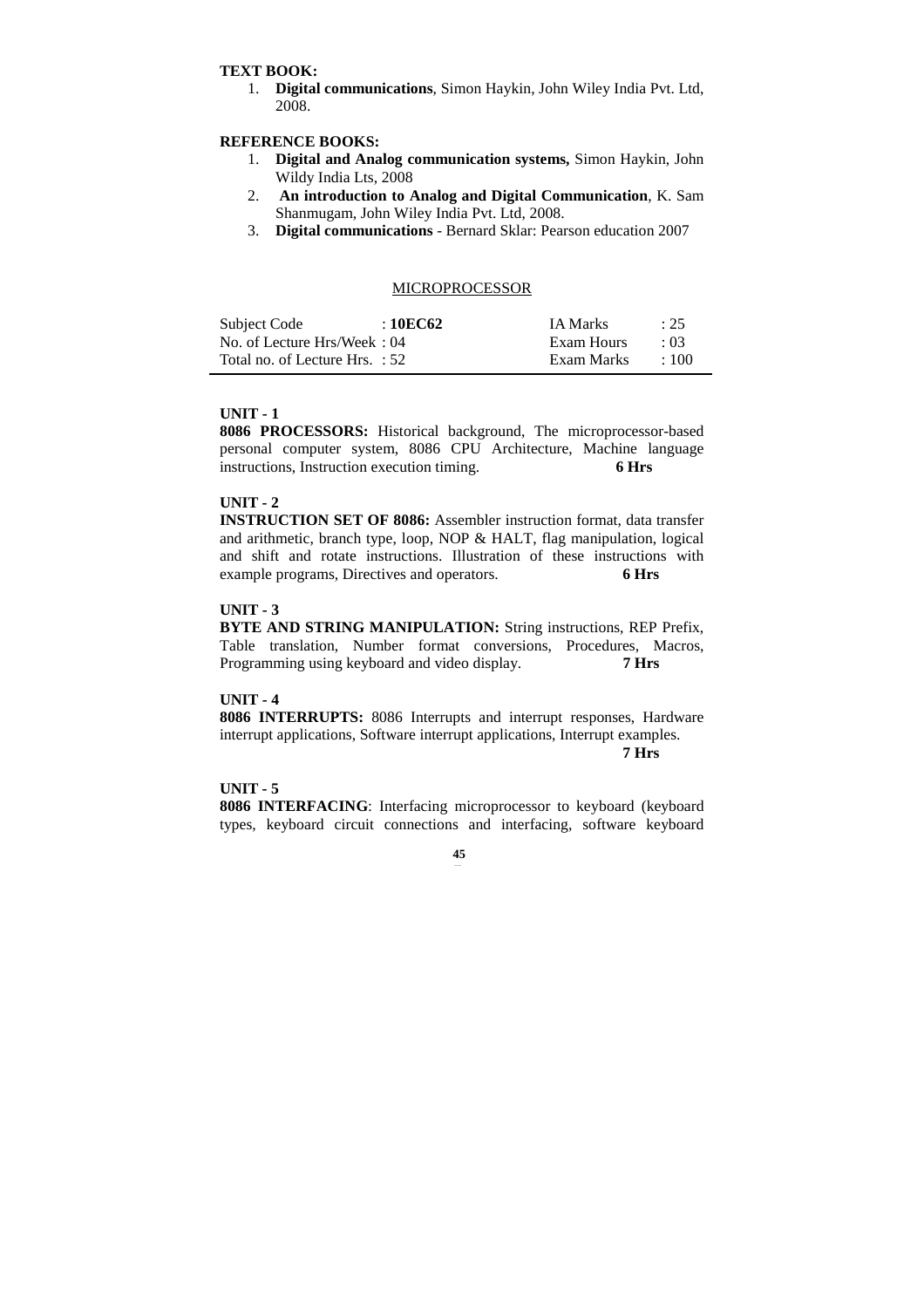interfacing, keyboard interfacing with hardware), Interfacing to alphanumeric displays (interfacing LED displays to microcomputer), Interfacing a microcomputer to a stepper motor. **7 Hrs** 

# **UNIT - 6**

**8086 BASED MULTIPROCESSING SYSTEMS:** Coprocessor configurations, The 8087 numeric data processor: data types, processor architecture, instruction set and examples. **6 Hrs** 

### **UNIT - 7**

**SYSTEM BUS STRUCTURE:** Basic 8086 configurations: minimum mode, maximum mode, Bus Interface: peripheral component interconnect (PCI) bus, the parallel printer interface (LPT), the universal serial bus (USB)

**6 Hrs**

#### **UNIT - 8**

**80386, 80486 AND PENTIUM PROCESSORS:** Introduction to the 80386 microprocessor, Special 80386 registers, Introduction to the 80486 microprocessor, Introduction to the Pentium microprocessor. **7 Hrs** 

#### **TEXT BOOKS:**

- 4. **Microcomputer systems-The 8086 / 8088** Family Y.C. Liu and G. A. Gibson, 2E PHI -2003
- 5. **The Intel Microprocessor, Architecture, Programming and Interfacing**-Barry B. Brey, 6e, Pearson Education / PHI, 2003

### **REFERENCE BOOKS:**

- 2. **Microprocessor and Interfacing- Programming & Hardware**, Douglas hall,  $2<sup>nd</sup>$ , TMH, 2006.
- 3. **Advanced Microprocessors and Peripherals** A.K. Ray and K.M. Bhurchandi, TMH, 2<sup>nd</sup>, 2006.
- 4. **8088 and 8086 Microprocessors Programming, Interfacing, Software, Hardware & Applications** - Triebel and Avtar Singh, 4e, Pearson Education, 2003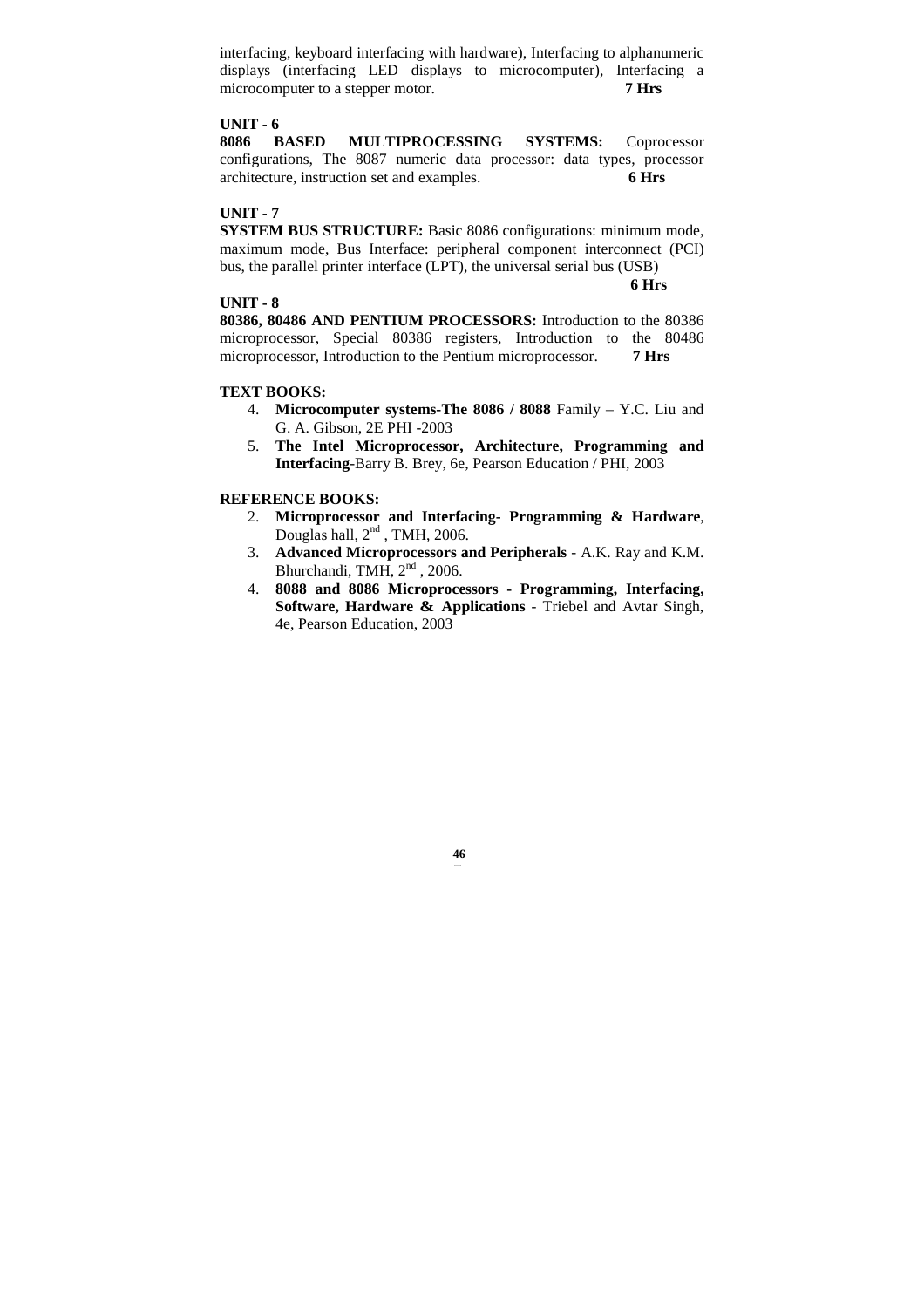**Subject Code** : **10EC63** No. of Lecture Hrs/Week: 04 Total no. of Lecture Hrs. : 52

| IA Marks   | : 25 |
|------------|------|
| Exam Hours | : 03 |
| Exam Marks | :100 |

# **UNIT – 1**

**MOSFETS:** Device Structure and Physical Operation, V-I Characteristics, MOSFET Circuits at DC, Biasing in MOS amplifier Circuits, Small Signal Operation and Models, MOSFET as an amplifier and as a switch, biasing in MOS amplifier circuits, small signal operation modes, single stage MOS amplifiers. MOSFET internal capacitances and high frequency modes, Frequency response of CS amplifiers, CMOS digital logic inverter, detection type MOSFET. **7 Hrs**

### **UNIT -2**

**Single Stage IC Amplifier:** IC Design philiosophy, CoUmparison of MOSFET and BJT, Current sources, Current mirrors and Current steering circuits, high frequency response. **6 Hrs**

# **UNIT – 3**

**Single Stage IC amplifiers (**continued): CS and CF amplifiers with loads, high frequency response of CS and CF amplifiers, CG and CB amplifiers with active loads, high frequency response of CG and CB amplifiers, Cascade amplifiers. CS and CE amplifiers with source ( emitter) degeneration source and emitter followers, some useful transfer parings, current mirrors with improved performance. SPICE examples. **6 Hrs** 

# **UNIT – 4**

**Differences and Multistage Amplifiers:** The MOS differential pair, small signal operation of MOS differential pair, the BJT differences pair, other nonideal characteristics and differential pair, Differential amplifier with active loads, frequency response and differential amplifiers. Multistage amplifier. SPICE examples. **7 Hrs** 

# **UNIT – 5**

**Feedback**. General Feedback structure. Properties of negative feedback. Four basic feedback topologies. Series-Shunt feedback. Determining the loop gain. Stability problem. Effect of feedback an amplifier poles. Stability study using Bode plots. Frequency compensation. SPICE examples. **7 Hrs UNIT - 6**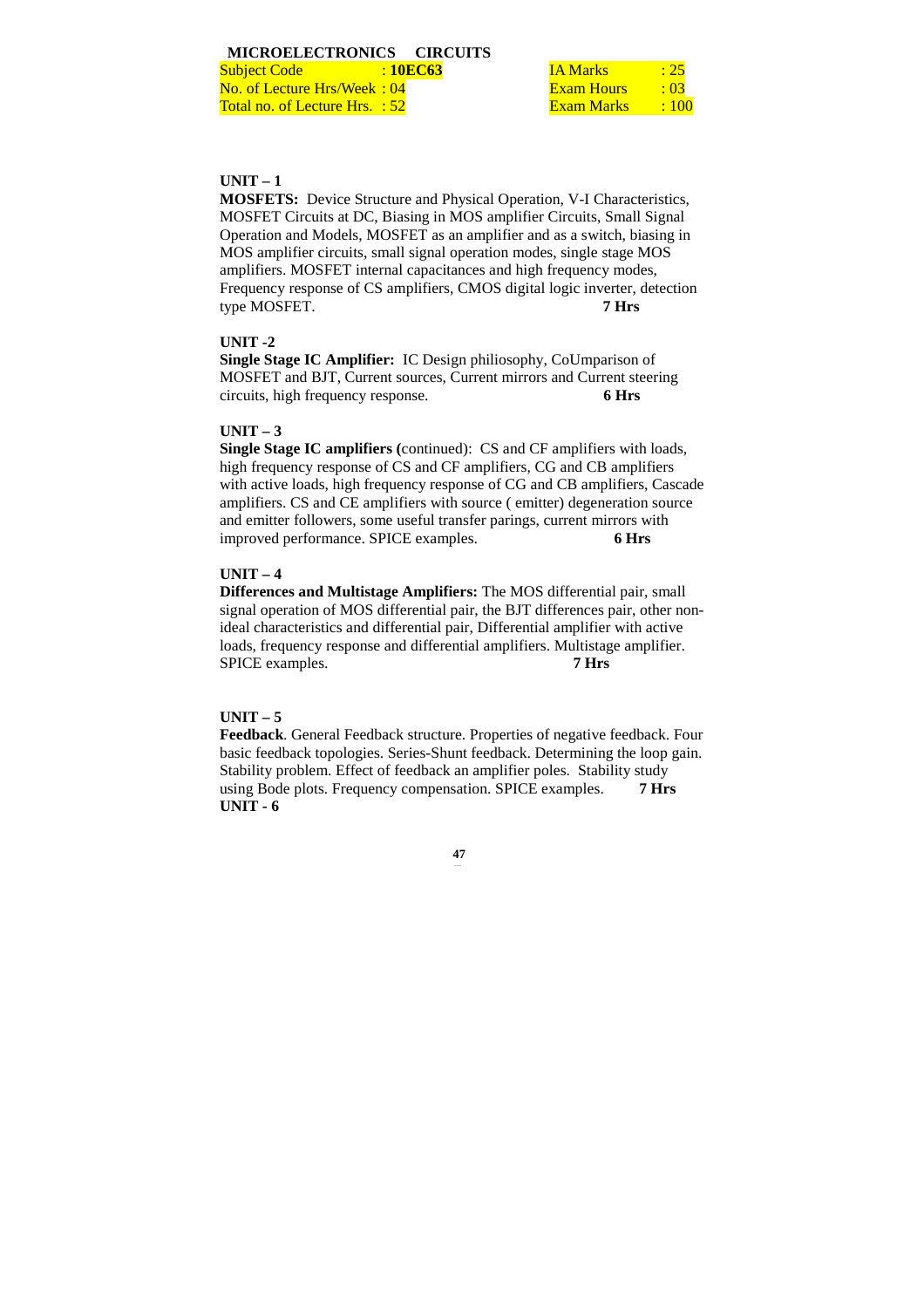**Operational Amplifiers:** The two stage CMOS Op-amp, folded cascade CMOS op-amp, 741 op-amp circuit, DC analysis of the 741, small signal analysis of 741, gain, frequency response and slew rate of 741. Data Converters. A-D and D-A converters. **6 Hrs** 

### **UNIT – 7 & 8**

**Digital CMOS circuits**. Overview. Design and performance analysis of CMOS inverter. Logic Gate Circuits. Pass-transistor logic. Dynamic Logic Circuits. SPICE examples. **12 Hrs** 

# **Text Book:**

1. "Microelectronic Circuits", Adel Sedra and K.C. Smith, 5<sup>th</sup> Edition, Oxford University Press, Interantional Version, 2009.

### **Reference Book:**

1. "**Fundamentals of Microelectronics**" , Behzad Razavi, John Wiley India Pvt. Ltd, 2008.

**2. "Microelectronics – Analysis and Design"**, Sundaram Natarajan, Tata McGraw-Hill, 2007

# ANTENNAS AND PROPAGATION

| Subject Code                     | :10EC64 | <b>IA Marks</b> | $\therefore$ 25 |
|----------------------------------|---------|-----------------|-----------------|
| No. of Lecture Hrs/Week: 04      |         | Exam Hours      | $\cdot$ 03      |
| Total no. of Lecture Hrs. $: 52$ |         | Exam Marks      | $+100$          |

### **UNIT - 1**

**ANTENNA BASICS:** Introduction, basic Antenna parameters, patterns, beam area, radiation intensity, beam efficiency, diversity and gain, antenna apertures, effective height, bandwidth, radiation, efficiency, antenna temperature and antenna filed zones. **7** 

# **Hrs**

# **UNIT - 2**

**POINT SOURCES AND ARRAYS:** Introduction, point sources, power patterns, power theorem, radiation intensity, filed patterns, phase patterns. Array of two isotropic point sources. Endfire array and Broadside array. **6 Hrs**

### **UNIT - 3**

**ELECTRIC DIPOLES AND THIN LINEAR ANTENNAS:** Introduction, short electric dipole, fields of a short dipole(no derivation of field components), radiation resistance of short dipole, radiation resistances of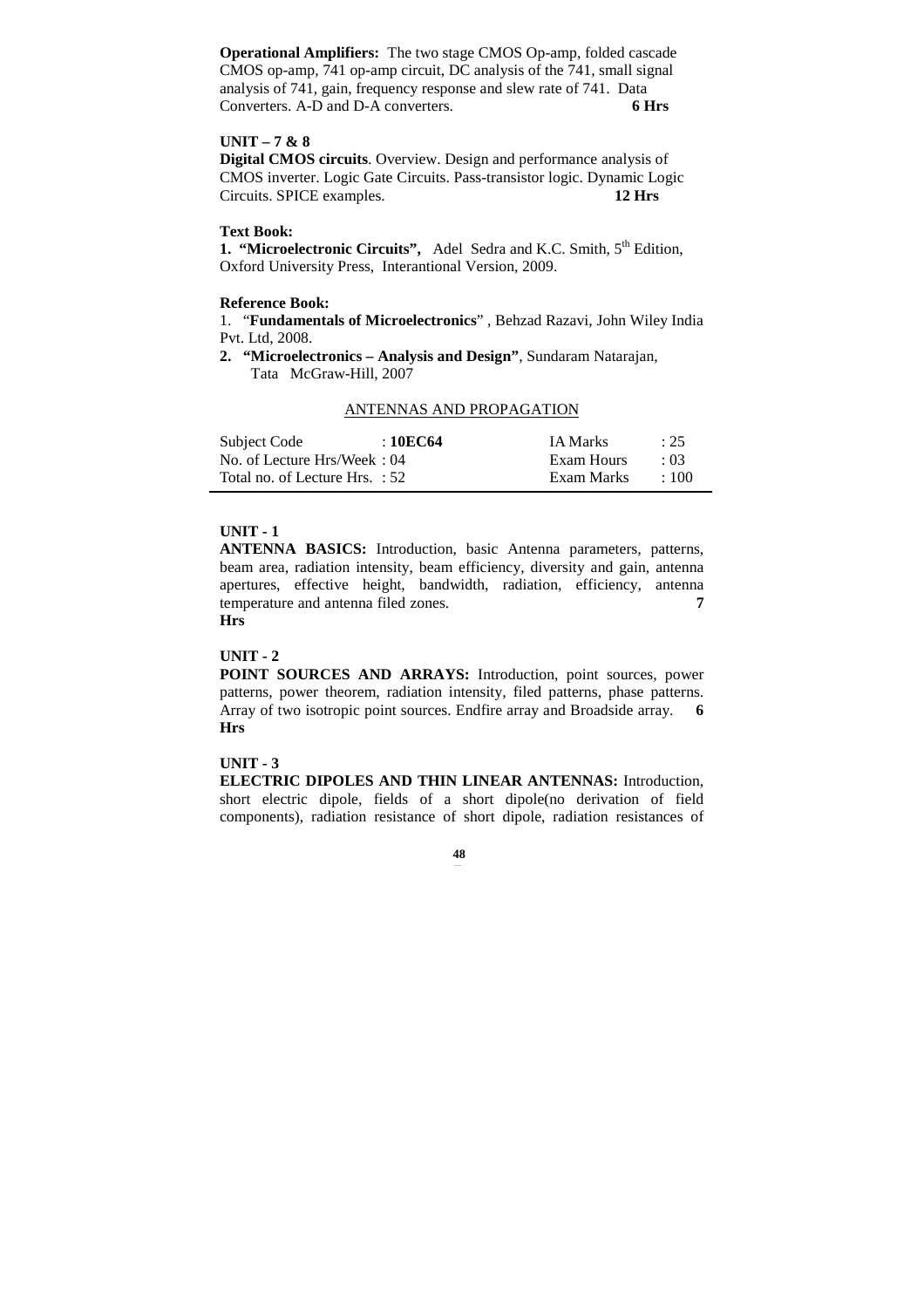lambda/2 Antenna, thin linear antenna, micro strip arrays, low side lobe arrays, long wire antenna, folded dipole antennas. **7 Hrs** 

### **UNIT - 4 & 5**

**LOOP, SLOT, PATCH AND HORN ANTENNA:** Introduction, small loop, comparison of far fields of small loop and short dipole, loop antenna general case, far field patterns of circular loop, radiation resistance, directivity, slot antenna, Babinet's principle and complementary antennas, impedance of complementary and slot antennas, patch antennas, horn antennas, rectangular horn antennas. **12 Hrs** 

# **UNIT - 6**

**ANTENNA TYPES:** Helical Antenna, Yagi-Uda array, corner reflectors, parabolic reflectors, log periodic antenna, lens antenna, antenna for special applications – sleeve antenna, turnstile antenna, omni directional antennas, antennas for satellite antennas for ground penetrating radars, embedded antennas, ultra wide band antennas, plasma antenna, high-resolution data, intelligent antennas, antenna for remote sensing. **8 Hrs** 

#### **UNIT - 7 & 8**

**RADIO WAVE PROPAGATION:** Introduction, Ground wave propagation, free space propagation, ground reflection, surface wave, diffraction.

**TROPOSPHERE WAVE PROPAGATION:** Troposcopic scatter, Ionosphere propagation, electrical properties of the ionosphere, effects of earth's magnetic field. **10 Hrs** 

# **TEXT BOOKS:**

- 1. **Antennas and Wave Propagation**, John D. Krauss, 4<sup>th</sup> Edn,McGraw-Hill International edition, 2010.
- 2. **Antennas and Wave Propagation** Harish and Sachidananda: Oxford Press 2007

# **REFERENCE BOOKS:**

- 1. **Antenna Theory Analysis and Design** C A Balanis. 3<sup>rd</sup> Edn. John Wiley India Pvt. Ltd, 2008
- 2. **Antennas and Propagation for Wireless Communication Systems** - Sineon R Saunders, John Wiley, 2003.
- 3. **Antennas and wave propagation** G S N Raju: Pearson Education 2005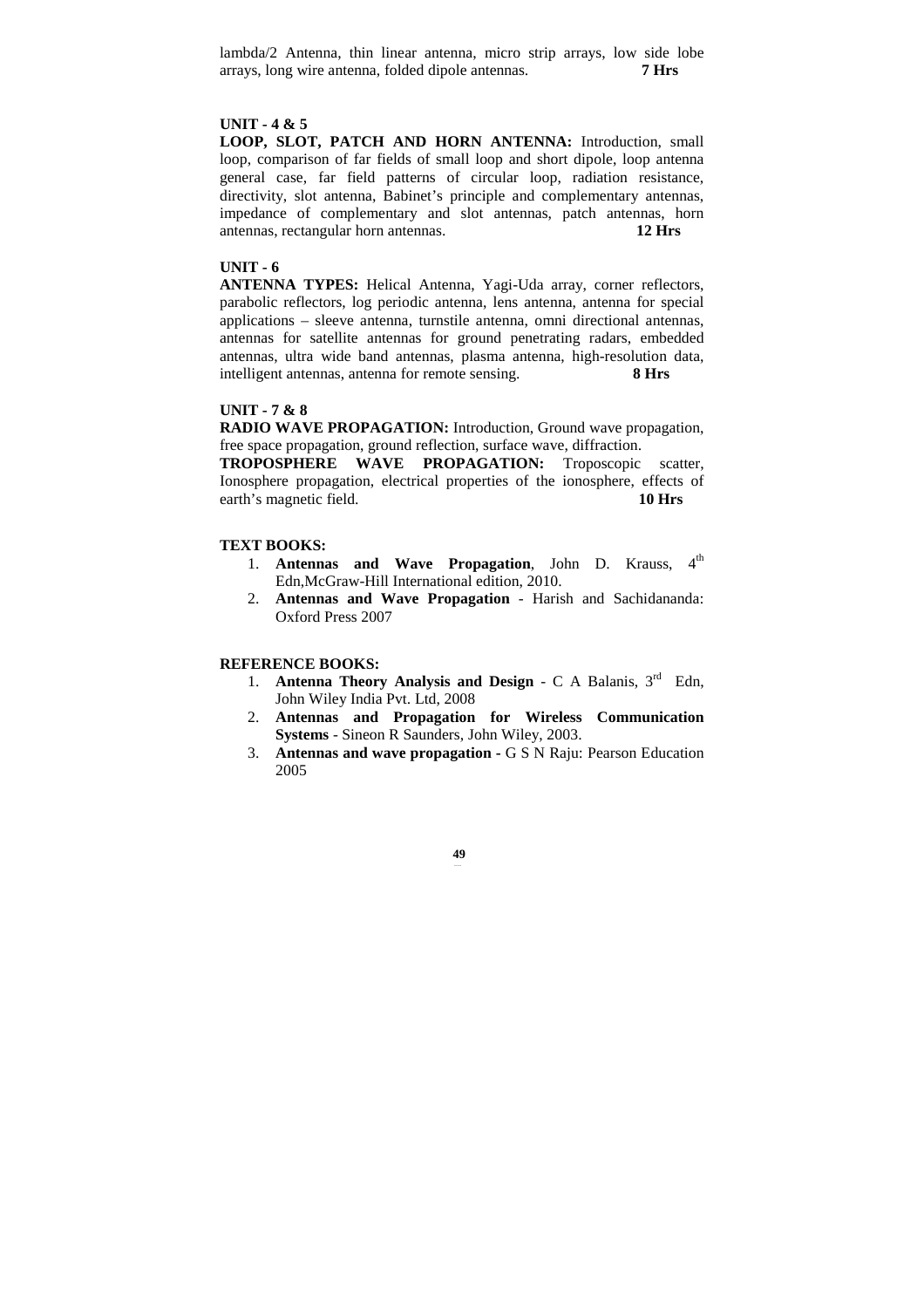### **OPERATING SYSTEMS**

| Subject Code                   | :10EC65 | <b>IA Marks</b> | : 25       |
|--------------------------------|---------|-----------------|------------|
| No. of Lecture Hrs/Week: 04    |         | Exam Hours      | $\cdot$ 03 |
| Total no. of Lecture Hrs. : 52 |         | Exam Marks      | $\pm 100$  |

# **UNIT - 1**

**INTRODUCTION AND OVERVIEW OF OPERATING SYSTEMS:** Operating system, Goals of an O.S, Operation of an O.S, Resource allocation and related functions, User interface related functions, Classes of operating systems, O.S and the computer system, Batch processing system, Multi programming systems, Time sharing systems, Real time operating systems, distributed operating systems. **6 Hrs** 

# **UNIT - 2**

**STRUCTURE OF THE OPERATING SYSTEMS:** Operation of an O.S, Structure of the supervisor, Configuring and installing of the supervisor, Operating system with monolithic structure, layered design, Virtual machine operating systems, Kernel based operating systems, and Microkernel based operating systems. **7 Hrs** 

### **UNIT - 3**

**PROCESS MANAGEMENT:** Process concept, Programmer view of processes, OS view of processes, Interacting processes, Threads, Processes in UNIX, Threads in Solaris. 6 Hrs

### **UNIT - 4**

**MEMORY MANAGEMENT:** Memory allocation to programs, Memory allocation preliminaries, Contiguous and noncontiguous allocation to programs, Memory allocation for program controlled data, kernel memory allocation. 7 **Hrs** 

### **UNIT - 5**

**VIRTUAL MEMORY:** Virtual memory basics, Virtual memory using paging, Demand paging, Page replacement, Page replacement policies, Memory allocation to programs, Page sharing, UNIX virtual memory.

### **UNIT - 6**

 **6 Hrs** 

**FILE SYSTEMS:** File system and IOCS, Files and directories, Overview of I/O organization, Fundamental file organizations, Interface between file system and IOCS, Allocation of disk space, Implementing file access, UNIX file system. **7 Hrs**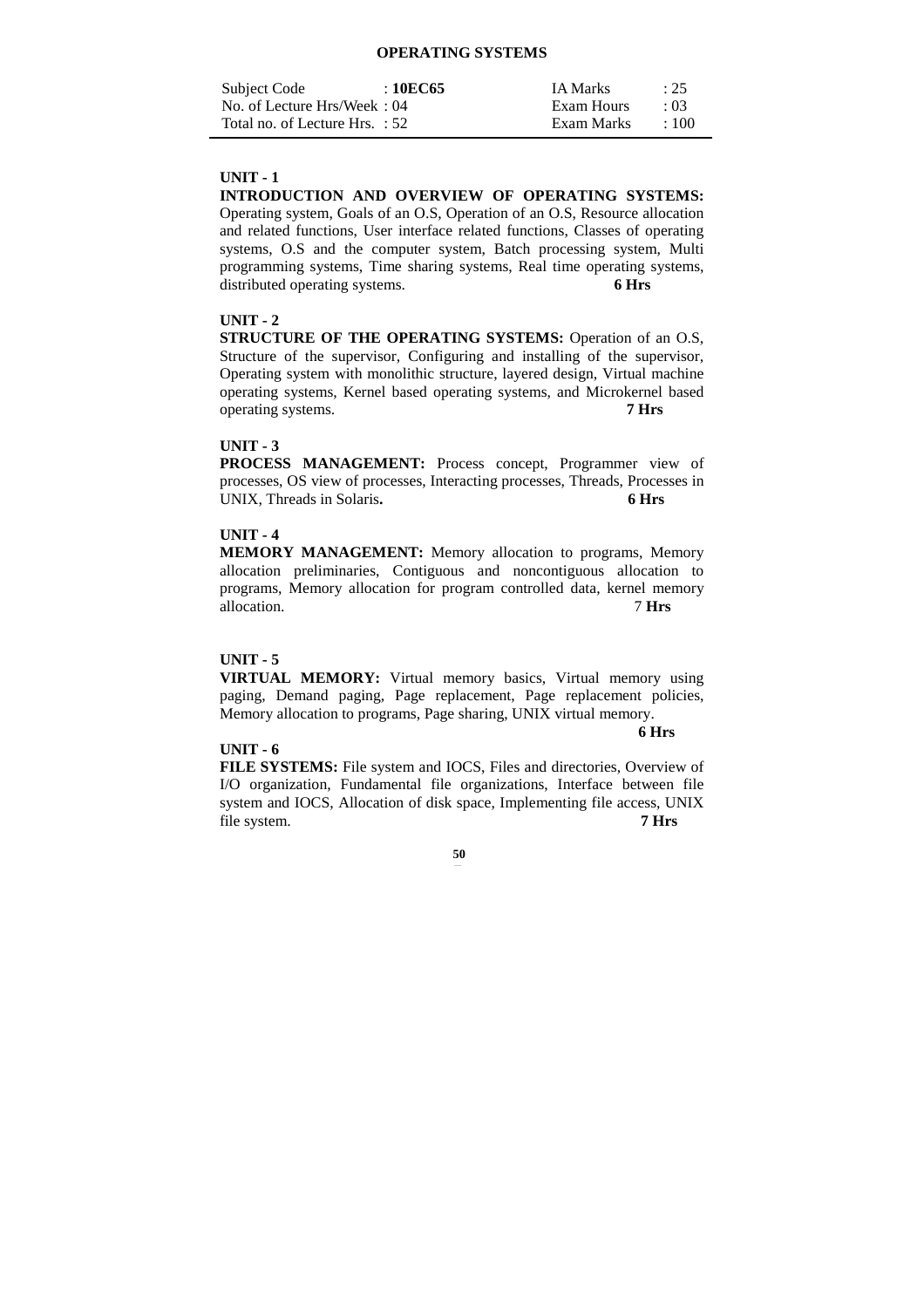# **UNIT - 7**

**SCHEDULING:** Fundamentals of scheduling, Long-term scheduling, Medium and short term scheduling, Real time scheduling, Process scheduling in UNIX. **6 Hrs** 

# **UNIT - 8**

**MESSAGE PASSING:** Implementing message passing, Mailboxes, Inter process communication in UNIX. **7 Hrs** 

# **TEXT BOOK:**

1. **"Operating Systems - A Concept based Approach"**, D. M. Dhamdhare, TMH, 3<sup>rd</sup> Ed, 2010.

# **REFERENCE BOOK:**

- 1. **Operating Systems Concepts**, Silberschatz and Galvin, John Wiley India Pvt. Ltd,  $5^{th}$  Edition, 2001.
- 2. **Operating System Internals and Design Systems**, Willaim Stalling, Pearson Education, 4<sup>th</sup> Ed, 2006.
- 3. **Design of Operating Systems,** Tennambhaum, TMH, 2001.

# **ADVANCED COMMUNICATION LAB**

| Subject Code                    | : 10ECL67 | <b>IA Marks</b> | : 25       |
|---------------------------------|-----------|-----------------|------------|
| No. of Practical Hrs/Week: 03   |           | Exam Hours      | $\cdot$ 03 |
| Total no. of Practical Hrs.: 42 |           | Exam Marks      | $\div$ 50  |

# **LIST OF EXPERIMENTS USING DESCERTE COMPONENTS and LABVIEW – 2009 can be used for verification and testing.**

- 1. TDM of two band limited signals.
- 2. ASK and FSK generation and detection
- 3. PSK generation and detection
- 4. DPSK generation and detection
- 5. QPSK generation and detection
- 6. PCM generation and detection using a CODEC Chip
- 7. Measurement of losses in a given optical fiber ( propagation loss, bending loss) and numerical aperture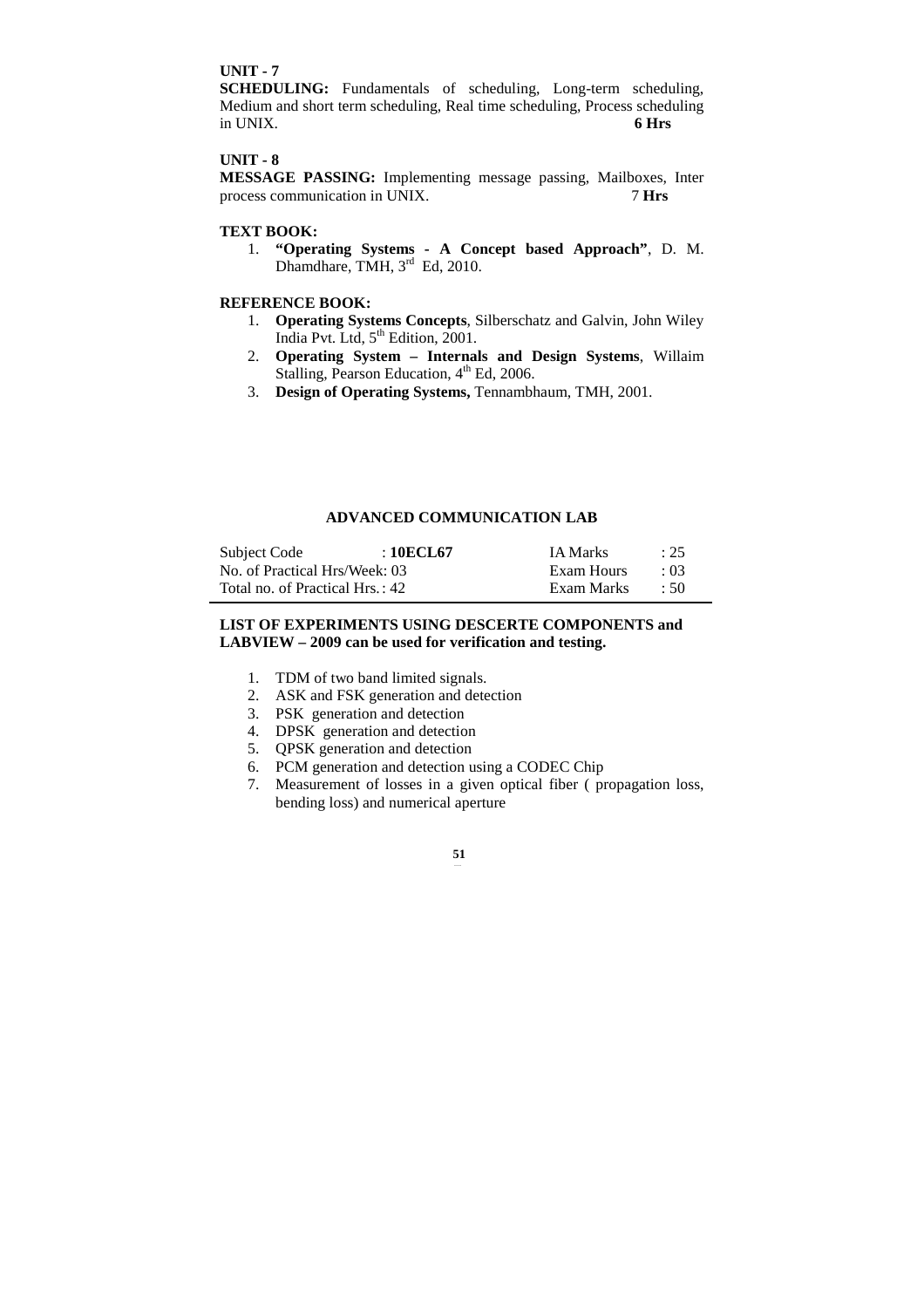- 8. Analog and Digital (with TDM) communication link using optical fiber.
- 9. Measurement of frequency, guide wavelength, power, VSWR and attenuation in a microwave test bench
- 10. Measurement of directivity and gain of antennas: Standard dipole (or printed dipole), microstrip patch antenna and Yagi antenna (printed).
- 11. Determination of coupling and isolation characteristics of a stripline (or microstrip) directional coupler
- 12. (a) Measurement of resonance characteristics of a microstrip ring resonator and determination of dielectric constant of the substrate. (b) Measurement of power division and isolation characteristics of a microstrip 3 dB power divider.

# **MICROPROCESSOR LAB**

| Subject Code                    | : 10ECL68 | <b>IA Marks</b> | : 25       |
|---------------------------------|-----------|-----------------|------------|
| No. of Practical Hrs/Week: 03   |           | Exam Hours      | $\cdot$ 03 |
| Total no. of Practical Hrs.: 42 |           | Exam Marks      | .50        |

### I) **Programs involving**

- 1) Data transfer instructions like:
	- i] Byte and word data transfer in different addressing modes.
	- ii] Block move (with and without overlap)
	- iii] Block interchange
- 2) Arithmetic & logical operations like:
	- i] Addition and Subtraction of multi precision nos.
	- ii] Multiplication and Division of signed and unsigned Hexadecimal nos.
	- iii] ASCII adjustment instructions
	- iv] Code conversions
	- v] Arithmetic programs to find square cube, LCM, GCD, factorial
- 3) Bit manipulation instructions like checking:
	- i] Whether given data is positive or negative
	- ii] Whether given data is odd or even
	- iii] Logical 1's and 0's in a given data
	- iv] 2 out 5 code
	- v] Bit wise and nibble wise palindrome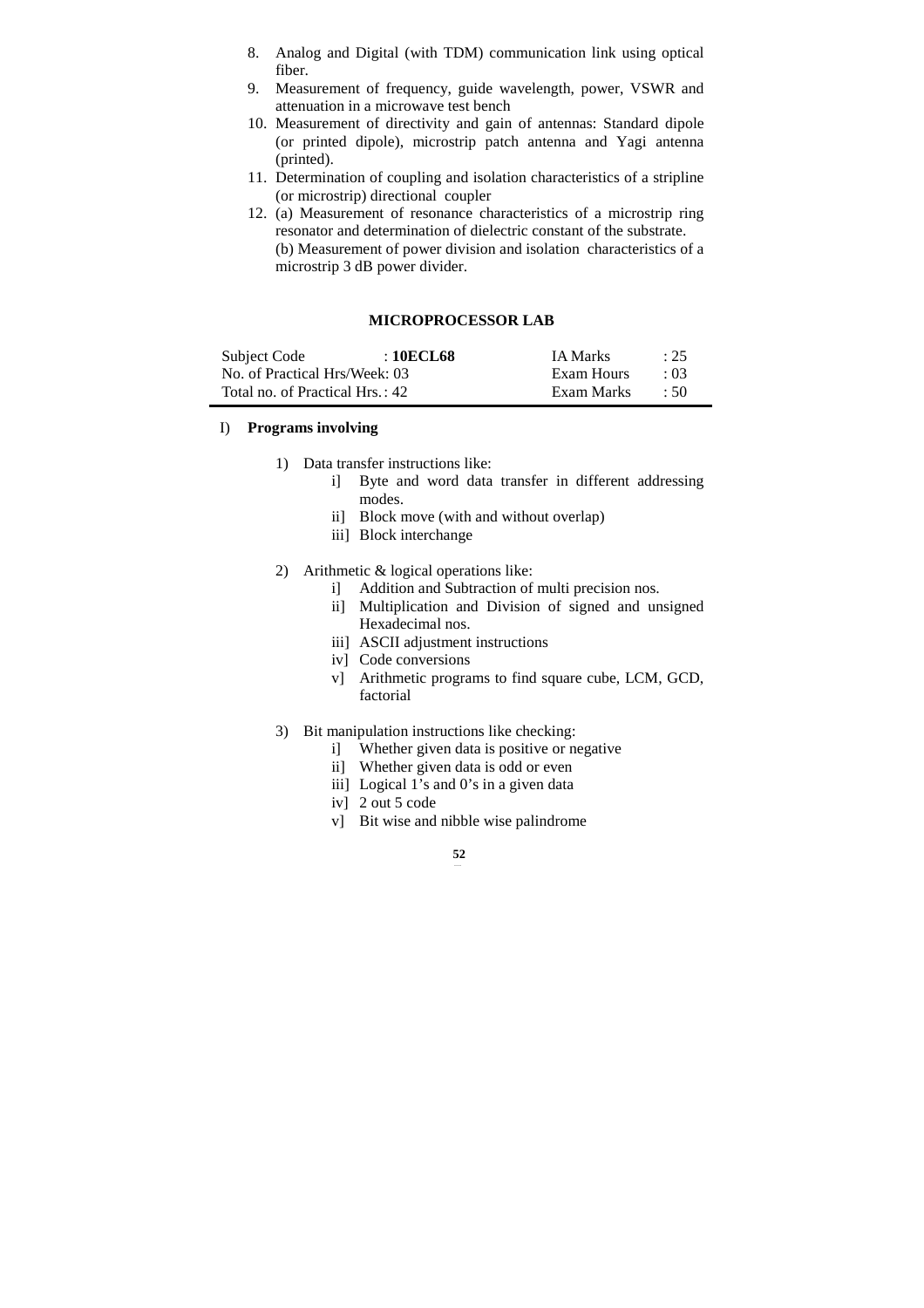- 4) Branch/Loop instructions like:
	- i] Arrays: addition/subtraction of N nos. Finding largest and smallest nos. Ascending and descending order
	- ii] Near and Far Conditional and Unconditional jumps, Calls and Returns
- 5) Programs on String manipulation like string transfer, string reversing, searching for a string, etc.
- 6) Programs involving Software interrupts Programs to use DOS interrupt INT 21h Function calls for Reading a Character from keyboard, Buffered Keyboard input, Display of character/ String on console
- II) Experiments on interfacing 8086 with the following interfacing modules through DIO (Digital Input/Output-PCI bus compatible) card
	- a) Matrix keyboard interfacing
	- b) Seven segment display interface
	- c) Logical controller interface
	- d) Stepper motor interface
- III) Other Interfacing Programs
	- a) Interfacing a printer to an X86 microcomputer
	- b) PC to PC Communication

# **ELECTIVE – GROUP A ANALOG AND MIXED MODE VLSI DESIGN**

| <b>Subject Code</b>                   | $\pm 10$ EC661 | <b>IA Marks</b>   | : 25        |
|---------------------------------------|----------------|-------------------|-------------|
| No. of Lecture Hrs/Week: 04           |                | <b>Exam Hours</b> | $\cdot$ 03  |
| <b>Total no. of Lecture Hrs. : 52</b> |                | Exam Marks        | $\cdot$ 100 |

### (Text Book 1)

# **UNIT 1**

Data converter fundamentals: Analog versus Digital Discrete Time Signals, Converting Analog Signals to Data Signals, Sample and Hold Characteristics, DAC Specifications, ADC Specifications, Mixed-Signal Layout Issues.  **7 Hrs** 

# **UNIT 2**

**53** Data Converters Architectures: DAC Architectures, Digital Input Code, Resistors String, R-2R Ladder Networks, Current Steering, Charge Scaling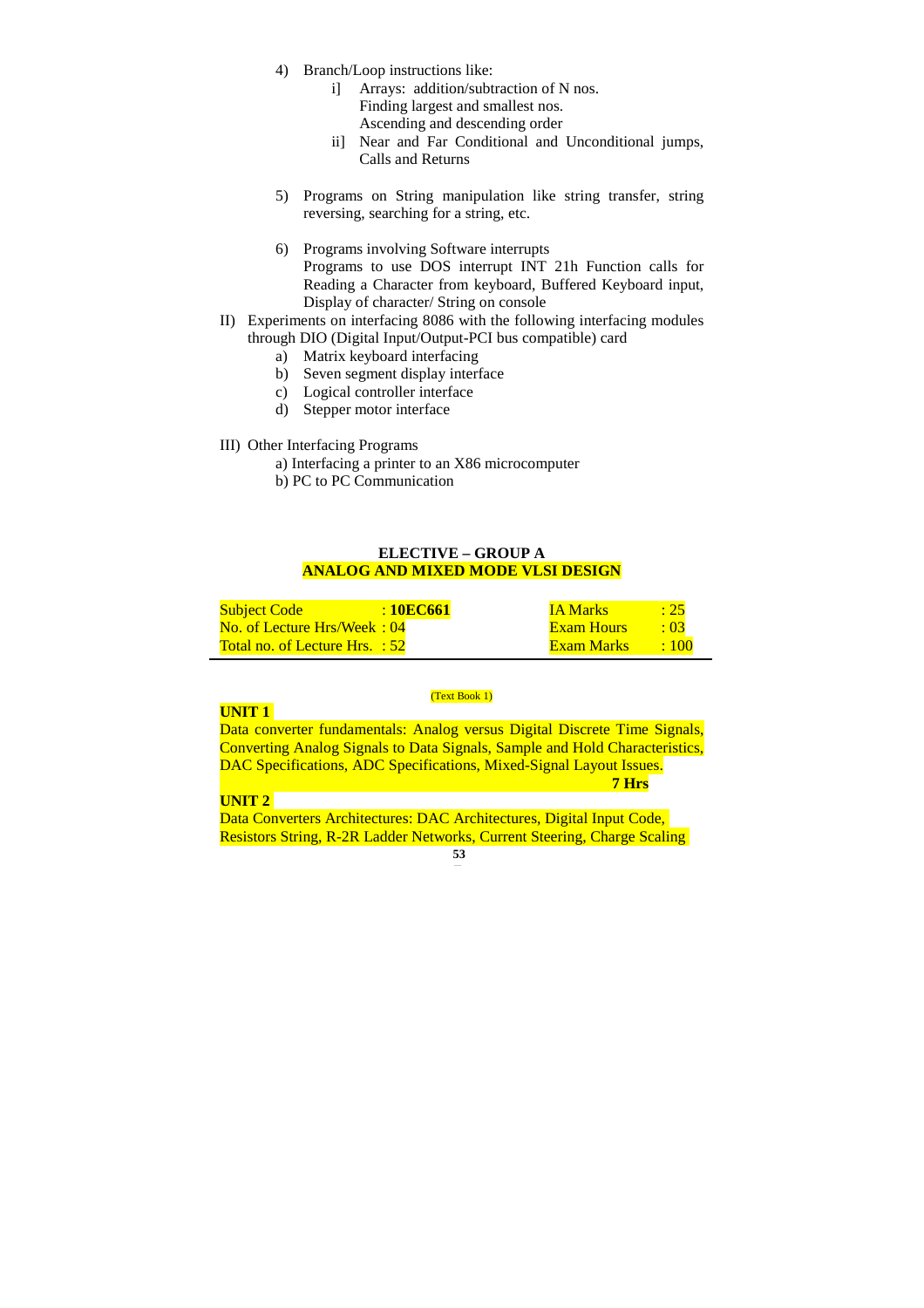DACs, Cyclic DAC, Pipeline DAC, ADC Architectures, Flash, 2-Step Flash ADC, Pipeline ADC, Integrating ADC, Successive Approximation ADC.  **12 Hrs** 

# **UNIT 3**

Non-Linear Analog Circuits: Basic CMOS Comparator Design (Excluding Characterization), Analog Multipliers, Multiplying Quad (Excluding Stimulation), Level Shifting (Excluding Input Level Shifting For Multiplier).  **7 Hrs** 

### (Text Book 2)

### **UNIT 4**:

Data Converter SNR: Improving SNR Using Averaging (Excluding Jitter & Averaging onwards), Decimating Filters for ADCs (Excluding Decimating without Averaging onwards), Interpolating Filters for DAC, Band pass and High pass Sync filters. **8 Hrs** 

# **UNIT 5**

Su-Microns CMOS circuit design: Process Flow, Capacitors and Resistors, MOSFET Switch (upto Bidirectional Switches), Delay and adder Elements, Analog Circuits MOSFET Biasing (upto MOSFET Transition Frequency).

**10 Hrs** 

| $\mathcal{L}(\mathcal{L}(\mathcal{L}))$ and $\mathcal{L}(\mathcal{L}(\mathcal{L}))$ and $\mathcal{L}(\mathcal{L}(\mathcal{L}))$ and $\mathcal{L}(\mathcal{L}(\mathcal{L}))$ |                                                                                                                | and the state of the state of the state of the state of the state of the state of the state of the state of th                                                                                                                   |   |
|-----------------------------------------------------------------------------------------------------------------------------------------------------------------------------|----------------------------------------------------------------------------------------------------------------|----------------------------------------------------------------------------------------------------------------------------------------------------------------------------------------------------------------------------------|---|
|                                                                                                                                                                             | and the state of the state of the state of the state of the state of the state of the state of the state of th | and the state of the state of the state of the state of the state of the state of the state of the state of th<br>and the state of the state of the state of the state of the state of the state of the state of the state of th | ٠ |

OPAmp Design (Excluding Circuits Noise onwards) **8 Hrs** 

### **TEXT BOOK:**

- 1. **Design, Layout, Stimulation ,**R. Jacob Baker, Harry W Li, David E Boyce, CMOS Circuit, PHI Education, 2005
- 2. **CMOS- Mixed Signal Circuit Design ,**R. Jacob Baker, (Vol II of CMOS: Circuit Design, Layout and Stimulation), John Wiley India Pvt. Ltd, 2008.

# **REFERENCE BOOKS:**

- 1. **Design of Analog CMOS Integrated Circuits**, B Razavi, First Edition, McGraw Hill,2001.
- **2. CMOS Analog Circuit Design, P e Allen and D R Holberg, 2<sup>nd</sup>**

Edition, Oxford University Press,2002.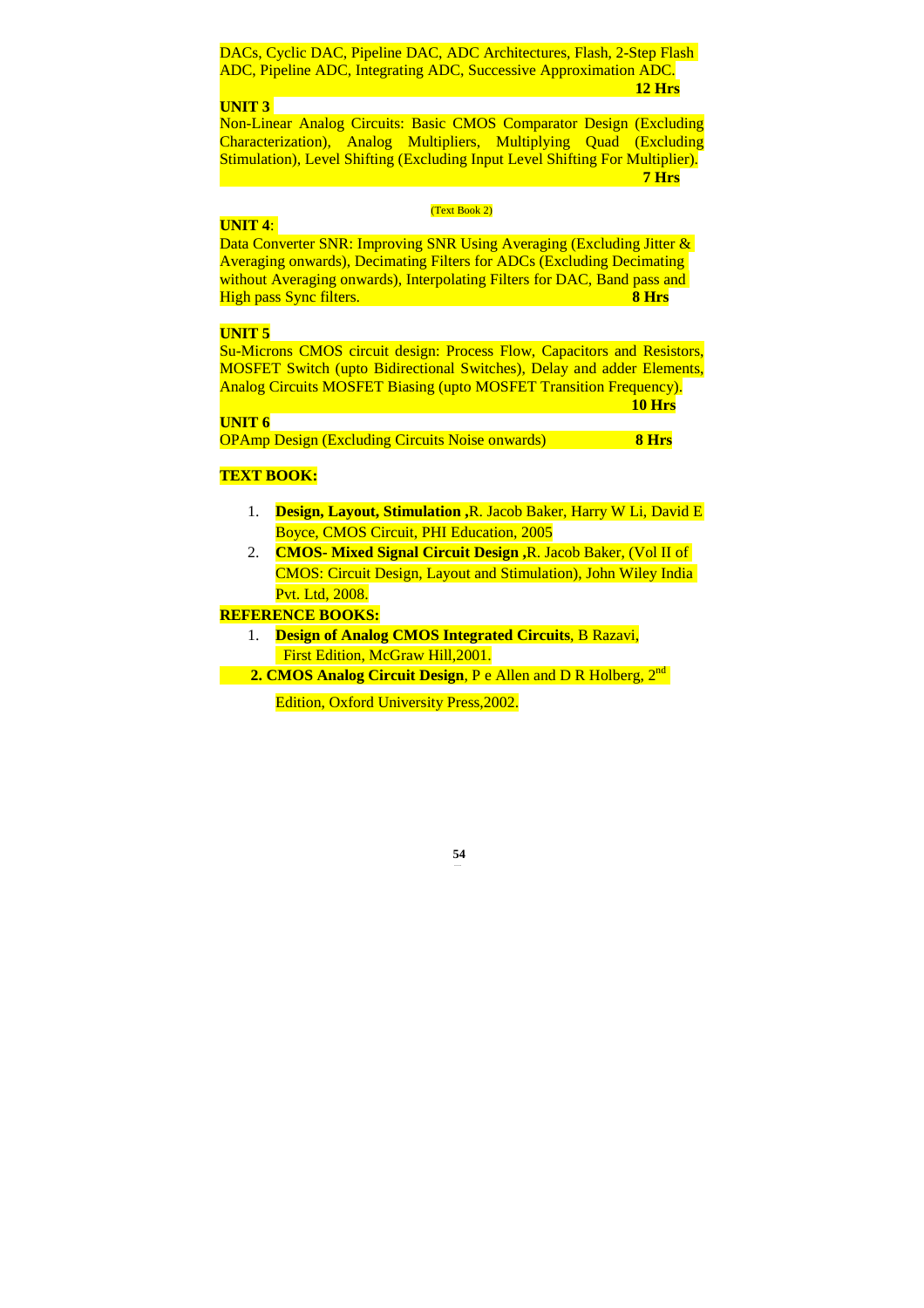# **SATELLITE COMMUNICATION**

| Subject Code                   | : 10EC662 | <b>IA Marks</b> | : 25       |
|--------------------------------|-----------|-----------------|------------|
| No. of Lecture Hrs/Week: 04    |           | Exam Hours      | $\cdot$ 03 |
| Total no. of Lecture Hrs. : 52 |           | Exam Marks      | $\pm 100$  |

#### **UNIT - 1**

**OVER VIEW OF SATELLITE SYSTEMS:** Introduction, frequency allocation, INTEL Sat. **6 Hrs** 

### **UNIT - 2**

**ORBITS:** Introduction, Kepler laws, definitions, orbital element, apogee and perigee heights, orbit perturbations, inclined orbits, calendars, universal time, sidereal time, orbital plane, local mean time and sun synchronous orbits, Geostationary orbit: Introduction, antenna, look angles, polar mix antenna, limits of visibility, earth eclipse of satellite, sun transit outage, leandiag orbits. **7 Hrs** 

# **UNIT - 3**

**PROPAGATION IMPAIRMENTS AND SPACE LINK:** Introduction, atmospheric loss, ionospheric effects, rain attenuation, other impairments. **SPACE LINK:** Introduction, EIRP, transmission losses, link power budget, system noise, CNR, uplink, down link, effects of rain, combined CNR.

 **7 Hrs** 

#### **UNIT - 4**

**SPACE SEGMENT:** Introduction, power supply units, altitude control, station keeping, thermal control, TT&C, transponders, antenna subsystem.

 **6 Hrs** 

# **UNIT - 5 & 6**

**EARTH SEGEMENT:** Introduction, receive only home TV system, out door unit, indoor unit, MATV, CATV, Tx – Rx earth station. **5 Hrs** 

**INTERFERENCE AND SATELLITE ACCESS:** Introduction, interference between satellite circuits, satellite access, single access, preassigned FDMA, SCPC (spade system), TDMA, pre-assigned TDMA, demand assigned TDMA, down link analysis, comparison of uplink power requirements for TDMA & FDMA, on board signal processing satellite switched TDMA. **9 Hrs** 

#### **UNIT - 7 & 8**

**DBS, SATELLITE MOBILE AND SPECIALIZED SERVICES:** Introduction, orbital spacing, power ratio, frequency and polarization,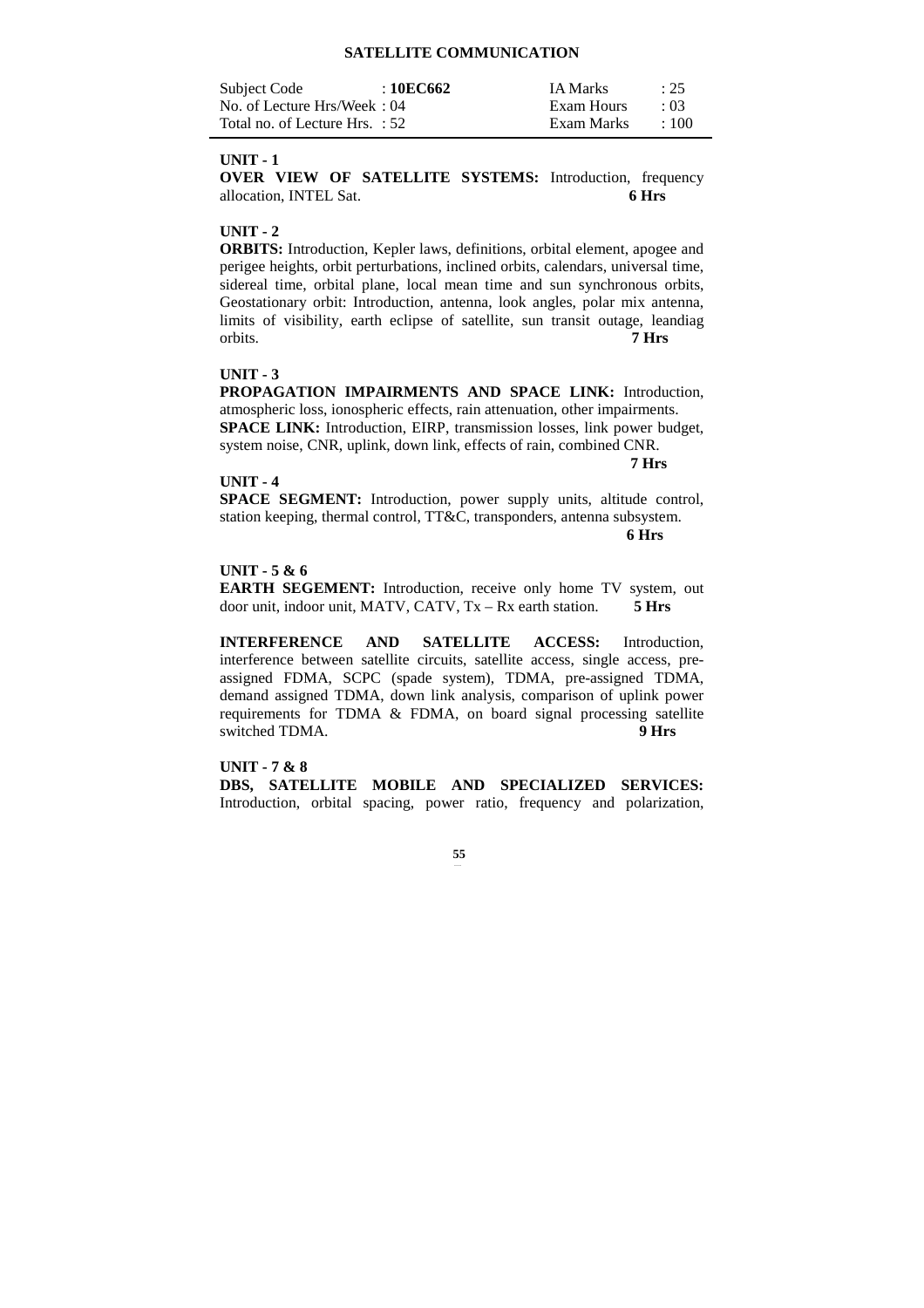transponder capacity, bit rates for digital TV, satellite mobile services, USAT, RadarSat, GPS, orb communication and Indian Satellite systems.

 **12 Hrs** 

#### **TEXT BOOK:**

13. **Satellite Communications**, Dennis Roddy, 4<sup>th</sup> Edition, McGraw-Hill International edition, 2006.

# **REFERENCES BOOKS:**

- 3. **Satellite Communications**, Timothy Pratt, Charles Bostian and Jeremy Allnutt, 2<sup>nd</sup> Edition, John Wiley Pvt. Ltd & Sons, 2008.
- 4. **Satellite Communication Systems Engineering**, W. L. Pitchand, H. L. Suyderhoud, R. A. Nelson, 2<sup>nd</sup> Ed., Pearson Education., 2007.

### **RANDOM PROCESSES**

| Subject Code                   | :10EC663 | <b>IA Marks</b> | : 25       |
|--------------------------------|----------|-----------------|------------|
| No. of Lecture Hrs/Week: 04    |          | Exam Hours      | $\cdot$ 03 |
| Total no. of Lecture Hrs. : 52 |          | Exam Marks      | $\pm 100$  |

# UNIT - 1

**INTRODUCTION TO PROBABILITY THEORY:** Experiments, sample space, Events, Axioms, Assigning probabilities, Joint and conditional probabilities, Baye's Theorem, Independence, Discrete Random Variables, Engg Example. **7 Hrs**

### UNIT - 2

**Random Variables, Distributions, Density Functions:** CDF, PDF, Gaussian random variable, Uniform Exponential, Laplace, Gamma, Erlang, Chi-Square, Raleigh, Rician and Cauchy types of random variables.

**6 Hrs** 

# UNIT - 3

l

**OPERATIONS ON A SINGLE R V:** Expected value, EV of Random variables, EV of functions of Random variables, Central Moments, Conditional expected values. **7 Hrs** 

### UNIT - 4

Characteristic functions, Probability generating functions, Moment generating functions, Engg applications, Scalar quantization, entropy and source coding.

6 Hrs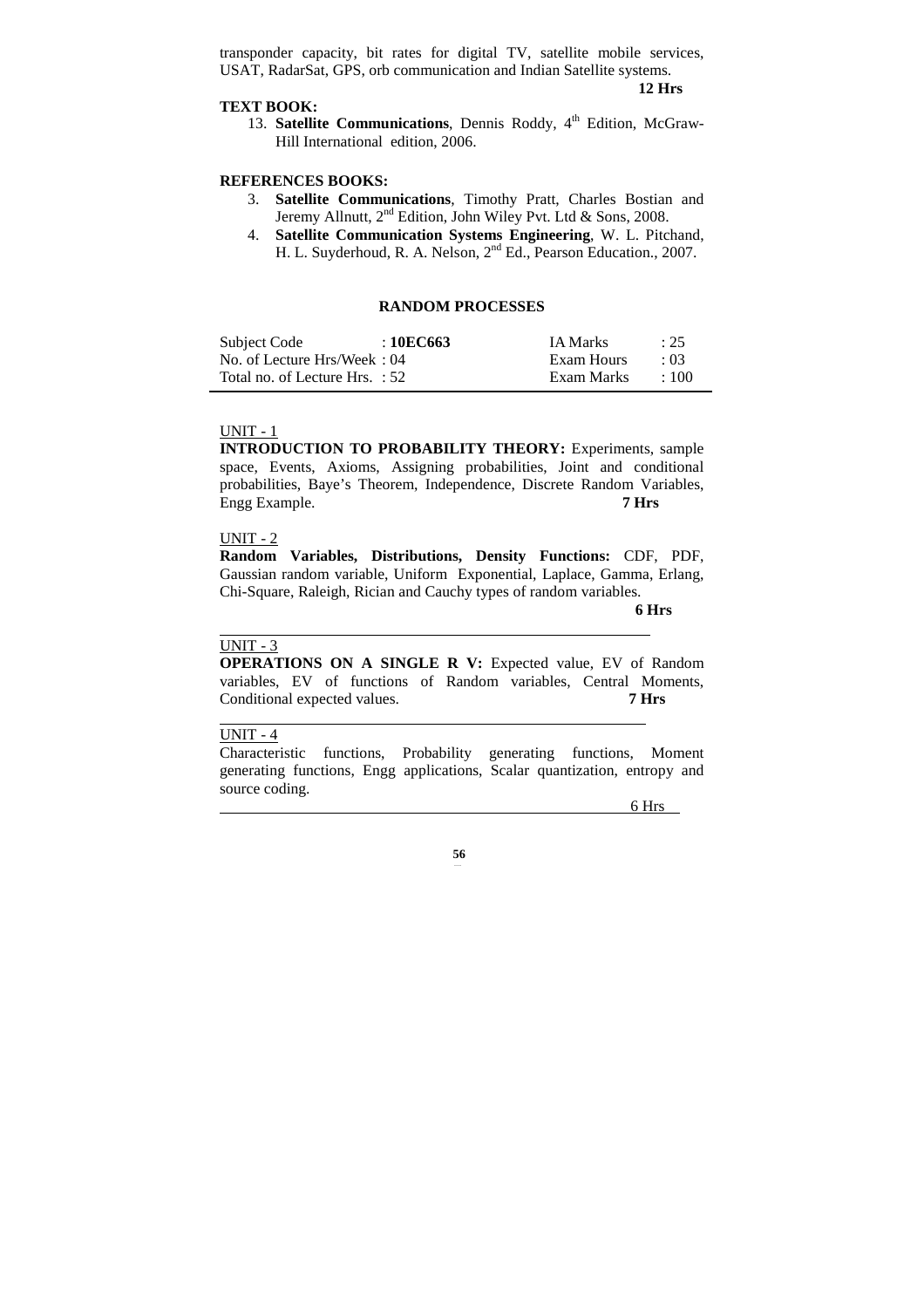# UNIT - 5

Pairs of Random variables, Joint CDF, joint PDF, Joint probability mass functions, Conditional Distribution, density and mass functions, EV involving pairs of Random variables, Independent Random variables, Complex Random variables, Engg Application. **7 Hrs** 

# $UNIT - 6$

 $\ddot{\phantom{a}}$ 

 $\ddot{\phantom{a}}$ 

 $\ddot{\phantom{a}}$ 

l

**MULTIPLE RANDOM VARIABLES:** Joint and conditional PMF, CDF, PDF,.EV involving multiple Random variables, Gaussian Random variable in multiple dimension, Engg application, linear prediction. **6 Hrs** 

# UNIT - 7

**RANDOM PROCESS:** Definition and characterization, Mathematical tools for studying Random Processes, Stationary and Ergodic Random processes, Properties of ACF. **6 Hrs** 

### UNIT - 8

**EXAMPLE PROCESSES:** Markov processes, Gaussian Processes, Poisson Processes, Engg application, Computer networks, Telephone networks.

**7 Hrs** 

### **TEXT BOOK:**

1. **Probability and random processes: application to Signal processing and communication** - S L Miller and D C Childers**:**  Academic Press / Elsivier 2004

# **REFERENCE BOOKS:**

- 4. **Probability, Random variables and stochastic processes** A. Papoullis and S U Pillai: McGraw Hill 2002
- 5. **Probability, Random variables and Random signal principles** Peyton Z Peebles: TMH  $4<sup>th</sup>$  Edition 2007
- 6. **Probability, random processes and applications** H Stark and Woods**:** PHI 2001

# **LOW POWER VLSI DESIGN**

| Subject Code                   | : 10EC664 | <b>IA Marks</b> | $\therefore$ 25 |
|--------------------------------|-----------|-----------------|-----------------|
| No. of Lecture Hrs/Week: 04    |           | Exam Hours      | $\cdot$ 03      |
| Total no. of Lecture Hrs. : 52 |           | Exam Marks      | $+100$          |

#### **UNIT – 1**

Introduction, Sources of power dissipation, designing for low power. Physics of power dissipation in MOSFET devices – MIS Structure, Long channel and sub-micron MOSFET, Gate induced Drain leakage. **6 Hrs**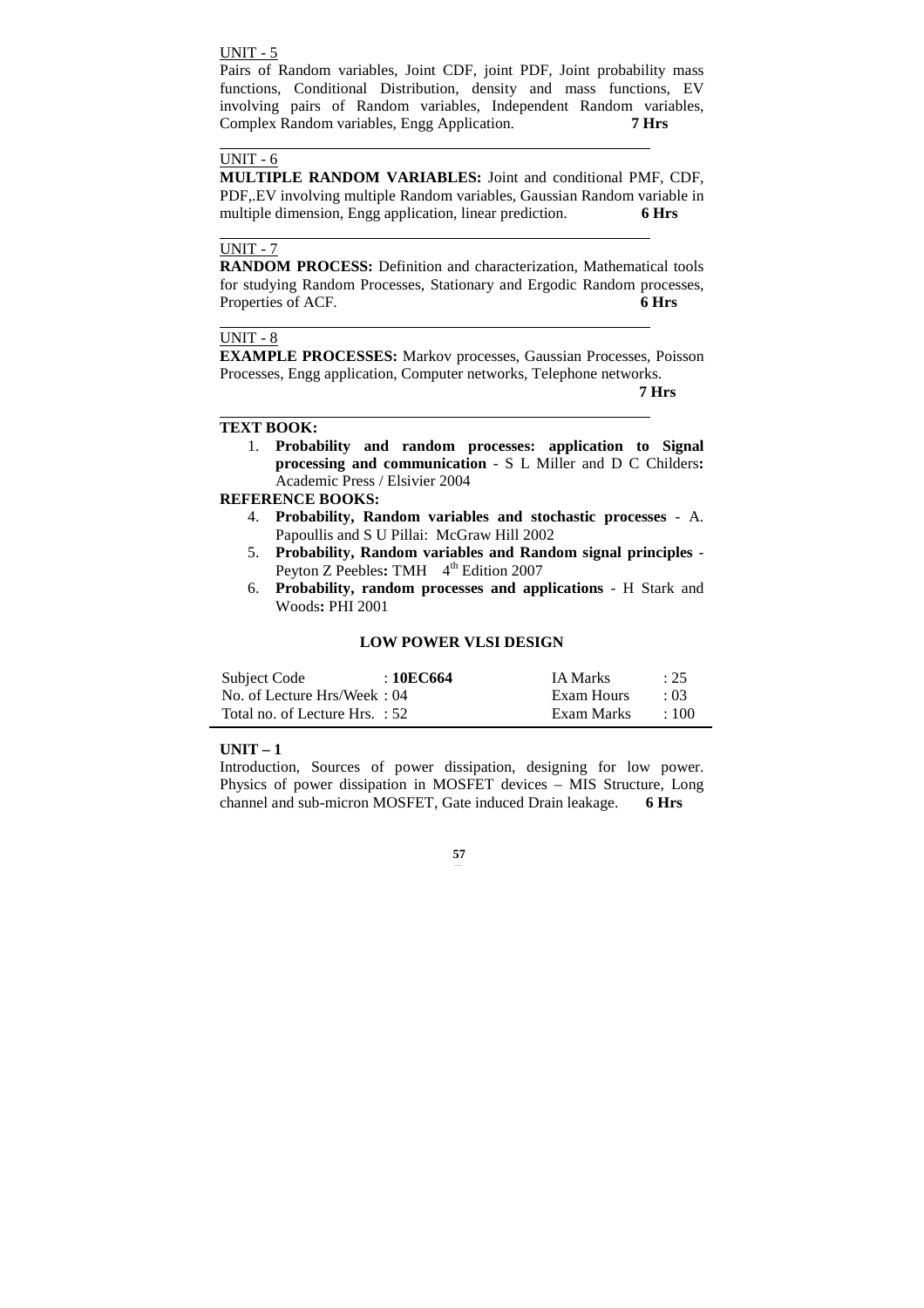# **UNIT - 2**

Power dissipation in CMOS – Short circuit dissipation, dynamic dissipation, Load capacitance. Low power design limits - Principles of low power design, Hierarchy of limits, fundamental limits, Material, device, circuit and system limits. **8 Hrs** 

# **UNIT – 3&4**

**SYNTHESIS FOR LOW POWER:** Behavioral, Logic and Circuit level approaches, Algorithm level transforms, Power-constrained Least squares optimization for adaptive and non-adaptive filters, Circuit activity driven architectural transformations, voltage scaling, operation reduction and substitution, pre- computation, FSM and Combinational logic, Transistor sizing. **12 Hrs** 

# **UNIT – 5&6**

**DESIGN AND TEST OF LOW-VOLTAGE CMOS CIRCUITS:** Introduction, Design style, Leakage current in Deep sub-micron transistors, device design issues, minimizing short channel effect, Low voltage design techniques using reverse  $V_{gs}$ , steep sub threshold swing and multiple threshold voltages, Testing with elevated intrinsic leakage, multiple supply voltages. **12 Hrs** 

# **UNIT - 7**

**LOW ENERGY COMPUTING:** Energy dissipation in transistor channel, Energy recovery circuit design, designs with reversible and partially reversible logic, energy recovery in adiabatic logic and SRAM core, Design of peripheral circuits – address decoder, level shifter and I/O Buffer, supply clock generation. **7 Hrs** 

# **UNIT - 8**

**SOFTWARE DESIGN FOR LOW POWER:** Introduction, sources of power dissipation, power estimation and optimization. **7 Hrs** 

### **TEXT BOOK:**

1. **Low-Power CMOS VLSI Circuit Design**, Kaushik Roy and Sharat C Prasad, John Wiley Pvt. Ltd, 2008.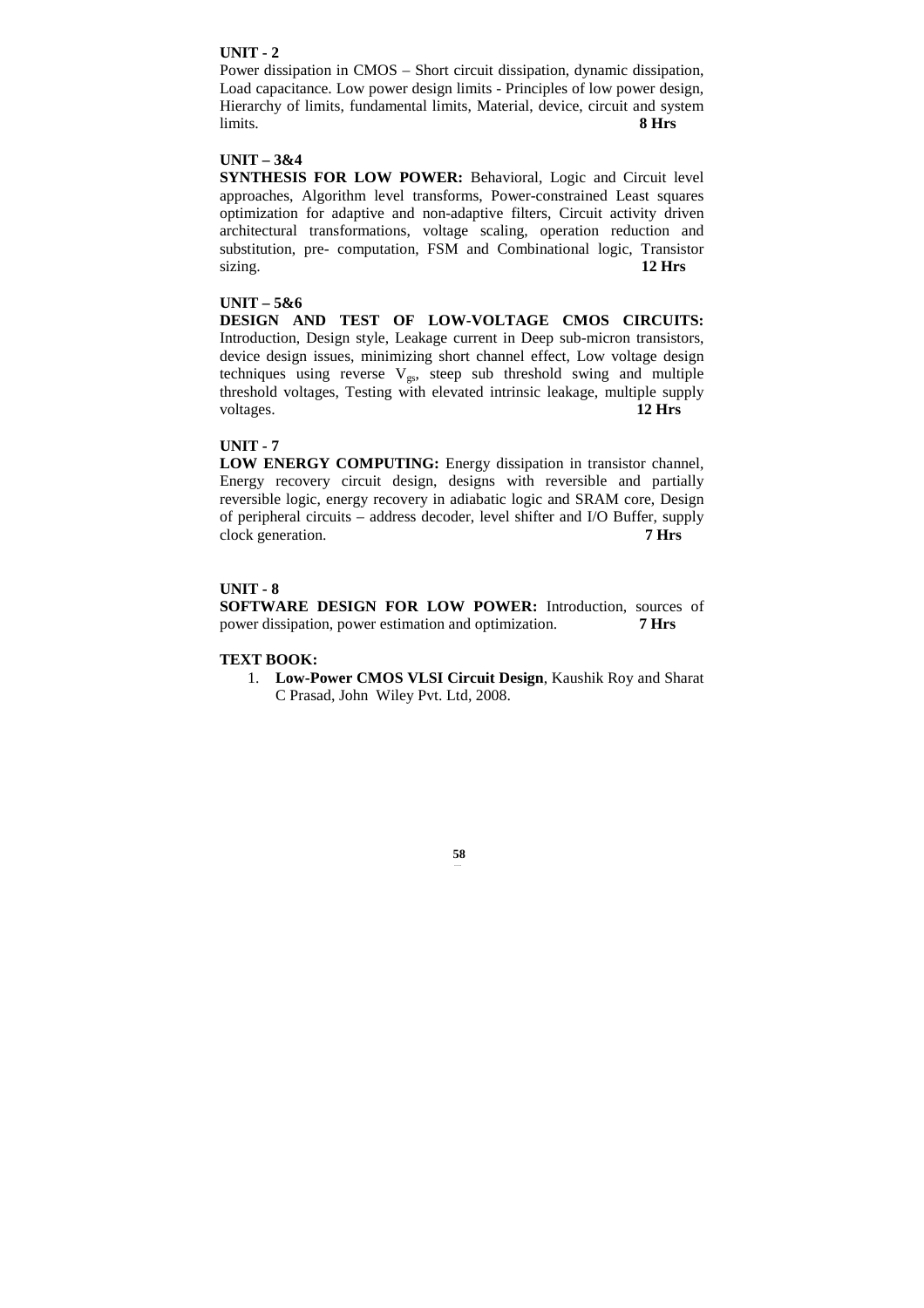# **DATA STRUCTURE USING C++**

| Subject Code                   | : 10EC665 | <b>IA Marks</b> | : 25        |
|--------------------------------|-----------|-----------------|-------------|
| No. of Lecture Hrs/Week: 04    |           | Exam Hours      | $\cdot$ 03  |
| Total no. of Lecture Hrs. : 52 |           | Exam Marks      | $\cdot$ 100 |

# **UNIT - 1**

**INTRODUCTION:** Functions and parameters, Dynamic memory allocation classis, Testing and debugging. Data Representation, Introduction, Linear lists, Formula-based representation linked representation, Indirect addressing simulating pointers. **7 Hrs** 

# **UNIT - 2**

**ARRAYS AND MATRICS:** Arrays, Matrices, Special matrices spare matrices. **6 Hrs** 

# **UNIT - 3**

**STACKS:** The abstract data types, Derived classed and inheritance, Formula-based representation, Linked representation, Applications.

# **UNIT - 4**

 **7 Hrs** 

Queues: The abstract data types, Derived classes and inheritance, Formulabased representation, Linked Linked representation, Applications.

 **6 Hrs** 

#### **UNIT - 5**

**SKIP LISTS AND HASHING:** Dictionaries, Linear representation, Skip list presentation, Hash table representation. **6 Hrs** 

### **UNIT - 6**

**BINARY AND OTHER TREES:** Trees, Binary trees, Properties and representation of binary trees, Common binary tree operations, Binary tree traversal the ADT binary tree, ADT and class extensions. 8 **Hrs** 

### **UNIT - 7**

| <b>PRIRITY QUEUES:</b> Linear lists, Heaps, Leftist trees. | 6 Hrs |
|------------------------------------------------------------|-------|
| UNIT-8                                                     |       |
| Search Trees: Binary search trees, B-trees, Applications.  | 6 Hrs |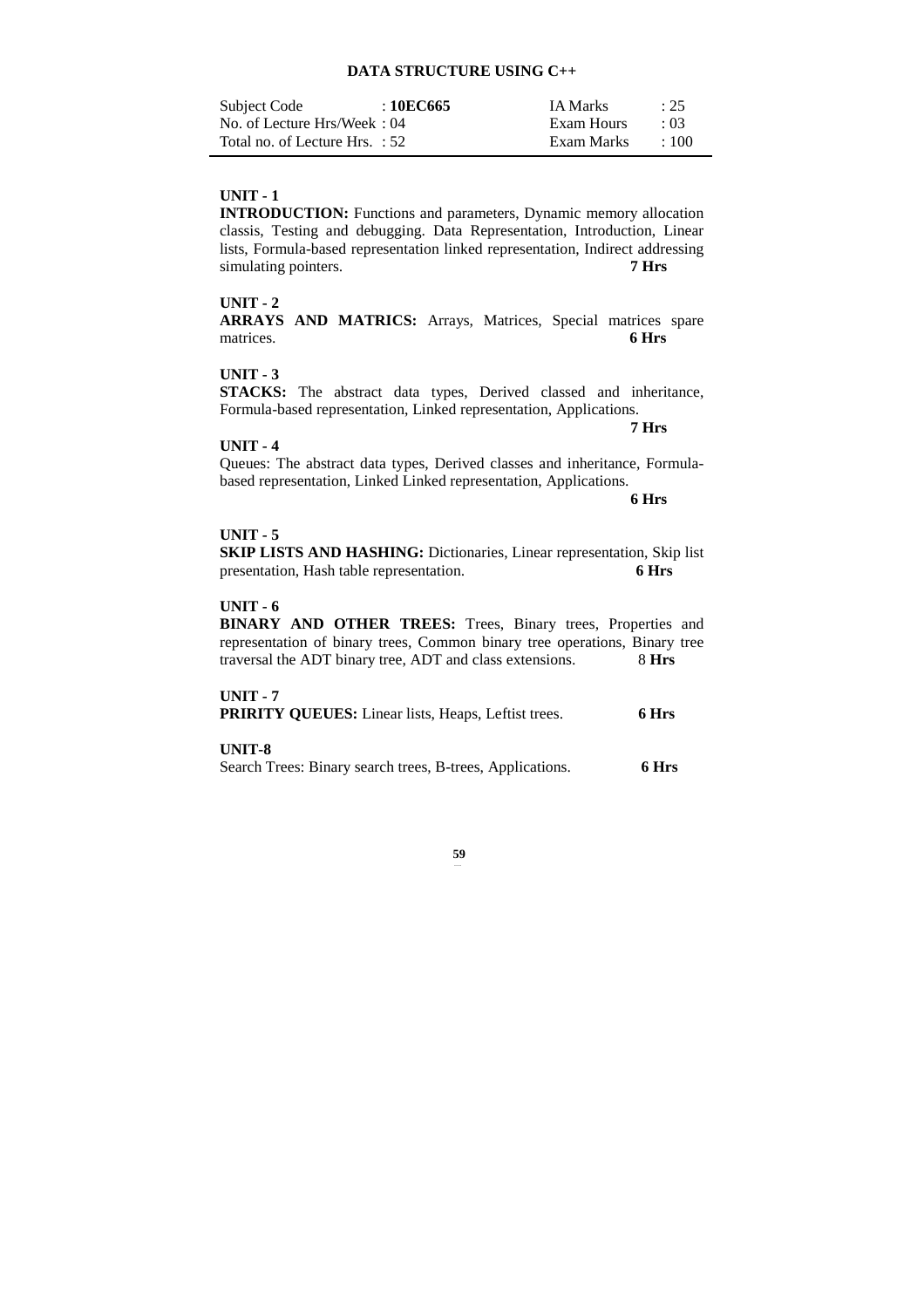# **TEXT BOOK:**

1. **Data structures, Algorithms, and applications in C++ -** Sartaj Sahni, McGraw Hill.2000.

# **REFERENCE BOOKS:**

- 1. **Object Oriented Programming in C++** Balaguruswamy. TMH, 1995.
- 2. **Programming in C++** Balagurus wamy. TMH,  $4<sup>th</sup>$ , 2010.

# **DIGITAL SYSTEMS DESIGN USING VERILOG**

| Subject Code                      | :10EC666 | IA Marks         | $\therefore$ 25 |
|-----------------------------------|----------|------------------|-----------------|
| No. of Lecture Hours /week $: 04$ |          | Exam Hours : 03  |                 |
| Total no. of Lecture Hours : 52   |          | Exam Marks : 100 |                 |

# **UNIT 1**

# **Introduction and Methodology:**

Digital Systems and Embedded Systems, Binary representation and Circuit Elements, Real-World Circuits, Models, Design Methodology. 7 **Hrs** 

# **UNIT 2**

### **Combinational Basics:**

Boolean Functions and Boolean Algebra, Binary Coding, Combinational Components and Circuits, Verification of Combinational Circuits.

### **UNIT 3**

## **Number Basics**:

Unsigned and Signed Integers, Fixed and Floating-point Numbers. **6 Hrs UNIT 4** 

**7 Hrs** 

**Sequential Basics**: Storage elements, Counters, Sequential Datapaths and Control, Clocked Synchronous Timing Methodology. 6 **Hrs** 

# **UNIT 5**

**Memories:** Concepts, Memory Types, Error Detection and Correction. Implementation Fabrics: ICs, PLDs, Packaging and Circuit Boards, Interconnection and Signal Integrity. **7 Hrs** 

# **UNIT 6**

**Processor Basics:** Embedded Computer Organization, Instruction and Data, Interfacing with memory. **6 Hrs** 

# **UNIT 7**

**I/O interfacing:** I/O devices, I/O controllers, Parallel Buses, Serial Transmission, I/O software. **6 Hrs**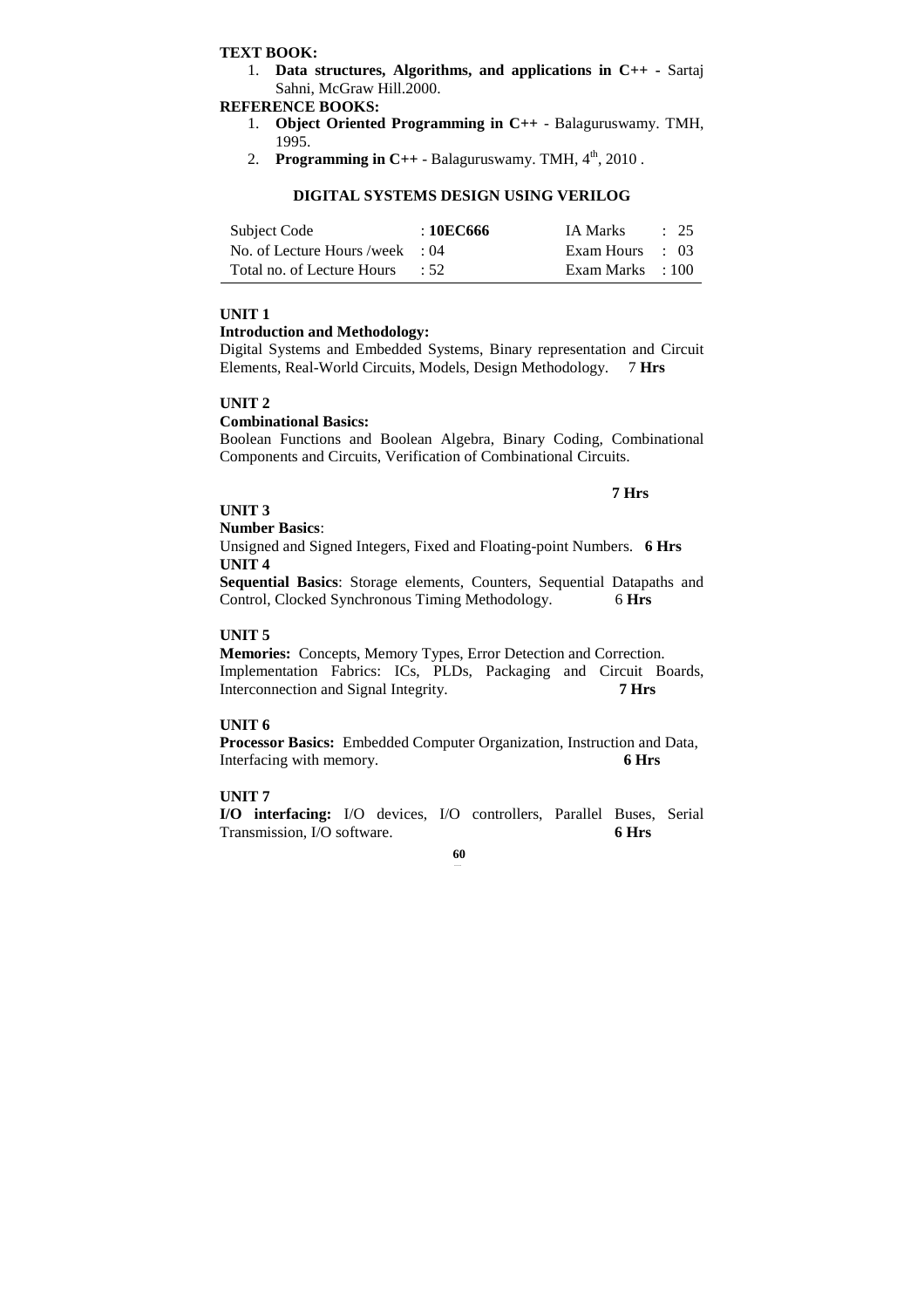**UNIT 8** 

**Accelerators**: Concepts, case study, Verification of accelerators.

**Design Methodology:** Design flow, Design optimization, Design for test, **7 Hrs** 

# **Test Book:**

# **1. "Digital Design: An Embedded Ssytems Approach Using VERILOG", Peter J. Ashenden, Elesvier, 2010.**

| Subject Code                   | <u>TINI VALI INVITRVIMENTATIVN</u><br>: 10EC668 | <b>IA Marks</b> | $\therefore$ 25 |
|--------------------------------|-------------------------------------------------|-----------------|-----------------|
| No. of Lecture Hrs/Week: 04    |                                                 | Exam Hours      | .03             |
| Total no. of Lecture Hrs. : 52 |                                                 | Exam Marks      | $\div$ 100      |

# **VIRTUAL INSTRUMENTATION**

#### **UNIT 1**

**Review of Digital Instrumentation:** Representation of analog signals in the digital domain – Review of quantization in amplifier and time areas, sample and hold, sampling theorem, ADC and DAC. **8 Hrs UNIT 2 & 3** 

**Fundamentals of Virtual Instrumentation:** Concept of Virtual Instrumentation – PC based data acquisition – Typical on board DAQ card – Resolution and sampling frequency – Multiplexing of analog inputs – Singleended and differential inputs – Different strategies for sampling of multi channel analog inputs. Concept of universal DAQ card – Use of timercounter and analog outputs on the universal DAQ card. **12 Hrs UNIT 4** 

**Cluster of Instruments in System:** Interfacing of external instruments to a PC – RS 232C, RS – 422, RS 485 and USB standards – IEEE 488 standard – ISO –OSI model for series bus – introduction to bus protocols of MOD bus and CAN bus. 8 Hrs

### **UNIT 5 & 6**

**Graphical Programming Environment in VI:** Concepts of graphical programming – Lab-view software – Concept of VIs and sub VIs – Display types – Digital – Analog – Chart – Oscilloscope types – Loops – Case and sequence structures – Types of data – Arrays – Formulate nodes – Local and Global variables – String and file I/O. 12 Hrs

#### **UNIT 7 & 8**

**Analysis Tools and Simple Application in VI:** Fourier transform – Power spectrum – Correlation – Windowing and filtering tools – Simple temperature indicator – ON/OFF controller – PID controller – CRO emulation – Simulation of a simple second order system – Generation of HTML page.

**12 Hrs**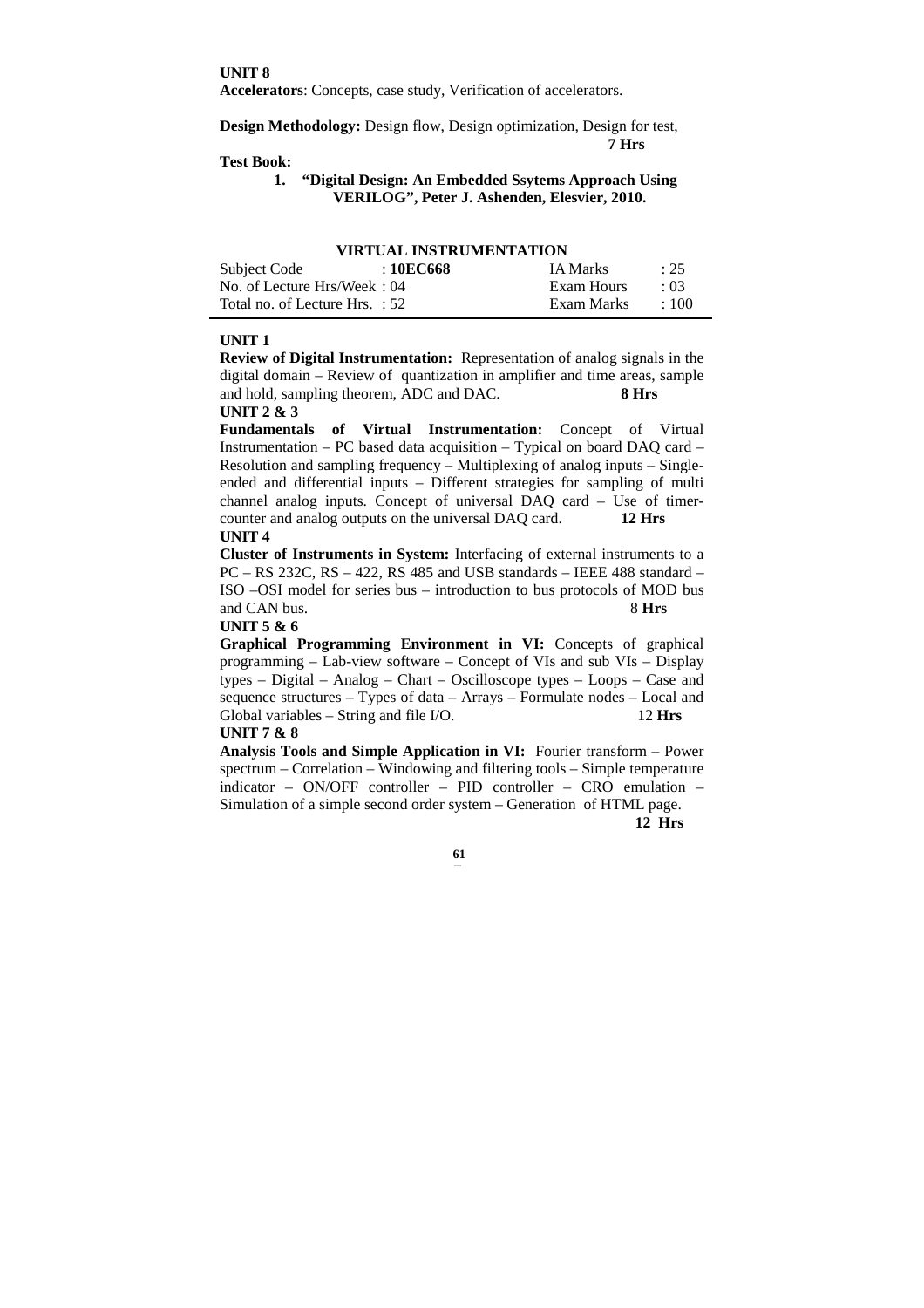#### **Text Books:**

- 1. Sanjay Gupta, "**Virtual Instrumentation, LABVIEW"**, TMH, New Delhi, 2003
- 2. S. Gupta and J P Gupta,"**PC Interfacing for Data Acquisition and Process Control"**, Instrument Society of America, 1994

#### **Reference Books:**

- 3. Peter W Gofton , "**Understanding Serial** 
	- **Communication**", Sybes International, 2000
- 4. Robert H. Bishop, "**Learning with Lab-View**" Preticee Hall, 2009
- 5. Ernest O. Doeblin and Dhanesh N Manik, " **Measrement Systems – Application and Design"**,  $5<sup>th</sup>$  Edn, TMH, 2007.

# **VII SEMESTER**

# **COMPUTER COMMUNICATION NETWORKS**

| Subject Code                   | $\pm 10 \mathrm{EC}71$ | <b>IA Marks</b> | : 25        |
|--------------------------------|------------------------|-----------------|-------------|
| No. of Lecture Hrs/Week: 04    |                        | Exam Hours      | $\cdot$ 03  |
| Total no. of Lecture Hrs. : 52 |                        | Exam Marks      | $\cdot$ 100 |

#### **UNIT - 1**

Layered tasks, OSI Model, Layers in OSI model, TCP?IP Suite, Addressing, Telephone and cable networks for data transmission, Telephone networks, Dial up modem, DSL, Cable TV for data transmission. 7 **Hrs** 

### **UNIT - 2**

**DATA LINK CONTROL:** Framing, Flow and error control, Protocols, Noiseless channels and noisy channels, HDLC. **6 Hrs** 

# **UNIT - 3**

**MULTIPLE ACCESSES:** Random access, Controlled access, Channelisation. **6 Hrs** 

### **UNIT - 4**

Wired LAN, Ethernet, IEEE standards, Standard Ethernet. Changes in the standards, Fast Ethernet, Gigabit Ethernet, Wireless LAN IEEE 802.11  **7 Hrs** 

#### **UNIT - 5**

Connecting LANs, Backbone and Virtual LANs, Connecting devices, Back bone Networks, Virtual LANs **7 Hrs**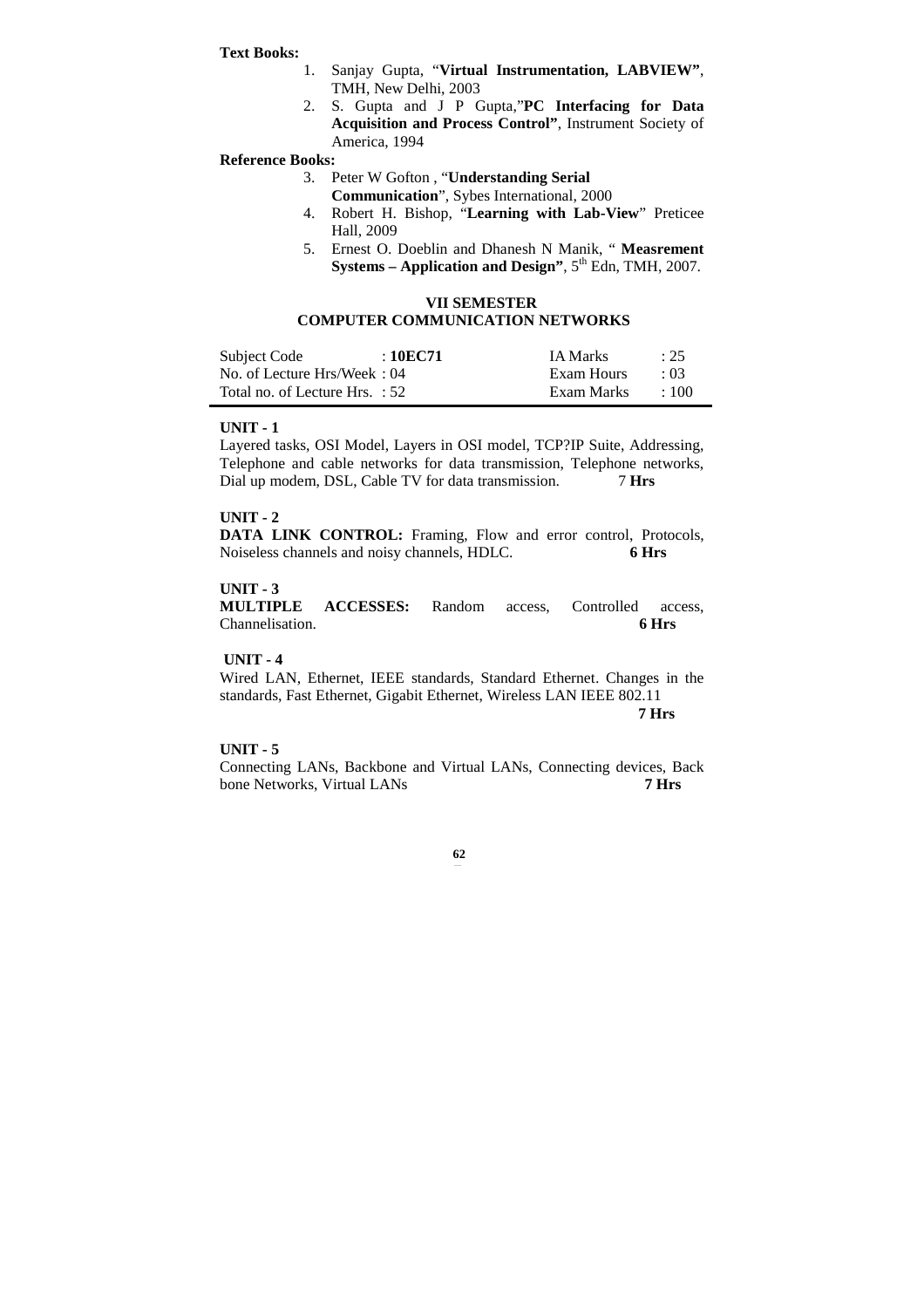### **UNIT - 6**

Network Layer, Logical addressing, Ipv4 addresses, Ipv6 addresses, Ipv4 and Ipv6 Transition from Ipv4 to Ipv6. **6 Hrs** 

### **UNIT - 7**

Delivery, Forwarding, Unicast Routing Protocols, Multicast Routing protocols. **6 Hrs** 

# **UNIT - 8**

Transport layer Process to process Delivery, UDP, TCP, Domain name system, Resolution. **7 Hrs** 

### **TEXT BOOK:**

1. Data Communication and Networking, B Forouzan, 4<sup>th</sup> Ed, TMH 2006

# **REFERENCE BOOKS**:

- 4. **Computer Networks**, James F. Kurose, Keith W. Ross: Pearson education,  $2<sup>nd</sup>$  Edition, 2003
- 5. **Introduction to Data communication and Networking**, Wayne Tomasi: Pearson education 2007

# **OPTICAL FIBER COMMUNICATION**

| Subject Code                   | : 10EC72 | <b>IA Marks</b> | : 25       |
|--------------------------------|----------|-----------------|------------|
| No. of Lecture Hrs/Week: 04    |          | Exam Hours      | $\cdot$ 03 |
| Total no. of Lecture Hrs. : 52 |          | Exam Marks      | $\pm 100$  |

# **UNIT - 1**

**OVERVIEW OF OPTICAL FIBER COMMUNICATION:** Introduction, Historical development, general system, advantages, disadvantages, and applications of optical fiber communication, optical fiber waveguides, Ray theory, cylindrical fiber (no derivations in article 2.4.4), single mode fiber, cutoff wave length, mode filed diameter. Optical Fibers: fiber materials, photonic crystal, fiber optic cables specialty fibers. **7 Hrs** 

### **UNIT - 2**

**TRANSMISSION CHARACTERISTICS OF OPTICAL FIBERS:**  Introduction, **A**ttenuation, absorption, scattering losses, bending loss, dispersion, Intra model dispersion, Inter model dispersion. **6 Hrs**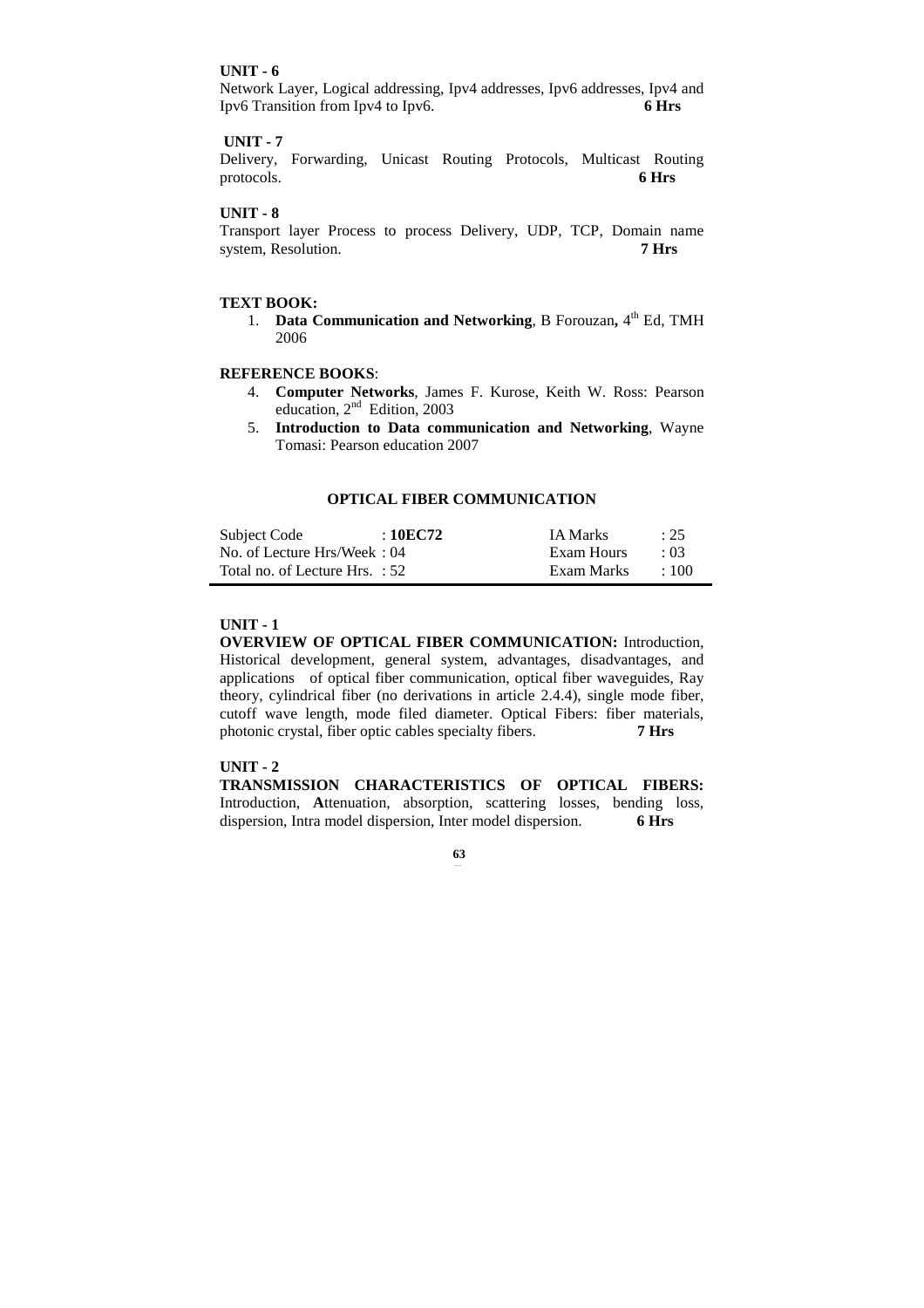# **UNIT - 3**

**OPTICAL SOURCES AND DETECTORS:** Introduction, LED's, LASER diodes, Photo detectors, Photo detector noise, Response time, double hetero junction structure, Photo diodes, comparison of photo detectors. **6 Hrs** 

# **UNIT - 4**

**FIBER COUPLERS AND CONNECTORS:** Introduction, fiber alignment and joint loss, single mode fiber joints, fiber splices, fiber connectors and fiber couplers. **6 Hrs** 

# **UNIT - 5**

**OPTICAL RECEIVER:** Introduction, Optical Receiver Operation, receiver sensitivity, quantum limit, eye diagrams, coherent detection, burst mode receiver, operation, Analog receivers. **6 Hrs** 

### **UNIT - 6**

**ANALOG AND DIGITAL LINKS:** Analog links – Introduction, overview of analog links, CNR, multichannel transmission techniques, RF over fiber, key link parameters, Radio over fiber links, microwave photonics.

Digital links – Introduction, point–to–point links, System considerations, link power budget, resistive budget, short wave length band, transmission distance for single mode fibers, Power penalties, nodal noise and chirping. **8 Hrs** 

# **UNIT - 7**

**WDM CONCEPTS AND COMPONENTS:** WDM concepts, overview of WDM operation principles, WDM standards, Mach-Zehender interferometer, multiplexer, Isolators and circulators, direct thin film filters, active optical components, MEMS technology, variable optical attenuators, tunable optical fibers, dynamic gain equalizers, optical drop multiplexers, polarization controllers, chromatic dispersion compensators, tunable light sources.

# **UNIT - 8**

 **7 Hrs** 

Optical Amplifiers and Networks – optical amplifiers, basic applications and types, semiconductor optical amplifiers, EDFA.

**OPTICAL NETWORKS:** Introduction, SONET / SDH, Optical Interfaces, SONET/SDH rings, High – speed light – waveguides. **6 Hrs**

#### **TEXT BOOKS:**

- 1. **"Optical Fiber Communication"**, Gerd Keiser, 4<sup>th</sup> Ed., MGH, 2008.
- 2. **"Optical Fiber Communications"**, John M. Senior, Pearson Education. 3rd Impression, 2007.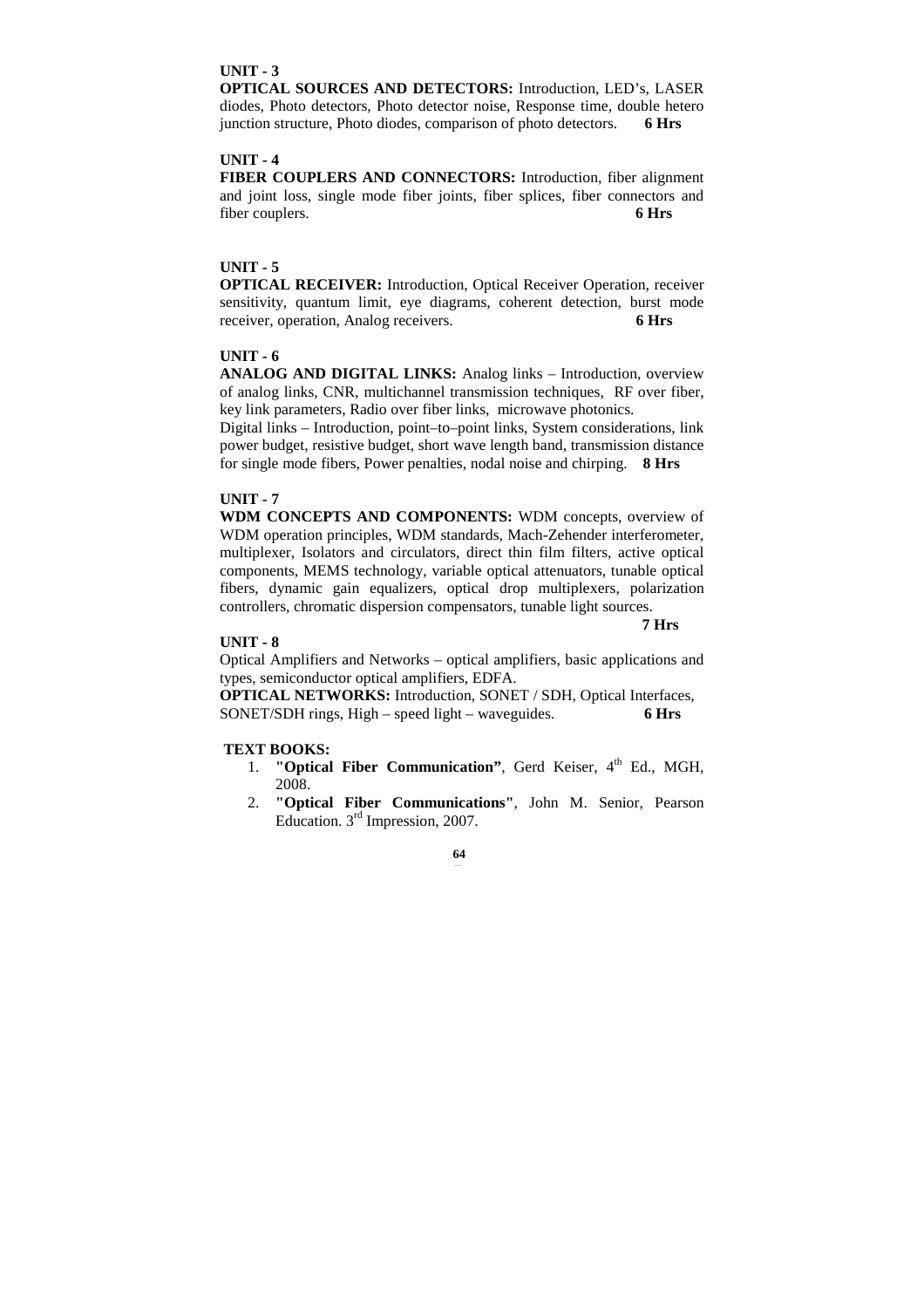### **REFERENCE BOOK:**

1. **Fiber Optic Communication** - Joseph C Palais: 4<sup>th</sup> Edition, Pearson Education.

# **POWER ELECTRONICS**

| Subject Code                     | : 10EC73 | <b>IA Marks</b> | : 25       |
|----------------------------------|----------|-----------------|------------|
| No. of Lecture Hrs/Week: 04      |          | Exam Hours      | $\cdot$ 03 |
| Total no. of Lecture Hrs. $: 52$ |          | Exam Marks      | $\pm 100$  |

### **UNIT - 1**

Introduction, Applications of power electronics, Power semiconductor devices, Control characteristics, Types of power electronics circuits, Peripheral effects. **6 Hrs** 

# **UNIT - 2**

**POWER TRANSISTOR:** Power BJT's, Switching characteristics, Switching limits, Base derive control, Power MOSFET's, Switching characteristics, Gate drive, IGBT's, Isolation of gate and base drives.

 **6 Hrs** 

 **7 Hrs** 

#### **UNIT - 3**

**INTRODUCTION TO THYRISTORS:** Principle of operation states anode-cathode characteristics, Two transistor model. Turn-on Methods, Dynamic Turn-on and turn-off characteristics, Gate characteristics, Gate trigger circuits, di / dt and dv / dt protection, Thyristor firing circuits.

#### **UNIT - 4**

**CONTROLLED RECTIFIERS:** Introduction, Principles of phase controlled converter operation, 1<sub>0</sub> fully controlled converters, Duel converters, 1 φ semi converters (all converters with R & RL load).

 **7 Hrs** 

### **UNIT - 5**

Thyristor turn off methods, natural and forced commutation, self commutation, class A and class B types, Complementary commutation, auxiliary commutation, external pulse commutation, AC line commutation, numerical problems. **7 Hrs**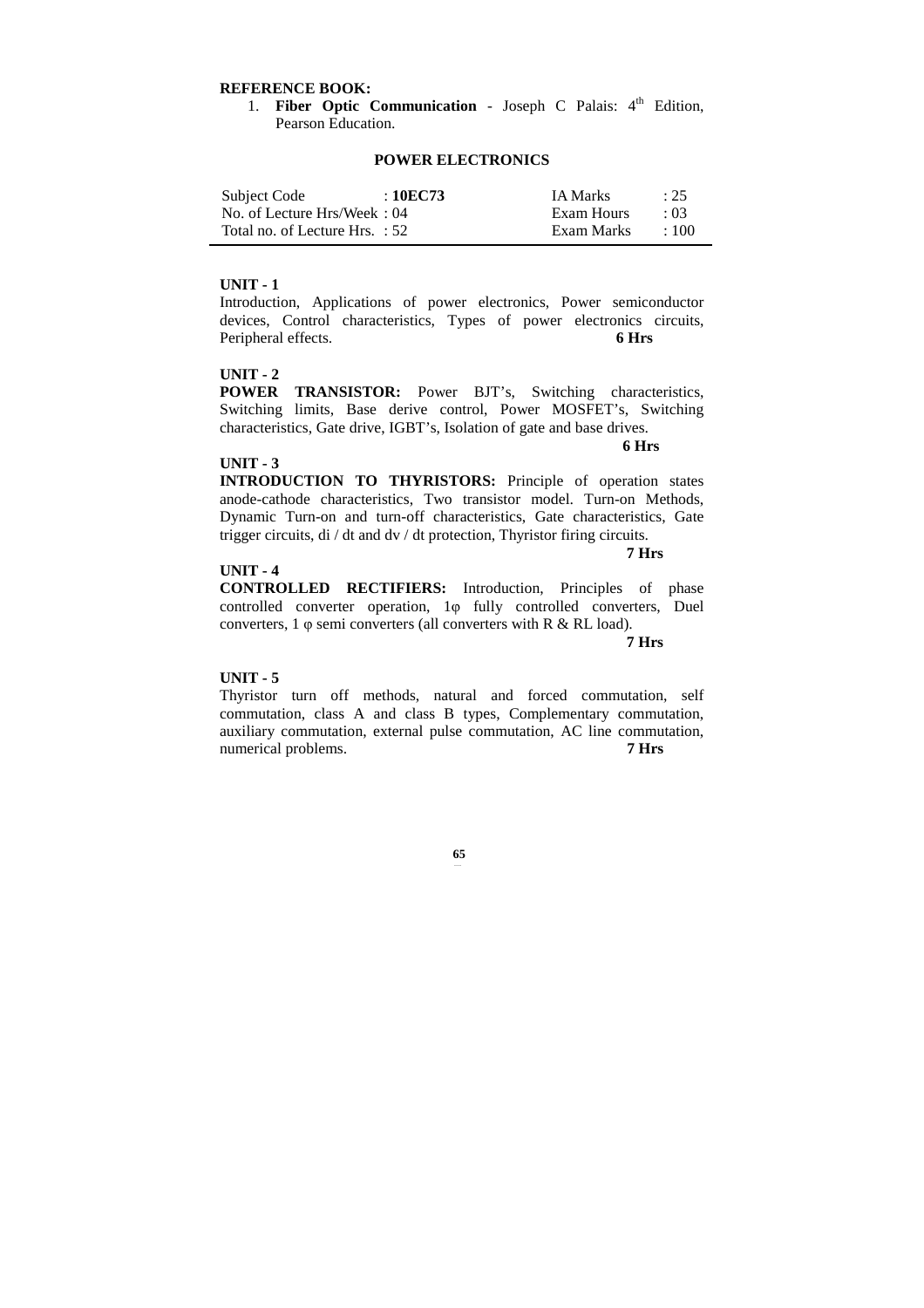# **UNIT - 6**

**AC VOLTAGE CONTROLLERS:** Introduction, Principles of on and off control, Principles of phase control, Single phase controllers with restive loads and Inductive loads, numerical problems. **6 Hrs** 

# **UNIT - 7**

**DC CHOPPERS:** Introduction, Principles of step down and step up choppers, Step down chopper with RL loads, Chopper classification, Switch mode regulators – buck, boost and buck – boost regulators. **6 Hrs** 

# **UNIT - 8**

**INVERTORS:** Introduction, Principles of operation, Performance parameters, 1φ bridge inverter, voltage control of 1φ invertors, current source invertors, Variable DC link inverter.

 **7 Hrs** 

# **TEXT BOOKS:**

- 4. **"Power Electronics"** M. H. Rashid 3rd edition, PHI / Pearson publisher 2004.
- 5. **"Power Electronics"** M. D. Singh and Kanchandani K.B. TMH publisher,  $2<sup>nd</sup>$  Ed. 2007.

# **REFERENCE BOOKS:**

- 6. **"Power Electronics, Essentials and Applications", L Umanand,**  John Wiley India Pvt. Ltd, 2009.
- 7. **"Power Electronics"** , Daniel W. Hart, McGraw Hill, 2010.
- 8. **"Power Electronics**", V Nattarasu and R.S. Anandamurhty,  **Pearson/Sanguine Pub. 2006.**

# **EMBEDED SYSTEM DESIGN**

| Subject Code                   | : 10EC74 | <b>IA Marks</b> | : 25       |
|--------------------------------|----------|-----------------|------------|
| No. of Lecture Hrs/Week: 04    |          | Exam Hours      | $\cdot$ 03 |
| Total no. of Lecture Hrs. : 52 |          | Exam Marks      | $\pm 100$  |

### **UNIT 1:**

**Introduction to Embedded System:** Introducing Embedded Systems, Philosophy, Embedded Systems, Embedded Design and Development Process. 5 **Hrs**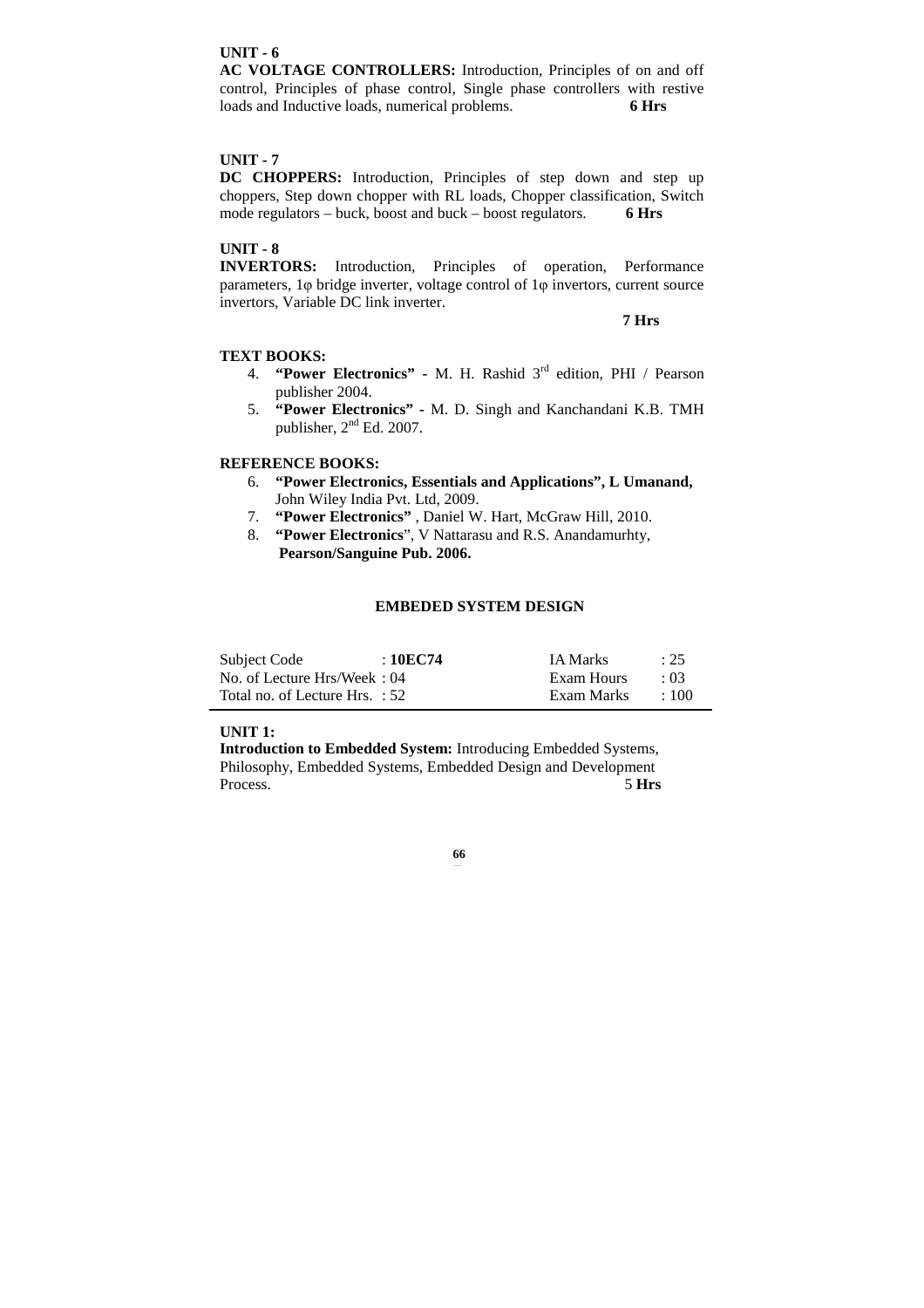# **UNIT 2:**

**The Hardware Side**: An Introduction, The Core Level, Representing Information, Understanding Numbers, Addresses, Instructions, Registers-A First Look, Embedded Systems-An Instruction Set View, Embedded Systems-A Register View, Register View of a Microprocessor The Hardware Side: Storage Elements and Finite-State Machines (2 hour) The concepts of State and Time, The State Diagram, Finite State Machines-A Theoretical Model. **8 Hrs** 

### **UNIT 3**:

**Memories and the Memory Subsystem**: Classifying Memory, A General Memory Interface, ROM Overview, Static RAM Overview, Dynamic RAM Overview, Chip Organization, Terminology, A Memory Interface in Detail, SRAM Design, DRAM Design, DRAM Memory Interface, The Memory Map, Memory Subsystem Architecture, Basic Concepts of Caching, Designing a Cache System, Dynamic Memory Allocation. **7 Hrs** 

# **UNIT 4:**

**Embedded Systems Design and Development** : System Design and Development, Life-cycle Models, Problem Solving-Five Steps to Design, The Design Process, Identifying the Requirements, Formulating the Requirements Specification, The System Design Specification, System Specifications versus System Requirements, Partitioning and Decomposing a System, Functional Design, Architectural Design, Functional Model versus Architectural Model, Prototyping, Other Considerations, Archiving the Project. **6 Hrs** 

### **UNIT 5 & 6:**

**Real-Time Kernels and Operating Systems**: Tasks and Things, Programs and Processes, The CPU is a resource, Threads – Lightweight and heavyweight, Sharing Resources, Foreground/Background Systems, The operating System, The real time operating system (RTOS), OS architecture, Tasks and Task control blocks, memory management revisited.

### **12 Hrs**

# **UNIT 7 & 8:**

**Performance Analysis and Optimization**: Performance or Efficiency Measures, Complexity Analysis, The methodology, Analyzing code, Instructions in Detail, Time, etc. – A more detailed look, Response Time, Time Loading, Memory Loading, Evaluating Performance, Thoughts on Performance Optimization, Performance Optimization, Tricks of the Trade, Hardware Accelerators, Caches and Performance. **12 Hrs** 

#### **Text Book**:

### **1. Embedded Systems – A contemporary Design**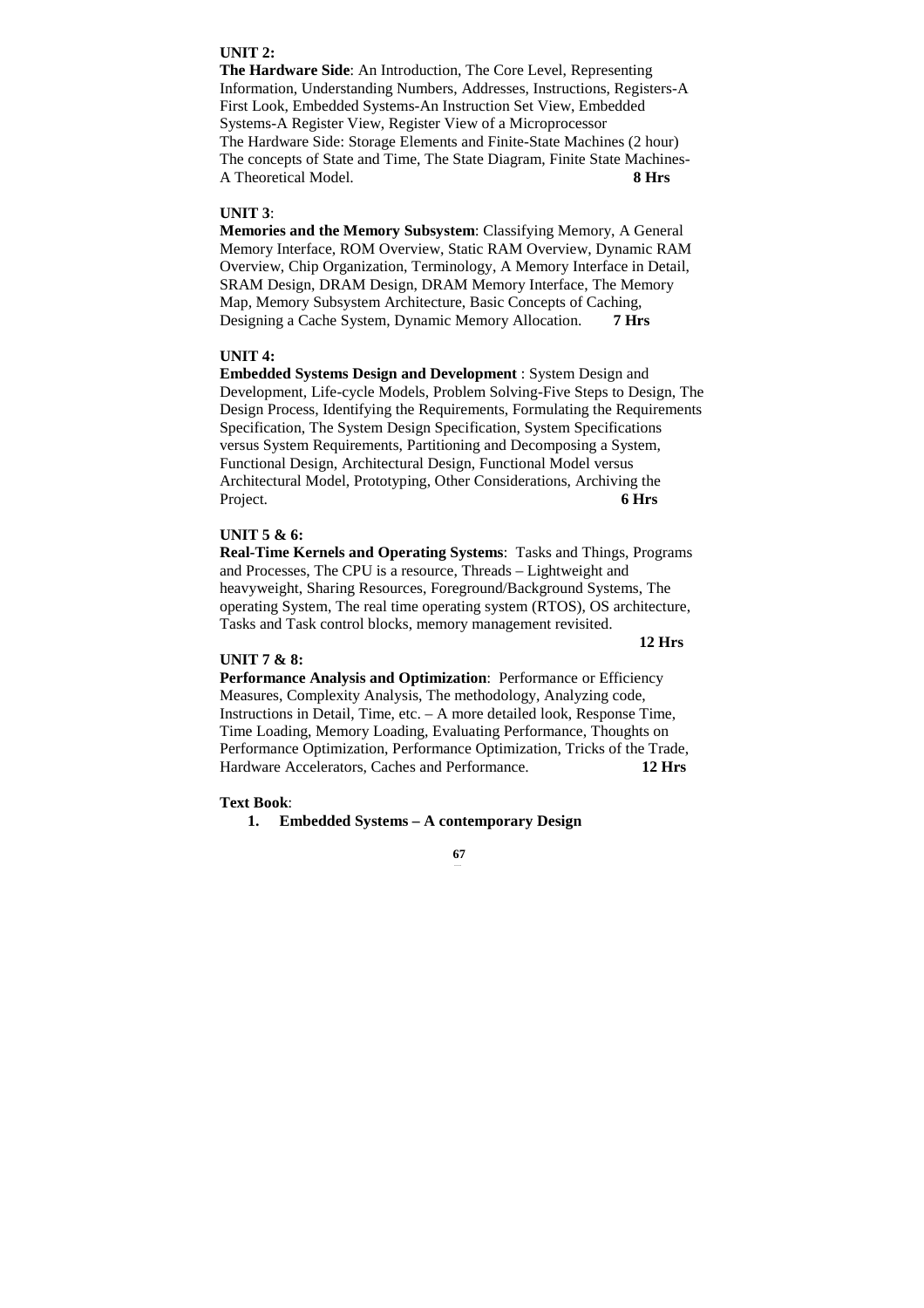**Tool,** James K. Peckol**,** John Weily India Pvt. Ltd, 2008 **Reference Books**:

- 1. **Embedded Systems: Architecture and Programming,** Raj Kamal, TMH. 2008
- 2. **Embedded Systems Architecture A Comprehensive Guide for Engineers and Programmers**, Tammy Noergaard, Elsevier Publication, 2005
- 3. **Programming for Embedded Systems**, Dreamtech Software Team, John Wiley India Pvt. Ltd, 2008

# **VLSI LAB**

| Subject Code                                | : 10ECL77 | <b>IA Marks</b> | : 25       |
|---------------------------------------------|-----------|-----------------|------------|
| No. of Practical Hrs/Week: 03               |           | Exam Hours      | $\cdot$ 03 |
| Total no. of Practical Hrs. $\therefore$ 42 |           | Exam Marks      | $\div$ 50  |

# **(Wherever necessary Cadence/Synopsis/Menta Graphics tools must be used)**

# **PART - A**

# **DIGITAL DESIGN**

# **ASIC-DIGITAL DESIGN FLOW**

1. Write Verilog Code for the following circuits and their Test Bench for **verification**, observe the waveform and **synthesize** the code with technological library with given Constraints\*. Do the initial timing verification with gate level simulation.

- 1. An inverter
- 2. A Buffer
- 3. Transmission Gate
- 4. Basic/universal gates
- 5. Flip flop -RS, D, JK, MS, T
- 6. Serial & Parallel adder
- 7. 4-bit counter [Synchronous and Asynchronous counter]
- 8. Successive approximation register [SAR]

*\* An appropriate constraint should be given*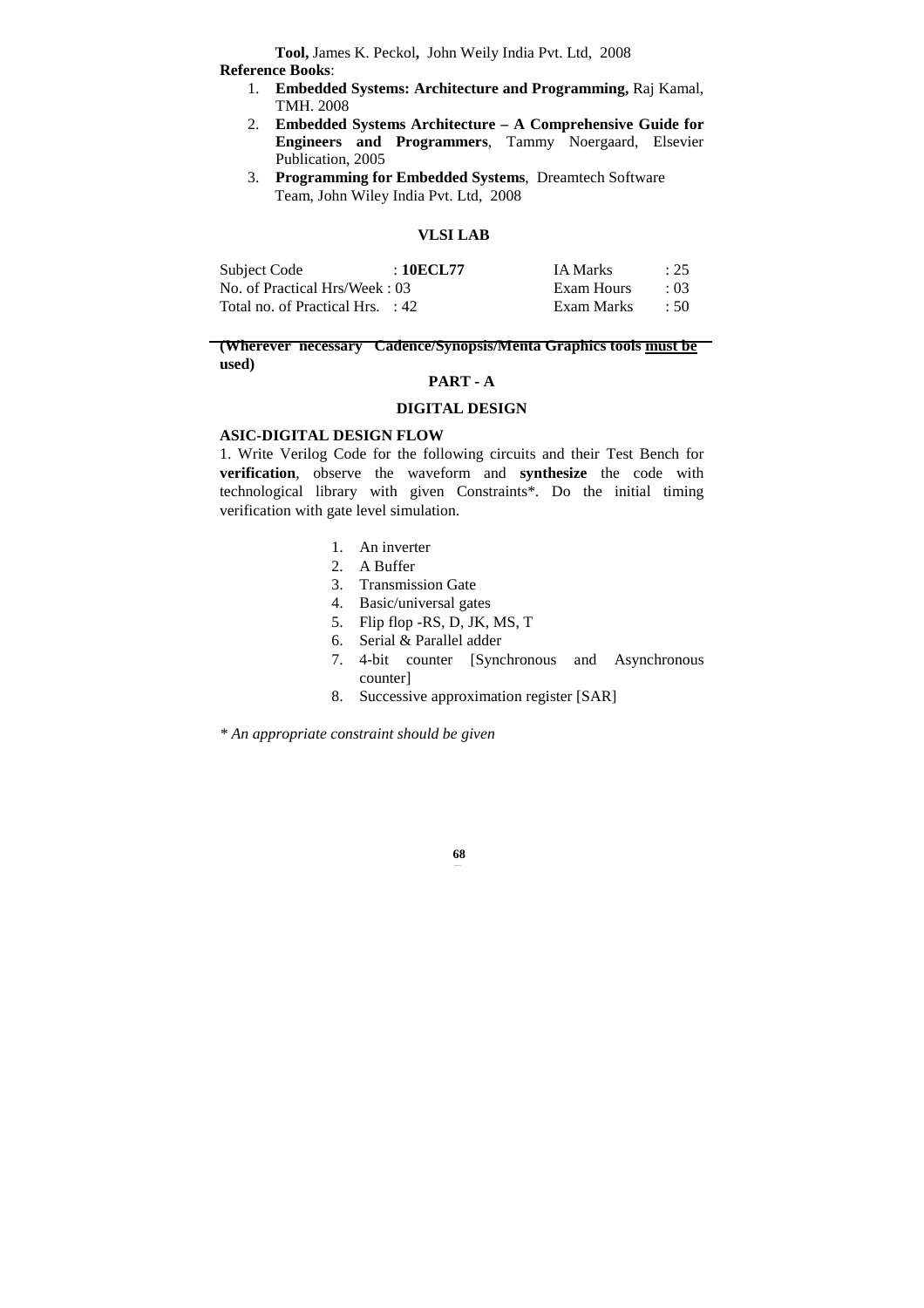# **PART - B ANALOG DESIGN**

# **Analog Design Flow**

1. Design an **Inverter** with given specifications\*, completing the design flow mentioned below:

# a. **Draw the schematic** and verify the following

i) DC Analysis

- ii) Transient Analysis
- b. **Draw the Layout** and verify the DRC, ERC

c. Check for LVS

d. Extract RC and back annotate the same and verify the Design

e. Verify & Optimize for Time, Power and Area to the given constraint\*\*\*

2. Design the following circuits with given specifications\*, completing the design flow mentioned below:

- a. Draw the schematic and verify the following
	- i) DC Analysis
	- ii) AC Analysis
	- iii) Transient Analysis
- b. Draw the Layout and verify the DRC, ERC
- c. Check for LVS
- d. Extract RC and back annotate the same and verify the Design.
	- i) A Single Stage differential amplifier
	- ii) Common source and Common Drain amplifier

3. Design an **op-amp** with given specification\* using given differential amplifier Common source and Common Drain amplifier in library\*\* and completing the design flow mentioned below:

- a. Draw the schematic and verify the following
	- i) DC Analysis
	- ii). AC Analysis

iii) Transient Analysis

b. Draw the Layout and verify the DRC, ERC

c. Check for LVS

d. Extract RC and back annotate the same and verify the Design.

4. Design a **4 bit R-2R based DAC** for the given specification and completing the design flow mentioned using given op-amp in the library\*\*. a. Draw the schematic and verify the following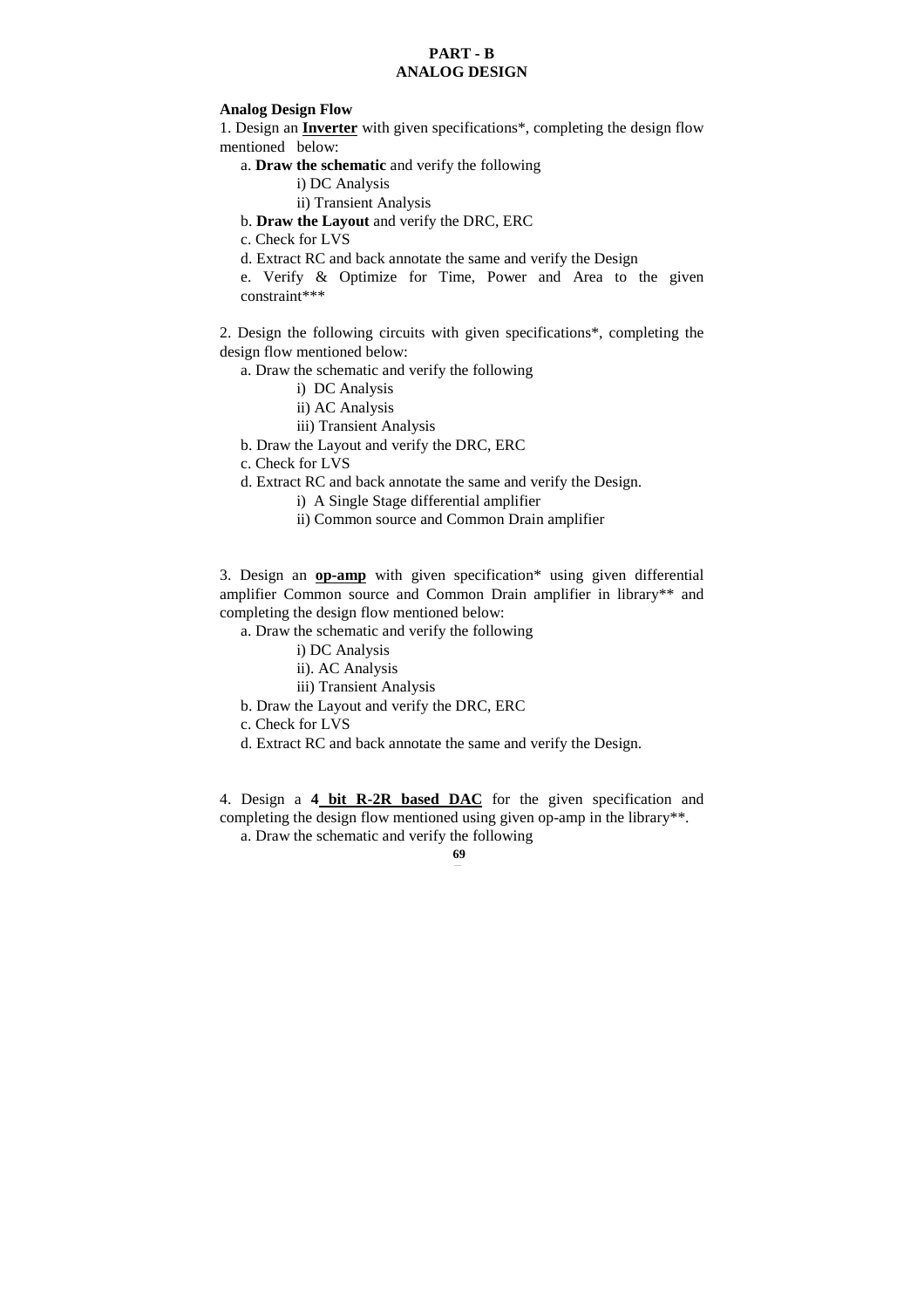i) DC Analysis

- ii) AC Analysis
- iii) Transient Analysis
- b. Draw the Layout and verify the DRC, ERC
- c. Check for LVS
- d. Extract RC and back annotate the same and verify the Design.

5. For the **SAR based ADC** mentioned in the figure below draw the mixed signal schematic and verify the functionality by completing ASIC Design FLOW.

# **[Specifications to GDS-II]**



**\*** Appropriate specification should be given.

\*\* Applicable Library should be added  $\&$  information should be given to the Designer.

\*\*\* An appropriate constraint should be given

# **POWER ELECTRONICS LAB**

| Subject Code                    | :10ECL78 | <b>IA Marks</b> | $\div 25$  |
|---------------------------------|----------|-----------------|------------|
| No. of Practical Hrs/Week: 03   |          | Exam Hours      | $\cdot$ 03 |
| Total no. of Practical Hrs.: 42 |          | Exam Marks      | $\div$ 50  |

Any five converter circuits experiment from the below list **must be** simulated using the **spice-simulator**.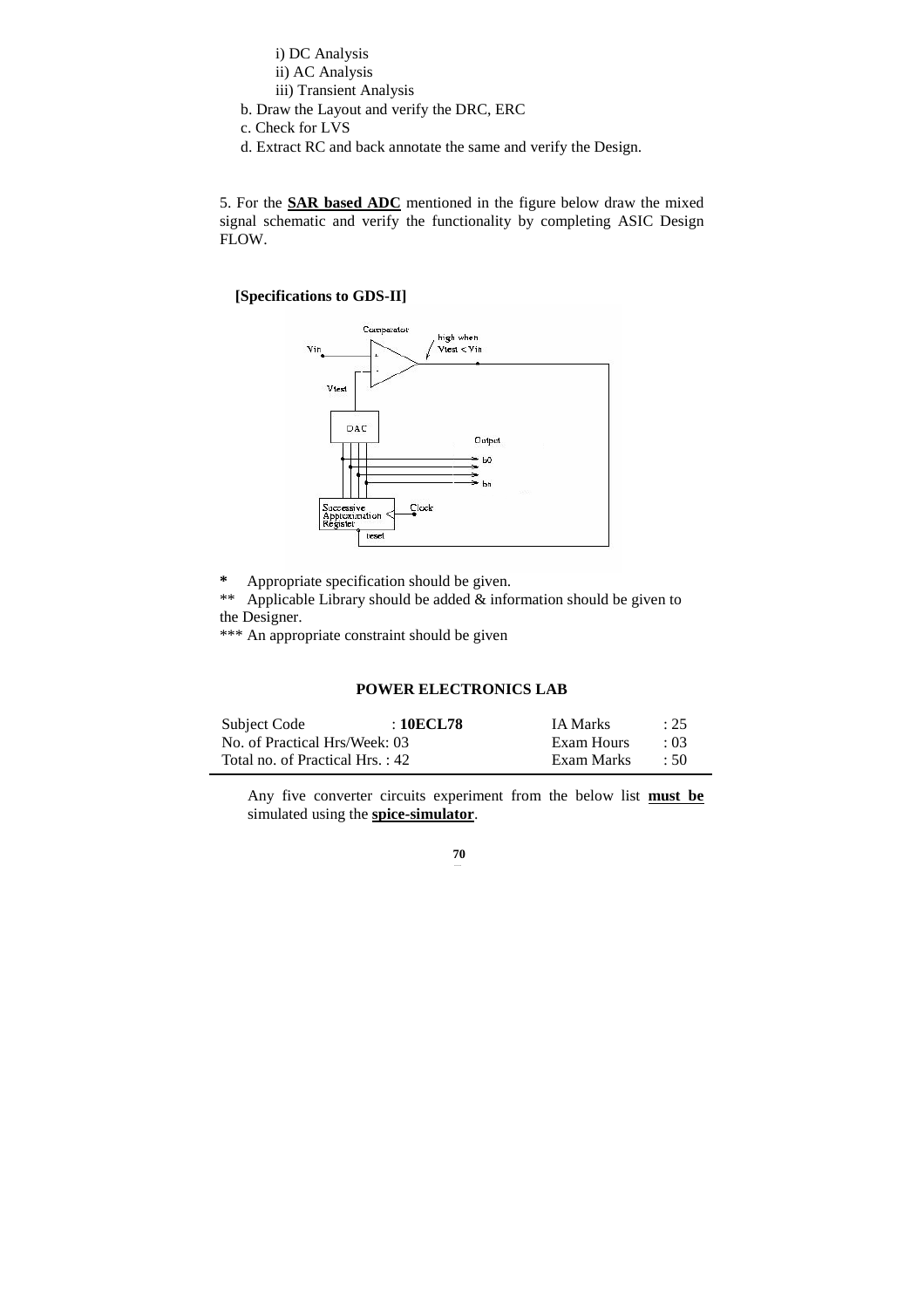- Static characteristics of SCR and DIAC.
- Static characteristics of MOSFET and IGBT.
- Controlled HWR and FWR using RC triggering circuit
- SCR turn off using i) LC circuit ii) Auxiliary Commutation
- UJT firing circuit for HWR and FWR circuits.
- Generation of firing signals for thyristors/ trials using digital circuits / microprocessor.
- AC voltage controller using triac diac combination.
- Single phase Fully Controlled Bridge Converter with R and R-L loads.
- Voltage (Impulse) commutated chopper both constant frequency and variable frequency operations.
- Speed control of a separately exited DC motor.
- Speed control of universal motor.
- Speed control of stepper motor.
- Parallel / series inverter.

Note: Experiments to be conducted with isolation transformer and low voltage.

# **DSP ALGORITHMS AND ARCHITECTURE**

| Subject Code                   | :10EC751 | <b>IA Marks</b> | : 25       |
|--------------------------------|----------|-----------------|------------|
| No. of Lecture Hrs/Week: 04    |          | Exam Hours      | $\cdot$ 03 |
| Total no. of Lecture Hrs. : 52 |          | Exam Marks      | $\div 100$ |

# **UNIT - 1**

**INTRODUCTION TO DIGITAL SIGNAL PROCESSING:** Introduction, A Digital Signal-Processing System, The Sampling Process, Discrete Time Sequences, Discrete Fourier Transform (DFT) and Fast Fourier Transform (FFT), Linear Time-Invariant Systems, Digital Filters, Decimation and Interpolation. **6 Hrs** 

### **UNIT - 2**

**ARCHITECTURES FOR PROGRAMMABLE DIGITAL SIGNAL-PROCESSORS:** Introduction, Basic Architectural Features, DSP Computational Building Blocks, Bus Architecture and Memory, Data Addressing Capabilities, Address Generation Unit, Programmability and Program Execution, Features for External Interfacing. **7 Hrs** 

# **UNIT - 3**

**PROGRAMMABLE DIGITAL SIGNAL PROCESSORS:** Introduction,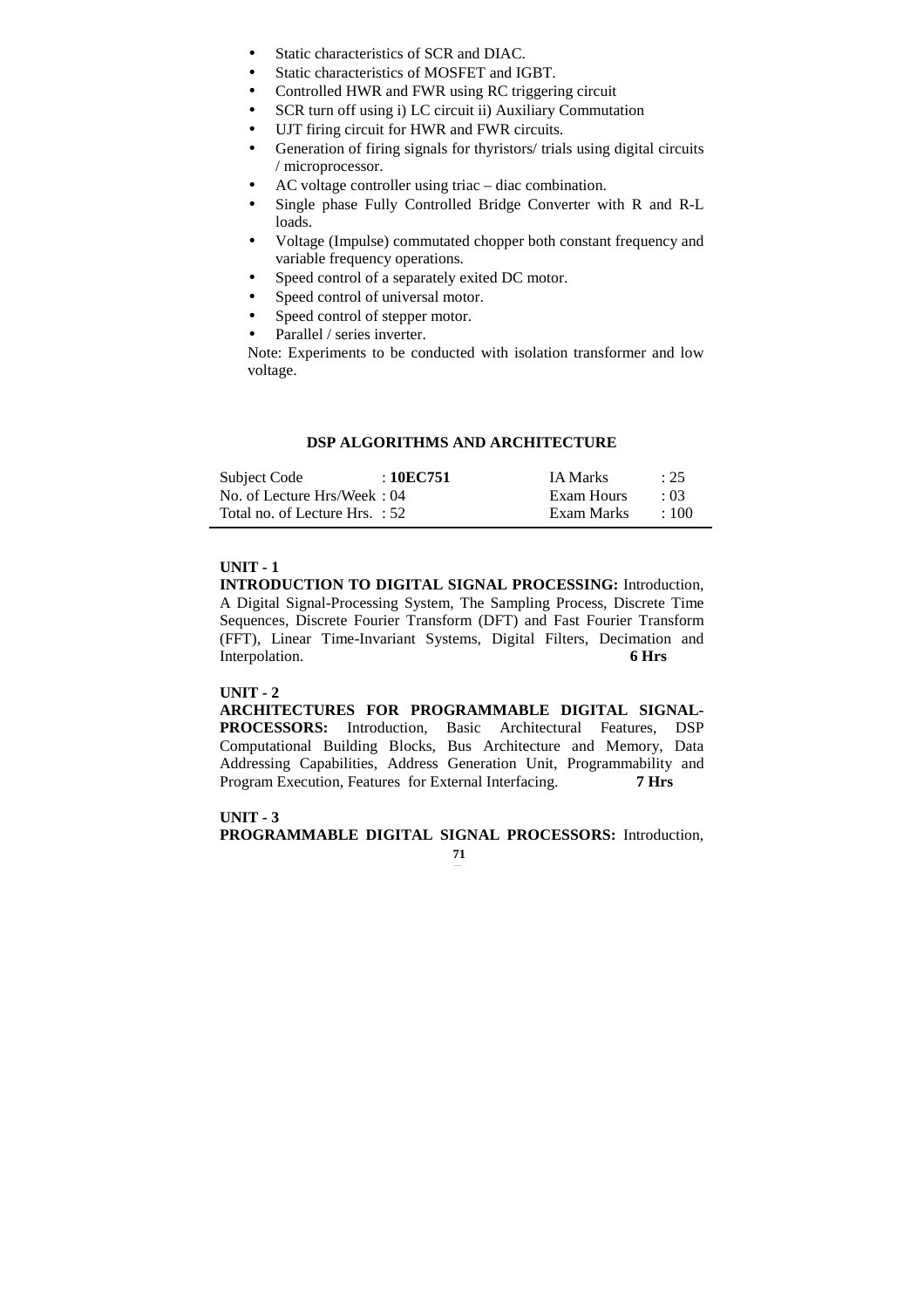Commercial Digital Signal-processing Devices, Data Addressing Modes of TMS32OC54xx., Memory Space of TMS32OC54xx Processors, Program Control. **6 Hrs** 

# **UNIT - 4**

Detail Study of TMS320C54X & 54xx Instructions and Programming, On-Chip peripherals, Interrupts of TMS32OC54XX Processors, Pipeline Operation of TMS32OC54xx Processor. **7 Hrs** 

### **UNIT - 5**

**IMPLEMENTATION OF BASIC DSP ALGORITHMS:** Introduction, The Q-notation, FIR Filters, IIR Filters, Interpolation and Decimation Filters (one example in each case). **7 Hrs** 

# **UNIT - 6**

**IMPLEMENTATION OF FFT ALGORITHMS:** Introduction, An FFT Algorithm for DFT Computation, Overflow and Scaling, Bit-Reversed Index Generation & Implementation on the TMS32OC54xx. 6 Hrs

#### **UNIT - 7**

**INTERFACING MEMORY AND PARALLEL I/O PERIPHERALS TO DSP DEVICES:** Introduction, Memory Space Organization, External Bus Interfacing Signals. Memory Interface, Parallel I/O Interface, Programmed I/O, Interrupts and I / O Direct Memory Access (DMA). **6 Hrs** 

### **UNIT - 8**

**INTERFACING AND APPLICATIONS OF DSP PROCESSOR:**  Introduction, Synchronous Serial Interface, A CODEC Interface Circuit. DSP Based Bio-telemetry Receiver, A Speech Processing System, An Image Processing System. **7 Hrs** 

# **TEXT BOOK:**

4. **"Digital Signal Processing"**, Avatar Singh and S. Srinivasan, Thomson Learning, 2004.

#### **REFERENCE BOOKS:**

- 1. **Digital Signal Processing: A practical approach**, Ifeachor E. C., Jervis B. W Pearson-Education, PHI/ 2002
- 2. **"Digital Signal Processors"**, B Venkataramani and M Bhaskar TMH, 2nd, 2010
- 3. **"Architectures for Digital Signal Processing"**, Peter Pirsch John Weily, 2008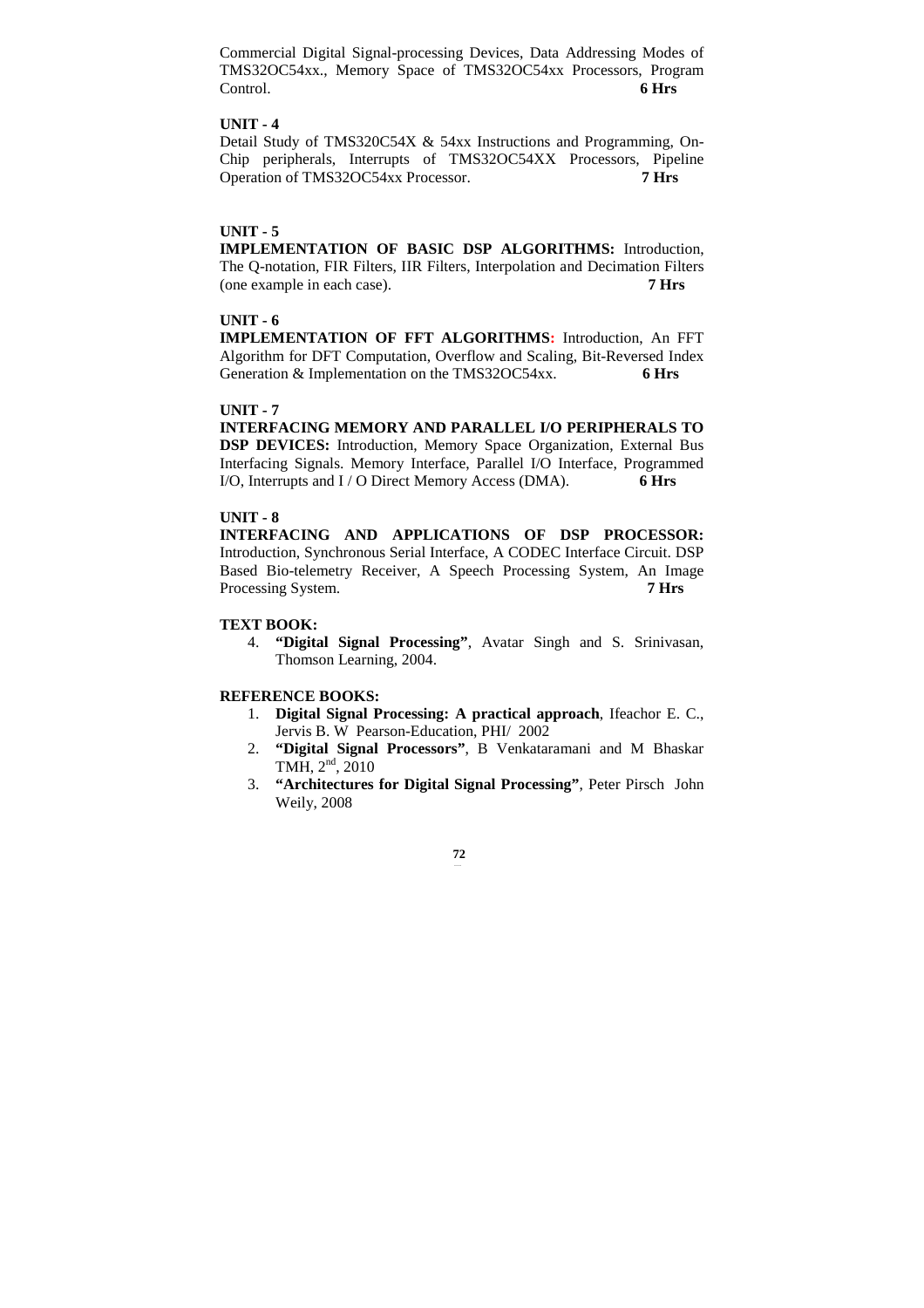# **MICRO AND SMART SYSTEMS TECHNOLOGY**

| Subject Code              | : 10MS752       | <b>IA Marks</b> |                 | $\therefore$ 2.5 |
|---------------------------|-----------------|-----------------|-----------------|------------------|
| No. of Lecture Hrs./ Week | $\cdot$ 04      | Exam Hours      |                 | $\cdot$ 03       |
| Total No. of Lecture Hrs. | $\therefore$ 52 | Exam Marks      | <b>Contract</b> | - 10             |
|                           |                 |                 |                 |                  |

### **UNIT - 1**

# **INTRODUCTION TO MICRO AND SMART SYSTEMS:**

a) What are smart-material systems? Evolution of smart materials, structures and systems. Components of a smart system. Application areas. Commercial products.

b) What are microsystems? Feynman's vision. Micromachined transducers. Evolution of micro-manufacturing. Multi-disciplinary aspects. Applications areas. Commercial products. **6 Hrs** 

# **UNIT - 2**

# **MICRO AND SMART DEVICES AND SYSTEMS: PRINCIPLES AND MATERIALS:**

a) Definitions and salient features of sensors, actuators, and systems.

b) Sensors: silicon capacitive accelerometer, piezo-resistive pressure sensor, blood analyzer, conductometric gas sensor, fiber-optic gyroscope and surface-acoustic-wave based wireless strain sensor.

c) Actuators: silicon micro-mirror arrays, piezo-electric based inkjet printhead, electrostatic comb-drive and micromotor, magnetic micro relay, shapememory-alloy based actuator, electro-thermal actuator.

d) Systems: micro gas turbine, portable clinical analyzer, active noise control in a helicopter cabin. **7 Hrs** 

# **UNIT - 3**

# **MICROMANUFACTURING AND MATERIAL PROCESSING:**

- a. Silicon wafer processing, lithography, thin-film deposition, etching (wet and dry), wafer-bonding, and metallization.
- b. Silicon micromachining: surface, bulk, moulding, bonding based process flows.
- c. Thick-film processing:
- d. Smart material processing:
- e. Processing of other materials: ceramics, polymers and metals
- f. Emerging trends. **7 Hrs**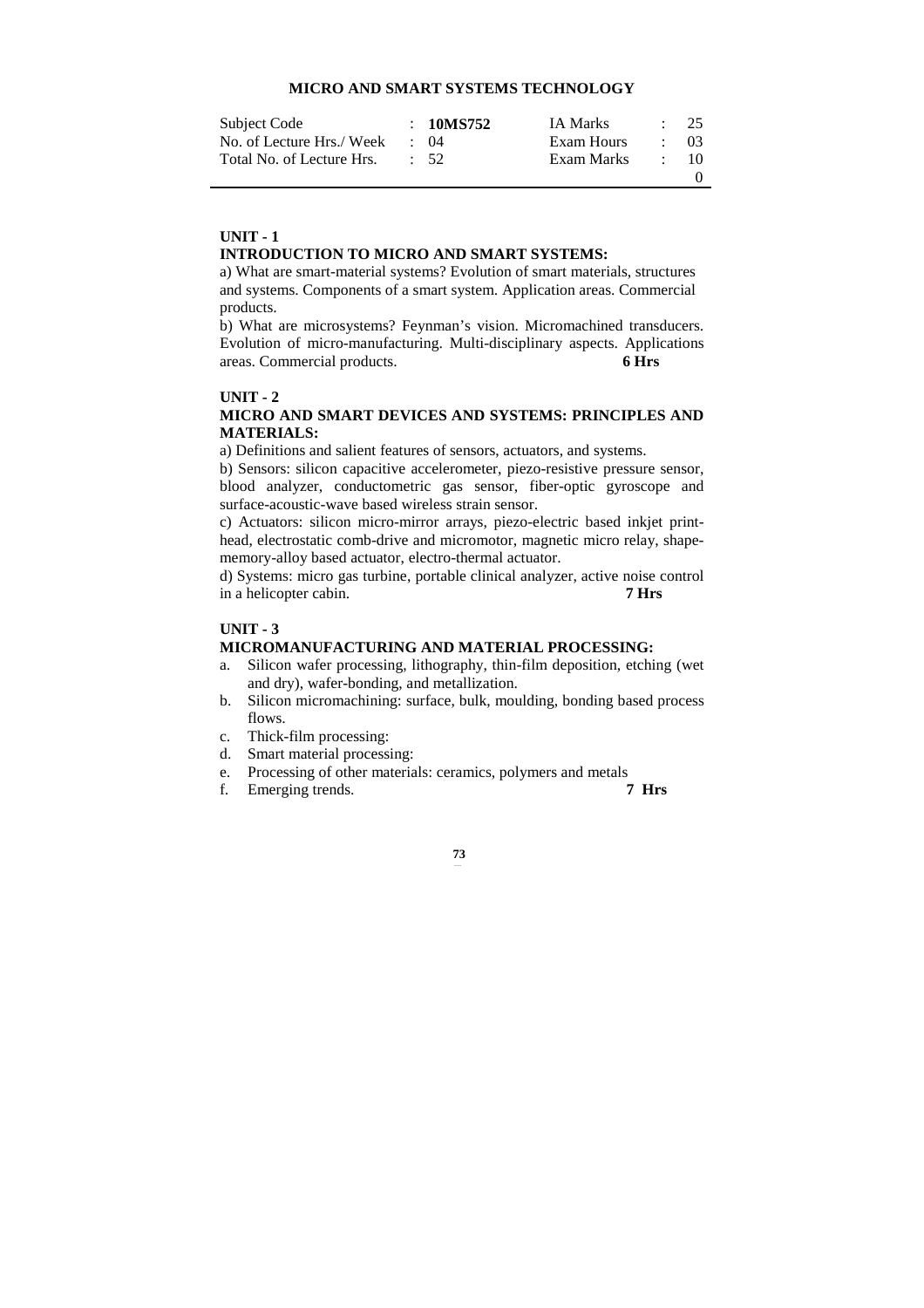# **UNIT - 4 MODELING:**

- a. Scaling issues.
- b. Elastic deformation and stress analysis of beams and plates. Residual stresses and stress gradients. Thermal loading. Heat transfer issues. Basic fluids issues.
- c. Electrostatics. Coupled electromechanics. Electromagnetic actuation. Capillary electro-phoresis. Piezoresistive modeling. Piezoelectric modeling. Magnetostrictive actuators. **6 Hrs**

# **UNIT - 5**

# **COMPUTER-AIDED SIMULATION AND DESIGN:**

Background to the finite element element method. Coupled-domain simulations using Matlab. Commercial software. **6 Hrs** 

# **UNIT - 6**

# **ELECTRONICS, CIRCUITS AND CONTROL:**

Carrier concentrations, semiconductor diodes, transistors, MOSFET amplifiers, operational amplifiers. Basic Op-Amp circuits. Charge-measuring circuits. Examples from microsystems. Transfer function, state-space modeling, stability, PID controllers, and model order reduction. Examples from smart systems and micromachined accelerometer or a thermal cycler.

#### **7 Hrs**

# **UNIT - 7**

# **INTEGRATION AND PACKAGING OF MICROELECTRO MECHANICAL SYSTEMS:**

Integration of microelectronics and micro devices at wafer and chip levels. Microelectronic packaging: wire and ball bonding, flip-chip. Lowtemperature-cofired-ceramic (LTCC) multi-chip-module technology. Microsystem packaging examples. **7 Hrs** 

### **UNIT - 8**

### **CASE STUDIES:**

BEL pressure sensor, thermal cycler for DNA amplification, and active vibration control of a beam. **6 Hrs** 

# **UNIT - 9 Mini-projects and class-demonstrations (not for Examination)**

a) CAD lab (coupled field simulation of electrostatic-elastic actuation with fluid effect)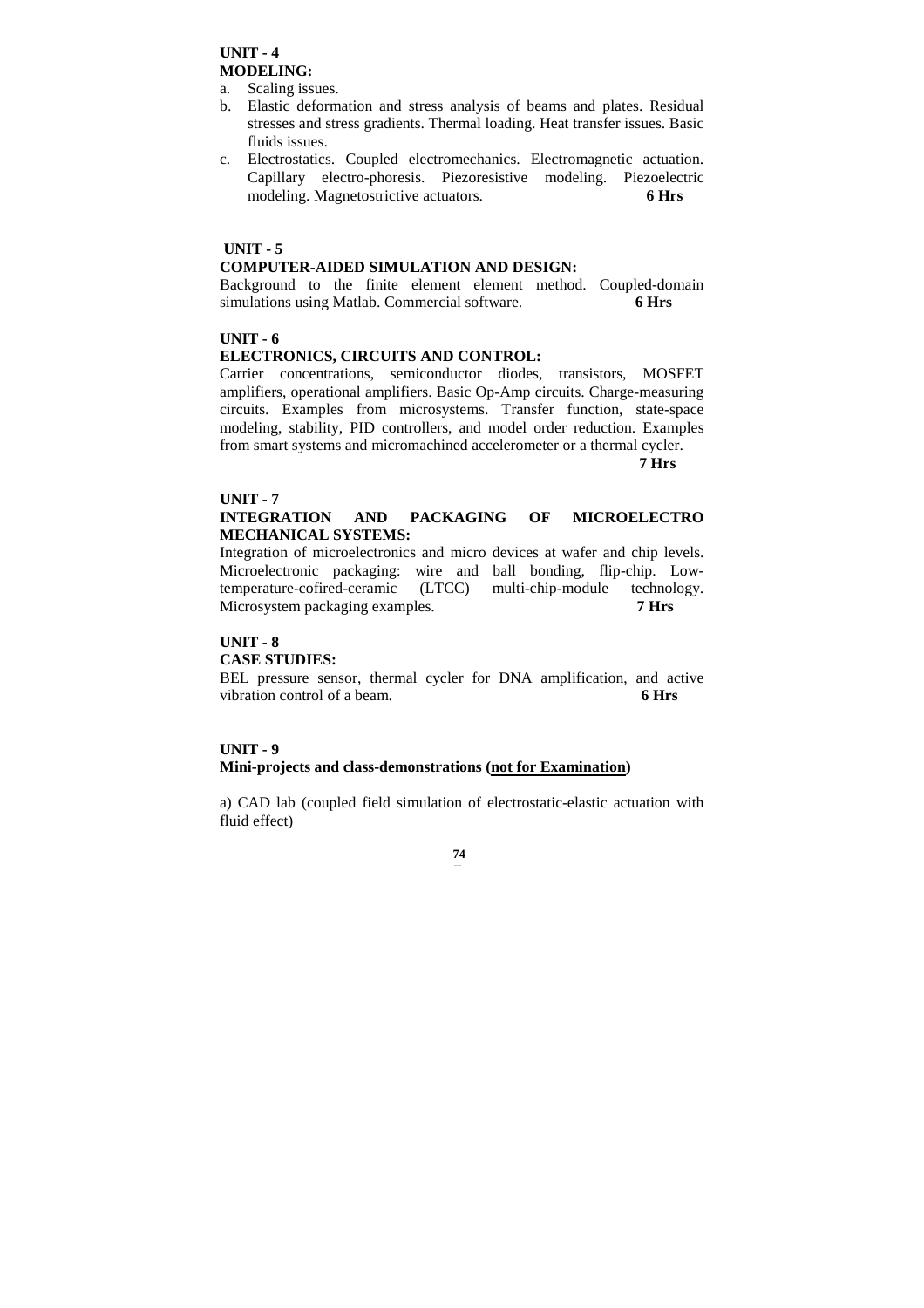b) BEL pressure sensor

c) Thermal-cycler for PCR

d) Active control of a cantilever beam

# **TEXT BOOKS AND A CD-SUPPLEMENT:**

- 1. **MEMS & Microsystems: Design and Manufacture,** Tai-Ran Tsu, Tata Mc-Graw-Hill.
- 2. **"Micro and Smart Systems"** by Dr. A.K.Aatre, Prof. Ananth Suresh, Prof.K.J.Vinoy, Prof. S. Gopalakrishna,, Prof. K.N.Bhat.,John Wiley Publications.

# **REFERENCE BOOKS:**

- 2. Animations of working principles, process flows and processing techniques, A CD-supplement with Matlab codes, photographs and movie clips of processing machinery and working devices.
- 3. **Laboratory hardware kits for** (i) BEL pressure sensor, (ii) thermal-cycler and (iii) active control of a cantilever beam.
- 1. **Microsystems Design,** S. D. Senturia, 2001, Kluwer Academic Publishers, Boston, USA. ISBN 0-7923-7246-8.
- 2. **Analysis and Design Principles of MEMS Devices,** Minhang Bao, Elsevier, Amsterdam, The Netherlands, ISBN 0-444-51616-6.
- 3. **Design and Development Methodologies,** Smart Material Systems and MEMS: V. Varadan, K. J. Vinoy, S. Gopalakrishnan, Wiley.
- 4. **MEMS-** Nitaigour Premchand Mahalik, TMH 2007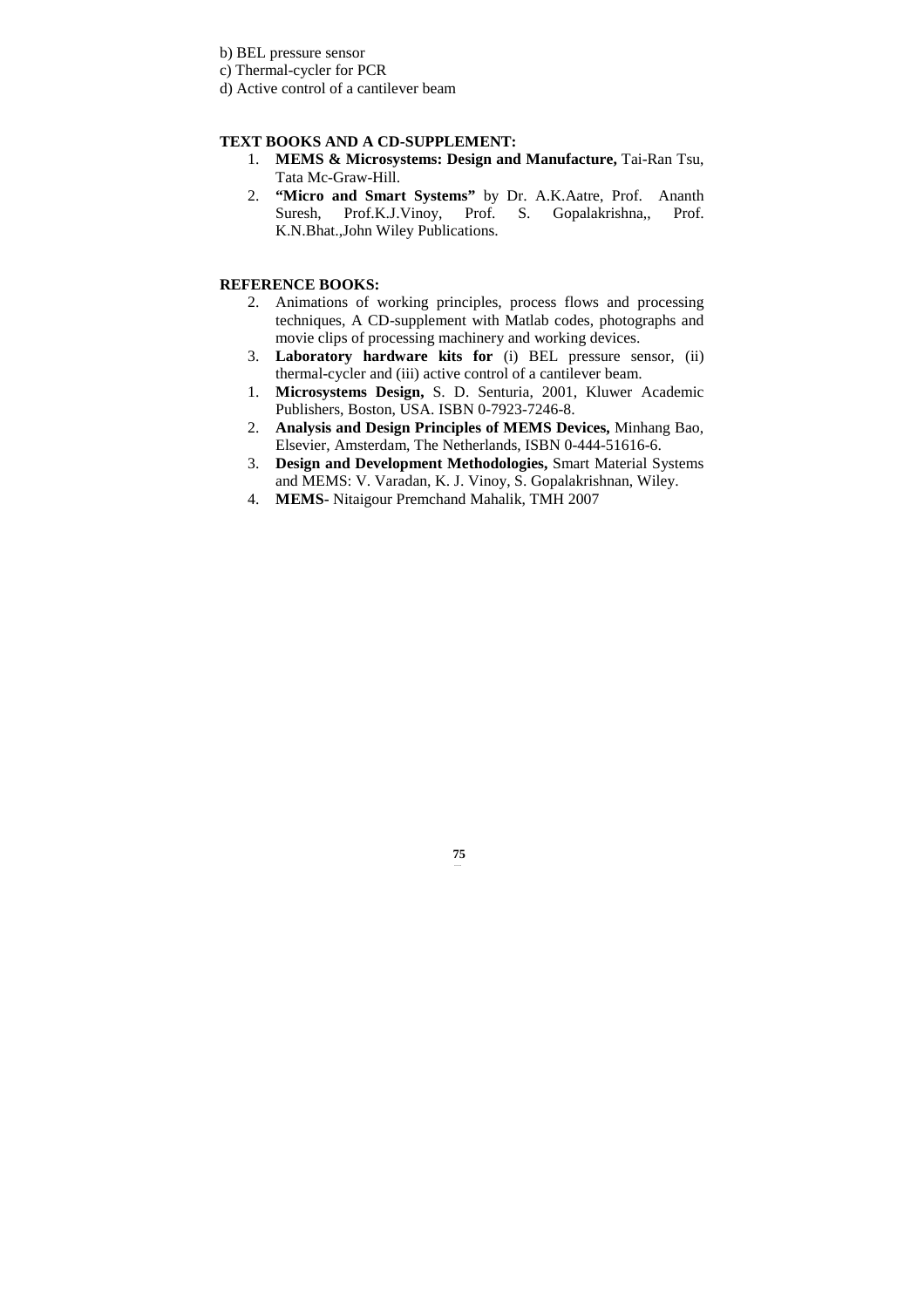# **ARTIFICIAL NEURAL NETWORKS**

| Subject Code                   | :10EC753 | <b>IA Marks</b> | : 25       |
|--------------------------------|----------|-----------------|------------|
| No. of Lecture Hrs/Week: 04    |          | Exam Hours      | $\cdot$ 03 |
| Total no. of Lecture Hrs. : 52 |          | Exam Marks      | $+100$     |

# **UNIT - 1**

Introduction, history, structure and function of single neuron, neural net architectures, neural learning, use of neural networks. **6 Hrs** 

# **UNIT - 2**

Supervised learning, single layer networks, perceptions, linear separability, perceptions training algorithm, guarantees of success, modifications.

 **7 Hrs** 

### **UNIT - 3**

Multiclass networks-I, multilevel discrimination, preliminaries, back propagation, setting parameter values, theoretical results. **7 Hrs** 

#### **UNIT - 4**

Accelerating learning process, application, mandaline, adaptive multilayer networks. **6 Hrs** 

# **UNIT - 5**

Prediction networks, radial basis functions, polynomial networks, regularization, unsupervised learning, winner take all networks. **6 Hrs** 

# **UNIT - 6**

Learning vector quantizing, counter propagation networks, adaptive resonance theorem, toplogically organized networks, distance based learning, neo-cognition. **7 Hrs** 

# **UNIT - 7**

Associative models, hop field networks, brain state networks, Boltzmann machines, hetero associations. **6 Hrs** 

### **UNIT - 8**

Optimization using hop filed networks, simulated annealing, random search, evolutionary computation. **7 Hrs**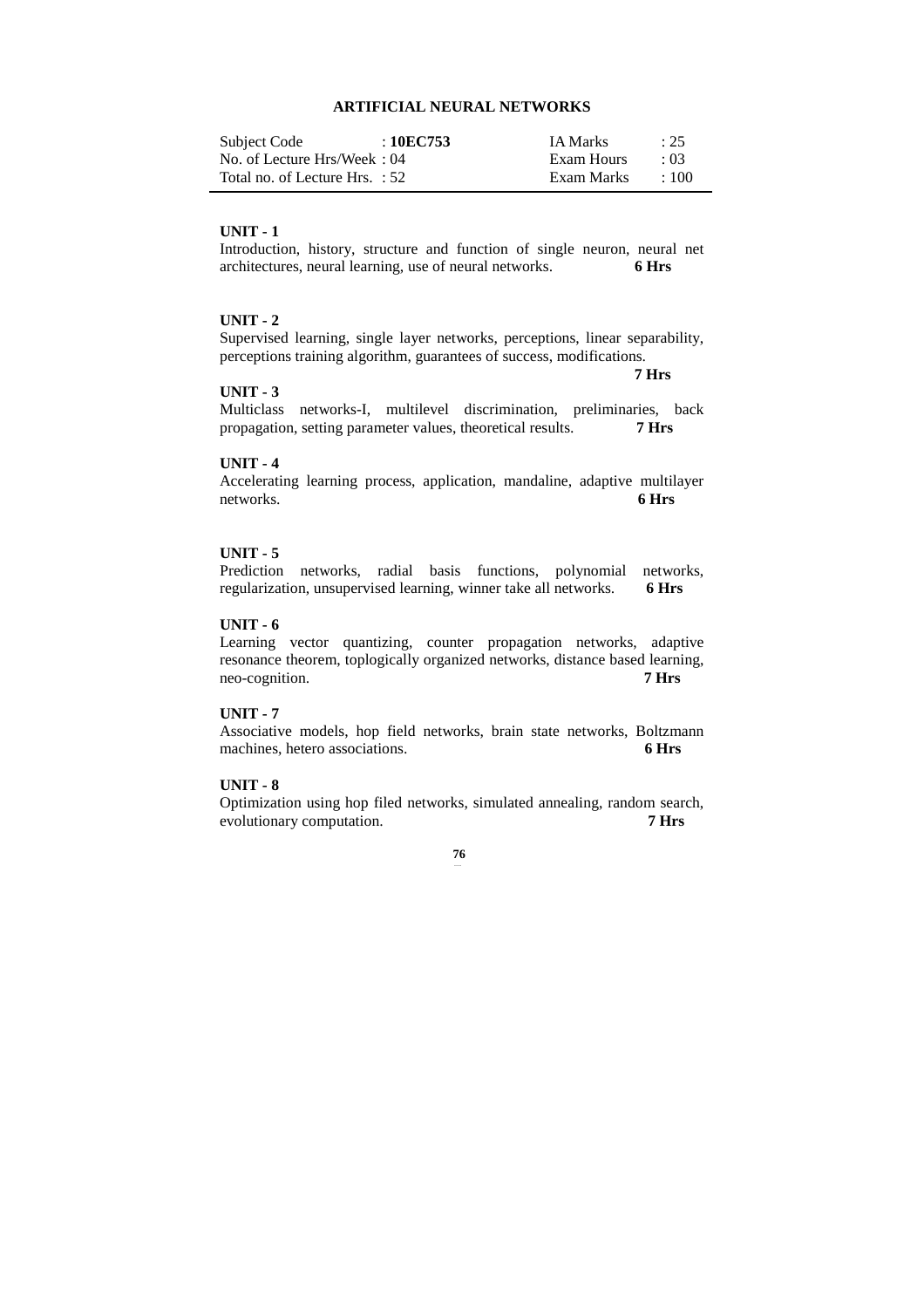# **TEXT BOOK:**

1. **Elements of Artificial Neural Networks**, Kishan Mehrotra, C. K. Mohan, Sanjay Ranka, Penram, 1997.

# **REFERENCE BOOKS:**

- 1. **Artificial Neural Networks**, R. Schalkoff, MGH, 1997.
- 2. **Introduction to Artificial Neural Systems**, J. Zurada, Jaico, 2003.
- 3. **Neural Networks,** Haykins, Pearson Edu., 1999.

# **CAD FOR VLSI**

| Subject Code                   | : 10EC754 | <b>IA Marks</b> | : 25       |
|--------------------------------|-----------|-----------------|------------|
| No. of Lecture Hrs/Week: 04    |           | Exam Hours      | $\cdot$ 03 |
| Total no. of Lecture Hrs. : 52 |           | Exam Marks      | $\div 100$ |

#### **UNIT – 1&2**

**INTRODUCTION TO VLSI METHODOLOGIES**: VLSI Physical Design Automation - Design and Fabrication of VLSI Devices - Fabrication process and its impact on Physical Design. **12 Hrs** 

#### **UNIT – 3&4**

**A QUICK TOUR OF VLSI DESIGN AUTOMATION TOOLS:** Data structures and Basic Algorithms, Algorithmic Graph theory and computational complexity, Tractable and Intractable problems. **14 Hrs** 

#### **UNIT – 5&6**

# **GENERAL PURPOSE METHODS FOR COMBINATIONAL OPTIMIZATION:** partitioning, floor planning and pin assignment, placement, routing. **14 Hrs**

# **UNIT – 7&8**

**SIMULATION-LOGIC SYNTHESIS:** Verification-High level synthesis - Compaction. Physical Design Automation of FPGAs, MCMS-VHDL-Verilog-Implementation of Simple circuits using VHDL and Verilog.

 **12 Hrs**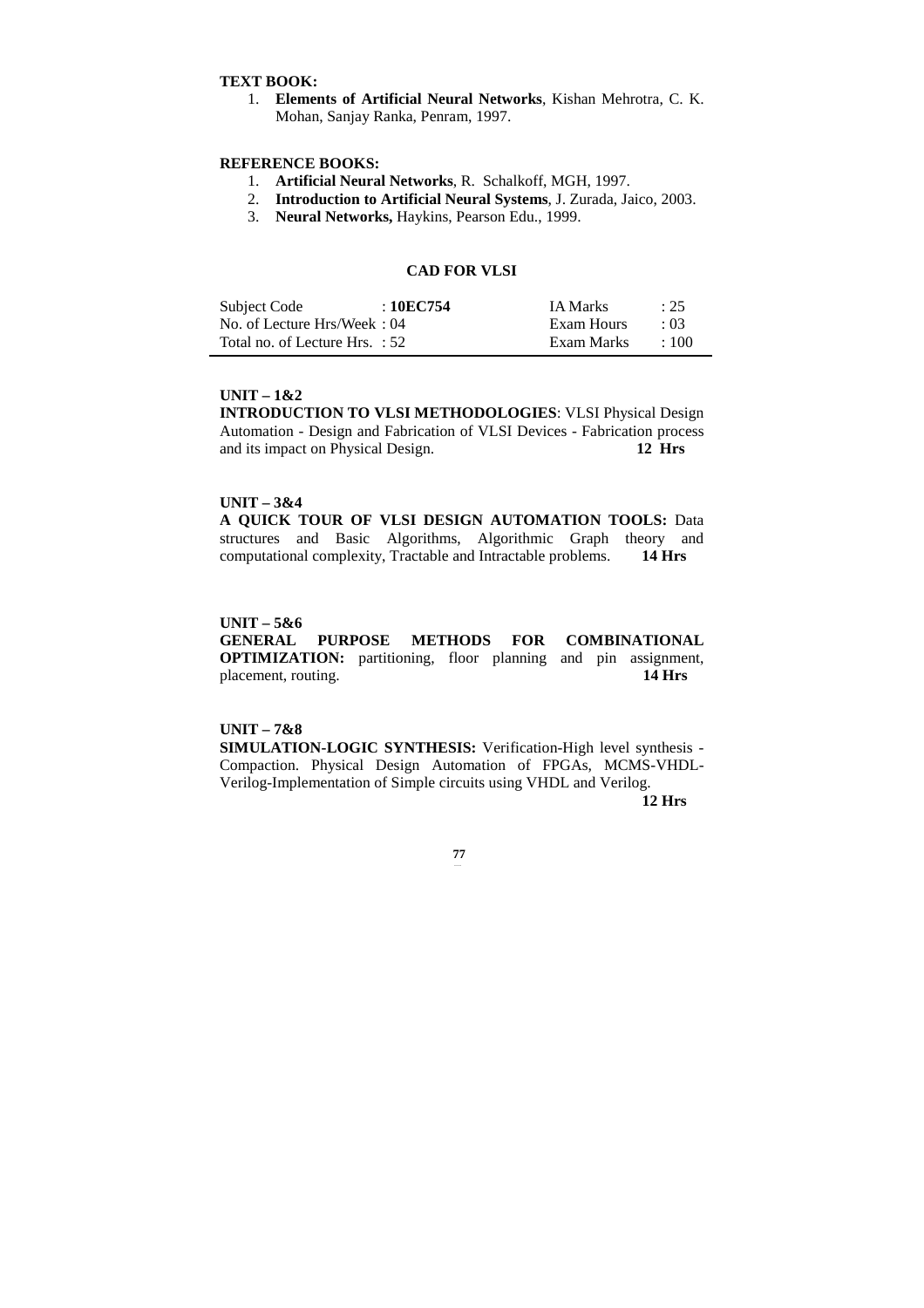# **REFERENCE BOOKS:**

- 1. **"Algorithms for VLSI Physical Design Automation"**, N. A. Shervani, 1999.
- 2. **"Algorithms for VLSI Design Automation"**, S. H. Gerez, 1998.

# **APPLIED EMBEDDED SYSTEM DESIGN**

| Subject Code                   | : 10EC755 | <b>IA Marks</b> | : 25       |
|--------------------------------|-----------|-----------------|------------|
| No. of Lecture Hrs/Week: 04    |           | Exam Hours      | $\cdot$ 03 |
| Total no. of Lecture Hrs. : 52 |           | Exam Marks      | $\pm 100$  |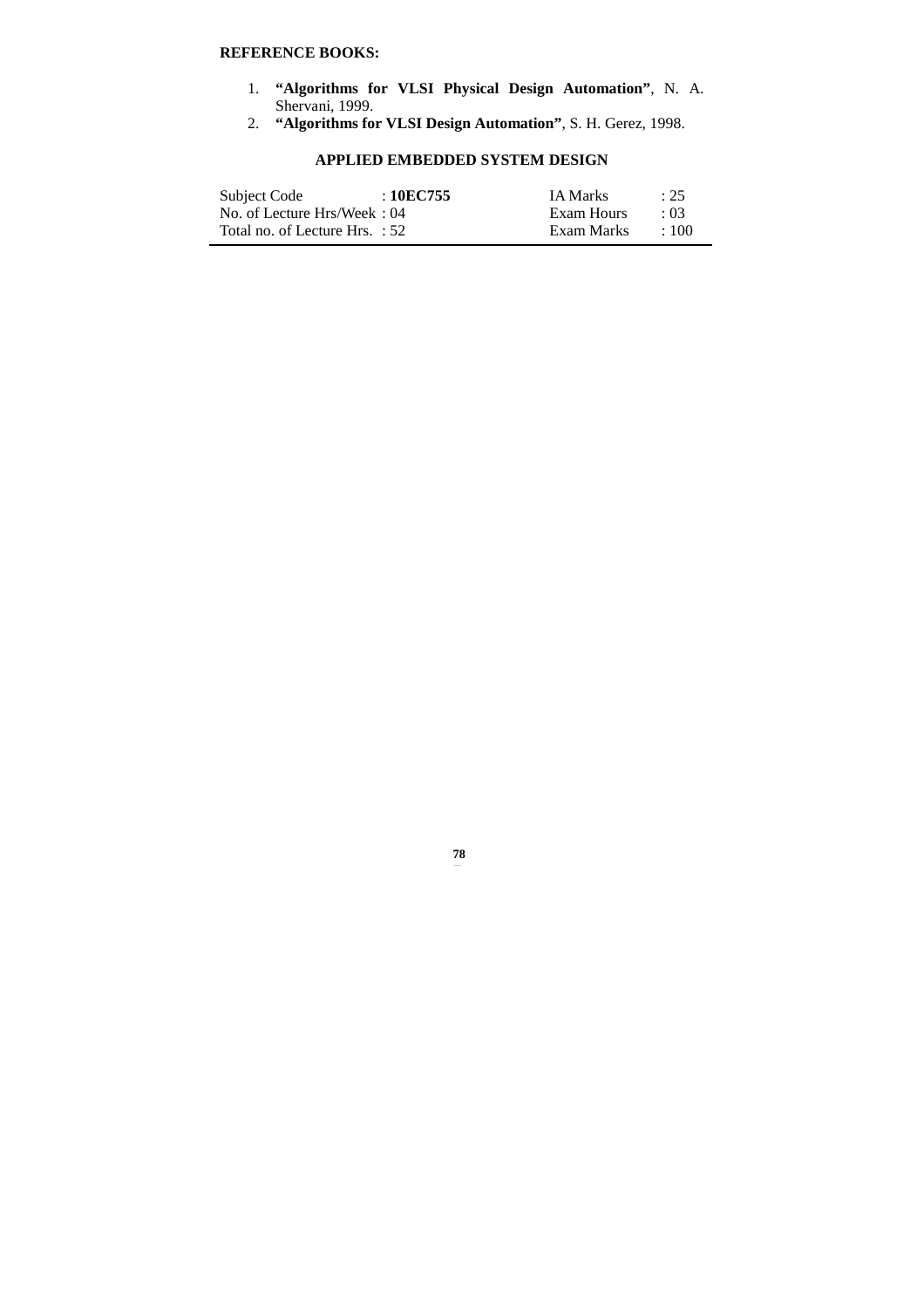# PART-A

# **Unit 1. Introduction to the Embedded Systems:**

An embedded System, Processor embedded into a system (A). Embedded Hardware Units and devices in a system, Embedded software in a system, Examples of embedded systems,

Embedded system-on-chip (SoC) and use of VLSI circuits design technology (A), Complex systems design and processors, Design process in embedded system, Formalism of system design, Design process and design examples, Classification of embedded systems. Skills required for an embedded system designer**. 5** 

**Hours** 

## **Unit 2. 8051 and Advanced Processor Architecture:**

 8051 Architecture, Real world interfacing, Introduction to advanced architecture

 Processor and memory architecture, Instruction level parallelism, Performance metrics

 Memory types and addresses, Processor selection, Memory selection **5 Hours** 

# **Unit 3. Devices and Communication Buses for Devices Network:**

Devices and Communication buses for Networks, Serial communication devices

 Parallel port devices, Sophisticated interfacing features in device ports, Wireless

 communication devices, Timer and counting devices, Watchdog timers, Real time clocks

 Parallel bus device protocols – parallel communication network using the ISA, PCI, PCI-X and

 advanced buses, Wireless and mobile system protocols. **6 Hours** 

#### **Unit 4. Device drivers and interrupts servicing mechanism:**

 Port or device access without interrupt servicing mechanism, Interrupt service routine, thread

 and device driver concept, Interrupt sources, Interrupt servicing (handling) mechanism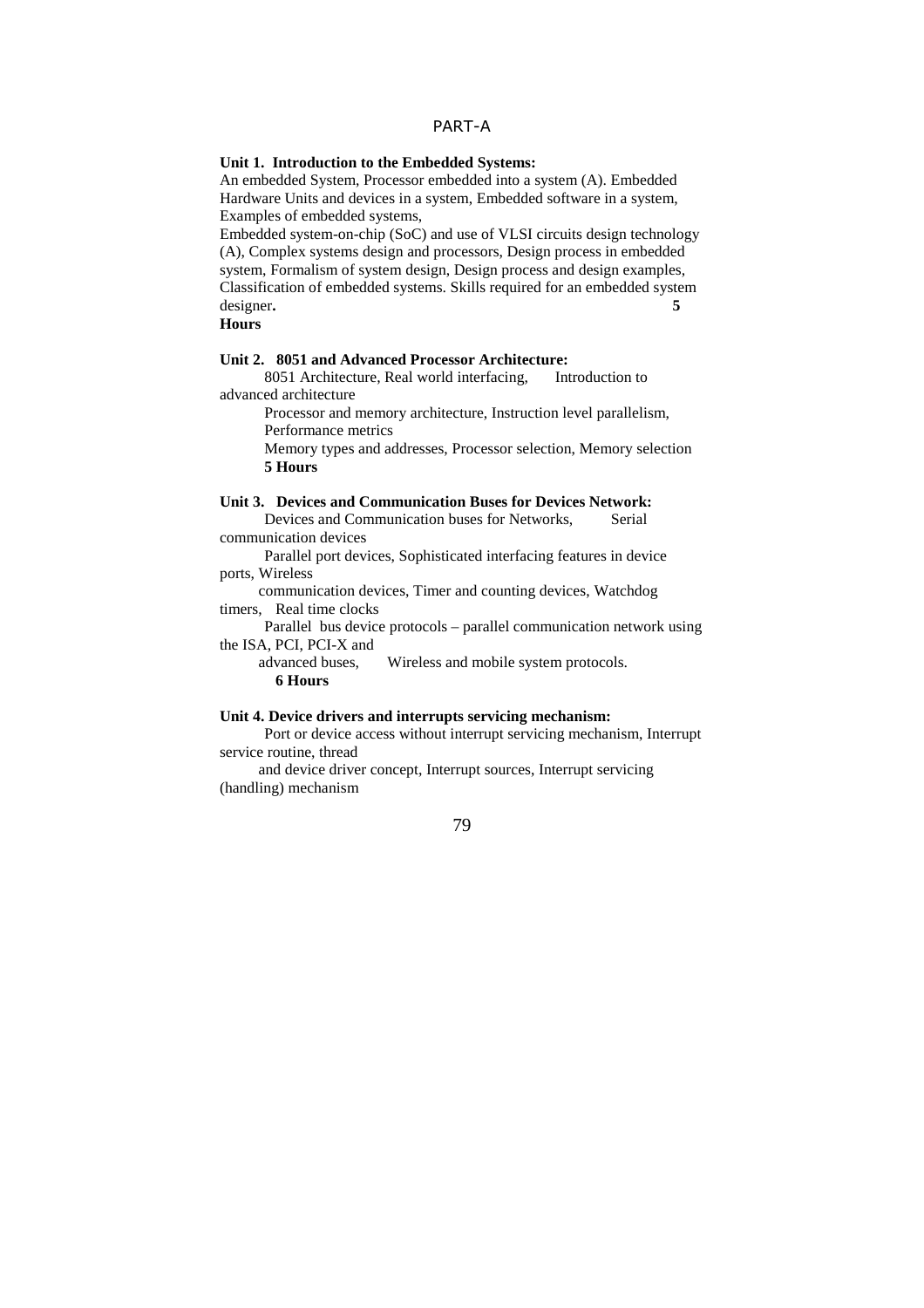Multiple interrupts, Context and the periods for context-switching, interrupt latency and

 Deadline Classification of processors interrupt service mechanism from context saving angle

 Direct memory access, Device driver programming, Parallel port device drivers in a system

 Serial port device drivers in a system, Timer devices and devices interrupts **8 Hours** 

#### PART-B

# **Unit 5. Programming concepts and embedded programming in C, C++ and Java:**

 Software programming in assembly language (ALP) and in high level language 'C'

 'C' programming elements: header and source files and preprocessor directives

 Program elements : macros and functions, Program elements: data types, data structures,

 modifiers, statements, loops and pointers, Objected oriented programming

> Embedded programming in Java, Optimisation of Memory needs. **5 Hours**

## **Unit 6. Program modeling concepts in single and multiprocessor systems software – development process:**

 Program models, Data flow graph models, State machine programming models for event

 controlled programs, Modeling of multiprocessor systems, UML modeling **5 Hours** 

# **Unit 7. Real time operating systems – I: Inter process communication and synchronization of processes, Task and Threads):**

 Multiple processes in an application, Multiple threads in an applications, Task

 Tasks and states, Tasks and data, Clear cut distinction between Functions, ISRs and Tasks by

 their Characteristics, Concept of semaphores, Shared data, Inter process communications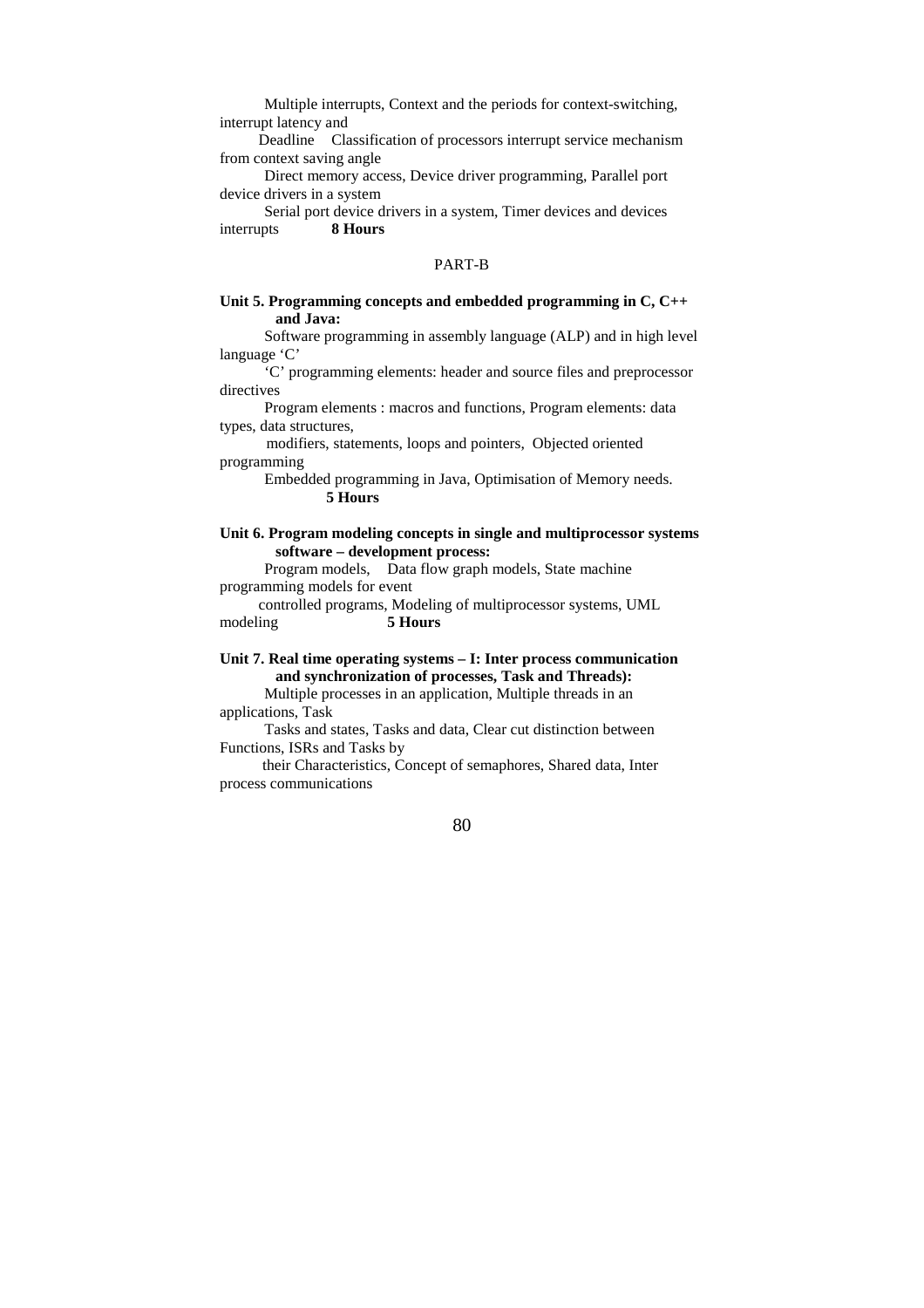Signals, Semaphores, Message queues, Mailboxes, Pipes, Sockets, Remote procedure calls

(RPCs).

## **8 Hours**

# **Unit 8. Real time operating systems:**

 Operating system service, Process management, Timer functions, Event functions, Memory management, Device, file and IO subsystems management Interrupt routines in RTOS environment and handling of interrupt source calls by RTOS Introduction to Real Time Operating System, Basic design using a Real Time Operating System, RTOS Task Scheduling Models, Latency, Response Times, Deadline as Performance Metric, OS security issues, IEEE Standard POSIX 1003.1b Functions for Standardisation of RTOS and Inter Process Communication Functions, Types of Real Time Operating Systems RTOSµC/OS-II, RTOS Vx Works. **10 Hours** 

#### **TEXTBOOK**

**Embedded System Architecture & Programming** by Raj Kamal, TMH, 2008 (latest edition).

## REFERENCE BOOKS

- 12. **Introduction to Embedded System Design A certified Hardware / Software** by Bank Vahid, John Wikey & Sons, 2002.
- 13. **An embedded Software Primer** by David E Simon, Pearson Edition 1999.

Lab Work:(Part of the theory class)

- 5. Write C prog to iniitalise the I/O ports and interface the following:
	- a. LED / LCD Display
	- b. Stepper Motor
	- c. Elevator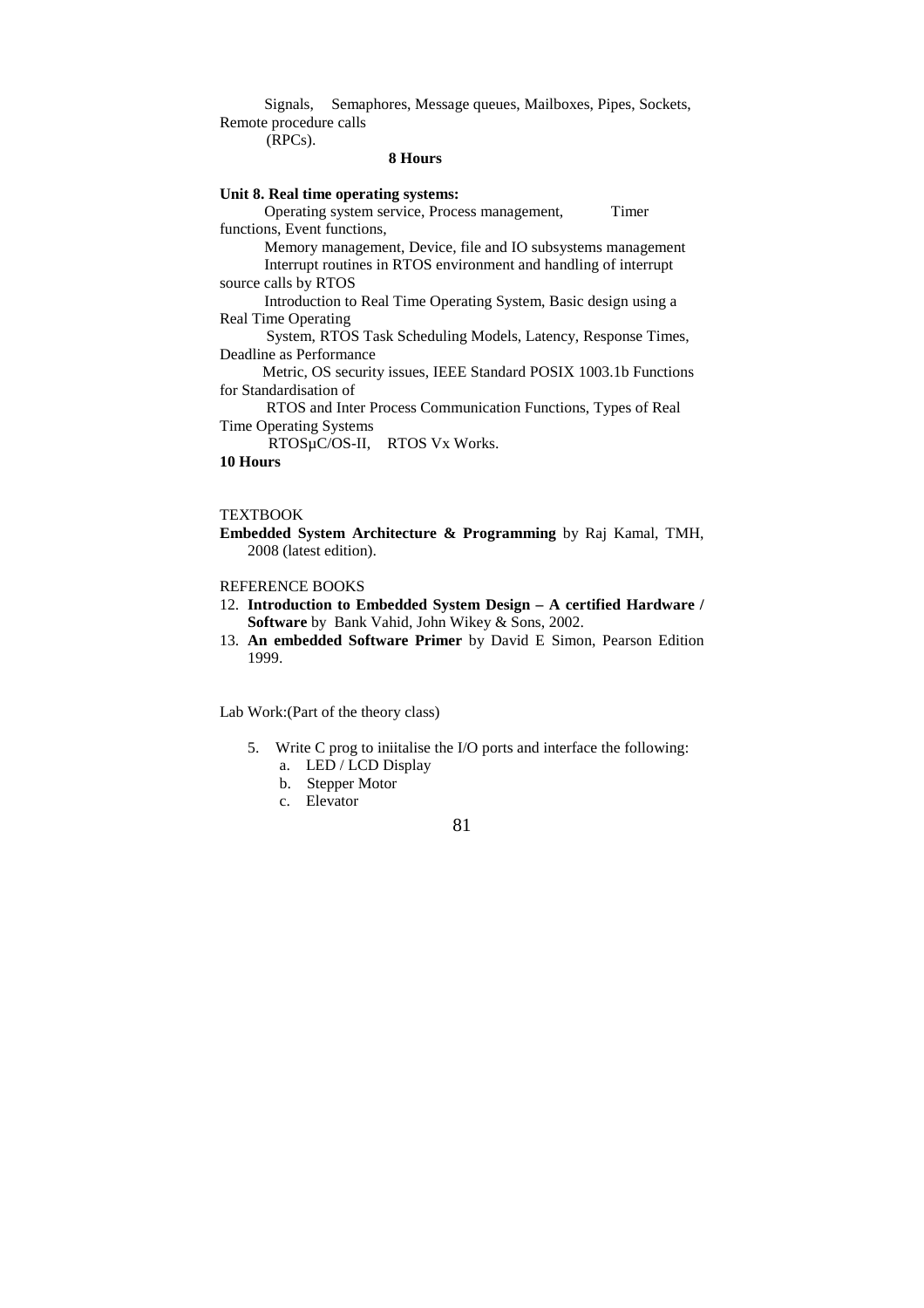- d. Dot matrix Printer.
- 6. Write C Prog uisng ADC/DAC to perform various conversions.
- 7. Write C Prog for delay using in-built timer.
- 8. Write C prog for serial-communication using in-built 8251.
- 9. Write C prog for Scheduling algorithms like FIFO, SJF and Round-Robin
- 10. Implement Real-Time deadline algrithms.
- 11. Write C Prog. to control I/O devices (hard disk, speaker, etc).
- 12. Write C Prog to test the functions of Semaphore, Mutex, Lock etc.
- 13. Write C Prog to communicate between processes uisng Pipe, Send() & Recev(), IPC().
- 14. Write C Prog to perform matrix mulitpliation using pthreads.
- **Embedded Systems : Architecture, Programming, and Design,**  Raj Kamal, 2nd Edn. TMH, 2008.

#### **REFERENCE BOOKS:**

- 1. **Embedded System Design A certified Hardware / Software Introduction,** Frank Vahid, John Wikey & Sons, 2002.
- 2. **An embedded Software Primer** by David E Simon, Pearson Edition 1999.

#### **SPEECH PROCESSING**

| Subject Code                     | : 10EC756 | <b>IA Marks</b> | : 25       |
|----------------------------------|-----------|-----------------|------------|
| No. of Lecture Hrs/Week: 04      |           | Exam Hours      | $\cdot$ 03 |
| Total no. of Lecture Hrs. $: 52$ |           | Exam Marks      | $\pm 100$  |

#### **UNIT - 1**

**PRODUCTION AND CLASSIFICATION OF SPEECH SOUNDS:**  Introduction, mechanism of speech production. Acoustic phonetics: vowels, diphthongs, semivowels, nasals, fricatives, stops and affricates. **6 Hrs** 

#### **UNIT - 2**

**TIME-DOMAIN METHODS FOR SPEECH PROCESSING:** time dependent processing of speech, short-time energy and average magnitude, short-time average zero crossing rate. **6 Hrs** 

<u>82</u>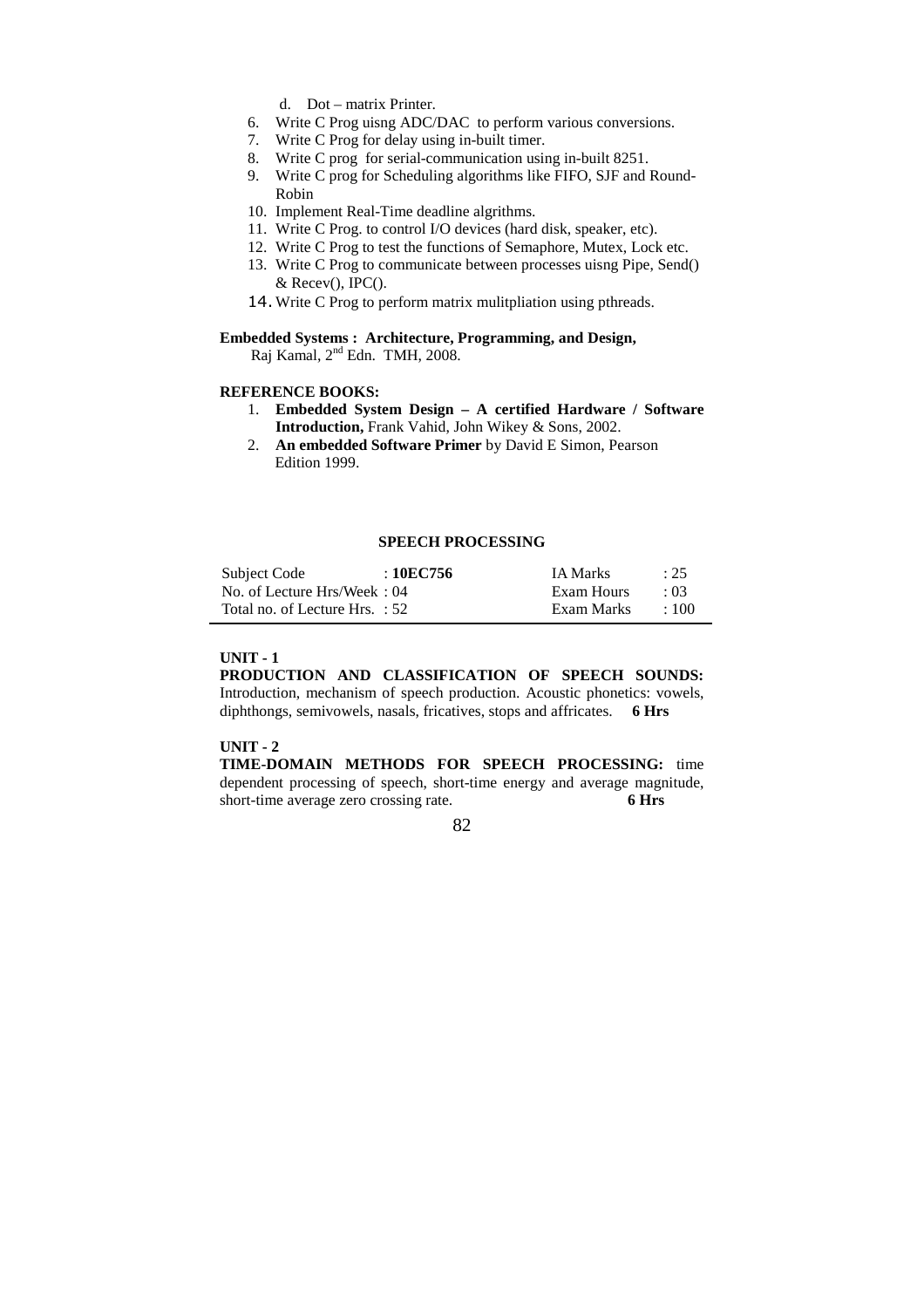Speech vs. silence detection, pitch period estimation using parallel processing approach, short-time autocorrelation function. **7 Hrs** 

## **UNIT - 4**

Brief Applications of temporal processing of speech signals in synthesis, enhancement, hearing applications and clear speech. **7 Hrs** 

#### **UNIT - 5**

**FREQUENCY DOMAIN METHODS FOR SPEECH PROCESSING:** Introduction, definitions and properties: Fourier transforms interpretation and linear filter interpretation, sampling rates in time and frequency. **7 Hrs** 

# **UNIT - 6**

Filter bank summation and overlap add methods for short-time synthesis of speech, sinusoidal and harmonic plus noise method of analysis/synthesis.

 **6 Hrs** 

# **UNIT - 7**

**HOMOMORPHIC SPEECH PROCESSING:** Introduction, homomorphic system for convolution, the complex cepstrum of speech, homomorphic vocoder.

#### **6 Hrs**

**UNIT - 8 APPLICATIONS OF SPEECH PROCESSING:** Brief applications of speech processing in voice response systems hearing aid design and recognition systems. **7 Hrs** 

#### **TEXT BOOK:**

1. **Digital Processing of Speech Signals**, L. R. Rabiner and R. W. Schafer, Pearson Education Asia, 2004.

## **REFERENCE BOOKS:**

15. **Discrete Time Speech Signal Processing**, T. F. Quatieri, Pearson Education Asia, 2004.

# <u>83</u>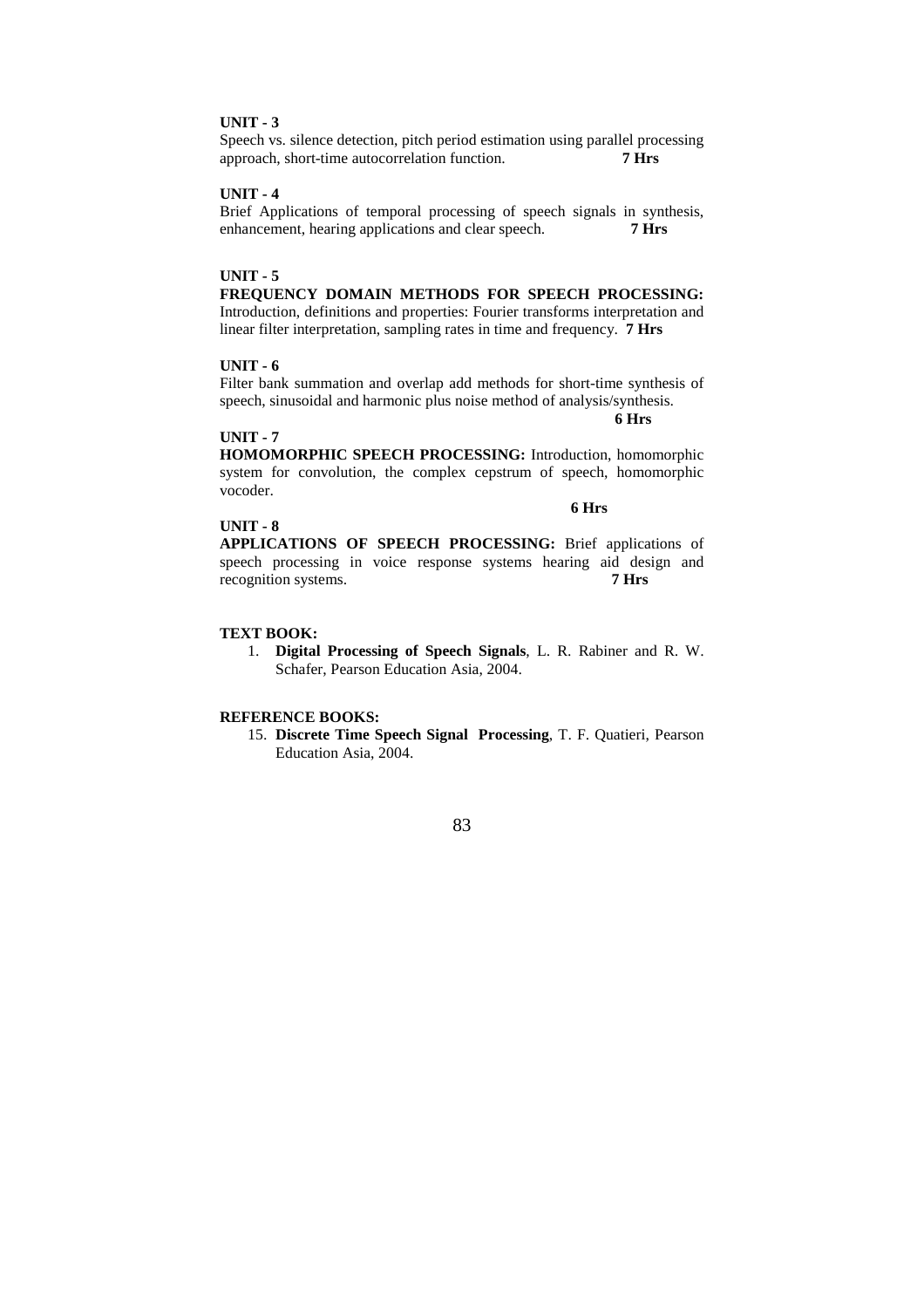16. **Speech and Audio Signal Processing: Processing and Perception of Speech and Music**, B. Gold and N. Morgan, John Wiley India Pvt. Ltd, 2004.

## **ELECTIVE-3 (GROUP-C) PROGRAMMING IN C++**

| Subject Code                   | : 10EC761 | <b>IA Marks</b> | : 25       |
|--------------------------------|-----------|-----------------|------------|
| No. of Lecture Hrs/Week: 04    |           | Exam Hours      | $\cdot$ 03 |
| Total no. of Lecture Hrs. : 52 |           | Exam Marks      | $\pm 100$  |

#### **UNIT - 1**

**C++, AN OVERVIEW:** Getting started, the C++ program, Preprocessor Directives, The Built-In Array Data Type, Dynamic Memory Allocation and Pointers, An Object – based Design, An Object-Oriented Design, An Exception – based Design, An array. **7 Hrs** 

#### **UNIT - 2**

**THE BASIC LANGUAGE:** Literal Constant, Variables, Pointer Type, String Types, const Qualifier, Reference Types, the bool type, Enumeration types, Array types. The vector container type. **6 Hrs** 

#### **UNIT - 3**

**OPERATORS:** Arithmetic Operators, Equality, Relational and Logical operators, Assignment operators, Increment and Decrement operator, The conditional Operator, Bitwise operator, bitset operations. Statements: if, switch, for Loop, while, break, goto, continue statements. **7 Hrs** 

#### **UNIT - 4**

**FUNCTIONS:** Prototype, Argument passing, Recursion and linear function.  **6 Hrs** 

#### **UNIT - 5**

**EXCEPTION HANDLING:** Throwing an Exception, Catching an exception, Exception Specification and Exceptions and Design Issues.

#### **UNIT - 6**

 **7 Hrs** 

**CLASSES:** Definition, Class Objects, Class Initailization, Class constructior, The class destructor, Class Object Arrays and Vectors. **7 Hrs** 

# <u>84 and 2012</u>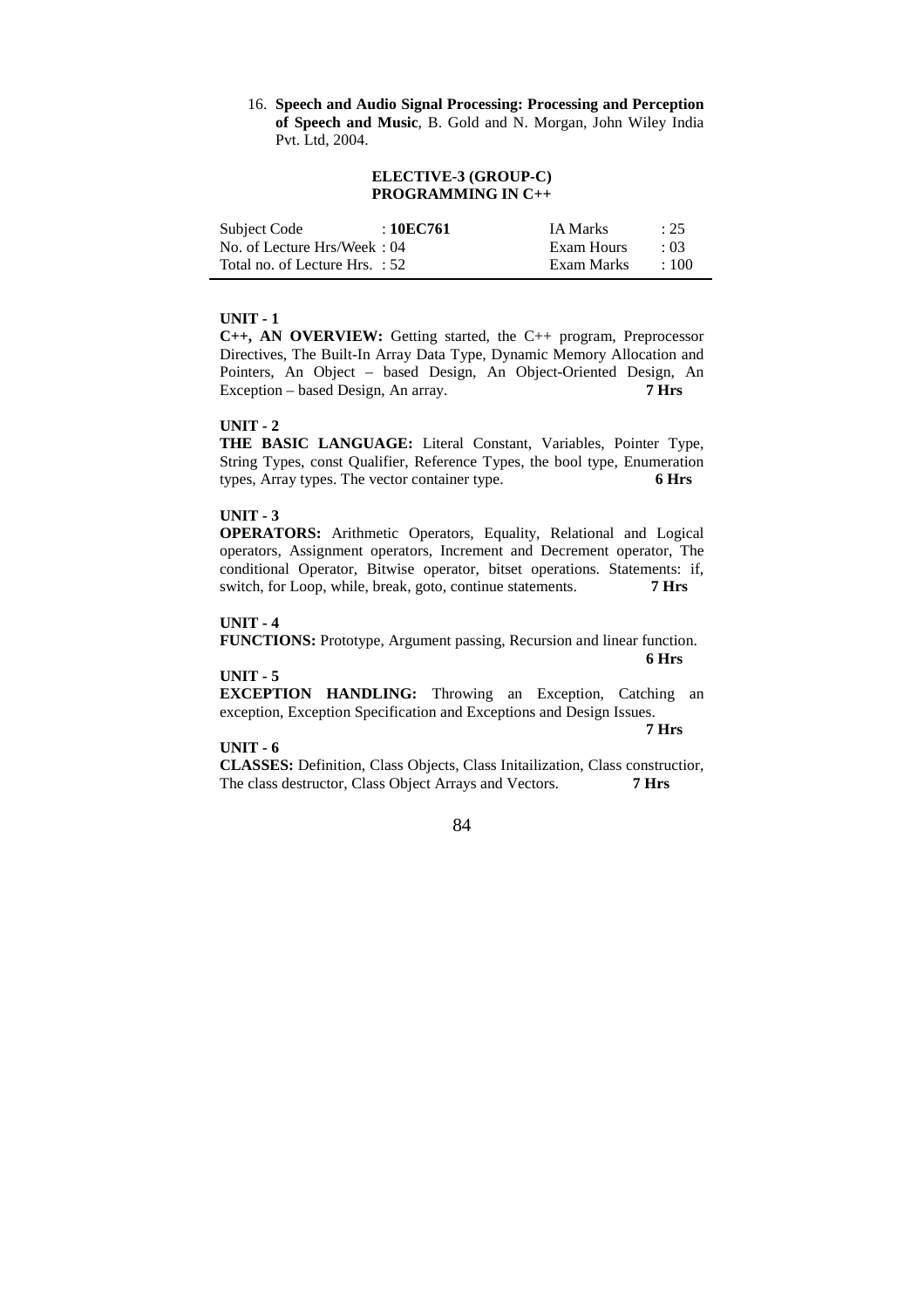Overload Operators, Operators ++ and --, Operators new and delete.

#### **UNIT - 8**

 **6 Hrs** 

Multiple Inheritances**,** public, private & protected inheritance, Class scope under Inheritance. **6 Hrs** 

# **TEXT BOOK:**

1. **C++ Primer**, S. B. Lippman & J. Lajoie, 3rd Edition, Addison Wesley, 2000.

# **REFERENCE BOOKS:**

- 1. **C++ Program Design: An Introduction to Programming and Object- Oriented Design.** Cohoon and Davidson, 3<sup>rd</sup> Edn. TMH publication. 2004.
- 2. **Object Oriented Programming using C++**, R. Lafore, Galgotia Publications, 2004.

#### **REAL-TIME SYSTEMS**

| Subject Code                   | : 10EC762 | <b>IA Marks</b> | : 25       |
|--------------------------------|-----------|-----------------|------------|
| No. of Lecture Hrs/Week: 04    |           | Exam Hours      | $\cdot$ 03 |
| Total no. of Lecture Hrs. : 52 |           | Exam Marks      | $\div 100$ |

# **UNIT - 1**

**INTRODUCTION TO REAL-TIME SYSTEMS:** Historical background, RTS Definition, Classification of Real-time Systems, Time constraints, Classification of Programs. **6 Hrs** 

#### **UNIT - 2**

**CONCEPTS OF COMPUTER CONTROL:** Introduction, Sequence Control, Loop control, Supervisory control, Centralised computer control, Distributed system, Human-computer interface, Benefits of computer control systems.

 **6 Hrs** 

<u>85</u>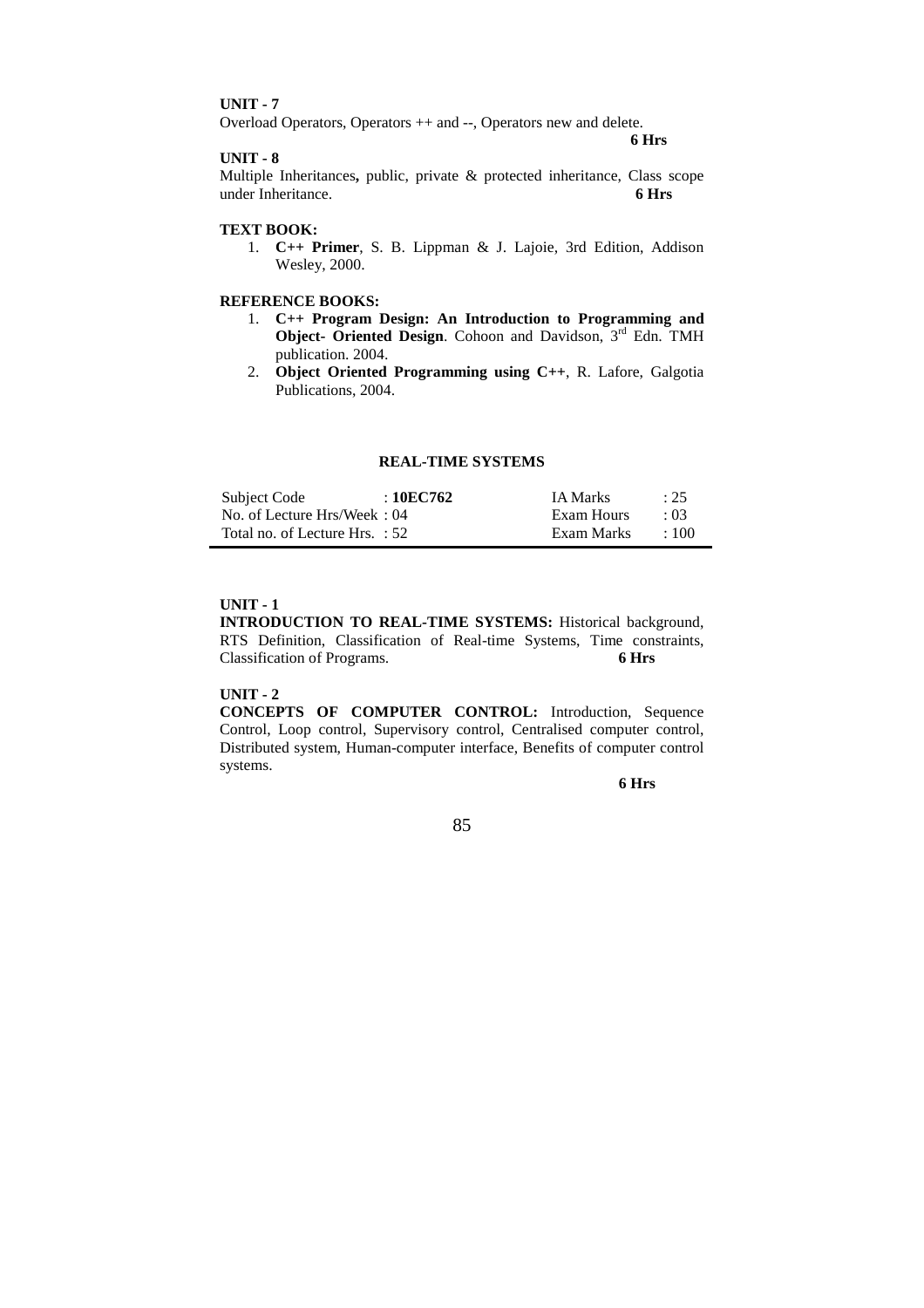**COMPUTER HARDWARE REQUIREMENTS FOR RTS:** Introduction, General purpose computer, Single chip microcontroller, Specialized processors, Process-related Interfaces, Data transfer techniques, Communications, Standard Interface. **7 Hrs** 

#### **UNIT - 4**

**LANGUAGES FOR REAL-TIME APPLICATIONS:** Introduction, Syntax layout and readability, Declaration and Initialization of Variables and Constants, Modularity and Variables, Compilation, Data types, Control Structure, Exception Handling, Low-level facilities, Co routines, Interrupts and Device handling, Concurrency, Real-time support, Overview of real-time languages. **7 Hrs** 

# **UNIT - 5 & 6**

**OPERATING SYSTEMS:** Introduction, Real-time multi-tasking OS, Scheduling strategies, Priority Structures, Task management, Scheduler and real-time clock interrupt handles, Memory Management, Code sharing, Resource control, Task co-operation and communication, Mutual exclusion, Data transfer, Liveness, Minimum OS kernel, Examples. **14 Hrs** 

# **UNIT - 7**

**DESIGN OF RTSS – GENERAL INTRODUCTION:** Introduction, Specification documentation, Preliminary design, Single-program approach, Foreground/background, Multi-tasking approach, Mutual exclusion, Monitors. **6 Hrs** 

#### **UNIT - 8**

**RTS DEVELOPMENT METHODOLOGIES:** Introduction, Yourdon Methodology, Requirement definition for Drying Oven, Ward and Mellor Method, Hately and Pirbhai Method. 6 **Hrs** 

<u>86 and 30 and 30 and 30 and 30 and 30 and 30 and 30 and 30 and 30 and 30 and 30 and 30 and 30 and 30 and 30 and 30 and 30 and 30 and 30 and 30 and 30 and 30 and 30 and 30 and 30 and 30 and 30 and 30 and 30 and 30 and 30 a</u>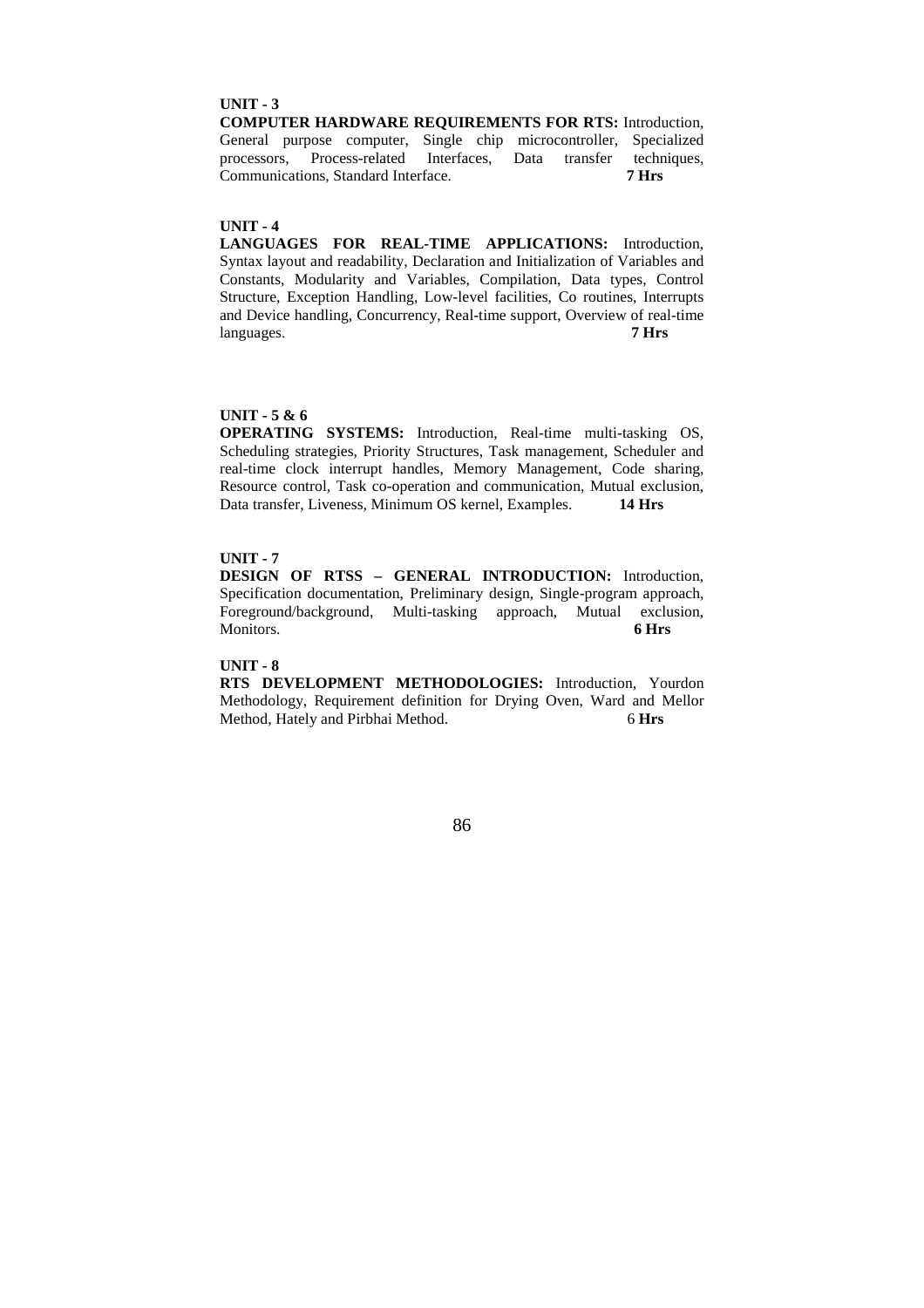#### **TEXT BOOKS:**

4. **Real - Time Computer Control- An Introduction**, Stuart Bennet, 2<sup>nd</sup> Edn. Pearson Education. 2005.

## **REFERENCE BOOKS:**

- 1. **Real-Time Systems Design and Analysis**, Phillip. A. Laplante, second edition, PHI, 2005.
- 2. **Real-Time Systems Development**, Rob Williams, Elsevier. 2006.
- 3. **Embedded Systems**, Raj Kamal, Tata Mc Graw Hill, India, 2005.

# **IMAGE PROCESSING**

| Subject Code                   | :10EC763 | <b>IA Marks</b> | $\therefore$ 25 |
|--------------------------------|----------|-----------------|-----------------|
| No. of Lecture Hrs/Week: 04    |          | Exam Hours      | $\cdot$ 03      |
| Total no. of Lecture Hrs. : 52 |          | Exam Marks      | $\cdot$ 100     |

# **UNIT - 1**

**DIGITAL IMAGE FUNDAMENTALS:** What is Digital Image Processing. fundamental Steps in Digital Image Processing, Components of an Image processing system, elements of Visual Perception. **6 Hrs** 

#### **UNIT - 2**

Image Sensing and Acquisition, Image Sampling and Quantization, Some Basic Relationships between Pixels, Linear and Nonlinear Operations.

 **6 Hrs** 

# **UNIT - 3**

**IMAGE TRANSFORMS:** Two-dimensional orthogonal & unitary transforms, properties of unitary transforms, two dimensional discrete Fourier transform. **7 Hrs** 

# **UNIT - 4**

Discrete cosine transform, sine transform, Hadamard transform, Haar transform, Slant transform, KL transform. **7 Hrs**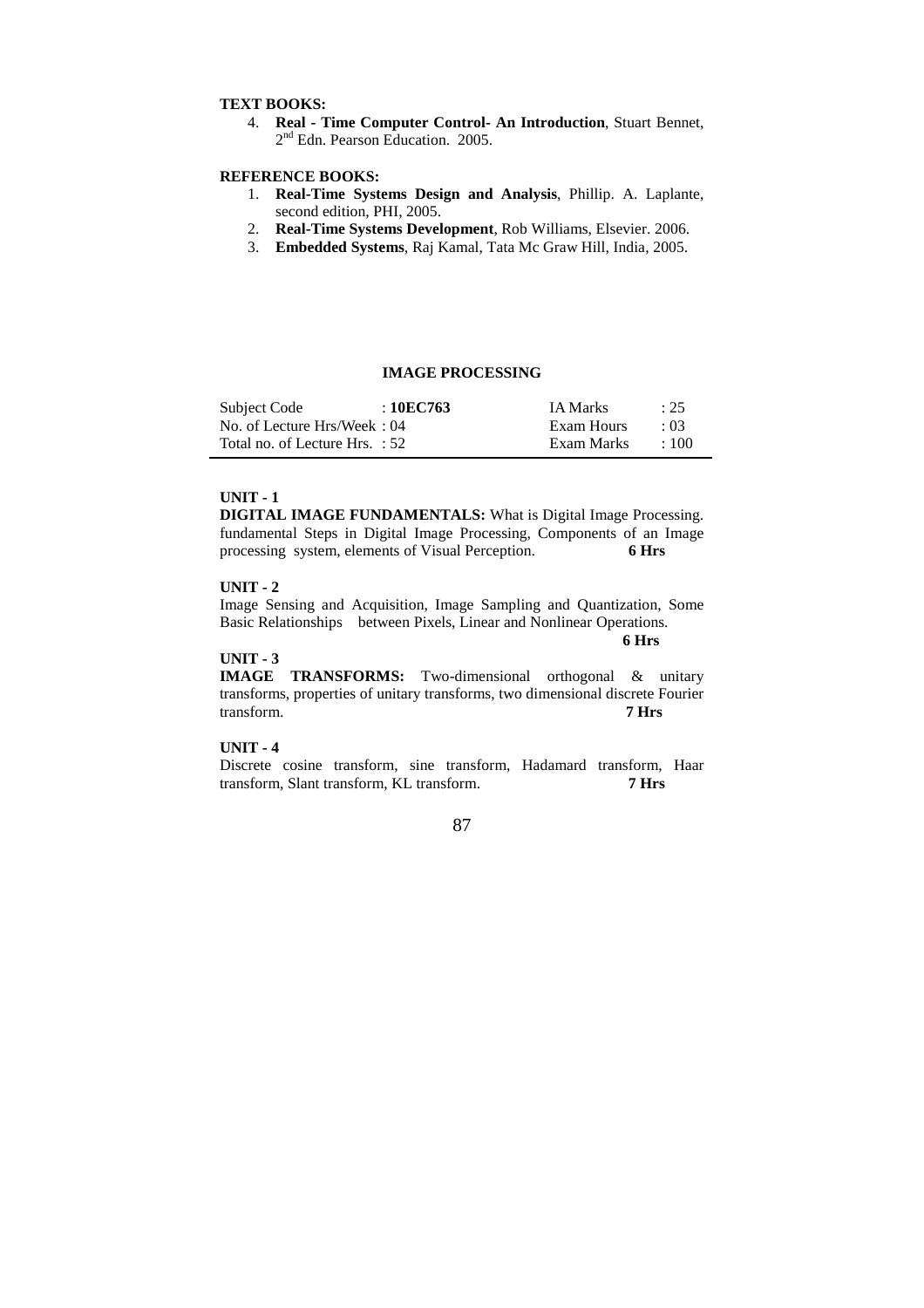**IMAGE ENHANCEMENT:** Image Enhancement in Spatial domain, Some Basic Gray Level Trans -formations, Histogram Processing, Enhancement Using Arithmetic/Logic Operations. **7 Hrs** 

# **UNIT - 6**

Basics of Spatial Filtering Image enhancement in the Frequency Domain filters, Smoothing Frequency Domain filters, Sharpening Frequency Domain filters, homomorphic filtering. 6 **Hrs** 

# **UNIT - 7**

Model of image degradation/restoration process, noise models, Restoration in the Presence of Noise, Only-Spatial Filtering Periodic Noise Reduction by Frequency Domain Filtering, Linear Position-Invariant Degradations, inverse filtering, minimum mean square error (Weiner) Filtering, **7 Hrs** 

# **UNIT - 8**

Color Fundamentals. Color Models, Pseudo color Image Processing., processing basics of full color image processing

 **6 Hrs** 

#### **TEXT BOOK:**

1. **"Digital Image Processing"**, Rafael C.Gonzalez, Richard E. Woods, etl , TMH,  $2<sup>nd</sup>$  Edition 2010.

# **REFERENCE BOOKS:**

- 1. **"Fundamentals of Digital Image Processing"**, Anil K. Jain, Pearson Education, 2001.
- 2. **"Digital Image Processing and Analysis"**, B. Chanda and D. Dutta Majumdar, PHI, 2003.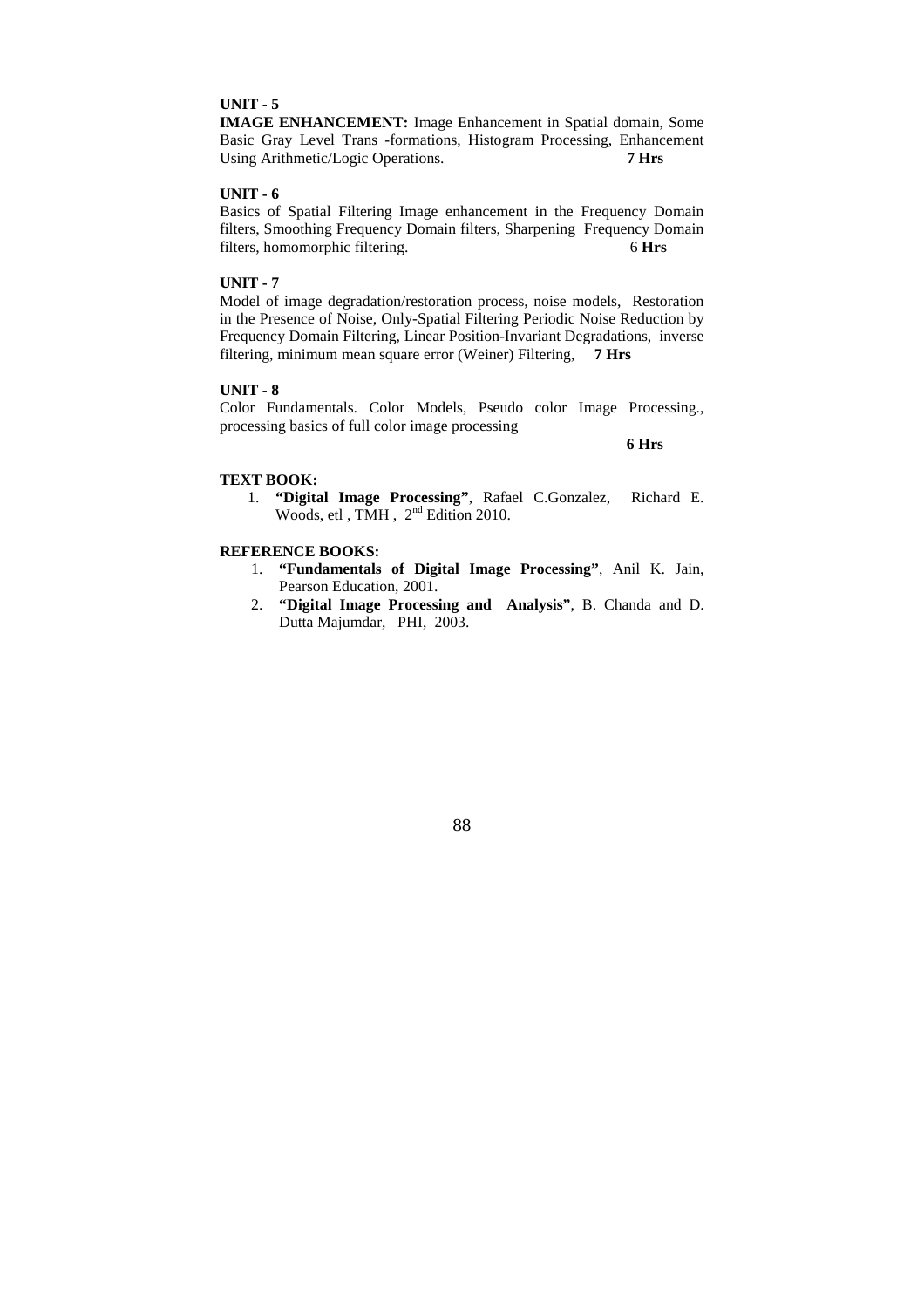# **RADIO FREQUENCY INTEGRATED CIRCUITS**

| Subject Code                   | :10EC764 | <b>IA Marks</b> | : 25       |
|--------------------------------|----------|-----------------|------------|
| No. of Lecture Hrs/Week: 04    |          | Exam Hours      | $\cdot$ 03 |
| Total no. of Lecture Hrs. : 52 |          | Exam Marks      | $\pm 100$  |

#### **UNIT - 1**

**OVERVIEW OF WIRELESS PRINCIPLES:** A brief history of wireless systems, Noncellular wireless applications, Shannon, Modulations & Alphabet Soup, Propagation. 3 Hrs **PASSIVE RLC NETWORKS:** Introduction, Parallel RLC Tank, Series RLC Networks, Other RLC networks, RLC Networks as impedance Transformers. **4 Hrs** 

# **UNIT - 2**

**CHARACTERISTICS OF PASSIVE IC COMPONENTS:** Introduction, Interconnect at radio frequencies: Skin effect, resisters, Capacitors, Inductors, Transformers, Interconnect options at high frequency. **6 Hrs** 

#### **UNIT - 3**

**A REVIEW OF MOS DEVICE PHYSICS:** Introduction, A little history, FETs, MOSFET physics, The long – channels approximation, operation in weak inversion (sub threshold), MOS device physics in the short – channel regime, Other effects. **3 Hrs** 

**DISTRIBUTED SYSTEMS:** Introduction, Link between lumped and distributed regimes driving-point impedance of iterated structures, Transmission lines in more detail, Behavior of Finite – length transmission lines, summary of transmission line equations, artificial lines. **4 Htrs** 

# **UNIT - 4**

**THE SMITH CHART AND S-PARAMETERS:** Introduction, The smith chart, S-parameters, Band Width Estimation Techniques, Introduction, The method of open – circuit time constant, The method of short circuit time constant, Risetime, Delay and bandwidth. **6 Hrs** 

<u>89 and 2012 and 2014 and 2014 and 2014 and 2014 and 2014 and 2014 and 2014 and 2014 and 2014 and 2014 and 201</u>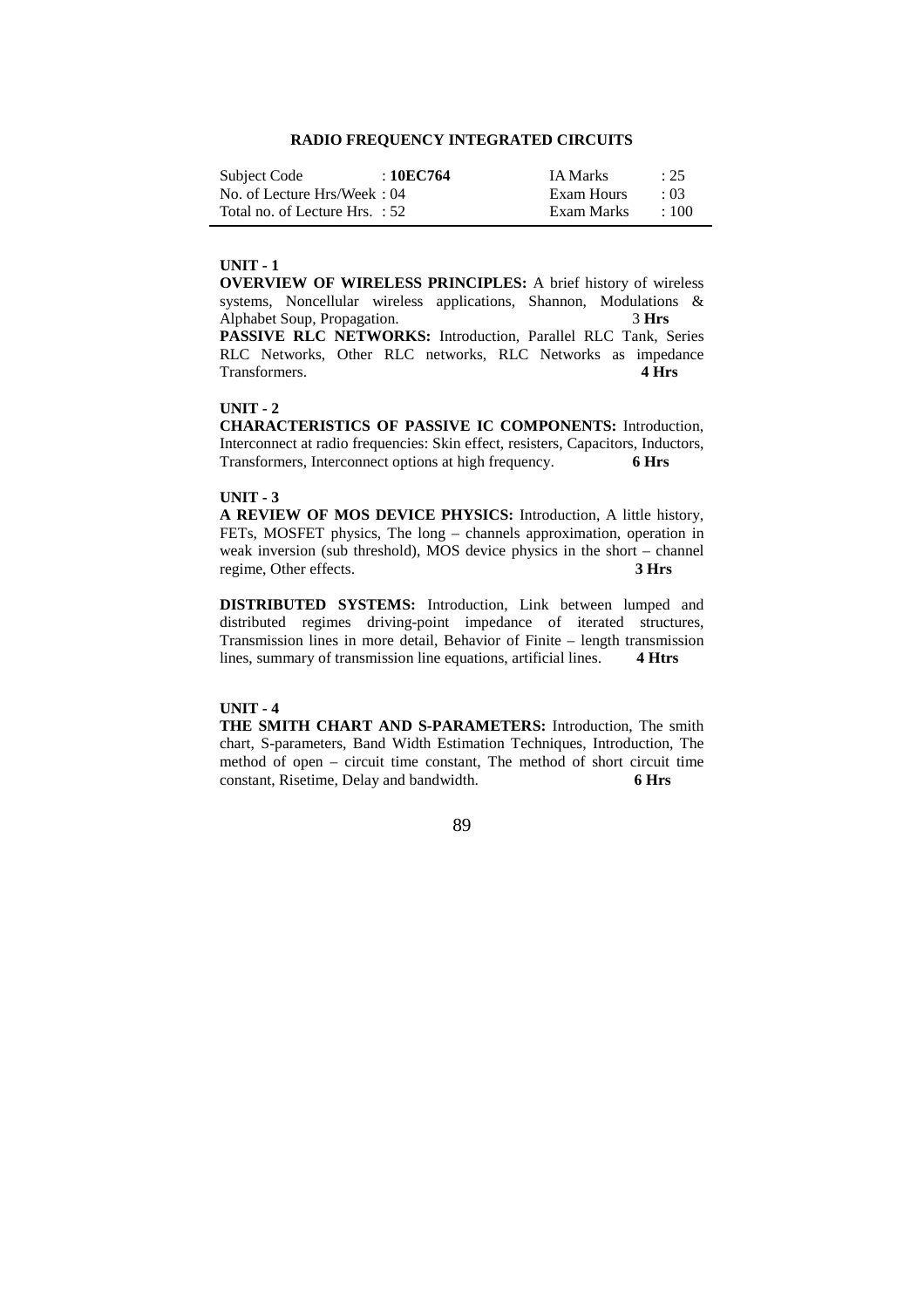**HIGH FREQUENCY AMPLIFIER DESIGN:** Introduction, Zeros as bandwidth Enhancers, The shunt –series amplifier, Bandwidth Enhancement with  $f_T$  Doublers, Tuned amplifiers, Neutralization and unilateralization, Cascaded amplifiers, AM – PM conversion. **7 Hrs** 

#### **UNIT - 6**

**VOLTAGE REFERENCES AND BIASING:** Introduction, Review of diode behavior, Diodes and bipolar transistors in CMOS technology, Supply  $-$ independent bias circuits, Bandgap voltage reference, Constant  $g_m$  bias. **Noise**: Introduction, Thermal noise, Shot noise, Flicker noise, Popcorn noise, Classical two- port noise theory, Examples of noise calculations, A handy rule of thumb, Typical noise performance. **6 Hrs** 

# **UNIT - 7**

**LOW NOISE AMPLIFIER DESIGN:** Introduction, Derivation of intrinsic MOSFET two-port noise parameters, LNA topologies: Power match versus noise match, Power-constrained noise optimization, Design examples, linearity and large signal performance, Spurious – free Dynamic range. **Mixers:** Introduction, Mixer fundamental, Nonlinear systems as linear mixers. **7 Hrs** 

# **UNIT - 8**

Multiplier – based mixers, Sub sampling mixers, Diode ring mixers, RF power amplifiers, Introduction, general considerations, Class A, AB, B and C power amplifier, Class D amplifiers, Class E amplifiers Class F amplifiers, Modulation of power amplifiers, summary of PA characteristics, RF PA design examples, additional design considerations, Design summery.

 **7 Hrs** 

#### **TEXT BOOK:**

1. **The design of CMOS radio-frequency integrated circuit**, Thomas H. Lee,  $2^{nd}$  edition Cambridge,  $2004$ .

#### **REFERENCE BOOK:**

1. **Design of Analog CMOS integrated circuit**, Behzad Razavi, Tata Mc Graw Hill, 2005.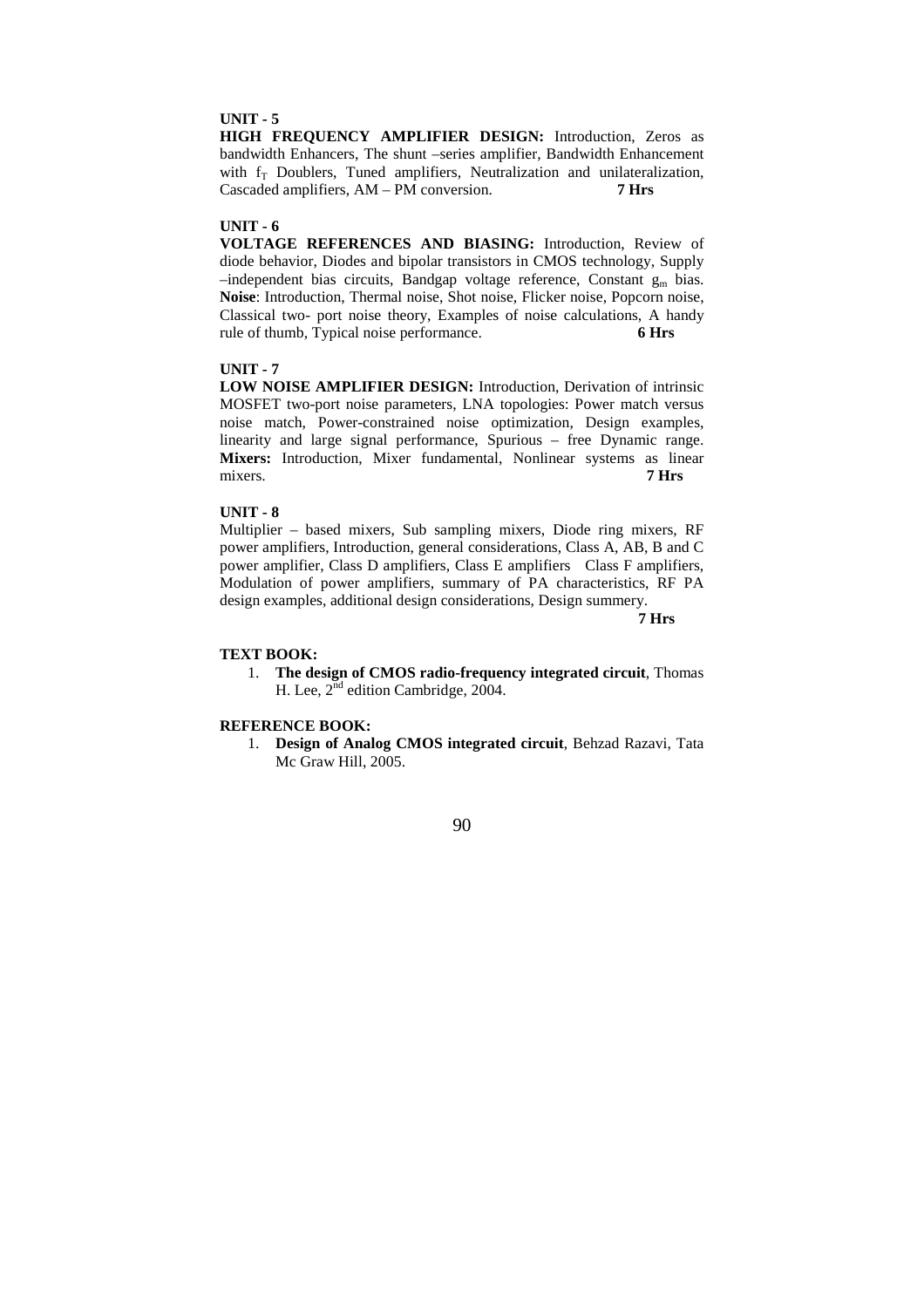#### **WAVELET TRANSFORMS**

| Subject Code                   | :10EC765 | <b>IA Marks</b> | : 25       |
|--------------------------------|----------|-----------------|------------|
| No. of Lecture Hrs/Week: 04    |          | Exam Hours      | $\cdot$ 03 |
| Total no. of Lecture Hrs. : 52 |          | Exam Marks      | $\div 100$ |

#### **UNIT - 1**

**CONTINUOUS WAVELET TRANSFORM:** Introduction, C-T wavelets, Definition of CWT, The CWT as a correlation. Constant Q-Factor Filtering Interpolation and time frequency resolution, the CWT as an operator, inverse CWT. **6 Hrs** 

## **UNIT - 2**

**INTRODUCTION TO DISCRETE WAVELET TRANSFORM AND ORTHOGONAL WAVELET DECOMPOSITION:** Introduction. **WAVELET DECOMPOSITION:** Introduction. Approximation of vectors in nested linear vector spaces, (i) example of approximating vectors in nested subspaces of a finite dimensional liner vector space, (ii) Example of approximating vectors in nested subspaces of an infinite dimensional linear vector space. Example MRA. (i) Bases for the approximations subspaces and Harr scaling function, (ii) Bases for detail subspaces and Haar wavelet. **7 Hrs** 

#### **UNIT - 3**

**MRA, ORTHO NORMAL WAVELETS AND THEIR RELATIONSHIP TO FILTER BANKS:** Introduction, Formal definition of an MRA. Construction of a general orthonormal MRA, (i) scaling function and subspaces, (ii) Implication of dilation equation and orthogonality, a wavelet basis for MRA. (i) Two scale relations for (t), (ii) Basis for the detail subspace (iii) Direct sum decomposition, Digital filtering interpolation (i) Decomposition filters, (ii) reconstruction, the signal. **7 Hrs** 

#### **UNIT - 4**

**EXAMPLES OF WAVELETS:** Examples of orthogonal basis generating wavelets, (i) Daubechies  $D_4$  scaling function and wavelet. (ii) band limited wavelets, Interpreting orthonormal MRAs for Discrete time MRA, (iii) Basis<br>functions for DTWT<br>6 Hrs functions for DTWT.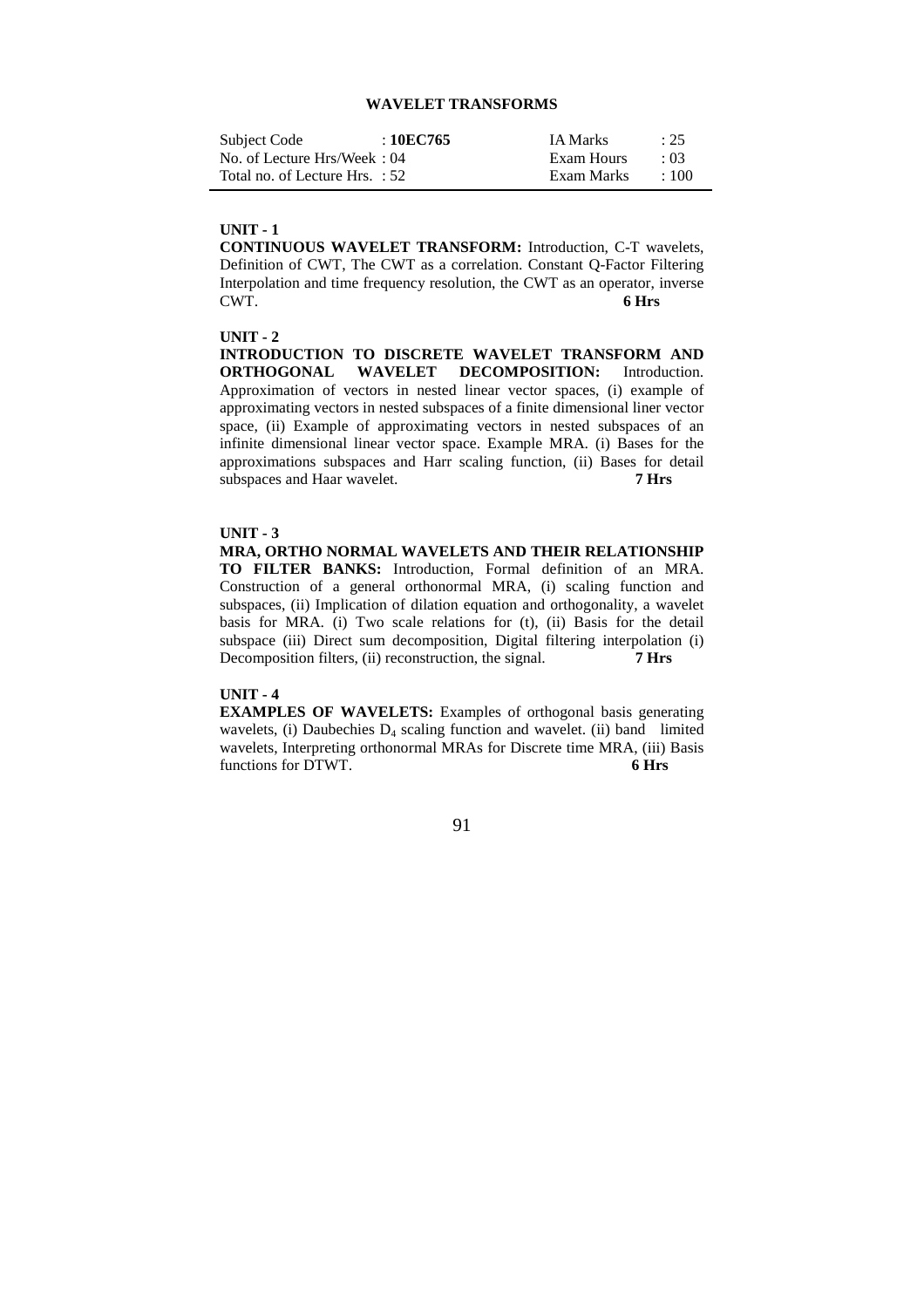**ALTERNATIVE WAVELET REPRESENTATIONS:** Introduction, Biorthogonal wavelet bases, Filtering relationship for bi-orthogonal filters, Examples of bi-orthogonal scaling functions and wavelets. 2-D wavelets.

#### **6 Hrs**

# **UNIT - 6**

Non - separable multidimensional wavelets, wavelet packets. Wavelets Transform and Data Compression: Introduction, transform coding, DTWT for image compression (i) Image compression using DTWT and run-length encoding. **7 Hrs** 

#### **UNIT - 7**

(i) Embedded tree image coding (ii) compression with JPEG audio compression (iii) Audio masking, (iv) Wavelet based audio coding.

 **6 Hrs** 

#### **UNIT - 8**

**CONSTRUCTION OF SIMPLE WAVELETS:** Construction of simple wavelets like Harr and DB1. Other Applications of Wavelet Transforms: Introduction, wavelet de-noising, speckle removal, edge detection and object isolation, Image fusions, Object detection by wavelet transforms of projections. **7 Hrs** 

#### **TEXT BOOK:**

6. **Wavelet transforms- Introduction to theory and applications**, Raghuveer M.Rao and Ajit S. Bapardikar, Person Education, 2000.

#### **REFERENCE BOOKS:**

- 3. **Wavelet transforms,** Prasad and Iyengar, John Wiley India Pvt. Ltd, 2007.
- 4. **Wave-let and filter banks**, Gilbert Strang and Nguyen Wellesley Cambridge press, 1996
- 5. **Insight into WAVELETS from theory to practice,** K.P. Soman and K.L. Ramchandran, Eastern Economy Edition, 2008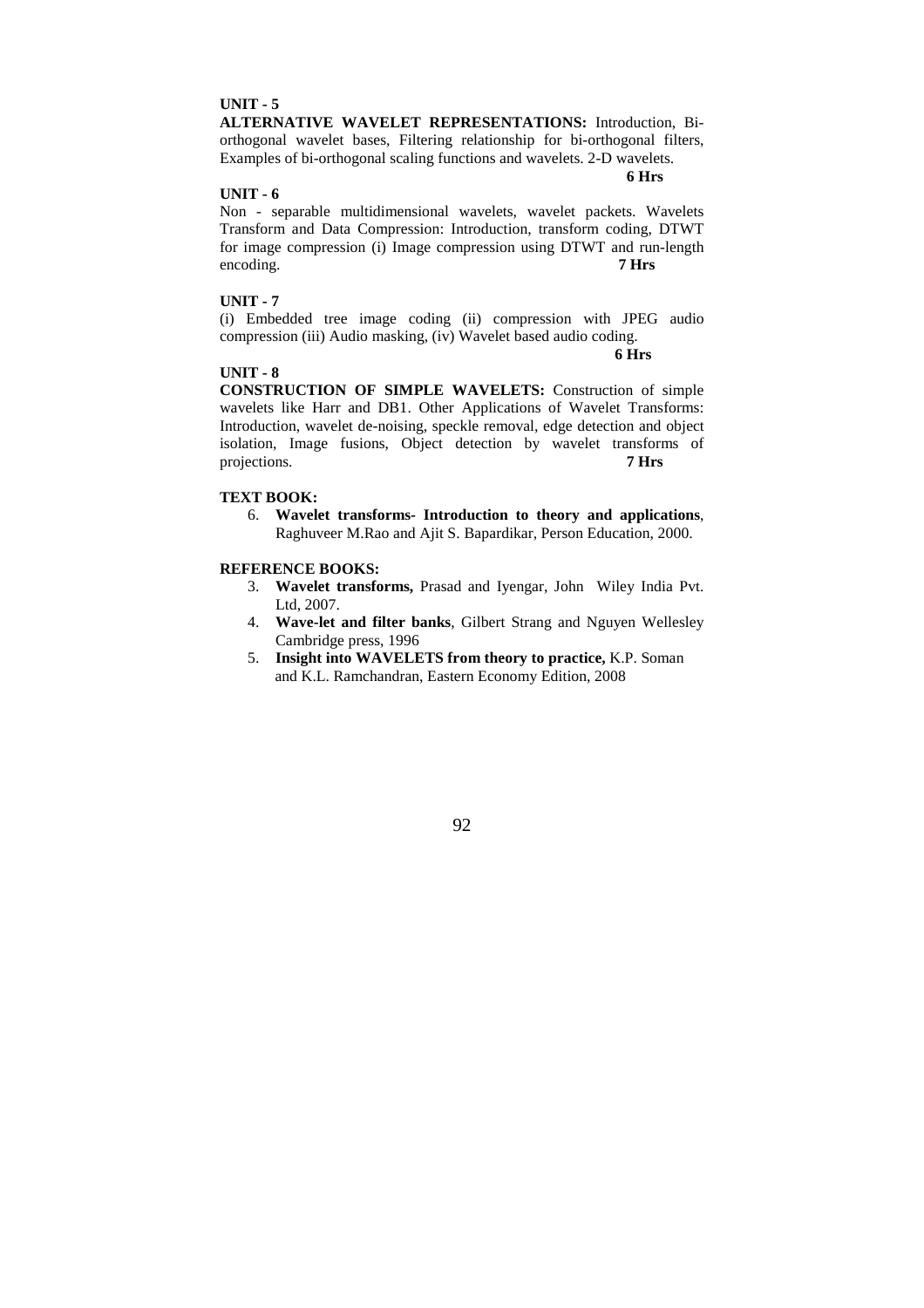## **MODELING AND SIMULATION OF DATA NETWORKS**

| Subject Code                   | : 10EC766 | <b>IA Marks</b> | : 25       |
|--------------------------------|-----------|-----------------|------------|
| No. of Lecture Hrs/Week: 04    |           | Exam Hours      | $\cdot$ 03 |
| Total no. of Lecture Hrs. : 52 |           | Exam Marks      | $\pm 100$  |

#### **UNIT – 1&2**

**DELAY MODELS IN DATA NETWORKS:** Queuing Models, M/M/1, M/M/m, M/M/ $\Box$ , M/M/m/m and other Markov System, M/G/1 System, Networks of Transmission Lines, Time Reversibility, Networks of Queues.  **12 Hrs** 

#### **UNIT – 3&4**

**MULTI-ACCESS COMMUNICATION:** Slotted Multi-access and the Aloha System, Splitting Algorithms, Carrier Sensing, Multi-access Reservations, Packet Radio Networks. **12 Hrs** 

# **UNIT – 5&6**

**ROUTING IN DATA NETWORKS:** Introduction, Network Algorithms and Shortest Path Routing, Broadcasting Routing Information: Coping with Link Failures, Flow models, Optimal Routing, and Topological Design, Characterization of Optimal Routing, Feasible Direction Methods for Optimal Routing, Projection Methods for Optimum Routing, Routing in the Codex Network. **14 Hrs** 

# **UNIT – 7&8**

**FLOW CONTROL:** Introduction, Window Flow Control, Rate Control Schemes, Overview of Flow Control in Practice, Rate Adjustment Algorithms. **14 Hrs** Algorithms.

# **REFERENCE BOOKS:**

1. **"Data Networks"** Dimitri Bertsekas and Robert Gallager, 2nd edition, Prentice Hall of India, 2003.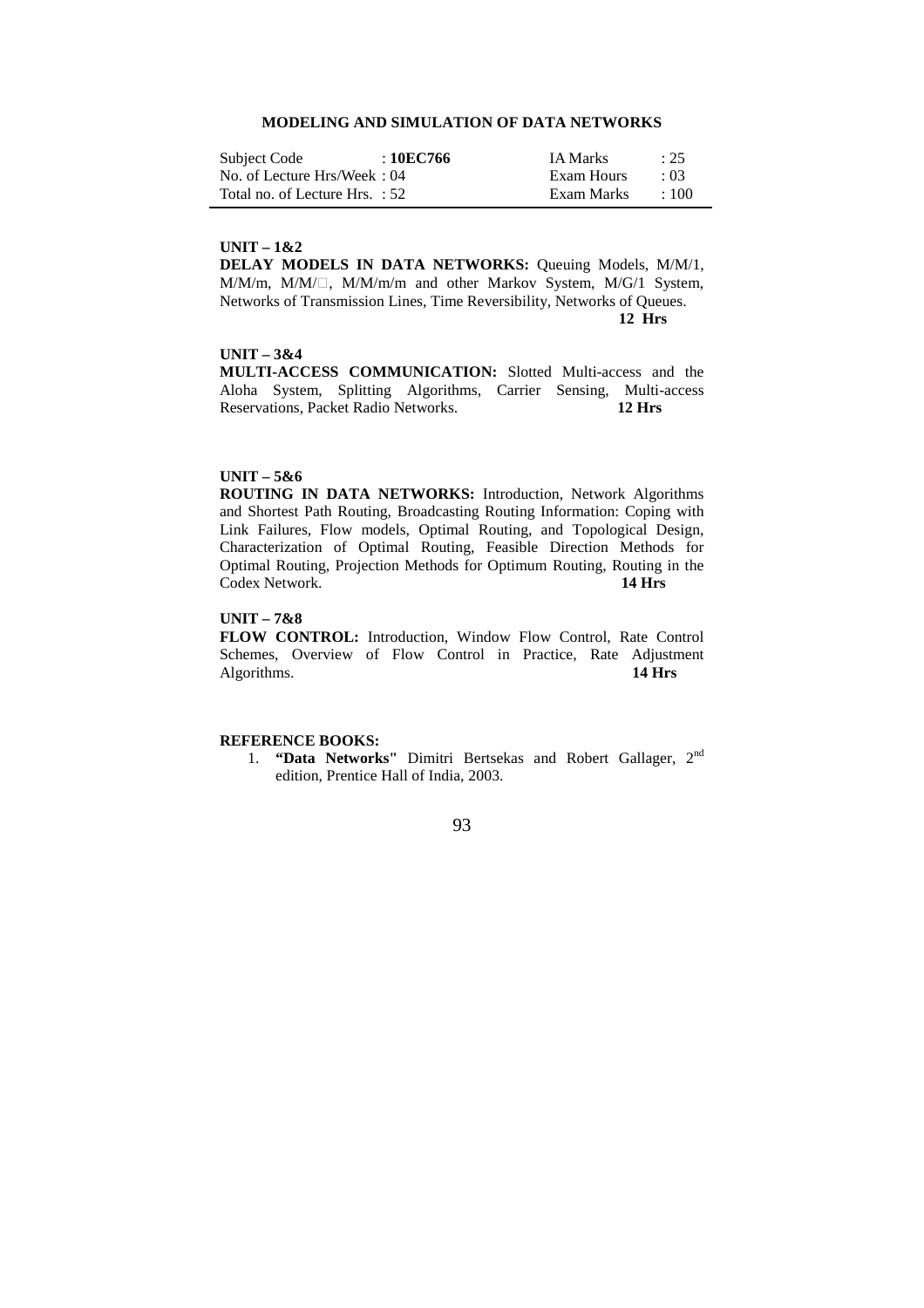- 2. **"High-Speed Networks and Internets"** William Stallings, Pearson Education (Asia) Pte. Ltd, 2004.
- 3. **"High Performance Communication Networks"** J. Walrand and P. Varaya, 2<sup>nd</sup> edition, Harcourt India Pvt. Ltd. & Morgan Kaufman, 2000.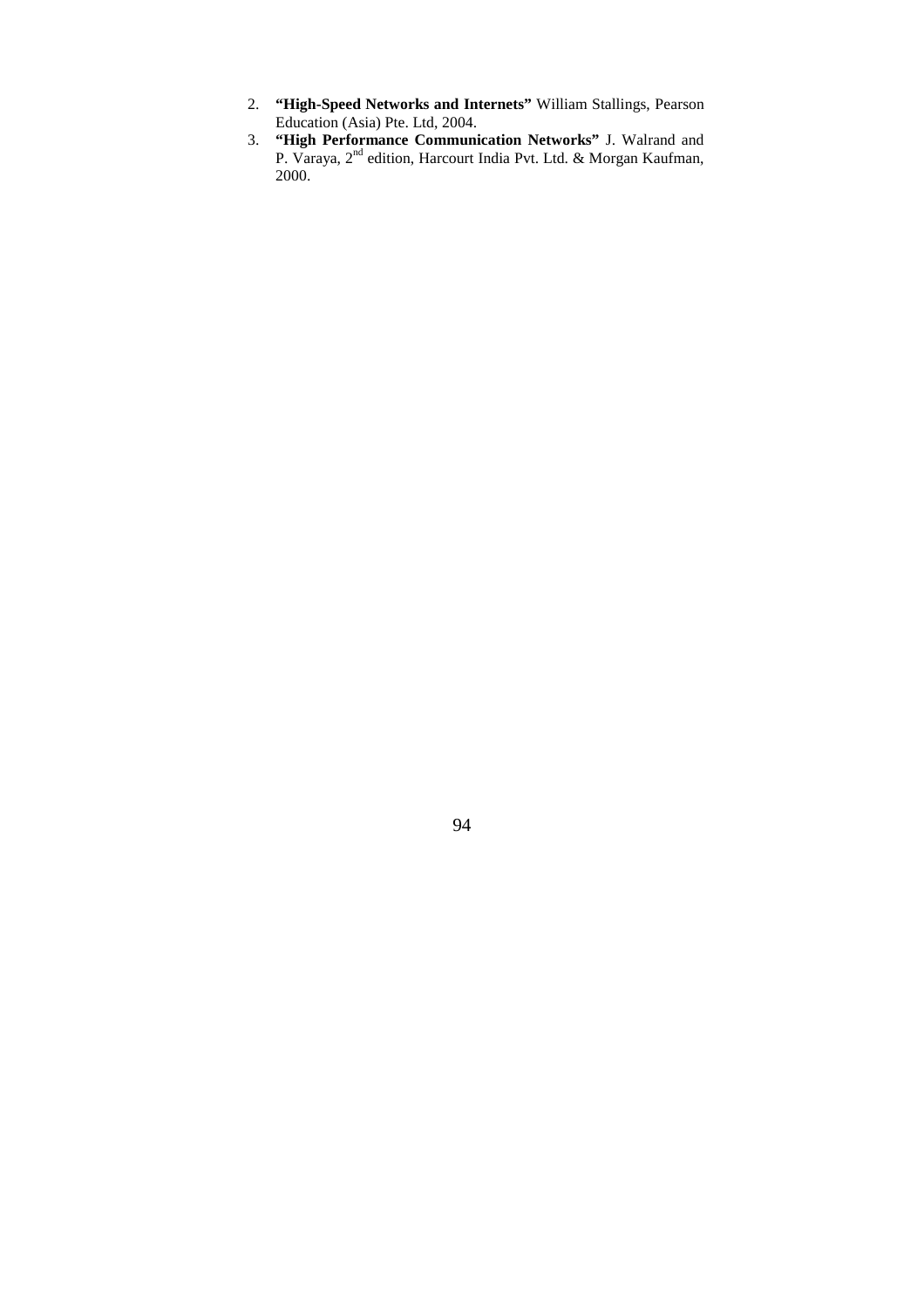#### VIII SEMESTER

## **WIRELESS COMMUNICATION**

| Subject Code                   | : 10EC81 | <b>IA Marks</b> | : 25       |
|--------------------------------|----------|-----------------|------------|
| No. of Lecture Hrs/Week: 04    |          | Exam Hours      | $\cdot$ 03 |
| Total no. of Lecture Hrs. : 52 |          | Exam Marks      | $\div 100$ |

#### **UNIT - 1**

Introduction to wireless telecommunication systems and Networks, History and Evolution Different generations of wireless cellular networks 1G, 2g,3G and 4G networks. **6 Hrs** 

## **UNIT - 2**

Common Cellular System components, Common cellular network components, Hardware and software, views of cellular networks, 3G cellular systems components, Cellular component identification Call establishment.

#### **UNIT - 3**

**7 Hrs** 

Wireless network architecture and operation, Cellular concept Cell fundamentals, Capacity expansion techniques, Cellular backbone networks, Mobility management, Radio resources and power management Wireless network security. **7 Hrs 7** 

## **UNIT - 4**

GSM and TDMA techniques, GSM system overview, GSM Network and system Architecture, GSM channel concepts, GSM identifiers

**6 Hrs** 

#### **UNIT - 5**

GSM system operation, Traffic cases, Cal handoff, Roaming, GSM protocol architecture. TDMA systems. **6 Hrs** 

#### **UNIT - 6**

CDMA technology, CDMA overview, CDMA channel concept CDMA operations. **6 Hrs**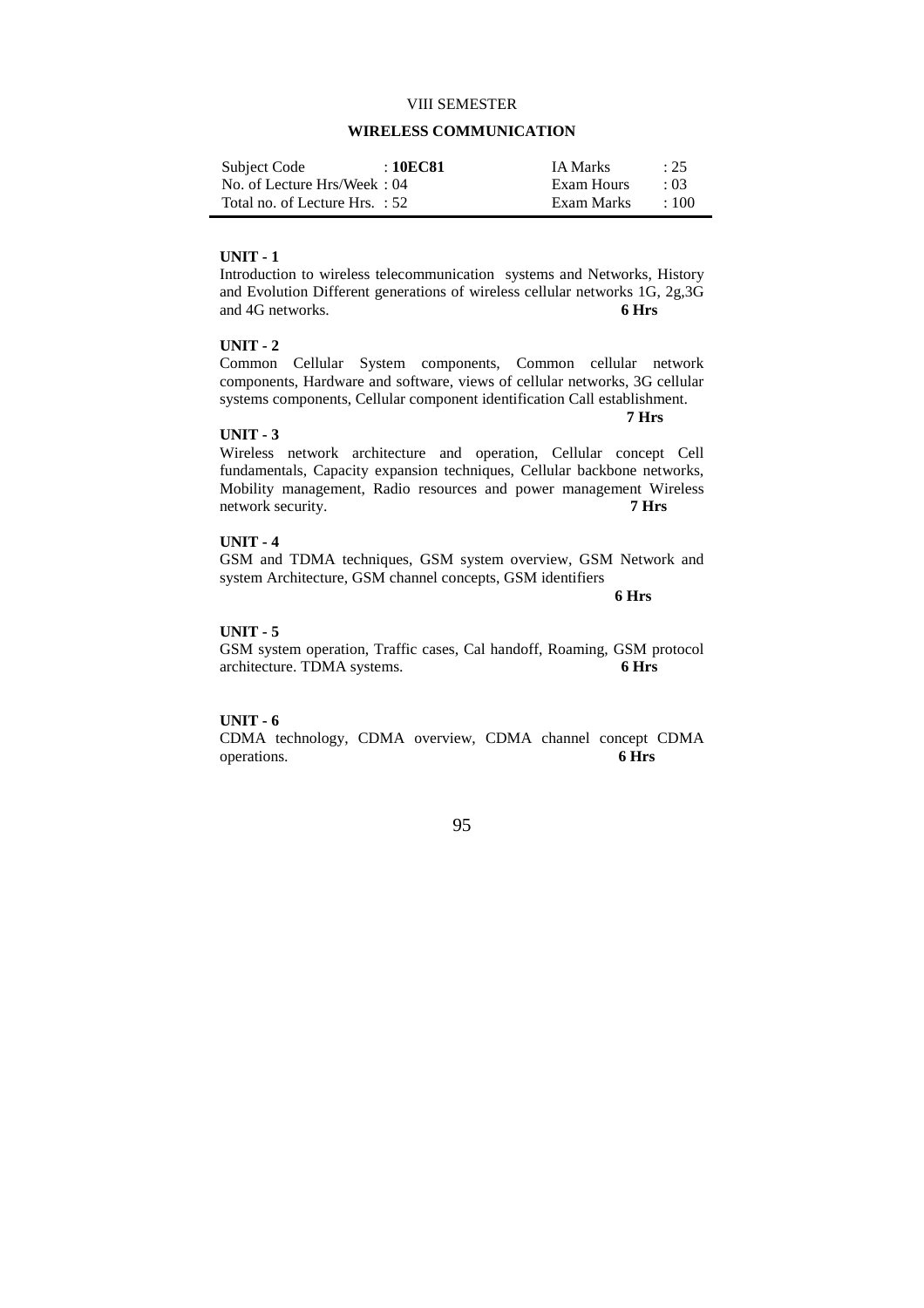Wireless Modulation techniques and Hardware, Characteristics of air interface, Path loss models, wireless coding techniques, Digital modulation techniques, OFDM, UWB radio techniques, Diversity techniques, Typical GSM Hardware. **7 Hrs** 

# **UNIT - 8**

Introduction to wireless LAN 802.11X technologies, Evolution of Wireless LAN Introduction to 802.15X technologies in PAN Application and architecture Bluetooth Introduction to Broadband wireless MAN, 802.16X technologies. **7 Hrs** 

#### **TEXT BOOK:**

1. **Wireless Telecom Systems and networks**, Mullet: Thomson Learning 2006.

# **REFERENCE BOOKS:**

- 1. Mobile Cellular Telecommunication, Lee W.C.Y, MGH, 2<sup>nd</sup>, 2009.
- 2. **Wireless communication** D P Agrawal: 2nd Edition Thomson learning 2007.
- 3. **Fundamentals of Wireless Communication**, David Tse, Pramod Viswanath, Cambridge 2005.
- 4. S. S. Manvi, M. S. Kakkasageri, "**Wireles and Mobile Network**  concepts and protocols", John Wiley India Pvt. Ltd, 1<sup>st</sup> edition, 2010.
- 5. "**Wireless Communication Principles & Practice**" , T.S. Rappaport, PHI 2001.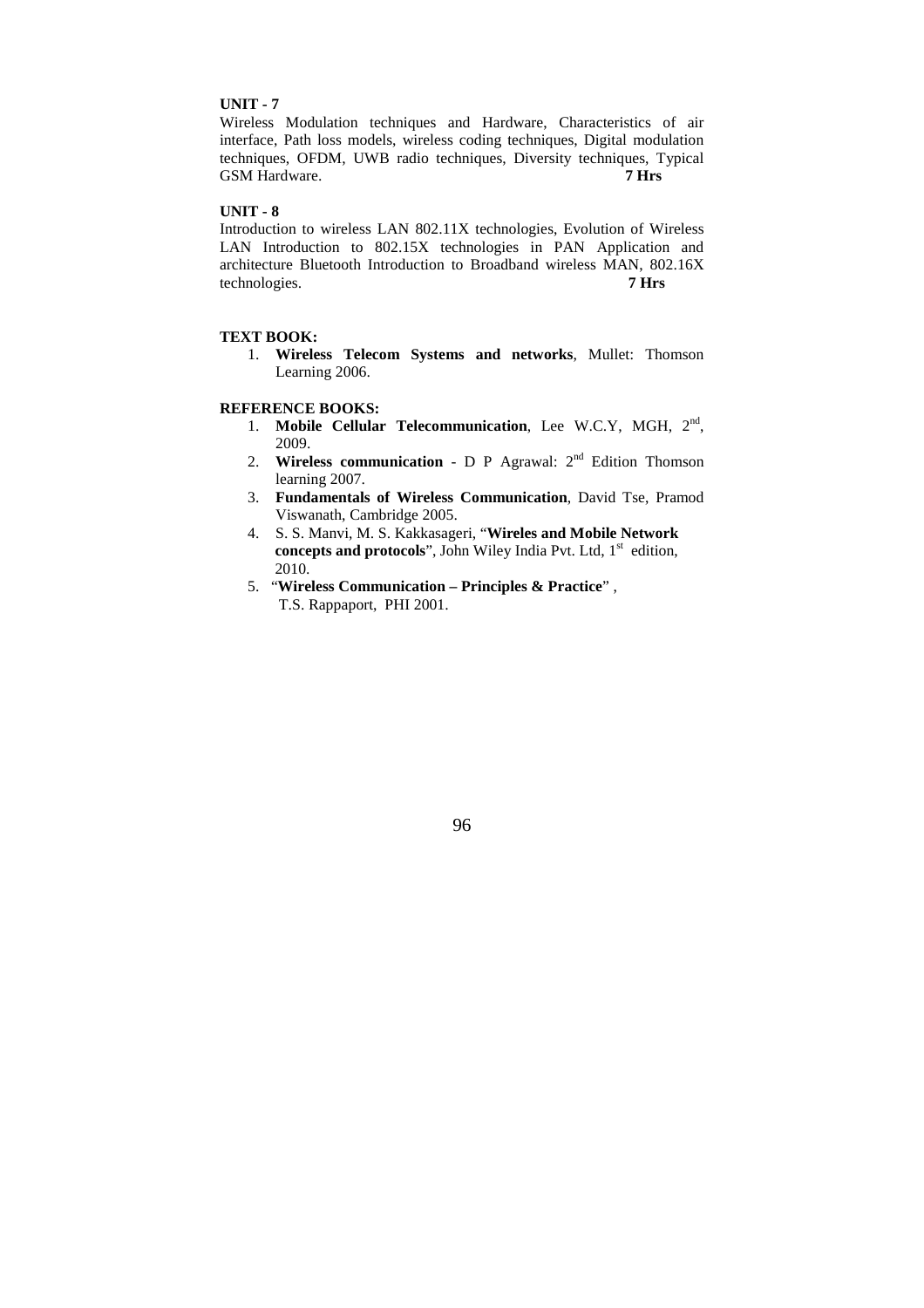# **DIGITAL SWITCHING SYSTEMS**

| Subject Code                   | : 10EC82 | <b>IA Marks</b> | : 25       |
|--------------------------------|----------|-----------------|------------|
| No. of Lecture Hrs/Week: 04    |          | Exam Hours      | $\cdot$ 03 |
| Total no. of Lecture Hrs. : 52 |          | Exam Marks      | $+100$     |

#### **UNIT - 1**

Developments of telecommunications, Network structure, Network services, terminology, Regulation, Standards. Introduction to telecommunications transmission, Power levels, Four wire circuits, Digital transmission, FDM, TDM, PDH and SDH, Transmission performance.

# **UNIT - 2**

#### **7 Hrs**

**EVOLUTION OF SWITCHING SYSTEMS:** Introduction, Message switching, Circuit switching, Functions of switching systems, Distribution systems, Basics of crossbar systems, Electronic switching, Digital switching systems. **6 Hrs** 

**DIGITAL SWITCHING SYSTEMS:** Fundamentals : Purpose of analysis, Basic central office linkages, Outside plant versus inside plant, Switching system hierarchy, Evolution of digital switching systems, Stored program control switching systems, Digital switching system fundamentals, Building blocks of a digital switching system, Basic call processing. **7 Hrs** 

# **UNIT - 3**

**TELECOMMUNICATIONS TRAFFIC:** Introduction, Unit of traffic, Congestion, Traffic measurement, Mathematical model, lost call systems, Queuing systems. **6 Hrs** 

#### **UNIT - 4**

**SWITCHING SYSTEMS:** Introduction, Single stage networks, Gradings, Link Systems, GOS of Linked systems. **6 Hrs** 

#### **UNIT - 5**

**TIME DIVISION SWITCHING:** Introduction, space and time switching, Time switching networks, Synchronisation. **6 Hrs**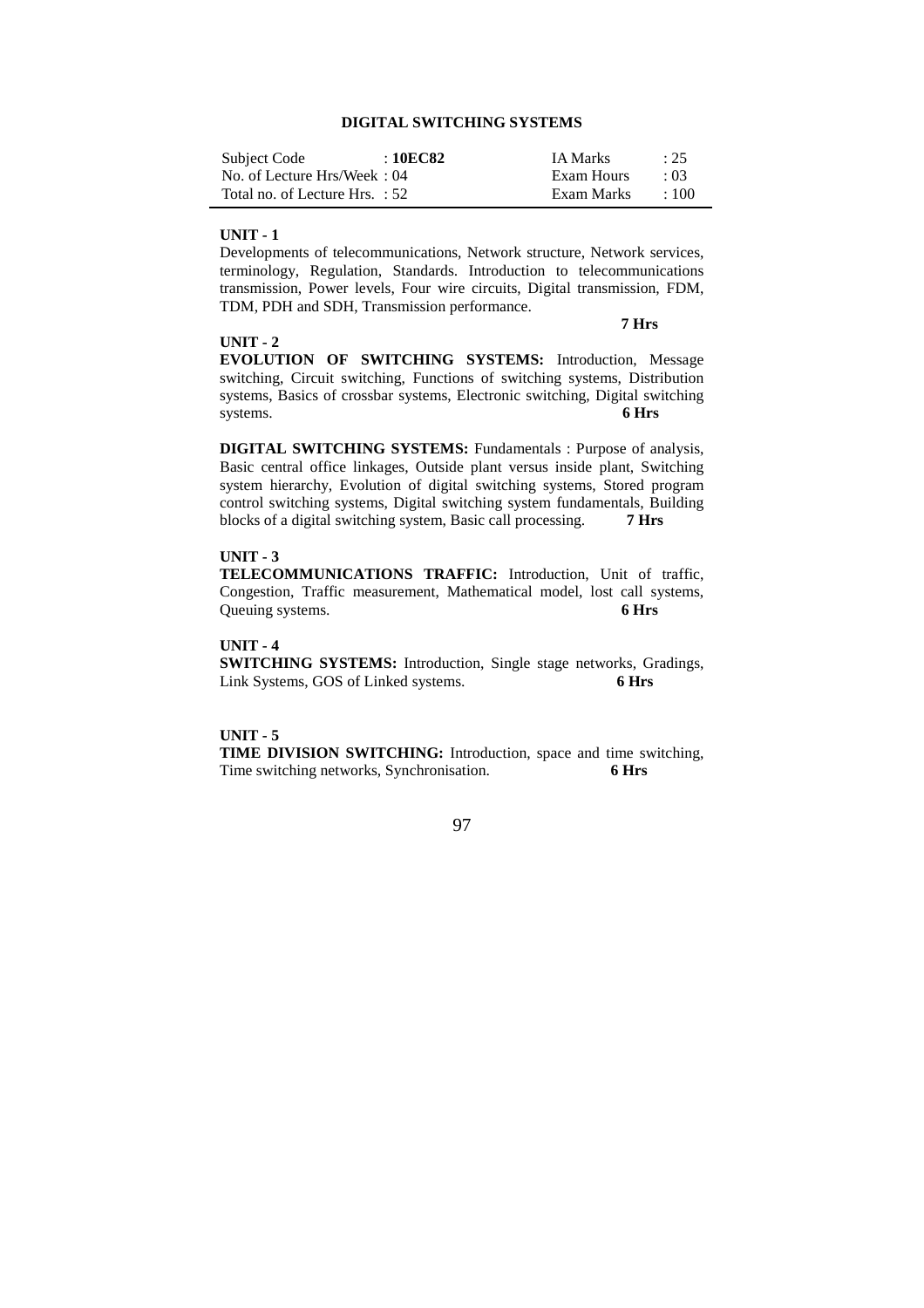**SWITCHING SYSTEM SOFTWARE:** Introduction, Scope, Basic software architecture, Operating systems, Database Management, Concept of generic program, Software architecture for level 1 control, Software architecture for level 2 control, Software architecture for level 3 control, Digital switching system software classification, Call models, Connect sequence, Software linkages during call, Call features, Feature flow diagram, Feature interaction. **7 hrs 7** 

## **UNIT - 7**

**MAINTENANCE OF DIGITAL SWITCHING SYSTEM:** Introduction, Scope, Software maintenance, Interface of a typical digital switching system central office, System outage and its impact on digital switching system reliability, Impact of software patches on digital switching system maintainability, Embedded patcher concept, Growth of digital switching system central office, Generic program upgrade, A methodology for proper maintenance of digital switching system, Effect of firmware deployment on digital switching system, Firmware-software coupling, Switching system maintainability metrics, Upgrade process success rate, Number of patches applied per year, Diagnostic resolution rate, Reported critical and major faults corrected, A strategy improving software quality, Program for software process improvement, Software processes improvement, Software processes, Metrics, Defect analysis, Defect analysis. **7 Hrs** 

# **UNIT - 8**

**A GENERIC DIGITAL SWITCHING SYSTEM MODEL:** Introduction, Scope, Hardware architecture, Software architecture, Recovery strategy, Simple call through a digital system, Common characteristics of digital switching systems. Analysis report. Reliability analysis. **6 Hrs** 

#### **TEXT BOOKS:**

- 1. **Telecommunication and Switching, Traffic and Networks** J E Flood**:** Pearson Education, 2002.
- 2. **Digital Switching Systems**, Syed R. Ali, TMH Ed 2002.

# **REFERENCE BOOK:**

1. **Digital Telephony** - John C Bellamy: Wiley India India Pvt. Ltd, 3rd Ed, 2008.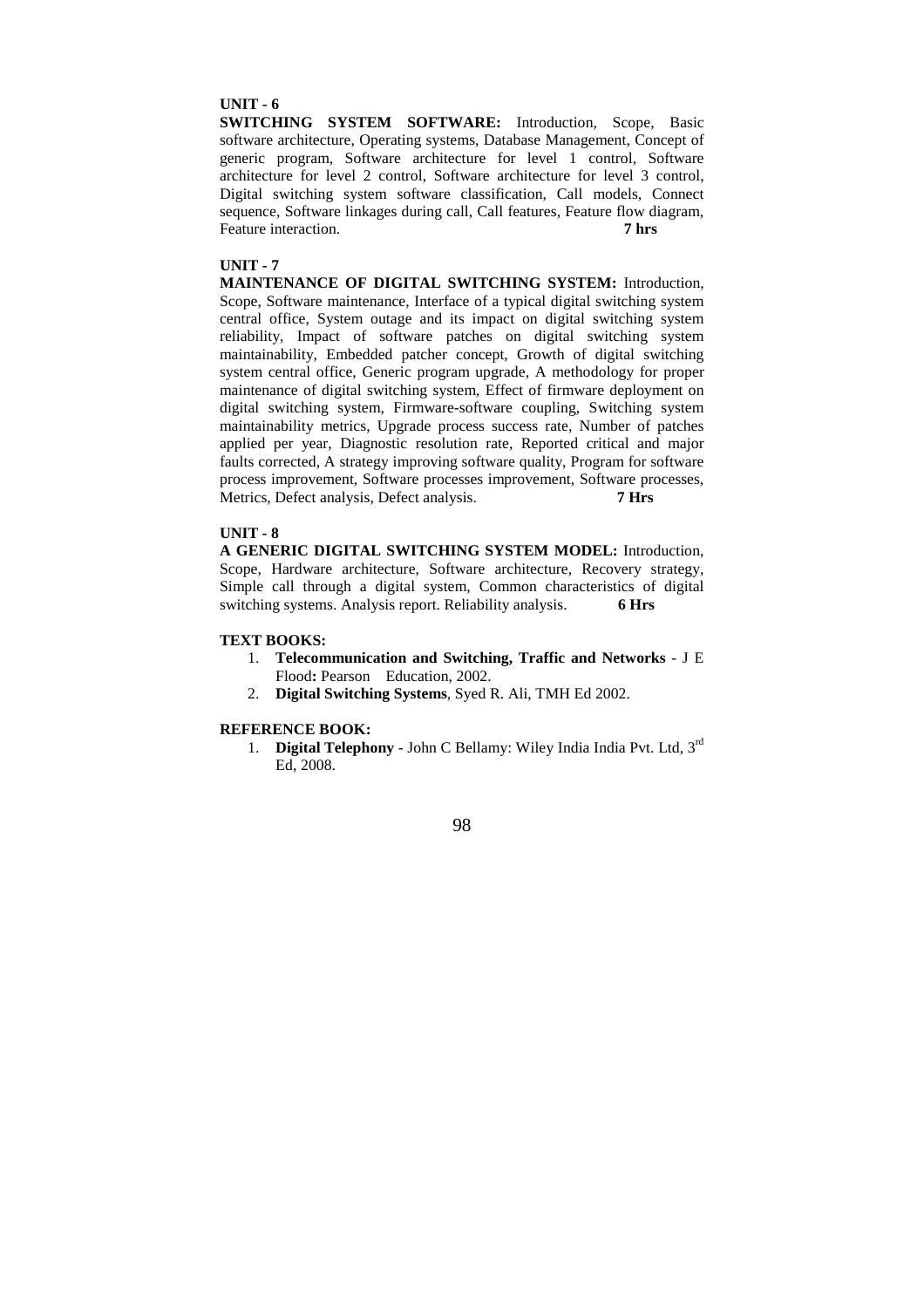## **ELECTIVE –4 (GROUP D)**

# **DISTRIBUTED SYSTEM**

| Subject Code                     | : 10EC831 | <b>IA Marks</b> | : 25       |
|----------------------------------|-----------|-----------------|------------|
| No. of Lecture Hrs/Week: 04      |           | Exam Hours      | $\cdot$ 03 |
| Total no. of Lecture Hrs. $: 52$ |           | Exam Marks      | $\pm 100$  |

#### **UNIT - 1**

**CHARACTERIZATION OF DISTRIBUTED SYSTEMS:** Introduction, Examples of distributed systems, Resource sharing and the web, Challenges.  **7 Hrs** 

# **UNIT - 2**

**SYSTEM MODELS:** Introduction, Architectural models, Fundamental mode.

#### **6 Hrs**

#### **UNIT - 3**

**INTERPROCESS COMMUNICATION:** Introduction, The API for the internet protocols, External data representation and marshalling, Clint-server communication, Group communication. **7 Hrs** 

# **UNIT - 4**

**DISTRIBUTED OBJECTS AND REMOTE INVOCATION:**  Introduction, Communication between distributed objects, Remote procedure call, Events and notifications. **6 Hrs** 

#### **UNIT - 5**

**SECURITY:** Introduction, Overview of security technique cryptographic algorithms, Digital signature, Cryptography progrmatics. **7 Hrs** 

## **UNIT - 6**

**TIME & GLOBAL STATES:** Introduction, Clocks, Events, Process states, Synchronizing physical clocks, Global states, Distributed debugging.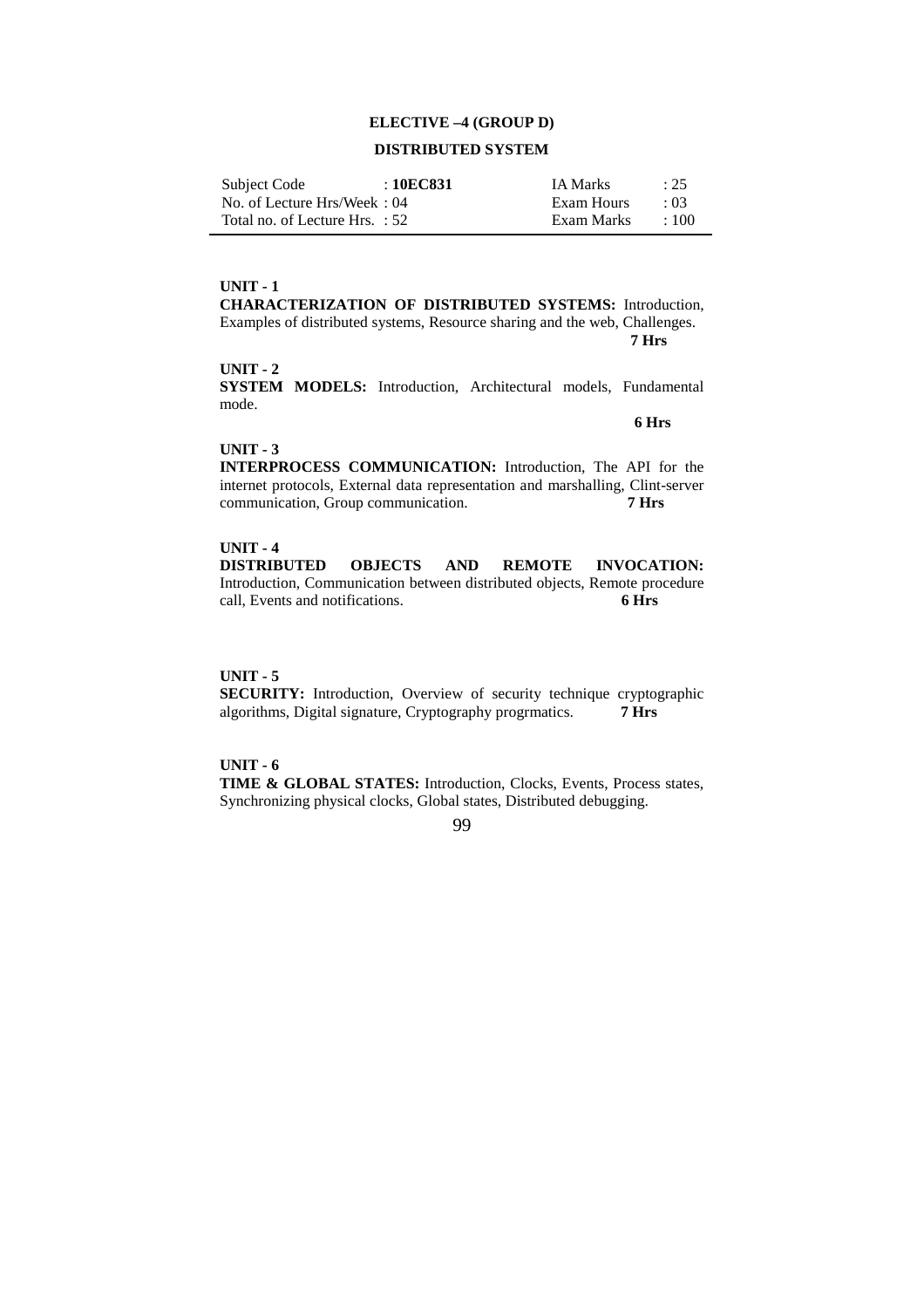#### **7 Hrs**

#### **UNIT - 7**

**COORDINATION AND AGREEMENT:** Distributed mutual exclusion, Elections, Multicast communication. **6 Hrs** 

#### **UNIT - 8**

**CORBA CASE STUDY:** Introduction, CORBA RMI, CORBA Services.  **6 Hrs** 

# **TEXT BOOK:**

5. **"Distributed Systems, Concepts & Design"**, George Coulouris, Jeam Dollimore, Tim Kindberg, fourth edition, 2006. Pearson education.

# **REFERENCE BOOK:**

7. **"Distributed System Architecture, a Middleware Approach"** Arno puder, Kay Romer, Frank Pilhofer, Morgan Kaufmann publishers.

#### **NETWORK SECURITY**

| Subject Code                   | : 10EC832 | <b>IA Marks</b> | : 25        |
|--------------------------------|-----------|-----------------|-------------|
| No. of Lecture Hrs/Week: 04    |           | Exam Hours      | $\cdot$ 03  |
| Total no. of Lecture Hrs. : 52 |           | Exam Marks      | $\cdot$ 100 |

# **UNIT - 1**

Services, mechanisms and attacks, The OSI security architecture, A model for network security. **6 Hrs** 

#### **UNIT - 2**

**SYMMETRIC CIPHERS:** Symmetric Cipher Model, Substitution Techniques, Transposition Techniques, Simplified DES, Data encryption standard (DES), The strength of DES, Differential and Linear Cryptanalysis, Block Cipher Design Principles and Modes of Operation, Evaluation Criteria for Advanced Encryption Standard, The AES Cipher. **7 Hrs**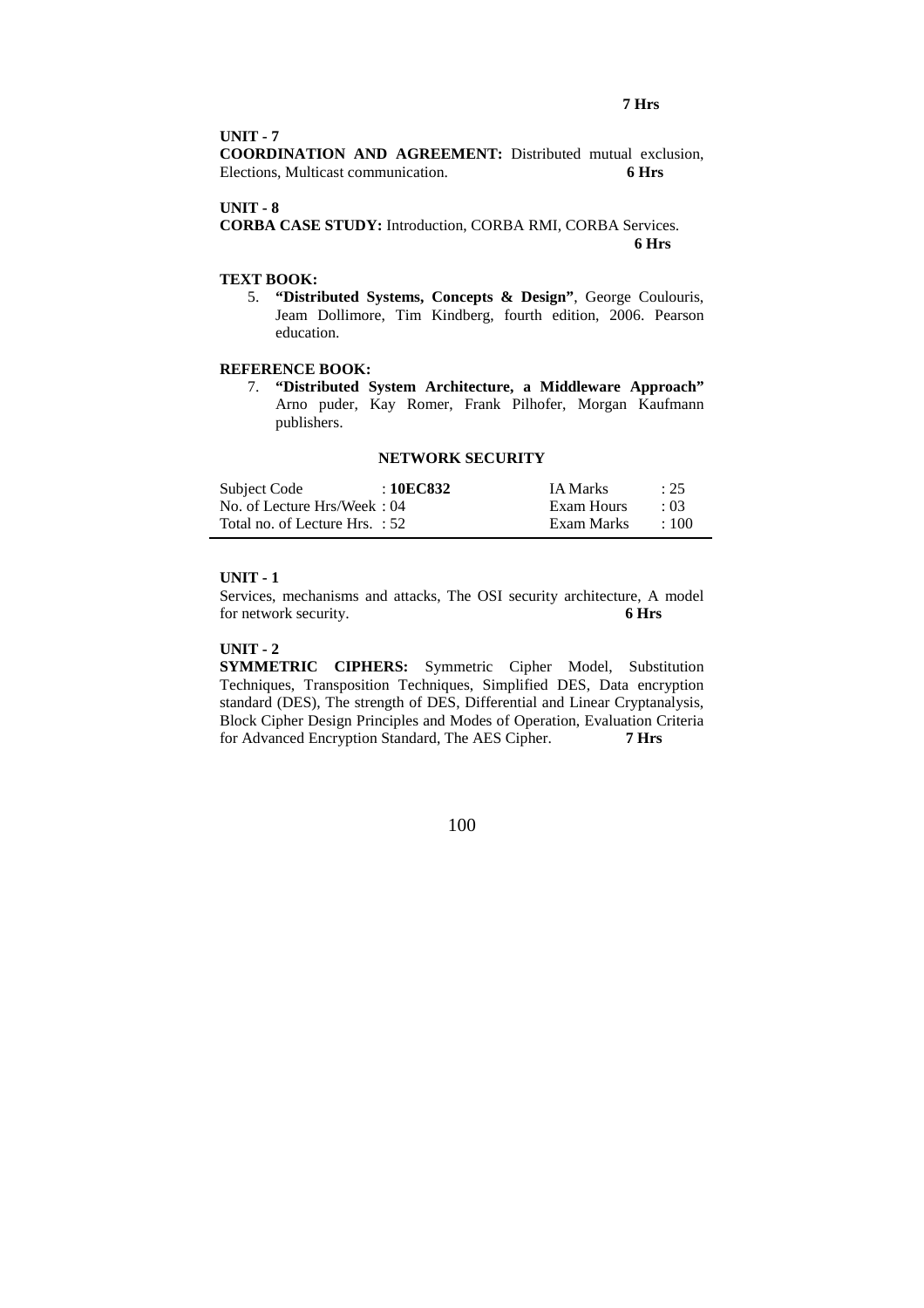Principles of Public-Key Cryptasystems, The RSA algorithm, Key Management, Diffie - Hellman Key Exchange, Elliptic Curve Arithmetic, Authentication functions, Hash Functions. **6 Hrs** 

# **UNIT - 4**

Digital signatures, Authentication Protocols, Digital Signature Standard.  **7 Hrs** 

#### **UNIT - 5**

Web Security Consideration, Security socket layer (SSL) and Transport layer security, Secure Electronic Transaction. **6 Hrs** 

# **UNIT - 6**

Intruders, Intrusion Detection, Password Management. **6 Hrs** 

# **UNIT - 7**

**MALICIOUS SOFTWARE:** Viruses and Related Threats, Virus Countermeasures. **7 Hrs** 

# **UNIT - 8**

| Firewalls Design Principles, Trusted Systems. |  | 6 Hrs |
|-----------------------------------------------|--|-------|
|                                               |  |       |

#### **TEXT BOOK:**

1. **Cryptography and Network Security**, William Stalling, Pearson Education, 2003.

#### **REFERENCE BOOKS:**

- 1. **Cryptography and Network Security**, Behrouz A. Forouzan, TMH, 2007.
- 2. **Cryptography and Network Security**, Atul Kahate, TMH, 2003.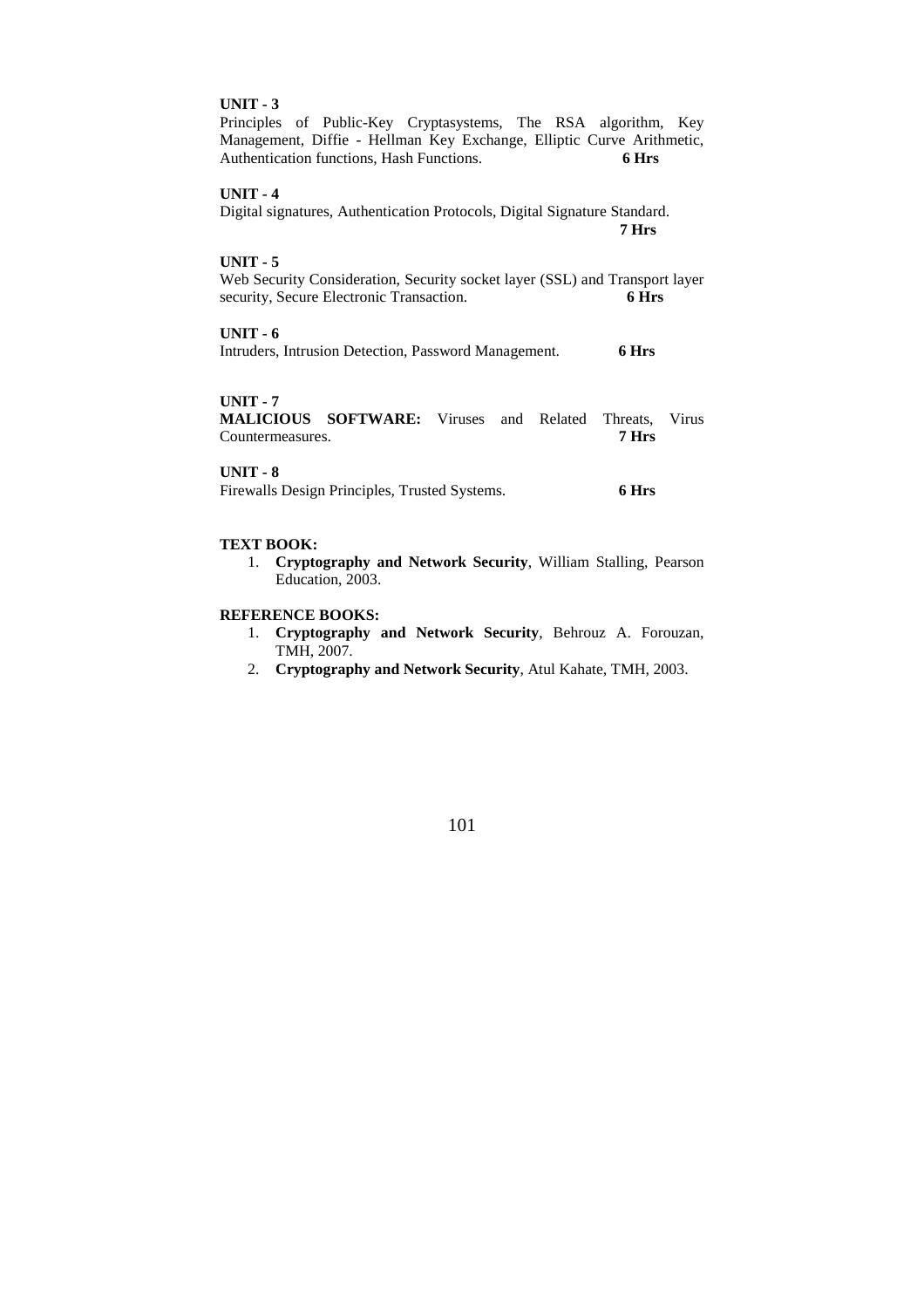# **OPTICAL NETWORKS**

| Subject Code                   | : 10EC833 | <b>IA Marks</b> | : 25       |
|--------------------------------|-----------|-----------------|------------|
| No. of Lecture Hrs/Week: 04    |           | Exam Hours      | $\cdot$ 03 |
| Total no. of Lecture Hrs. : 52 |           | Exam Marks      | $\pm 100$  |

# **UNIT - 1**

**INTRODUCTION TO OPTICAL NETWORKS:** Telecommunication networks, First generation optical networks, Multiplexing techniques, Second generation optical networks, System and network evolution. Non linear effects SPM, CPM, four wave mixing, Solitons. **7 Hrs** 

## **UNIT - 2**

**COMPONENTS:** Couplers, isolators and Circulators, Multiplexes and filters Optical amplifiers.

|                                                           | 6 Hrs |
|-----------------------------------------------------------|-------|
| $UNIT - 3$                                                |       |
| Transmitters, detectors, Switches, Wavelength converters. | 6 Hrs |

#### **UNIT - 4**

**TRANSMISSION SYSTEM ENGINEERING:** System model, Power penalty, Transmitter, receiver, optical amplifiers, Crosstalk, Dispersion, Overall design Consideration.

 **7 Hrs** 

## **UNIT - 5**

**FIRST GENERATION NETWORKS:** SONET/SDH, Computer interconnects, Mans, Layered architecture for SONET and second generation networks. **6 Hrs** 

# **UNIT - 6**

**WAVELENGTH ROUTING NETWORKS:** Optical layer, Node design, Network design and operation, routing and wavelength assignment architectural variations architectural variations.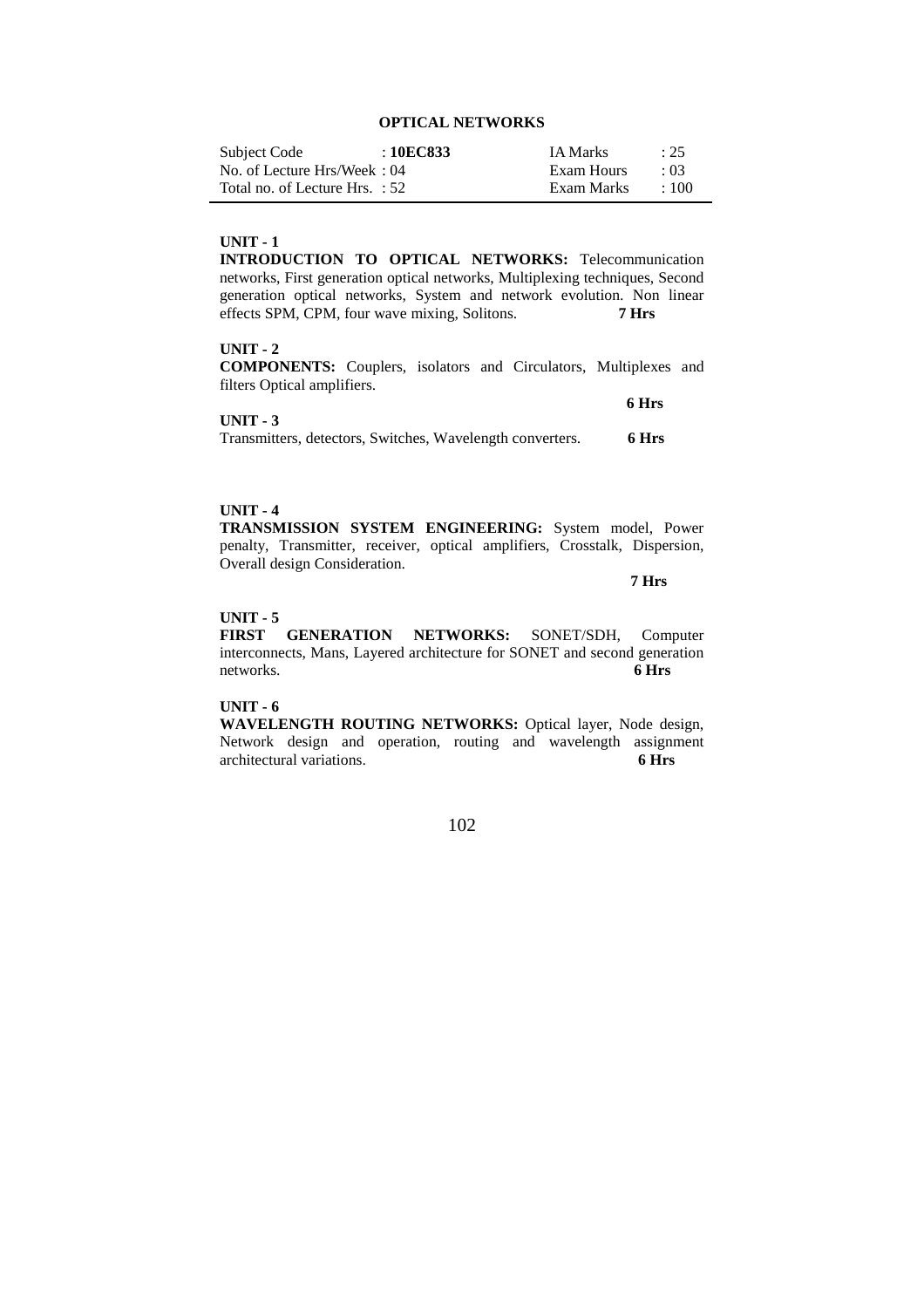**VIRTUAL TOPOLOGY DESIGN:** Virtual topology design problem, Combines SONET/WDM network design, an ILP formulation, Regular virtual topologies, Control and management, Network management configuration management, Performance management, fault management.

# **UNIT - 8**

#### **7 Hrs**

**ACCESS NETWORKS:** Network architecture overview, present and future access networks, HFC, FTTC, Optical access networks Deployment considerations, Photonic packet switching, OTDM, Multiplexing and demultiplexing Synchronisation. **7 Hrs** 

# **TEXT BOOK:**

3. **Optical networks: A practical perspective** Kumar Sivarajan and Rajiv Ramaswamy: Morgan Kauffman 1998.

# **REFERENCE BOOKS:**

- 14. **Optical Communication Networks**: Biswajit Mukherjee: TMG 1998.
- 15. **Optical Networks**, Ulysees Black: Pearson education 2007.

# **HIGH PERFORMANCE COMPUTER NETWORKS**

| Subject Code                   | : 10EC834 | <b>IA Marks</b> | : 25       |
|--------------------------------|-----------|-----------------|------------|
| No. of Lecture Hrs/Week: 04    |           | Exam Hours      | $\cdot$ 03 |
| Total no. of Lecture Hrs. : 52 |           | Exam Marks      | $\pm 100$  |

#### **UNIT - 1**

History of Communication Networks, Networking principles, Future networks Internet, Pure TAM Network, Cable Network, Wireless.

**6 Hrs** 

#### **UNIT - 2**

**NETWORK SERVICES AND LAYERED ARCHITECTURE:** Applications, Traffic characterization and quality of services, Network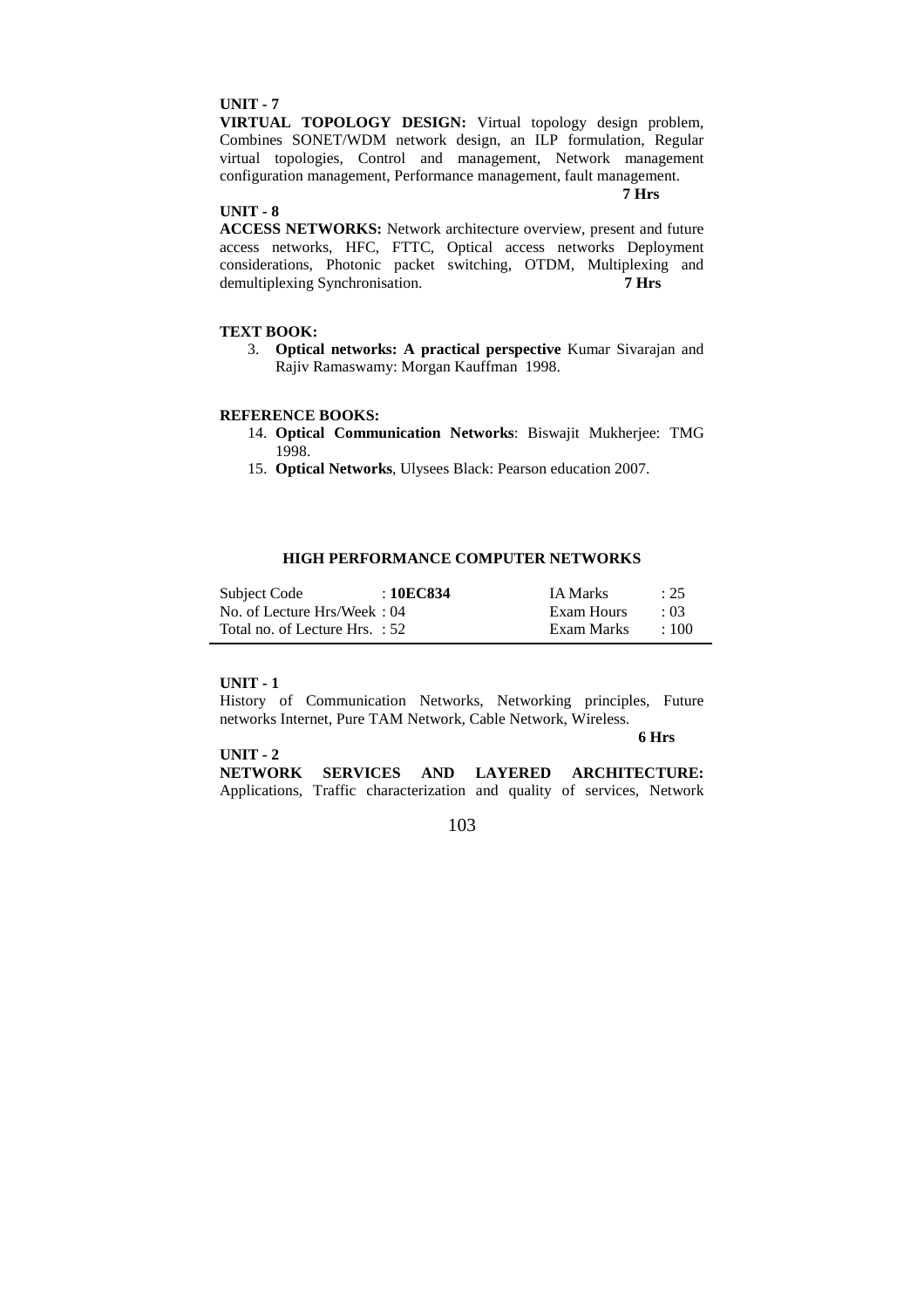services, High performance networks, Network Elements., Layered applications, Open data network model, Network architectures, Network bottlenecks. **7 Hrs** 

#### **UNIT - 3**

**INTERNET AND TCP/IP NETWORKS:** Multicast IP, Mobile IP, TCP and UDP, Applications, FTP, SMTP. Internet success and limitations, Performance of TCP/IP Networks, Performance of circuit switched networks.

**UNIT - 4** 

| SONET, DWDM, FTH, DSL, Intelligent networks CATV. |  |  |  |  |  | 6 Hrs |
|---------------------------------------------------|--|--|--|--|--|-------|
|---------------------------------------------------|--|--|--|--|--|-------|

 **7 Hrs** 

# **UNIT - 5**

**ATM:** Main features of ATM, Addressing, signaling and Routing, ATM header structure, ATM AAL, Internetworking with ATM.

 **6 Hrs** 

#### **UNIT - 6**

**WIRELESS NETWORKS:** Link level design, Channel Access, Network design, Wireless networks today, Future networks, ad hoc networks, High speed Digital cellular, Home RF and Bluetooth. **7 Hrs** 

#### **UNIT - 7**

Control of networks, Objectives and methods of control, Circuit switched networks, Datagram Networks Network economics, Derived demand for network services, ISPs, subscriber demand model, Empirical model.

 **7 Hrs** 

#### **UNIT - 8**

**OPTICAL NETWORKS:** WDM systems, Optical cross connects, Optical LANs, Optical paths and networks. **6 Hrs** 

#### **TEXT BOOK:**

5. **High Performance Communication Networks,** Warland and Varaiya: Morgan Kauffman/ Elsivier 2nd Edition 2000.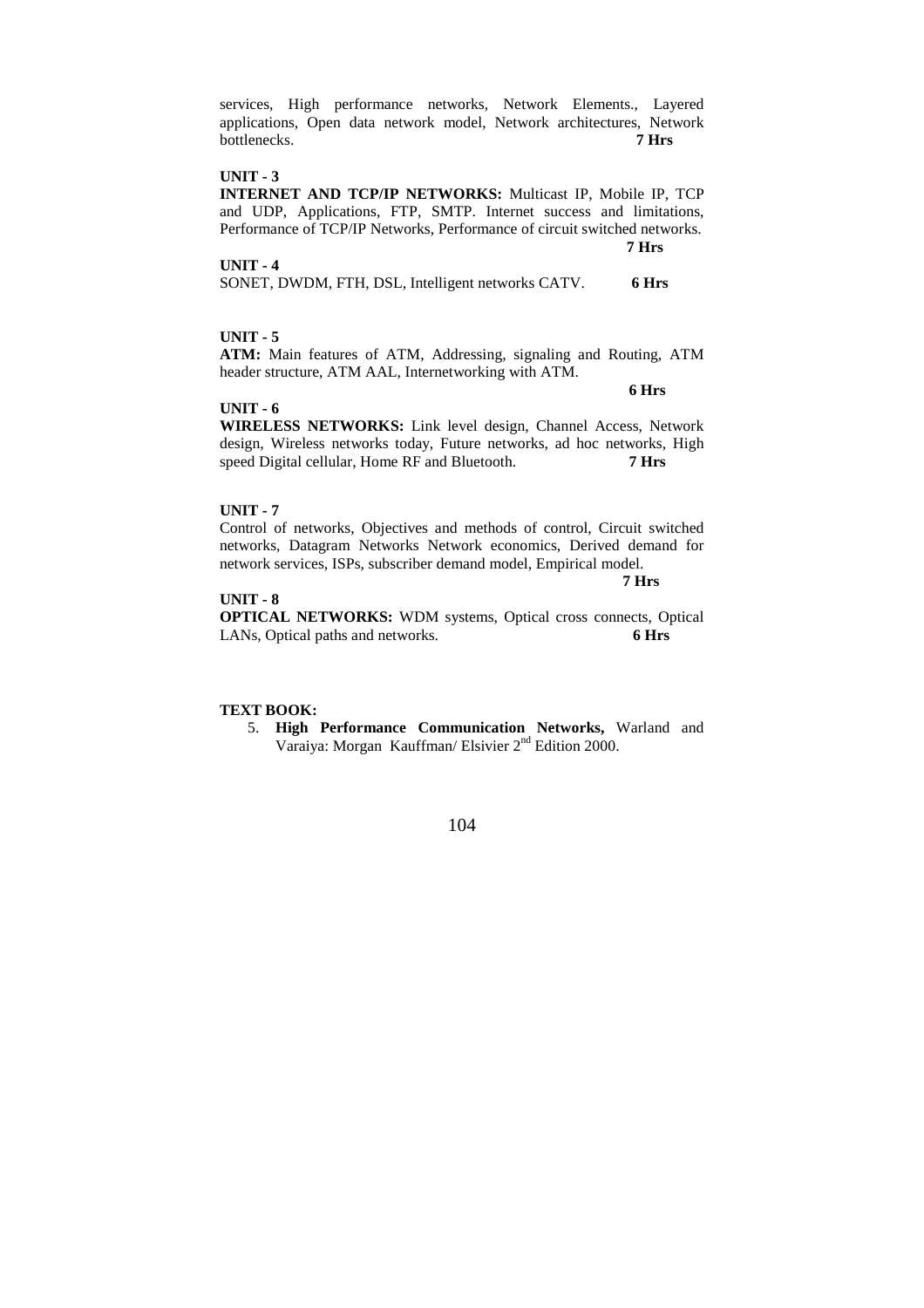#### **REFFRENCE BOOKS:**

- 1. **High-Speed Networks and Internet: Performance and Quality of service**, William Stallings, Pearson Edu., 2001.
- 2. **Building High-Speed Networks**, Tere Parnell, TMGH, 2000.

## **INTERNET ENGINEERING**

| Subject Code                   | : 10EC835 | <b>IA</b> Marks | : 25       |
|--------------------------------|-----------|-----------------|------------|
| No. of Lecture Hrs/Week: 04    |           | Exam Hours      | $\cdot$ 03 |
| Total no. of Lecture Hrs. : 52 |           | Exam Marks      | $\div 100$ |

# **UNIT - 1**

**INTRODUCTION:** Communication model, Communication software, and communication protocol: Representation, Development methods, Protocol engineering process. NETWORK REFERENCE MODEL**:** Layered architecture, Network services and interfaces, protocol functions, OSI model, TCP/IP protocol suite, Application protocols. **7 Hrs** 

#### **UNIT - 2**

**PROTOCOL SPECIFICATION:** Communication service specification, Protocol entity specification, Interface specifications, Interactions, Multimedia protocol specifications, Internet protocol specifications.

#### **UNIT - 3**

 **6 Hrs** 

**SPECIFICATION AND DESCRIPTION LANGUAGE (SDL):** A protocol specification language: SDL. **6 Hrs** 

#### **UNIT - 4**

Examples of SDL based protocol specifications, Other protocol specification languages. Protocol Verification And Validation, Protocol verification, Verification of a protocol using finite state machines. **7 Hrs** 

#### **UNIT - 5**

Protocol validation, Protocol design errors, and protocol validation approaches, SDL based protocol verification, SDL based protocol validation. **6 Hrs**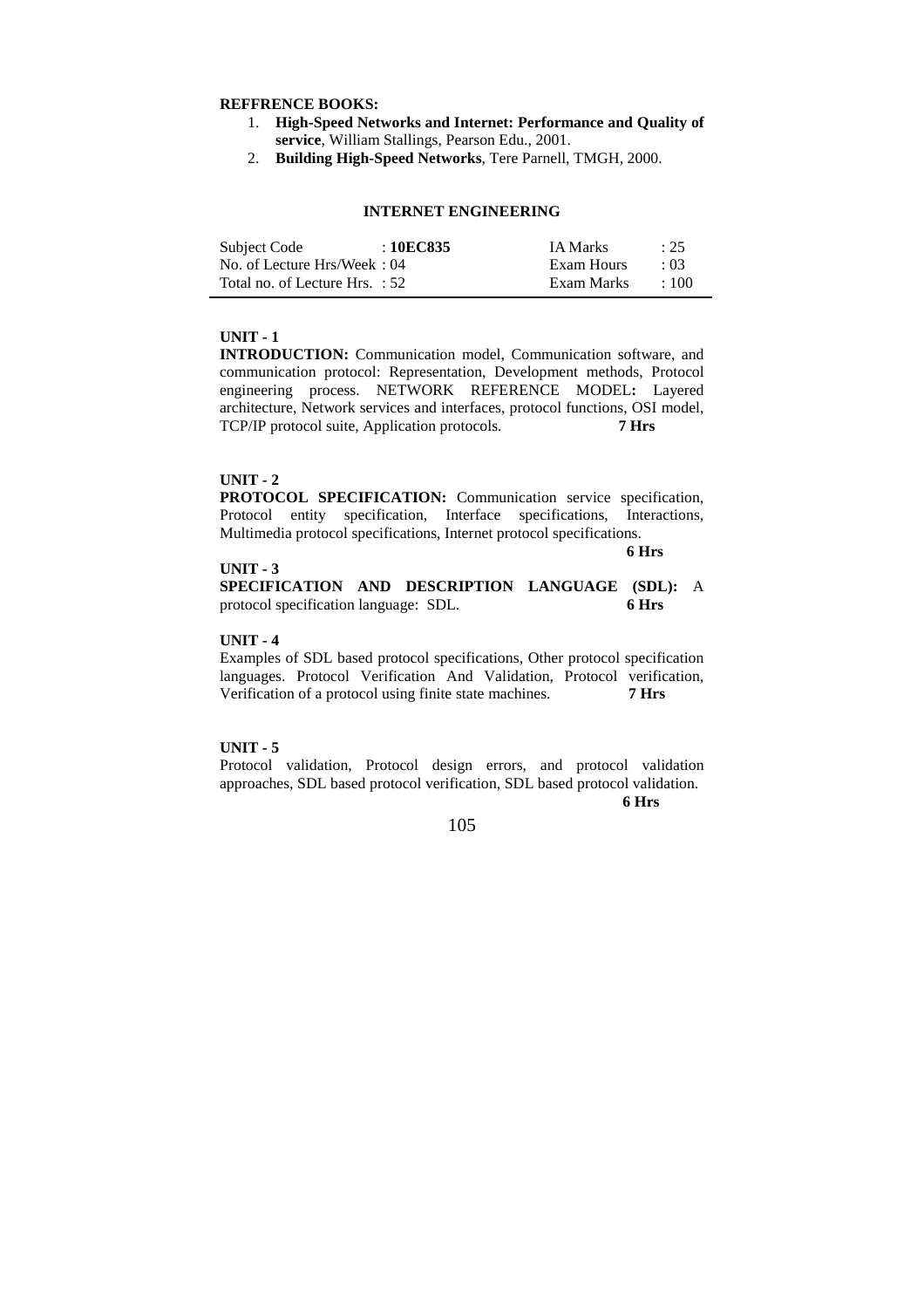**PROTOCOL CONFORMANCE TESTING:** Conformance testing methodology and framework, Conformance test architectures, Test sequence generation methods, Distribute architecture by local methods, Conformance testing with TTCN, Conformance testing of RIP, Multimedia applications testing, SDL based tools for conformance testing. **7 Hrs** 

#### **UNIT - 7**

**PROTOCOL PERFORMANCE TESTING:** SDL based performance testing of TCP, OSPF, Interoperability testing, SDL based interoperability testing of CSMA/CD and CSMA/CA protocol using bridge, Scalability testing.

## **UNIT - 8**

 **7 Hrs** 

**PROTOCOL SYNTHESIS:** Synthesis methods, interactive synthesis algorithms, automatic synthesis algorithm, automatic synthesis of SDL from MSC protocol re synthesis. **6 Hrs** 

#### **TEXT BOOK:**

3. **Communication Protocol Engineering**, P. Venkatarm and S. S. Manvi, PHI, 2004.

# **REFERENCES BOOKS:**

- 1. **The Internet and its Protocols**, Adrian Farrel, Elsevier, 2006.
- 2. **TCP/IP Protocol Stack**, B A Forouzan, TMH, 2006.

# **ELECTIVE –5 (GROUP E)**

#### **MULTIMEDIA COMMUNICATIONS**

| Subject Code                   | : 10EC841 | <b>IA Marks</b> | : 25       |
|--------------------------------|-----------|-----------------|------------|
| No. of Lecture Hrs/Week: 04    |           | Exam Hours      | $\cdot$ 03 |
| Total no. of Lecture Hrs. : 52 |           | Exam Marks      | $\pm 100$  |

# **UNIT - 1**

**MULTIMEDIA COMMUNICATIONS:** Introduction, multimedia information representation, multimedia networks, multimedia applications,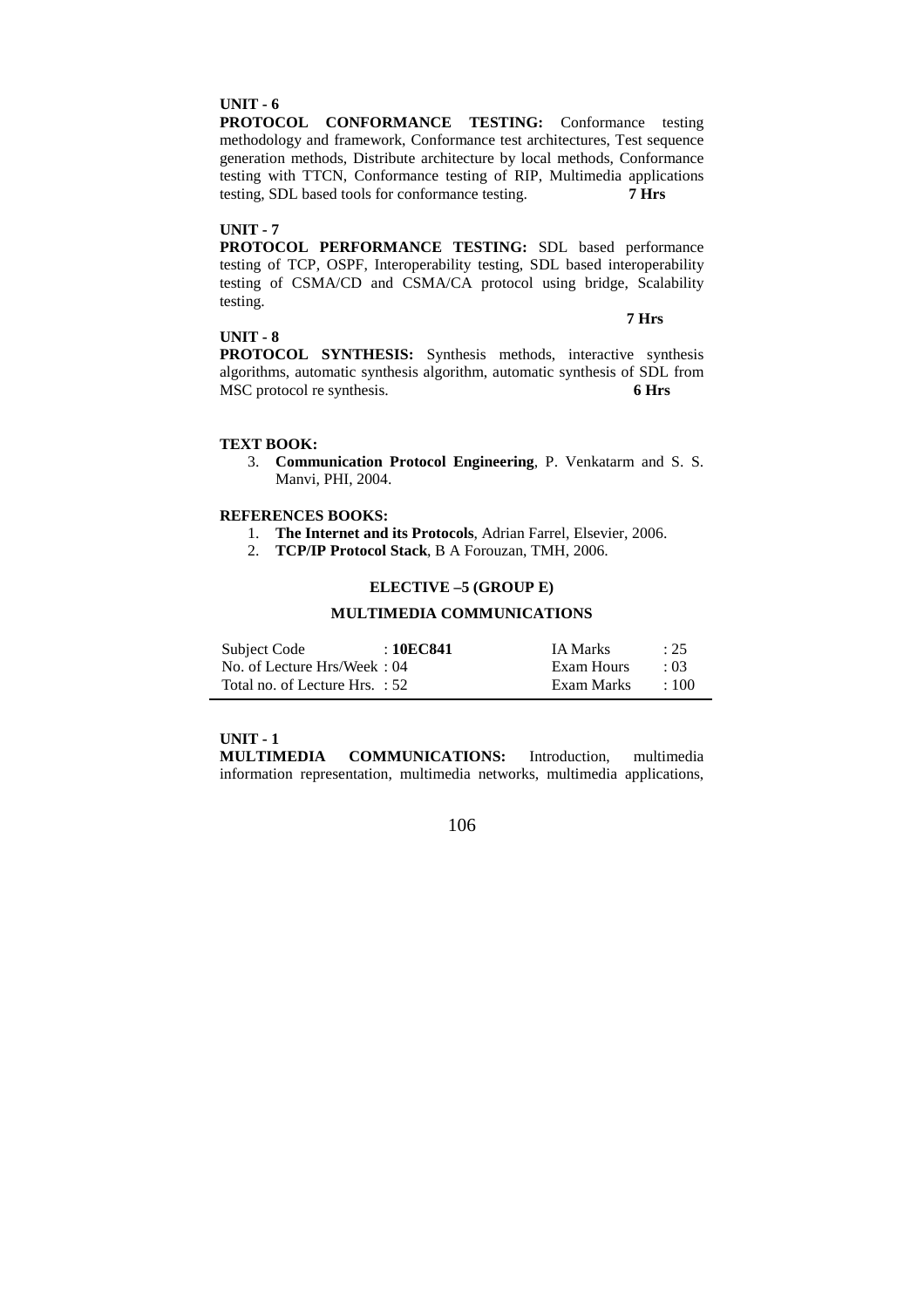media types, communication modes, network types, multipoint conferencing, network QoS application QoS. **6 Hrs** 

# **UNIT - 2**

**MULTIMEDIA INFORMATION REPRESENTATION:** Introduction, digital principles, text, images, audio, video. **7 Hrs** 

# **UNIT - 3**

**TEXT AND IMAGE COMPRESSION:** Introduction, compression principles, text compression, image compression.

 **6 Hrs** 

#### **UNIT - 4**

**AUDIO AND VIDEO COMPRESSION:** Introduction, audio compression, DPCM, ADPCM, APC, LPC, video compression, video compression principles, H.261, H.263, MPEG, MPEG-1, MPEG-2, and MPEG-4.  **7 Hrs** 

#### **UNIT - 5**

**MULTIMEDIA INFORMATION NETWORKS:** Introduction, LANs, Ethernet, Token ring, Bridges, FDDI High-speed LANs, LAN protocol.  **6 Hrs** 

#### **UNIT - 6**

**THE INTERNET:** Introduction, IP Datagrams, Fragmentation, IP Address, ARP and RARP, QoS Support, IPv8. **7 Hrs** 

# **UNIT - 7**

**BROADBAND ATM NETWORKS:** Introduction, Cell format, Switfh and Protocol Architecture ATM LANs. **6 Hrs** 

## **UNIT - 8**

**TRANSPORT PROTOCOL:** Introduction, TCP/IP, TCP, UDP, RTP and RTCP. **7 Hrs** 

# **TEXT BOOK:**

1. **Multimedia Communications: Applications, Networks, Protocols and Standards**, Fred Halsall, Pearson Education, Asia, Second Indian reprint 2002.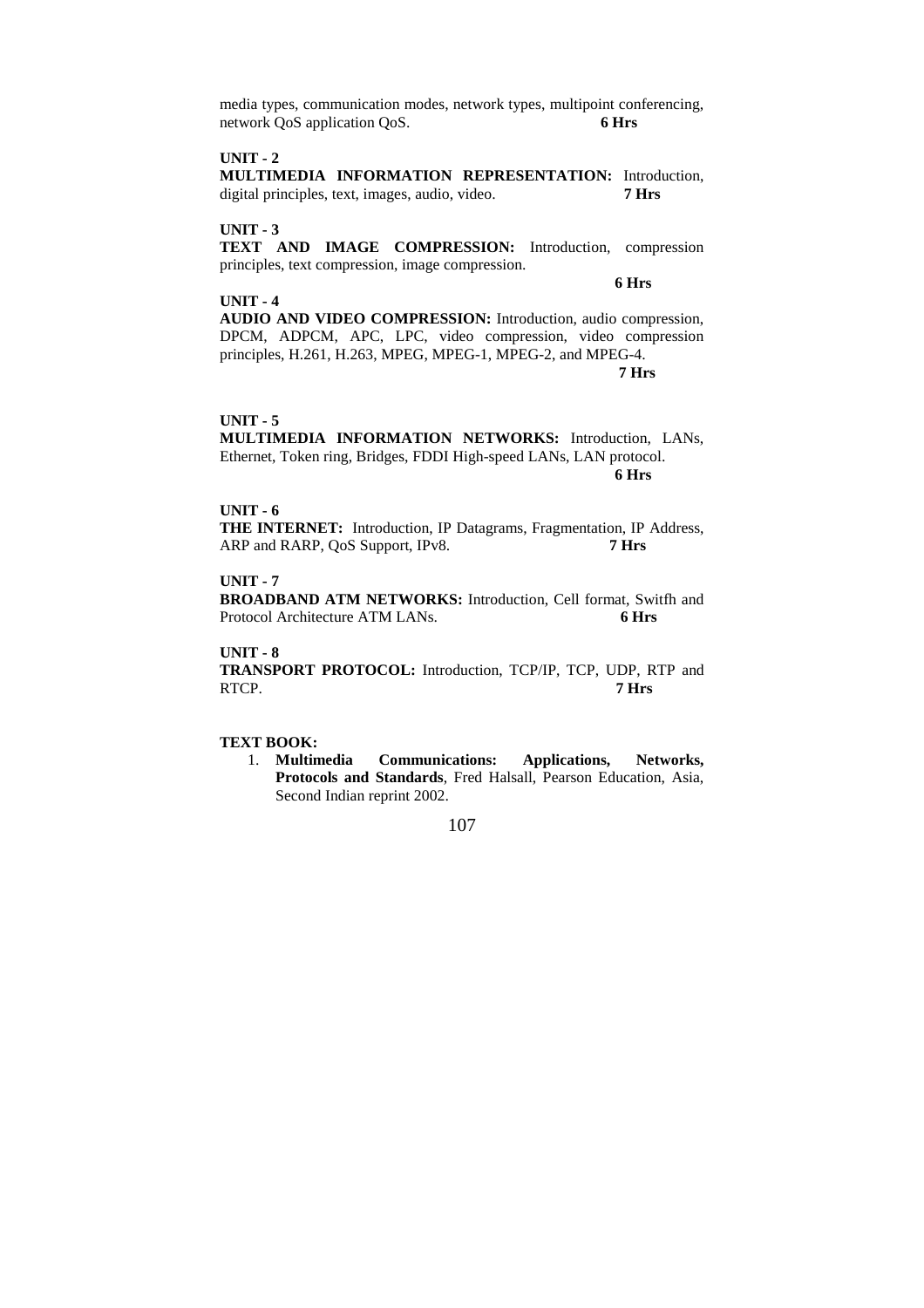# **REFERENCE BOOKS:**

- 1. **Multimedia Information Networking**, Nalin K. Sharda, PHI, 2003.
- 2. **"Multimedia Fundamentals: Vol 1 Media Coding and Content Processing"**, Ralf Steinmetz, Klara Narstedt, Pearson Education, 2004.
- 3. **"Multimedia Systems Design"**, Prabhat K. Andleigh, Kiran Thakrar, PHI, 2004.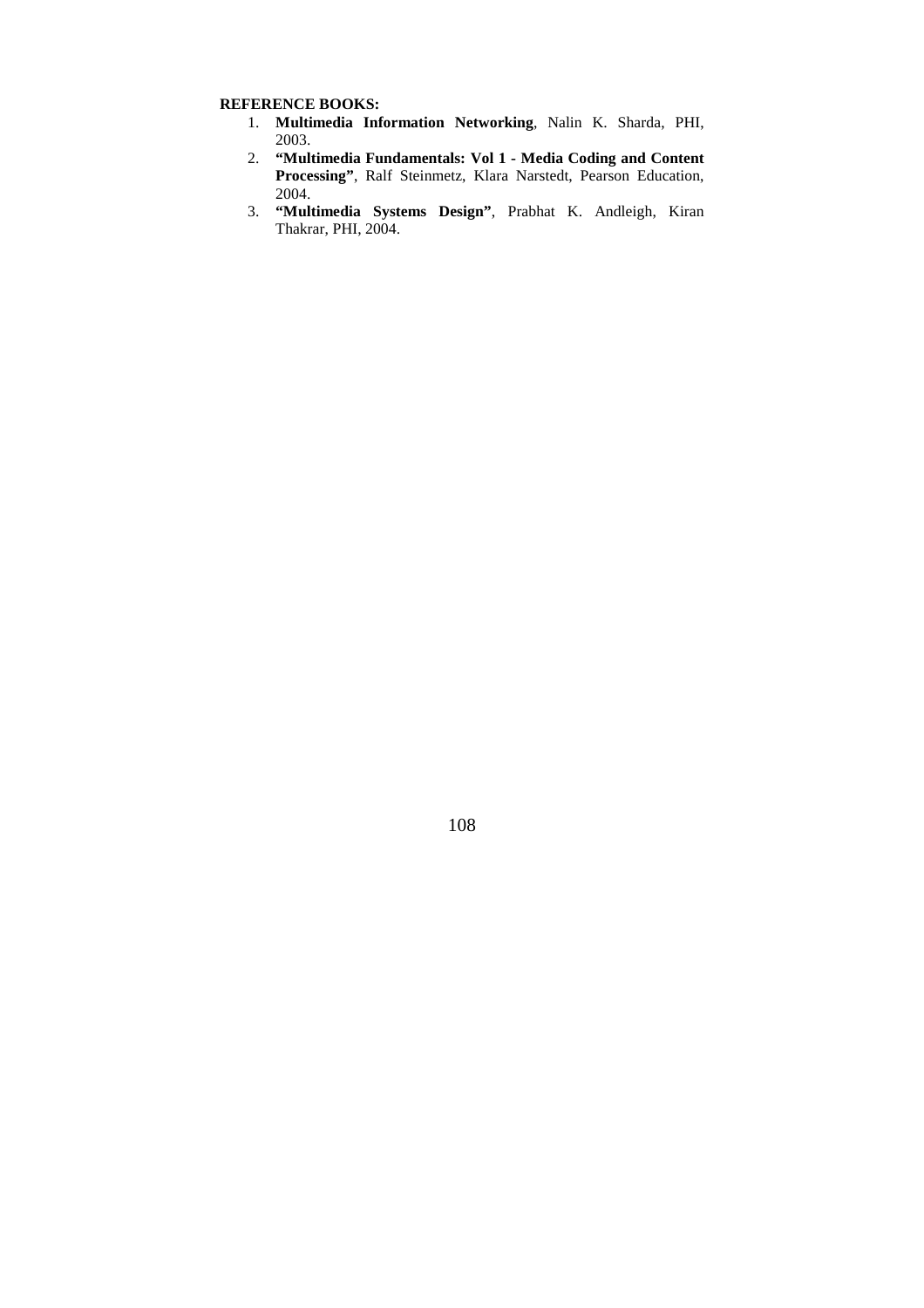#### **REAL TIME OPERATING SYSTEMS**

| Subject Code                   | : 10EC842 | <b>IA Marks</b> | : 25        |
|--------------------------------|-----------|-----------------|-------------|
| No. of Lecture Hrs/Week: 04    |           | Exam Hours      | $\cdot$ 03  |
| Total no. of Lecture Hrs. : 52 |           | Exam Marks      | $\cdot$ 100 |

#### **UNIT 1**

**Introduction to Real-Time Embedded Systems:** Brief history of Real Time Systems, A brief history of Embedded Systems. **6 Hrs** 

**UNIT 2**<br>System Resources: Resource Analysis, Real-Time Service Utility, Scheduling Classes, The Cyclic Esecutive, Scheduler Concepts, Preemptive Fixed Priority Scheduling Policies, Real-Time OS, Thread Safe Reentrant Functions. **7 Hrs** 

## **UNIT 3**

**Processing:** Preemptive Fixed-Priority Policy, Feasibility, Rate Montonic least upper bound, Necessary and Sufficient feasibility, Deadline – Monotonic Policy, Dynamic priority policies. **6 Hrs** 

#### **UNIT 4**

#### **I/O Resources:**

Worst-case Execution time, Intermediate I/O, Execution efficiency, I/O Architecture.

## **Memory:**

Physical hierarchy, Capacity and allocation, Shared Memory, ECC Memory, Flash filesystems. **7 Hrs** 

# **UNIT 5**

#### **Multiresource Services:**

Blocking, Deadlock and livestock, Critical sections to protect shared resources, priority inversion.

#### **Soft Real-Time Services:**

Missed Deadlines, QoS, Alternatives to rate monotonic policy, Mixed hard and soft real-time services. **7 Hrs** 

# **UNIT 6**

**Embedded System Components:**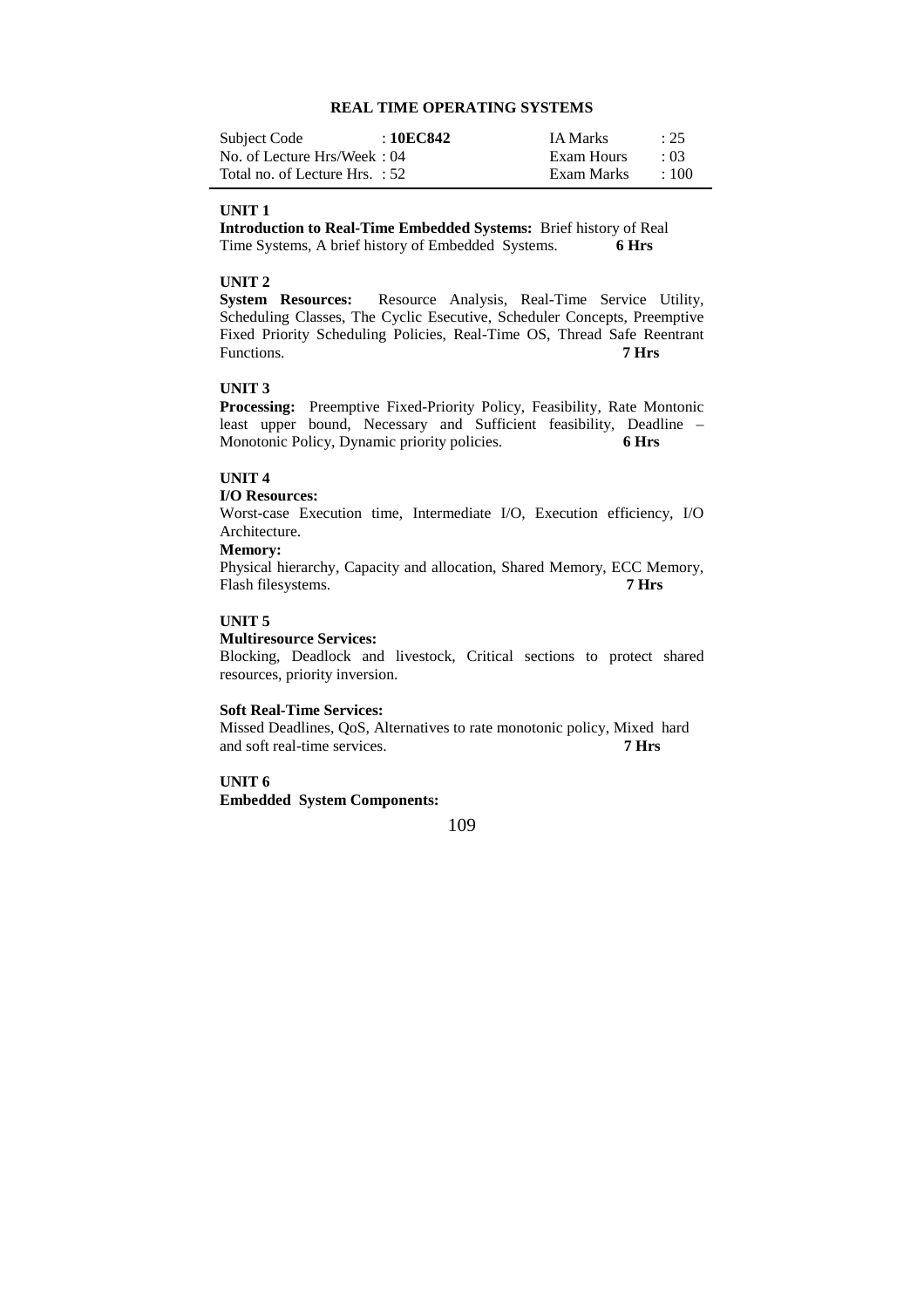Firmware components, RTOS system software mechanisms, Software application components.

## **Debugging Components:**

Execptions assert, Checking return codes, Single-step debugging, kernel scheduler traces, Test access ports, Trace ports, Power-On self test and diagnostics, External test equipment, Application-level debugging.

**7 Hrs** 

## **UNIT 7**

# **Performance Tuning:**

Basic concepts of drill-down tuning, hardware – supported profiling and tracing, Building performance monitoring into software, Path length, Efficiency, and Call frequency, Fundamental optimizations. **6 Hrs** 

## **UNIT 8**

## **High availability and Reliability Design:**

Reliability and Availability, Similarities and differences, Reliability, Reliable software, Available software, Design trade offs, Hierarchical applications for Fail-safe design.

**Design of RTOS –** PIC microcontroller. **(Chap 13 of book Myke Predko) 7 Hrs** 

# **References:**

- 1. "**Real-Time Embedded Systems and Components" ,** Sam Siewert, Cengage Learning India Edition, 2007.
- 2. " **Programming and Customizing the PIC microcontroller" ,**  Myke Predko, 3rd Ed, TMH, 2008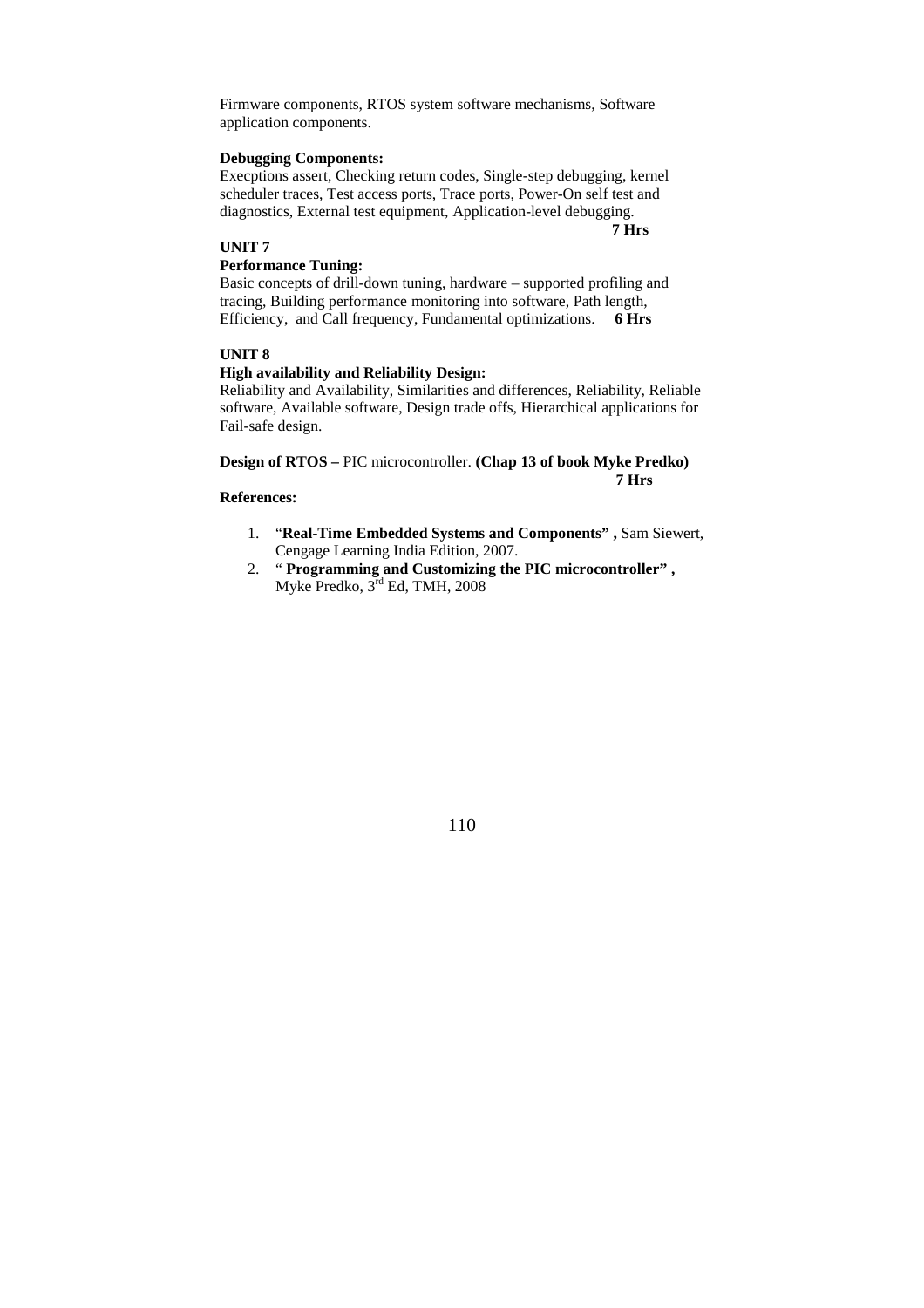| Subject Code                   | : 10EC843 | <b>IA Marks</b> | : 25       |
|--------------------------------|-----------|-----------------|------------|
| No. of Lecture Hrs/Week: 04    |           | Exam Hours      | $\cdot$ 03 |
| Total no. of Lecture Hrs. : 52 |           | Exam Marks      | $\div 100$ |

**GSM ARCHITECTURE AND INTERFACES:** Introduction, GSM frequency bands, GSM PLMN, Objectives of a GSM PLMN, GSM PLMN Services, GSM Subsystems, GSM Subsystems entities, GSM interfaces, The radio interface (MS to BSC), Abits interface (BTS to BSC), A interface (BSC to MSC), Interfaces between other GSM entities, Mapping of GSM layers onto OSI layers. **6 Hrs** 

#### UNIT - 2

**RADIO LINK FEATURES IN GSM SYSTEMS:** Introduction, Radio link measurements, Radio link features of GSM, Dynamic power control, Discontinuous transmission (DTX), SFH, Future techniques to reduce interface in GSM, Channel borrowing, Smart antenna. **7 Hrs** 

#### **UNIT - 3**

l

**GSM LOGICAL CHANNELS AND FRAME STRUCTURE:** Introduction, GSM logical channels, Allowed logical channel combinations, TCH multi frame for TCH/H, CCH multi frame, GSM frame structure, GSM bursts, Normal burst, Synchronization burst, Frequency correction channel burst, Access burst, Data encryption in GSM, Mobility management, Location registration, Mobile identification. **7 Hrs** 

#### **UNIT - 4**

**SPEECH CODING IN GSM:** Introduction, Speech coding methods, Speech code attributes, Transmission bit rate, Delay, Complexity, Quality, LPAS, ITU-T standards, Bit rate, Waveform coding, Time domain waveform coding, Frequency domain waveform coding, Vocoders, Full-rate vocoder, Half-rate vocoder. MESSAGES, SERVICES, AND CALL FLOWS IN GSM: Introduction, GSM PLMN services.

 **7 Hrs**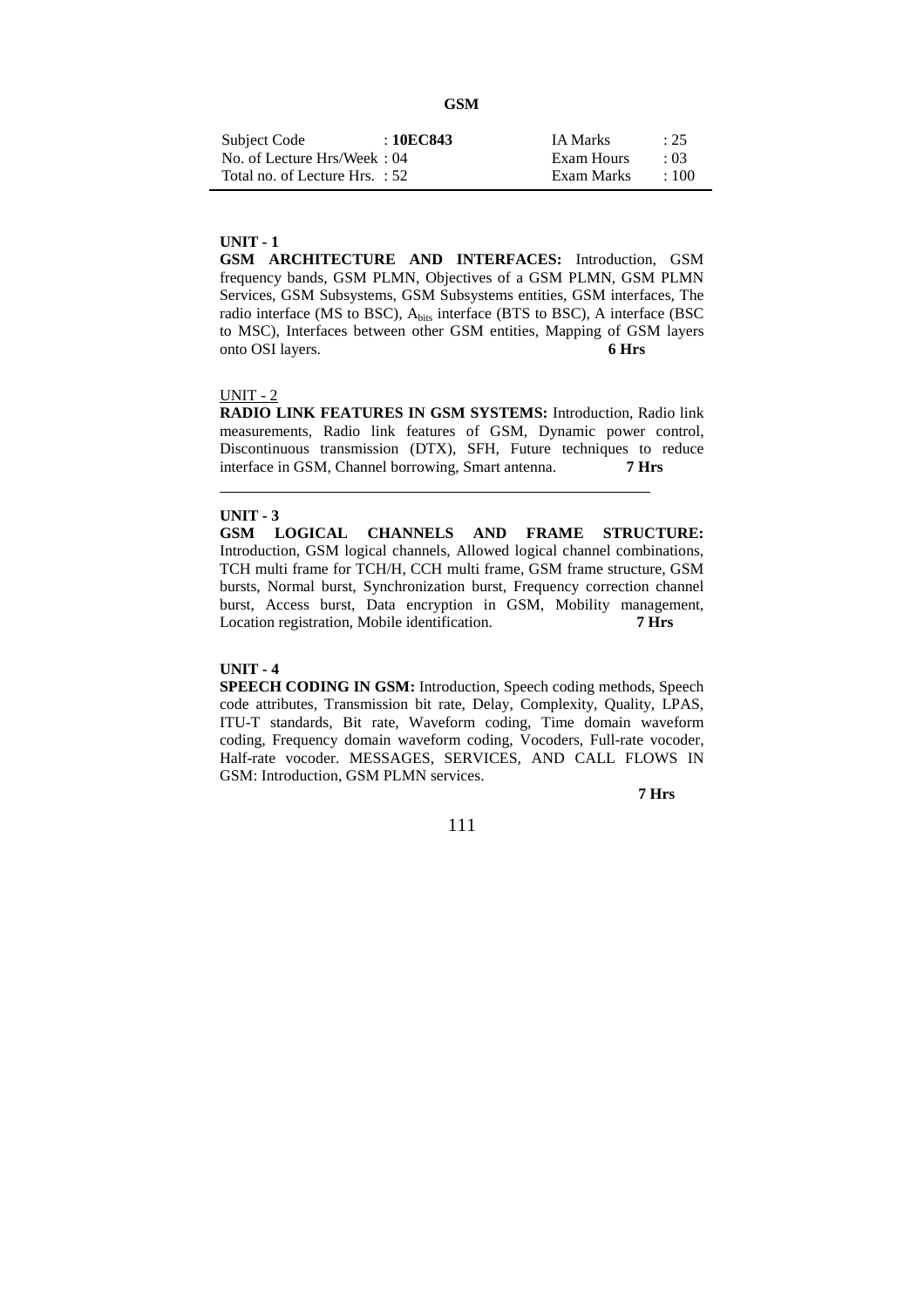GSM messages, MS-BS interface, BS to MSC messages on the A interface, MSC to VLR and HLR, GSM call setup by an MS, Mobile-Terminated call, Call release, Handover. Data services, Introduction, Data interworking, GSM data services, Interconnection for switched data, Group 3 fax, Packet data on the signaling channel, User-to-user signaling, SMS, GSM GPRS.

#### **6 Hrs**

#### UNIT - 6

**PRIVACY AND SECURITY IN GSM:** Introduction, Wireless security requirements, Privacy of communications, Authentication requirements, System lifetime requirements, Physical requirements, SIM cards, Security algorithms for GSM, Token-based authentication, Token-based registration, Token-based challenge.

#### **UNIT - 7**

6 Hrs

**PLANNING AND DESIGN OF A GSM WIRELESS NETWORK:** Introduction, Tele traffic models, Call model, Topology model, Mobility in cellular / PCS networks, Application of a fluid flow model, Planning of a wireless network, Radio design for a cellular / PCS network, Radio link design, Coverage planning, Design of a wireless system, Service requirements, Constraints for hardware implementation, Propagation path loss, System requirements, Spectral efficiency of a wireless system, Receiver sensitivity and link budget, Selection of modulation scheme, Design of TDMA frame, Relationship between delay spread and symbol rate, Design example for a GSM system.

 **7 Hrs** 

# UNIT - 8

**MANAGEMENT OF GSM NETWORKS:** Introduction, Traditional approaches to NM, TMN, TMN layers, TMN nodes, TMN interface, TMN management services, Management requirements for wireless networks, Management of radio resources, Personal mobility management, Terminal mobility, Service mobility management, Platform-centered management, SNMP, OSI systems management, NM interface and functionality, NMS functionality, OMC functionality, Management of GSM network, TMN applications, GSM information model, GSM containment tree, Future work items.

7 Hrs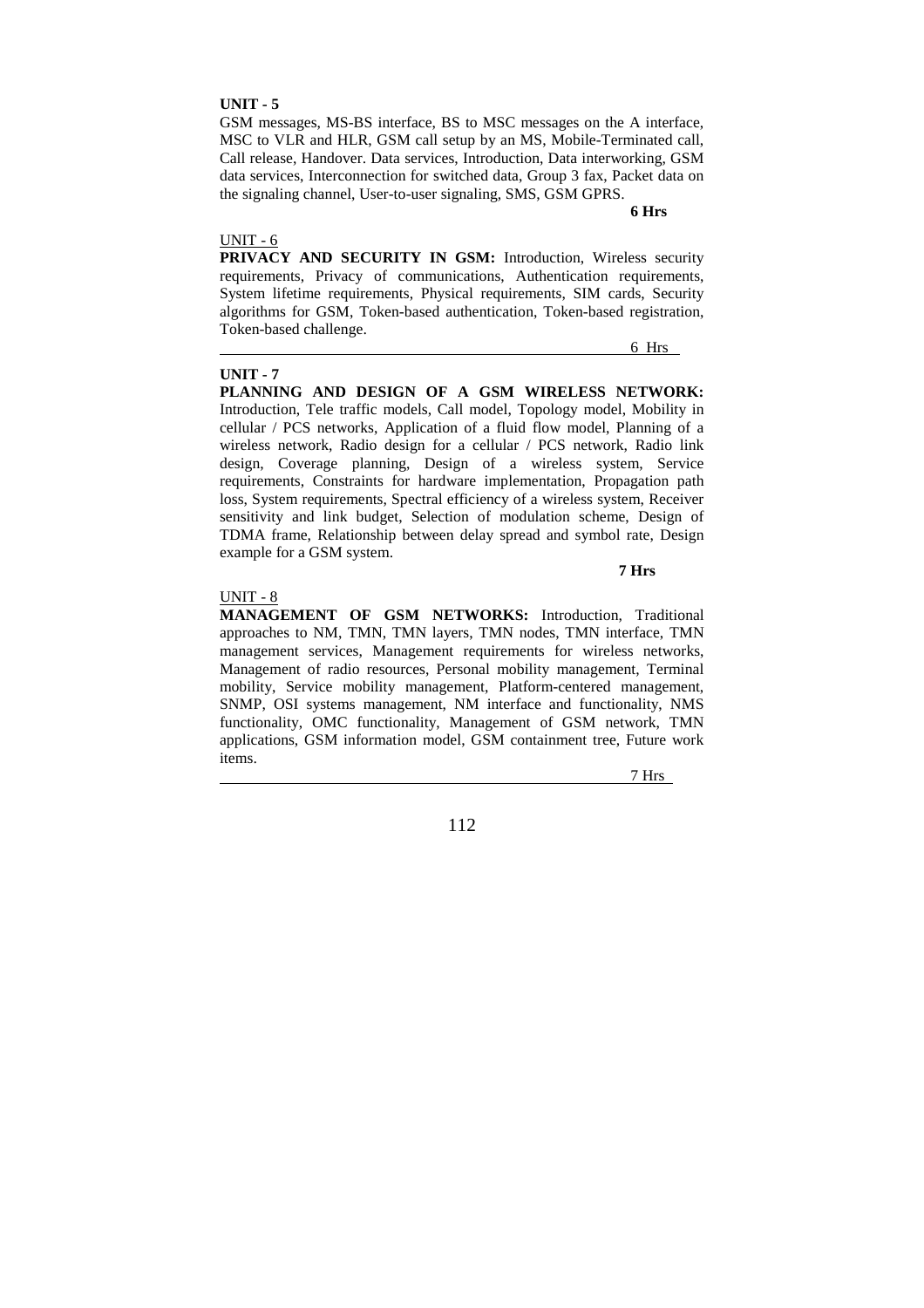## **TEXT BOOK:**

1. **"Principles of Applications of GSM"**, Vijay K. Garg & Joseph E. Wilkes, Pearson education/ PHI, 1999.

# **REFERENCE BOOKS:**

- 1. **GSM: Evolution towards 3rd Generation Systems**, (Editor), Z. Zvonar Peter Jung, Karl Kammerlander Springer; 1<sup>st</sup> edition 1998
- 2. **GSM & UMTS: The Creation of Global Mobile Communication,** Friedhelm Hillebrand, John Wiley & Sons; 2001.

## **ADHOC WIRELESS NETWORKS**

| Subject Code                   | : 10EC844 | <b>IA Marks</b> | : 25       |
|--------------------------------|-----------|-----------------|------------|
| No. of Lecture Hrs/Week: 04    |           | Exam Hours      | $\cdot$ 03 |
| Total no. of Lecture Hrs. : 52 |           | Exam Marks      | $\pm 100$  |

#### **UNIT - 1**

**AD HOC NETWORKS:** Introduction, Issues in Ad hoc wireless networks, Ad hoc wireless internet. **6 Hrs** 

## **UNIT - 2**

**MAC PROTOCOLS FOR AD HOC WIRELESS NETWORKS:** Introduction, Issues in designing a MAC protocol for Ad hoc wireless Networks, Design goals of a MAC protocol for Ad hoc wireless Networks, Classification of MAC protocols. **7 Hrs** 

#### **UNIT - 3**

Contention - based MAC protocols with scheduling mechanism, MAC protocols that use directional antennas, Other MAC protocols. **6 Hrs** 

#### **UNIT - 4**

# **ROUTING PROTOCOLS FOR AD HOC WIRELESS NETWORKS:**

Introduction, Issues in designing a routing protocol for Ad hoc wireless Networks, Classification of routing protocols, Table drive routing protocol, On-demand routing protocol. **7 Hrs** 

113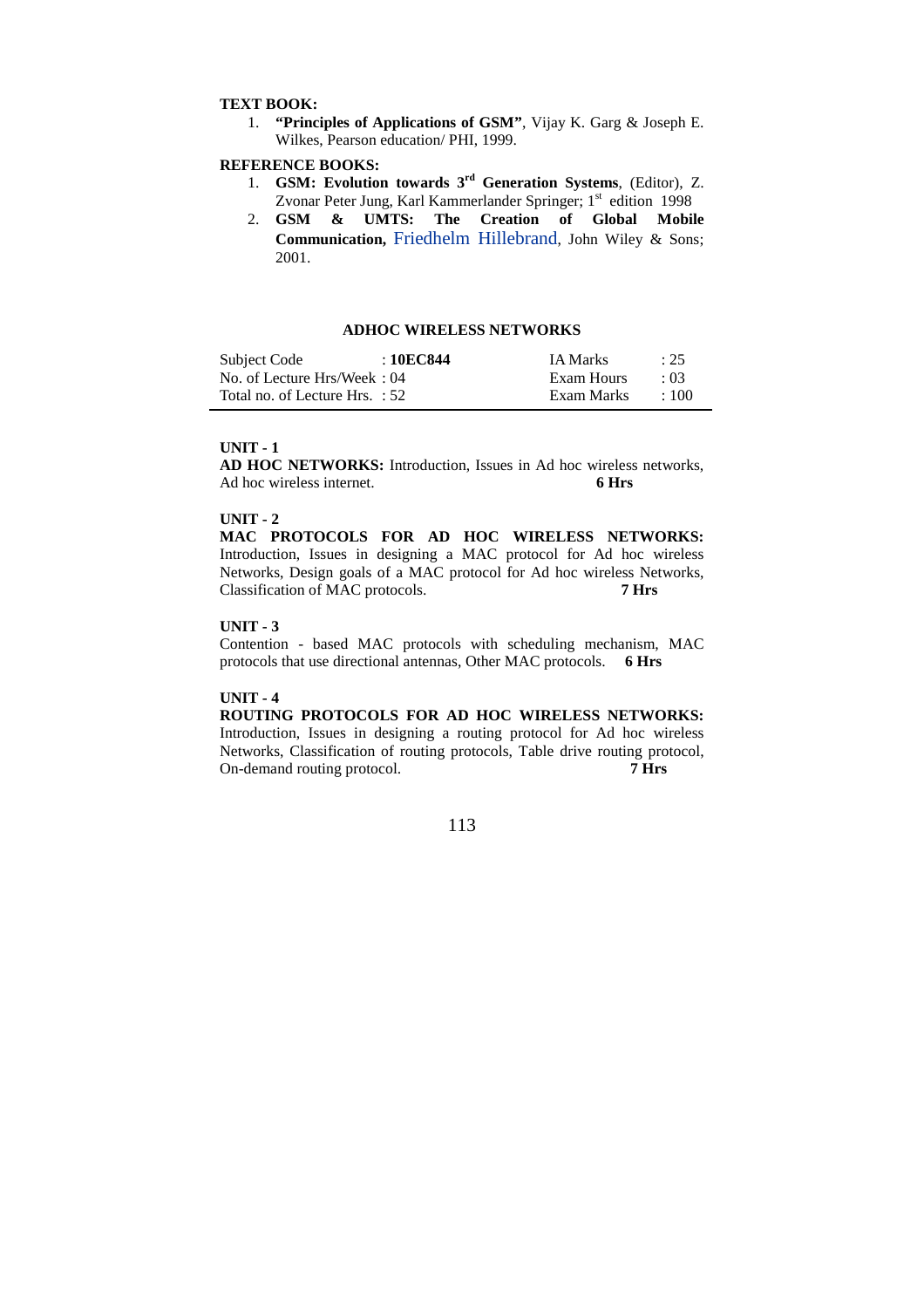#### **UNIT - 5**

Hybrid routing protocol, Routing protocols with effective flooding mechanisms, Hierarchical routing protocols, Power aware routing protocols.

 **6 Hrs** 

#### **UNIT - 6**

**TRANSPORT LAYER PROTOCOLS FOR AD HOC WIRELESS NETWORKS:** Introduction, Issues in designing a transport layer protocol for Ad hoc wireless Networks, Design goals of a transport layer protocol for Ad hoc wireless Networks. **7 Hrs** 

## **UNIT - 7**

**SECURITY:** Security in wireless Ad hoc wireless Networks, Network security requirements, Issues & challenges in security provisioning.

#### **6 Hrs**

# **UNIT - 8**

**QUALITY OF SERVICE IN AD HOC WIRELESS NETWORKS:** Introduction, Issues and challenges in providing QoS in Ad hoc wireless Networks, Classification of QoS solutions. **7 Hrs** 

## **TEXT BOOK:**

3. **"Ad hoc wireless Networks"**, C. Siva Ram Murthy & B. S. Manoj, Pearson Education, 2nd Edition, reprint 2005.

## **REFERENCE BOOKS:**

- 1. **"Ad hoc wireless Networks"**, Ozan K. Tonguz and Gianguigi Ferrari, Wiley
- 2. **"Ad hoc wireless Networking"**, Xiuzhen Cheng, Xiao Hung, Ding-Zhu Du, Kluwer Academic publishers.

114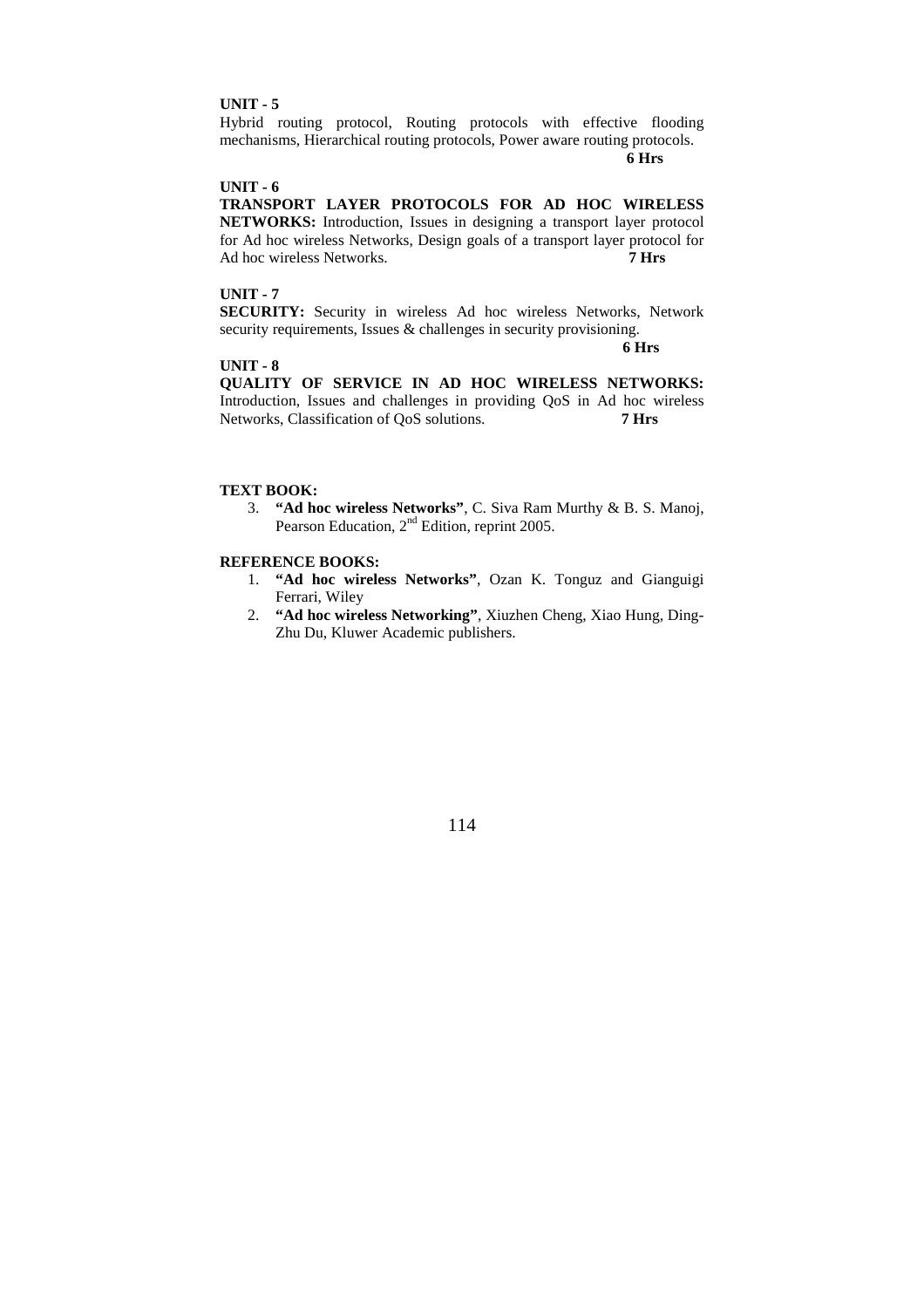## **OPTICAL COMPUTING**

| Subject Code                   | : 10EC845 | <b>IA Marks</b> | : 25        |
|--------------------------------|-----------|-----------------|-------------|
| No. of Lecture Hrs/Week: 04    |           | Exam Hours      | $\cdot$ 03  |
| Total no. of Lecture Hrs. : 52 |           | Exam Marks      | $\cdot$ 100 |

# **UNIT - 1**

**MATHEMATICAL AND DIGITAL IMAGE FUNDAMENTALS:**  Introduction, Fourier Transform, discrete Fourier transform, basic diffraction theory, Fourier transform property of lens , sampling and quantization, image enhancement, image restoration. **7 Hrs** 

# **UNIT - 2**

**LINER OPTICAL PROCESSING:** Introduction, photographic film, spatial filtering using binary filters, holography, inverse filtering, Deblurring.

 **6 Hrs** 

#### **UNIT - 3**

**ANALOG OPTICAL ARITHMETIC:** Introduction, Halftone processing, nonlinear optical processing, Arithmetic operations. **6 Hrs** 

#### **UNIT - 4**

**RECOGNITION USING ANALOG OPTICAL SYSTEMS:** Introduction, Matched filter, Joint transform correlation, Phase-only filter, Amplitude modulated recognition filters, Generalized correlation filter, Melllin transform based correlation. **7 Hrs** 

# **UNIT - 5**

**DIGITAL OPTICAL COMPUTING DEVICES:** Introduction, Nonlinear devices, Integrated optics, Threshold devices, Spatial high modulators, Theta modulation devices. **6 Hrs** 

# **UNIT - 6**

**SHADOW-CASTING AND SYMBOLIC SUBSTITUTION:** Introduction, Shadow casting system and design algorithm, POSC logic operations, POSC multiprocessor, Parallel ALU using POSC, Sequential ALU using POSC, POSC image processing, Symbolic substitutions, Optical implementation of symbolic substitution, Limitations and challenges. **7 Hrs** 

115